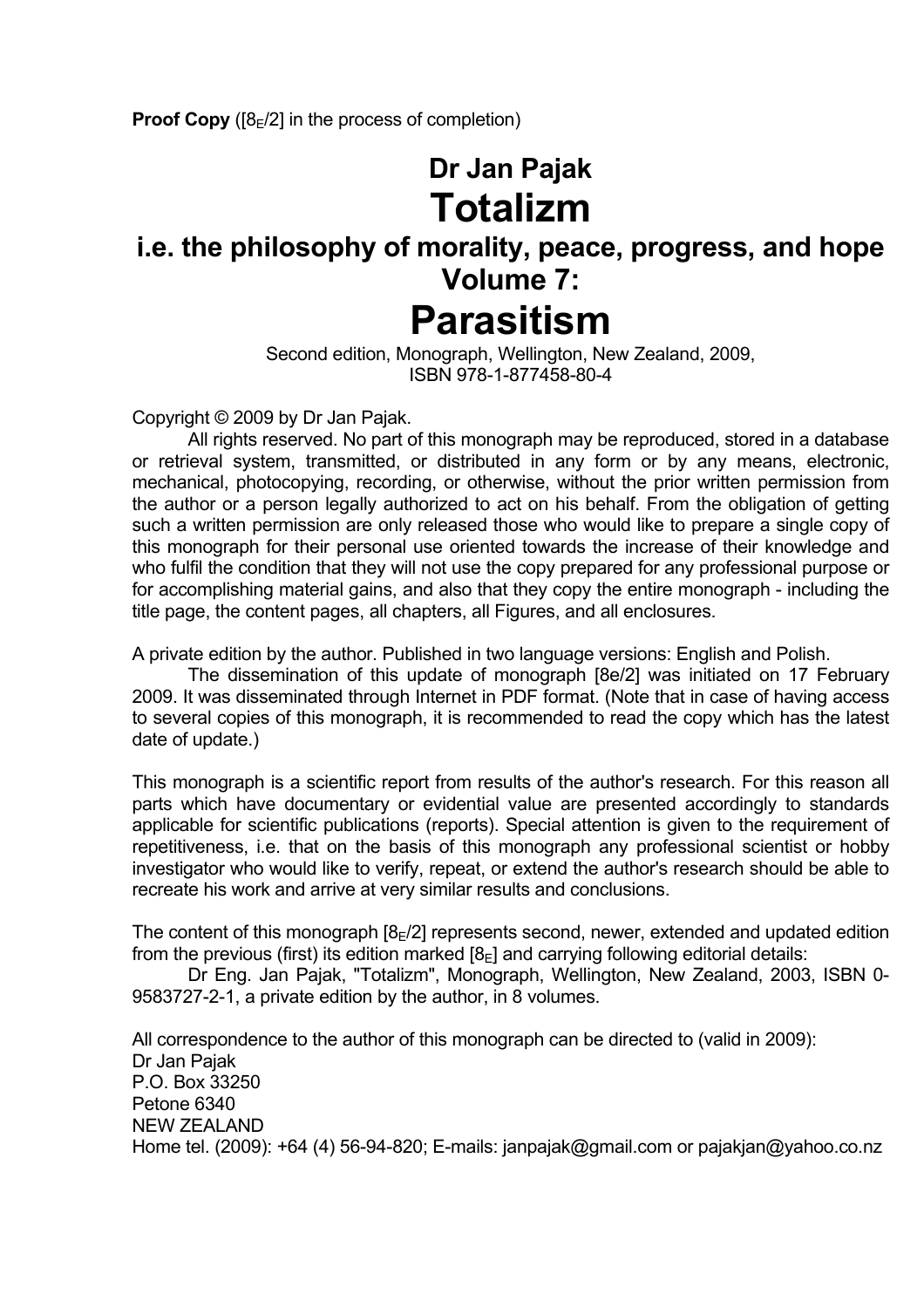#### ABSTRACT of volume 7 from monograph [8-2] "Totalizm", ISBN 978-1-877458-80-4.

 Monograph [8/2] is spread over eight volumes. This is the volume 7. Previous volumes 6 and 7 explained everything that one needs to know to practice and to understand totalizm. Chapter A from volume 1 provided guidelines as to how practice totalizm in our everyday life, while chapters B to G from volumes 2 and 3 reinforced these guidelines with concepts and principles that are important for understanding totalizm. Volumes 4 to 6 outlines the Concept of Dipolar Gravity. Therefore in this volume is a right time to explain a philosophy of parasitism - which is a main enemy of totalizm.

 In order to summarise totalizm briefly, it is a philosophy of life, which is based on the principle of pedantic "obeying moral laws". Moral laws are special type of universal laws, which determine the moral outcome of every our action. They are very heavy handed, and they punish severely everyone who disobeys them. But they have this attribute, that they take their time before the punishment is served. Therefore the majority of those punished never know why they got what they deserved. Primitive civilisations, like currently ours, do not know about the existence and operation of moral laws, although every living creature has a special counter-organ of "conscience", which knows all moral laws and always advices us quietly when we try to break them. Depending on how someone obeys these moral laws, totalizm can be subdivided further into "intuitive totalizm" and "formal totalizm". Intuitive totalizm simply follows the conscience, without actually being aware that moral laws do exist. Currently it is the one, which is mostly practised on Earth, because the majority of people do not know yet about the existence of moral laws. Formal totalizm is the one, which "pedantically obeys moral laws" through following scientific tools and rules that totalizm developed and described in chapter A of this monograph. Practising totalizm boils down to doing everything in our lives in a "moral" manner. This practically requires checking everything firstly if it is moral, and doing it only when it turns out to be moral, while transforming it into a moral something else, and doing this moral something else, if the original our intension turned out to be immoral.

 Practising totalizm requires a constant effort to be put into our activities. But there is another philosophy, which requires no effort at all. In this monograph it is called "parasitism". Parasitism is not only a very popular philosophy of life, currently adhered by a large number of people on Earth, but also a deadly moral disease. All intellects, which are affected by it, are gradually demobilised, and in the final end they die due to the so-called "moral suffocation". Adherers of this effortless philosophy are called "parasites". There is a valid reason for calling them with this specific name. Parasitism is based on the principle of "disobeying everything, unless forced otherwise". Amongst multitude of laws and rules which adherers of this philosophy disobey, are also moral laws. Depending on the fact if a given parasite knows, or not knows about moral laws, parasitism is further subdivided into "refined parasitism" and "primitive parasitism". Refined parasitism is a philosophy which acknowledges the existence of moral laws. Therefore it disobeys them through working carefully its way around these moral laws, so that it does not obey them, but also does not break them, and thus is not punished for disobeying. In turn primitive parasitism does not know about moral laws. Therefore it disobeys them by simple breaking them (and being punished for this breaking). Parasitism does not need to be learned, as it arrives naturally when someone in life in every action follows the line of the least intellectual resistance. Once someone become infected with this philosophical illness, the illness gradually corrupts and takes over his/her responsibility, motivations, morality, ethics, and finally mind, so that he/she is unable to return to totalizm, or to normal living. Therefore such a person sinks deeper and deeper through various stages of parasitism, until this moral disease slowly forces him/her to commit some form of self-destruction.

 This volume explains everything that so far was established about parasitism. It provides the definition of parasitism, explains two basic kinds of this moral illness, elaborates on methods used by parasites, reveals what are main stages through which parasites are evolving during advancing their moral disease, defines the unique for refined parasitism manner of disobeying moral laws called "pseudo-morality" - which depends on walking around moral laws, lists attributes of parasites, and explains how to recognize parasites. Furthermore, this volume explains what is the future fate of Earth, if people do not stop spreading parasitism on our planet, discloses what are "evil parasites", and discloses technical devices used by evil parasites to carry out their invisible robbery. It also explains that the only defence from parasitism is to adopt totalizm. This volume is a kind of "eye opener" and is a type of "must" literature recommended for everyone who wishes to know "what is going on around". It is also a kind of compass which shows the proper direction for those who would like to go towards a better future.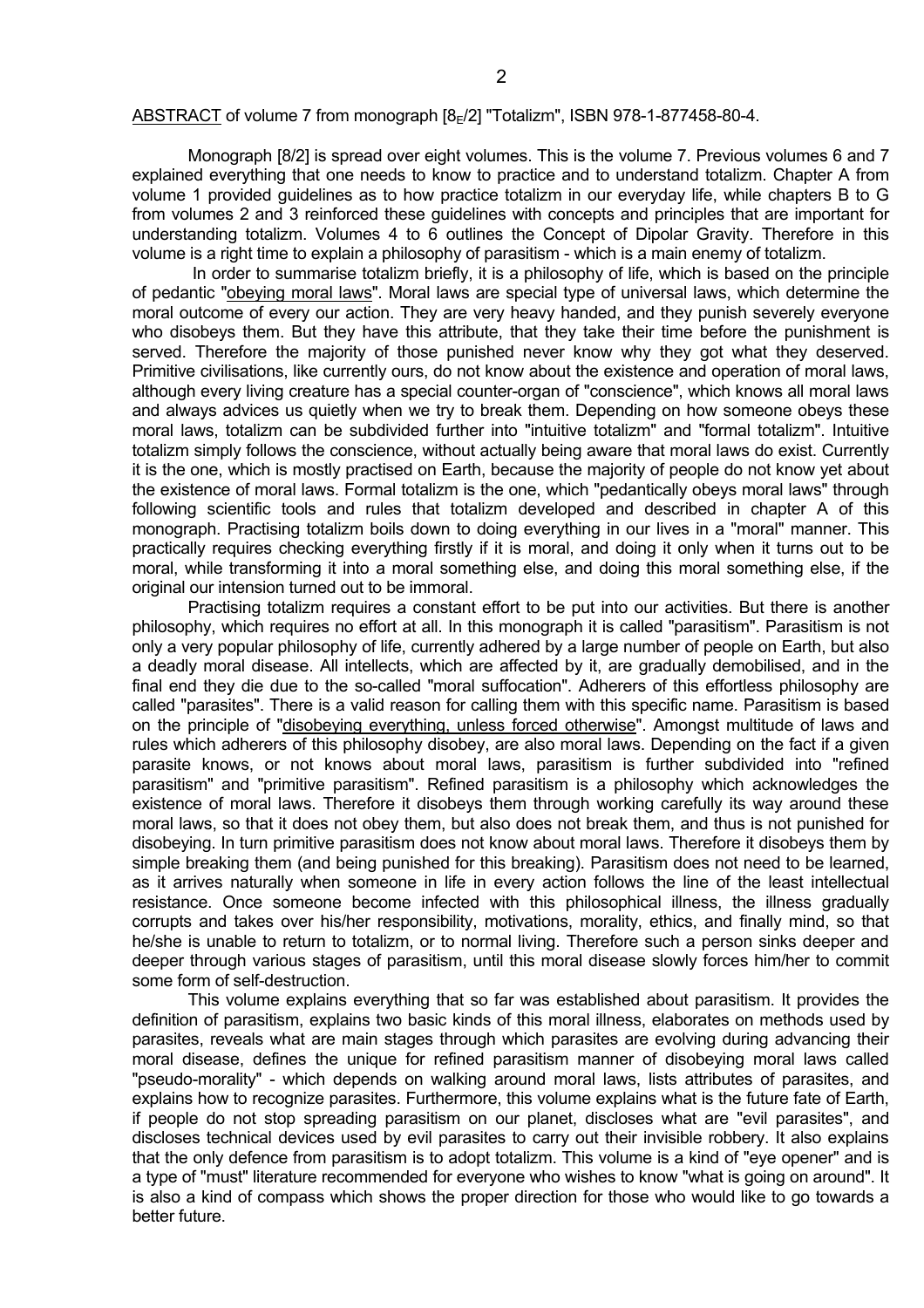CONTENT of volume 7 in monograph [8E/2] "Totalizm", ISBN 978-1-877458-80-4

| Page         | Chapter                                                                                                                                    |
|--------------|--------------------------------------------------------------------------------------------------------------------------------------------|
| 1<br>2<br>3  | Title page<br>Abstract of volume 7<br>Content of volume 7<br>(notice that content of the entire monographs $[8E/2]$ is listed in volume 1) |
|              | <b>Volume 7: Parasitism</b>                                                                                                                |
| KA-1         | KA, PARASITISM - THE MAIN ENEMY OF TOTALIZM                                                                                                |
| KA-4         | KA1. What is parasitism                                                                                                                    |
| KA-5         | KA1.1. Parasitism as a deadly moral illness                                                                                                |
| <b>KA-7</b>  | KA1.2. Parasitism as an outcome of the downhill philosophical life-cycle                                                                   |
| <b>KA-18</b> | KA1.3. Parasitism as a negation of the uphill philosophical life-cycle                                                                     |
| <b>KA-21</b> | KA1.4. Parasitism as a contradiction of totaliztic models<br>of governing and ownership                                                    |
| <b>KA-22</b> | KA1.5. Parasitism and totalizm as moral equivalents to<br>linear motion and rotary motion                                                  |
| <b>KA-22</b> | KA1.6. Parasitism as a manifestation of a deficiency of moral energy                                                                       |
| <b>KA-23</b> | KA1.6.1. The " $\mu$ " coefficient for expressing a level of<br>someone's moral energy                                                     |
| <b>KA-24</b> | KA1.6.2. How to estimate the level of moral energy<br>that an intellect managed to accumulate                                              |
| KA-37        | KA1.6.3. Relationship between "µ" and conditions of intellects                                                                             |
| KA-39        | KA2. Various versions of parasitism                                                                                                        |
| <b>KA-40</b> | KA2.1. Two basic forms of parasitism: primitive<br>parasitism and refined parasitism                                                       |
| KA-40        | KA2.2. Primitive parasitism                                                                                                                |
| <b>KA-41</b> | KA2.3. Refined parasitism                                                                                                                  |
| <b>KA-42</b> | KA2.4. Evil parasitism                                                                                                                     |
| <b>KA-43</b> | KA2.5. Institutional parasitism                                                                                                            |
| KA-44        | KA3. Wicked ways of parasitism                                                                                                             |
| <b>KA-44</b> | KA3.1. How refined parasites are going around moral laws                                                                                   |
| <b>KA-46</b> | KA3.2. How parasites enslave other people                                                                                                  |
| <b>KA-47</b> | KA4. Stages of primitive parasitism                                                                                                        |
| <b>KA-48</b> | KA4.1. A triggering event for individual people                                                                                            |
| KA-49        | KA4.2. Stages of primitive parasitism in individual people                                                                                 |
| <b>KA-55</b> | KA4.3. Institutional parasitism and forced philosophical<br>corruption of individual people                                                |
| KA-59        | KA4.4. Behaviour of parasitic institutions<br>which are allowed to vampire forever                                                         |

- which are allowed to vampire forever<br>KA-62 KA5 Stages of advancement of refined parasitisr KA5. Stages of advancement of refined parasitism
- KA-62 KA5.1. Stages of refined parasitism in individual people
- KA-65 KA5.2. Pseudo-morality of the refined parasitism
- KA-66 KA6. Consequences of parasitism<br>KA-66 KA6.1. Parasitic inclinations o
	- KA6.1. Parasitic inclinations of women
- KA-68 KA6.2. Major attributes of institutional parasitism
- KA-74 KA7. How to recognize parasites around us
- KA-75 KA7.1. Differences between totalizts and parasites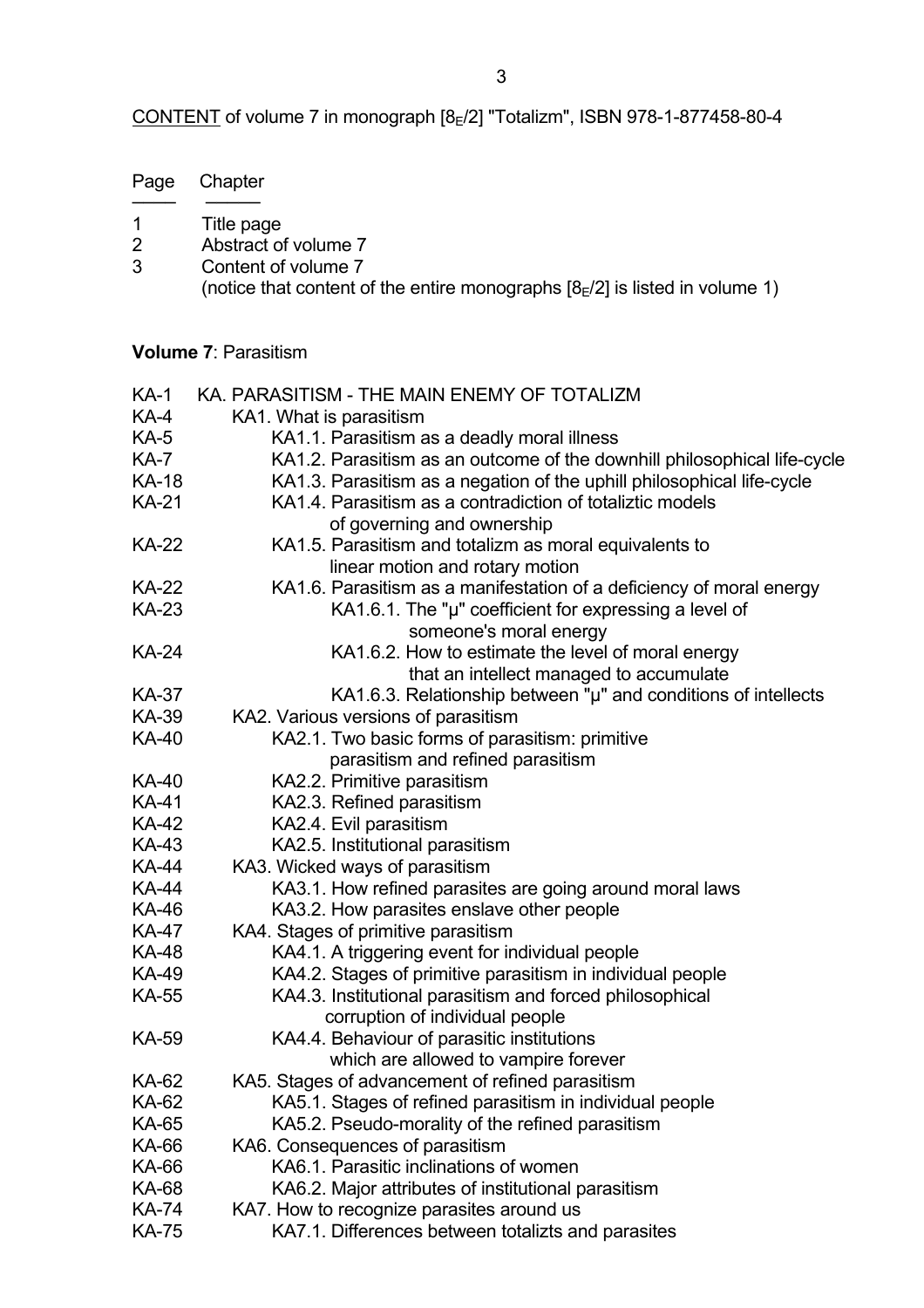| <b>KB-86</b>  | <b>KB. PARASITIC CIVILISATIONS</b>                                               |
|---------------|----------------------------------------------------------------------------------|
| <b>KB-86</b>  | KB1. Natural transformation of whole civilisations: from                         |
|               | institutional parasites into evil parasites                                      |
| <b>KB-88</b>  | KB1.1. How life looks like in civilisations                                      |
|               | that practice institutional parasitism                                           |
| <b>KB-92</b>  | KB2. Let us define "evil parasites" and "evil parasitism"                        |
| <b>KB-93</b>  | KB3. Technical devices utilized by evil parasites to enslave other civilisations |
| <b>KB-94</b>  | <b>KB3.1. Oscillatory Chambers</b>                                               |
| <b>KB-94</b>  | KB3.2. Magnocrafts                                                               |
| <b>KB-95</b>  | KB3.3. Devices for telekinetic flickering                                        |
| <b>KB-96</b>  | KB3.4. Time vehicles                                                             |
| <b>KB-97</b>  | KB3.5. Devices for telepathic communication                                      |
| <b>KB-99</b>  | KB4. Improvement of the morality of universe through the natural mechanism       |
|               | of transformation of parasites into evil parasites who then stimulate            |
|               | all complacent civilizations with threats of aggression                          |
| KB-102        | KB5. Defence of totalizts from the aggression of parasites                       |
| <b>KB-103</b> | KB5.1. Defence of totalizts from physical aggression of parasites                |
| <b>KB-104</b> | KB5.2. Defence of totalizts from emotional aggression of parasites               |
| <b>KB-104</b> | KB5.3. Defence of totalizts from spiritual threats of parasites                  |
| <b>KB-104</b> | KB6. To summarise                                                                |
|               |                                                                                  |

## **Notes**:

 (1) Before this monograph was formulated, a significant proportion of topics addressed in it was already discussed in Internet on web pages of totalizm. These web pages of totalizm should be accessible even today. Therefore, during addressing topics which are also discussed on web pages of totalizm, by each of these topics provided also were names of web pages on which this topic was presented. So if the reader wishes, he or she can additionally review this topic in Internet. In order to find addresses of web pages with given topic, it is enough to write the name of given web page as the keyword for a search engine, e.g. for www.google.com . For example, in order to find address of the web page named "dipolar gravity.htm", it is enough in the search engine www.google.com write the keyword "dipolar gravity.htm" (but without quote marks) and then visit one amongst web sites that will be listed by this search engine.

 (2) This publication is a subsequent volume in 8-volume long scientific monograph [8e/2] by the author. Each chapter and subsection of this series is marked with a next letter of alphabet. Chapters and subsections marked with letters other than these provided in the list of content above are positioned in different volume of this monograph. The full list of content for all 8 volumes of monograph [8e/2] is provided in the first volume.

 (3) A Polish language version of this monograph [8e/2] is also available. Therefore, in case there is any difficulty with accessing an English version of this monograph, while the reader knows the Polish language, then it could be beneficial for him or her to read the Polish version of this monograph.

 (4) Both language versions in this monograph [8/2], namely English and Polish, use the same illustrations. Only captions under these illustrations use a different language. Therefore, if illustrations for the English version are difficult to access or unreadable, then illustrations for the Polish version can be used equally well. It is also worth to know, that enlarged copies of all the illustrations for this monograph [8/2] are made available in the Internet. So in order to e.g. examine enlarged copies of these illustrations, it is worth to view them directly from the Internet. To find them, the reader needs to find any totaliztic web page which I authorise, e.g. by typing the key word "**totalizm**" to any search engine (e.g. to www.google.com), and then, after running a totaliztic web page, the reader needs to run from it the web page named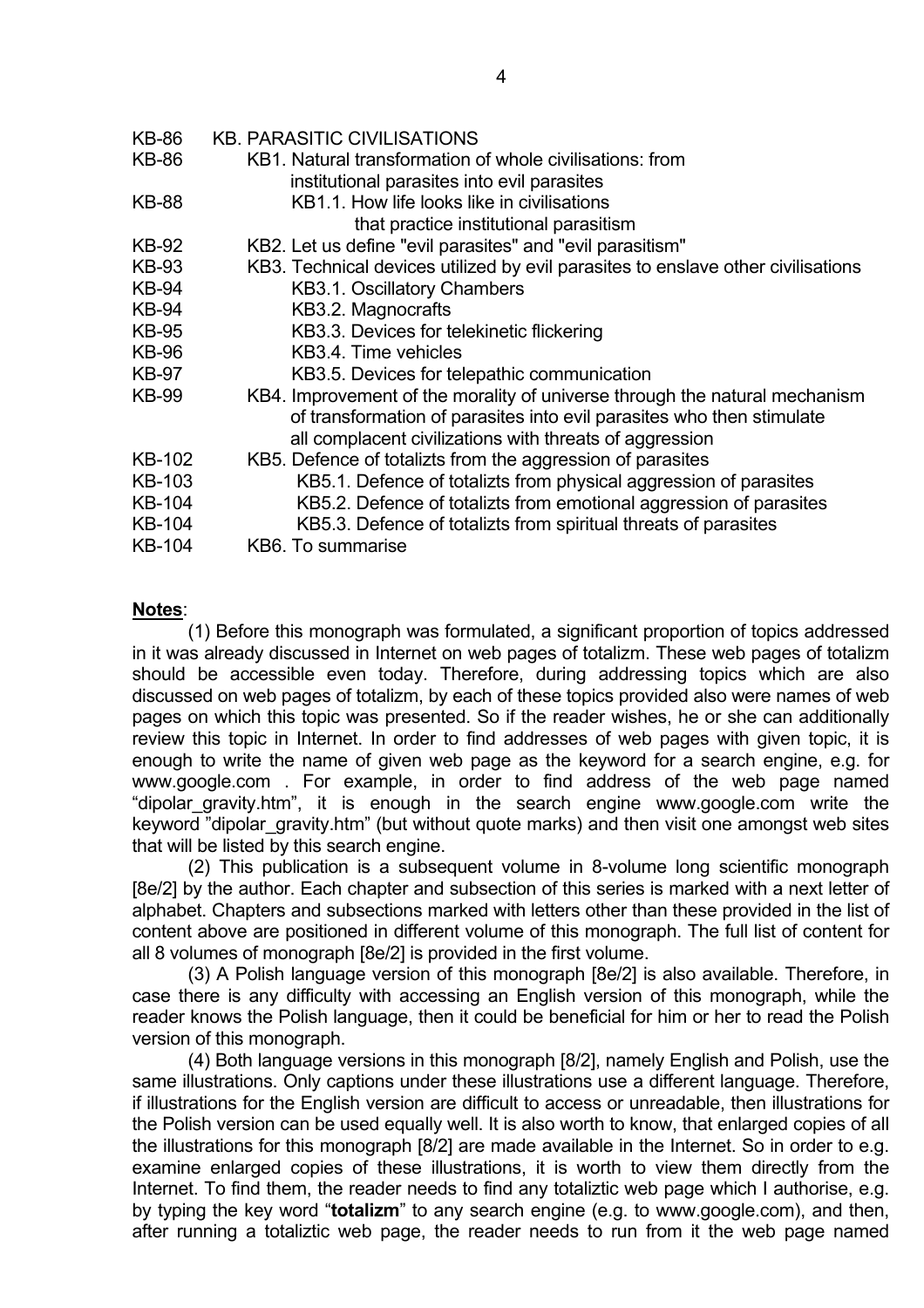"text 8 2.htm" available on the same server, or choose the option [8/2] from the menu of that totaliztic web page. Note that all totaliztic web pages allow also the uploading of free copies of all volumes of this monograph [8/2].

 (5) The update and amending of this edition of monograph [8/2] is going to progress gradually. Therefore after some time, this monograph is going to be available in even more updated and perfected formulation of it. In turn when this monograph is perfected to the level which the author considers to be sufficient, the subsequent volumes of it will be inserted into monograph [1/5]. Volumes 4 to 6 of this monograph become then volumes 4 to 6 of monograph [1/5], while volumes 1 to 3 of this monograph become then volumes 7 to 10 of monograph [1/5]. Parts of the volume 8 of this monograph become then inserted to volumes 1 and 18 of monograph [1/5].

 (6) To improve the structure of this monograph [8/2], and to make it easier to read, the order of chapters and subsections from various volumes was slightly changed in relation to this order that appeared in the first edition of the same monograph [8].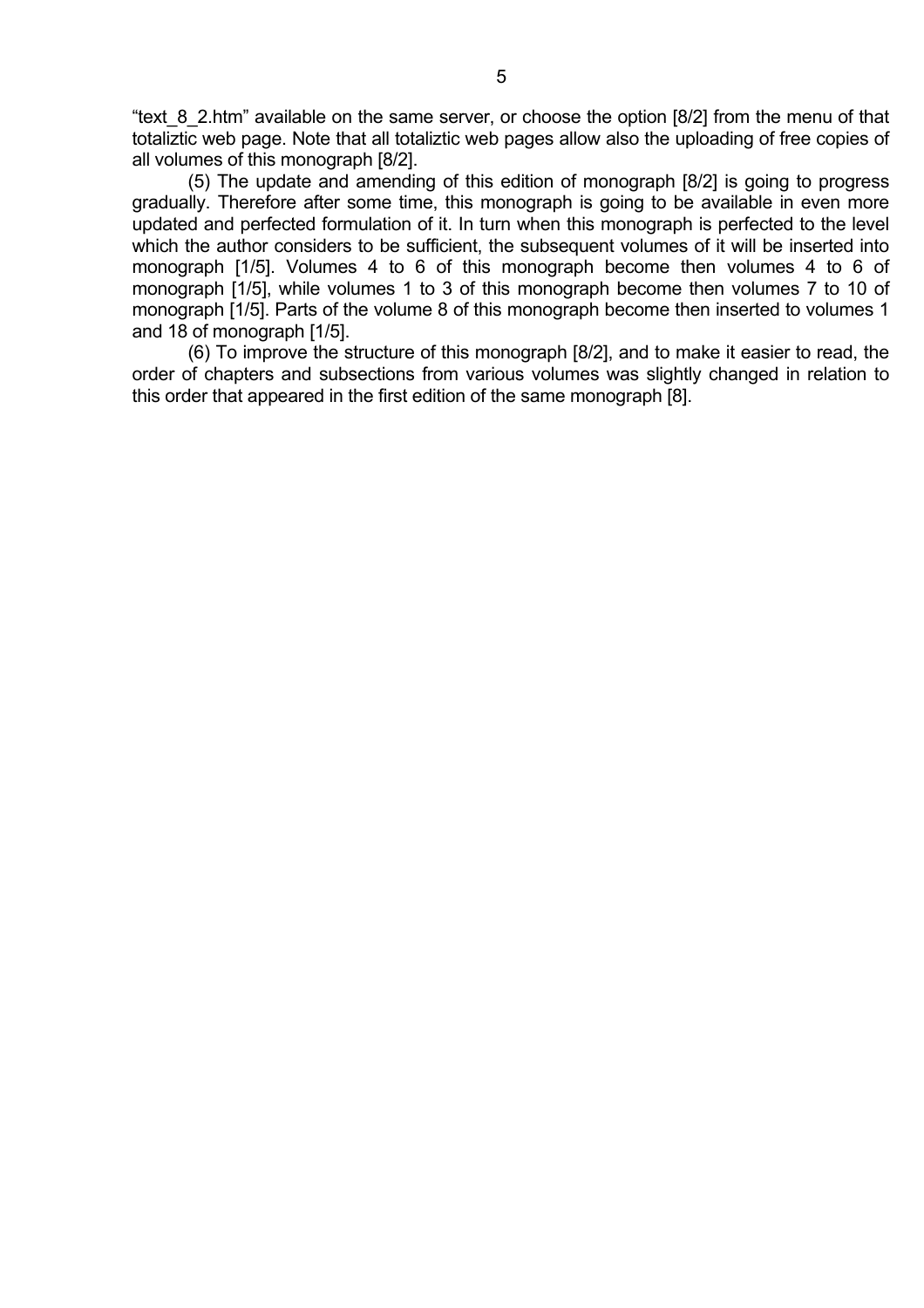Chapter KA.

# **PARASITISM - THE MAIN ENEMY OF TOTALIZM**

Dedication: "I dedicate this chapter to all these young people who still keep their karma records almost blank, so that if they adopt totalizm right now, they immune themselves against unpleasantness of a parasitic life."

Motto of this chapter: "Only this parasite is safe which already does not exist."

 Decay, death, and destruction can take thousands of different forms. Not always they need to be obvious. Not always they need to arrive in the form, which visually warns with signs of decay. For example, to many people death comes in a form of laughing sexual partner, with whom they spend "fantastic time" in a bed, only that afterwards this partner leaves for them an invisible "souvenir" in the form of AIDS viruses. To others death arrives in the form of radiation, which is invisible to eyes, and which destroys their body thus initiating the decay. Not in every case the future victims see the warnings of what awaits for them, so that they could willingly choose and accept for themselves the appearance of whatever is going to get them. Not always leprosy arrives from someone who looks like a leper. Frequently death and decay are started with a pleasure, and look as something completely different, than they really are.

 This chapter is describing a kind of invisible, although deadly plague, which so far was escaping human attention. It is a kind of highly infectious leprosy, which attacks the spirit in ever increasing number of people. It causes that although bodies of these infected look identical to others, their spirit is gradually rotting away. This highly infectious "leprosy of the spirit", is the philosophy of parasitism. If someone believes exclusively into what his/her senses are detecting, the spiritual rotting away of people infected with this illness is impossible to be noticed. But of someone believes in power of our minds, then the destructive role of this rotten philosophy becomes obvious. This is what chapter KA does. It discloses for the use of our minds the destructive role and consequences of parasitism.

 Although this philosophy (and a moral illness) is not recognized, as yet, by our official science, it is characterised by very distinct features. In turn people who are infected with it, display a set of easily recognizable, distinctive symptoms (attributes). For example, such people always behave according to a distinct pattern of choosing these solutions, which cost them the least intellectual effort, and therefore which bring to them the instant pleasure or benefit. They also show their aggression through vicious attacks on people with a totaliztic type of personal philosophy. Parasitism is gradually taking over our planet. At the time of finishing this chapter (year 2003) it was already the most dominant philosophy on Earth. It firstly creeps to management circles and to head offices, as it always seeks an easy, pleasurable life, gains without efforts, and power over other people. Then it spreads around, eventually paralysing and killing everyone whom it affects. Therefore, apart from being a distinct personal philosophy, parasitism simultaneously is a very **deadly moral disease**. It can be compared to an invisible worm, or leprosy, which gradually eats up the spirit of its victims. Such "people with wormed spirit", unavoidably await the self-destruction at the end of their path. This chapter attempts to explain everything what is important about parasitism: what it is, what are the symptoms/attributes of people affected with this disease/philosophy, how to recognize them, and what parasitism is going to bring to our planet - if we allow it to take us over.

 The most deadly feature of parasitism is that it does not need to be learned or practised. It simply arrives "naturally" to everyone, who in life rejects responsibility for the outcomes of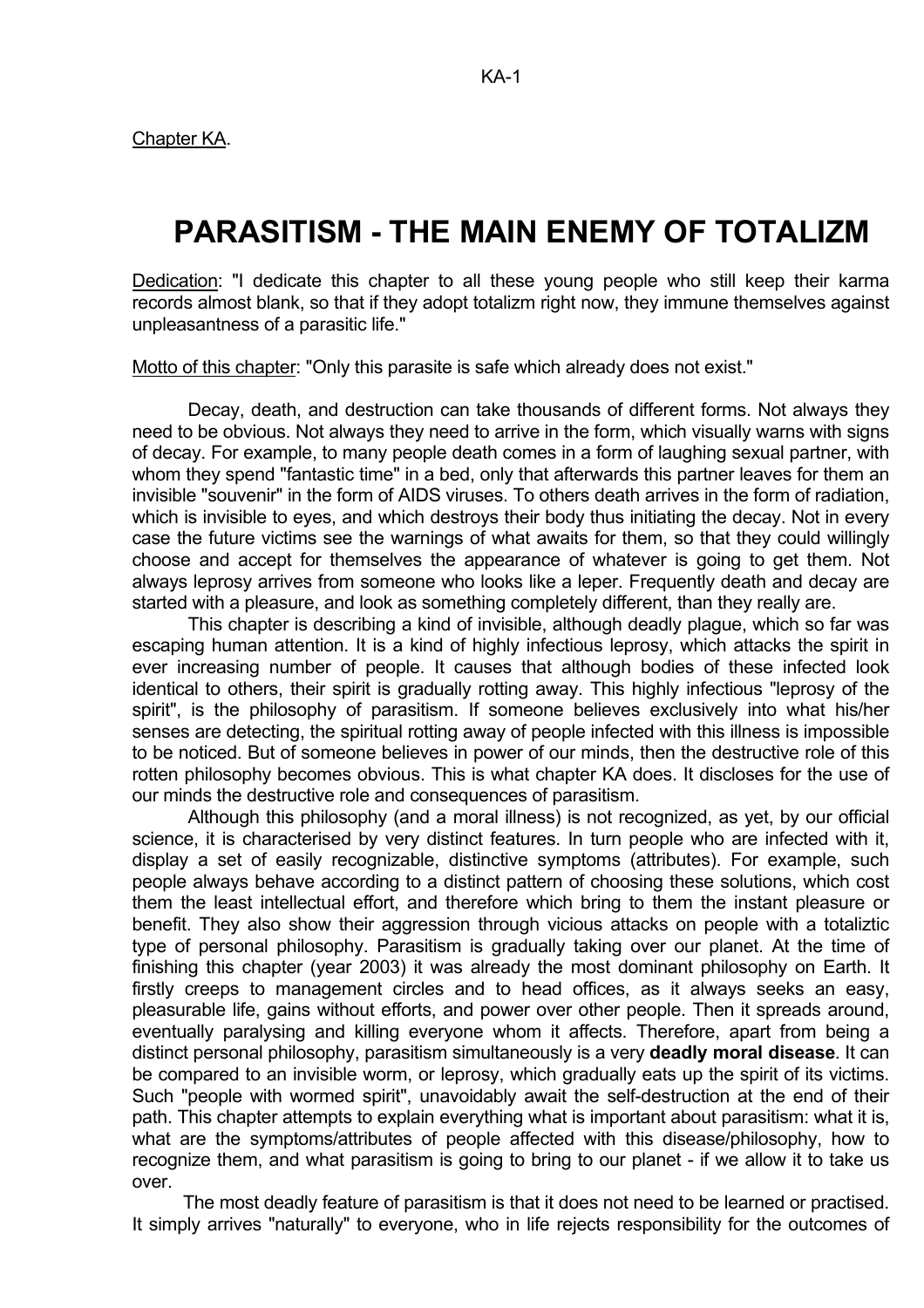events in his/her own environment, and starts to follow a path of going along the line of the least intellectual resistance. It is like a kind of a slippery descending slope finished with marshes, which sucks down and throws from feet everyone who unawarely steps on it. Once someone is sucked into it, then it is extremely difficult to get out of this deadly condition.

 Parasitism has only one rule, namely: "obey no rules, unless forced to do so" (note here a paradox that if someone obeys no rules, he/she still obeys the rule of "not obeying any rule"). Of course, amongst many rules, which parasitism refuses to obey, are also these socalled moral laws described in subsections I4.1.1 and B3.3. But moral laws tolerate no nonsense. They are not allowing anyone to get away without obeying them, and they have a very heavy hand. They mercilessly punish everyone who tries to disobey them. Because, amongst many other rules, adherers of parasitism disobey also these moral laws, the laws take the matter into their own hands. Therefore, all people who adhere to parasitism, only believe that they obey no rule, but actually they all are ruled by punishing actions of moral laws which they disobey. The outcome is, that all parasites follow a similar pattern of behaviour, that they all meet a similar fate, and that they all have numerous attributes in common, which represent direct outcomes of the punishing action of moral laws. For example, they all have very low value of the "µ" coefficient described in subsection KA1.6, and therefore they all display similar attributes which result from this low value of "µ" (such as aggressiveness, psychological imbalance, tendency to depression, displaying sarcasm instead of the sense of humour, etc. - see subsections KA1.6.2 and KA1.6.3). Also everything they do, they do only for themselves (never for other people). Every action they choose never depends on their rational thinking, predicting consequences, or on long-term planning, but on their momentary impulses, on current circumstances from which they try to get out in an easiest possible way, on possible gains that they can spot and want to rob from others, or on power over other people that they need to have in order to lead their parasitic lives, etc. Furthermore, whenever they face a free choice, they always choose the option, which lies along the line of the least intellectual resistance, means which requires the least mental effort and simultaneously gives them the most of instant pleasures, or material gains, or power over other people.

 If we consider the rule: "do not obey any rules, unless you are forced to obey them", then it turns out that it is completed in a natural manner also by animals. Therefore the behaviour of individual people, who are infected with the philosophy of parasitism, starts to become similar to the behaviour of animals. In turn behaviours of institutions that are overwhelmed with this illness, displays attributes characteristic for the behaviour of herds of animals (hence the so-called "herd instinct"). Thus, for the parasitic philosophy true is the statement that **parasitism turns humans into animals, and it completely eliminates the advantage of people over animals, which the nature granted to people by giving them intellects**.

 Parasitism is extremely popular on Earth. Actually in 2002 almost every film, every TV commercial, and every life-style programm promoted some kind of parasitic role models. Especially it is emphasized in American motion movies, which convey parasitic principles of behaviour type: if you are in a bad mood - snap at people, if you are angry - yell and kick, if you are upset at someone - hit him/her, if you feel offended - seek a heavy revenge, if you have an enemy - kill him/her. The parasitic role models so infiltrated our everyday lives, that even people who practice intuitive totalizm as their major philosophy, still have various parasitic behaviours deeply embedded into their everyday lifestyles (perhaps this volume helps to identify them, and to get rid of them).

 The parasitism exerts a very destructive impact onto all inhabitants of our planet. The most important reason for this impact is that human parasites viciously attack and try to destroy these comrades, who adhere to totaliztic views. The second reason are so-called "evil parasites" from UFOs, described in subsections A3 and KB2, and also in chapter JJ). These evil parasites exploit people, who already accomplished the state of a full-blown parasitism, to serve them as human collaborators. In fact, as this was confirmed many times by results of my empirical observations, all human collaborators of evil parasites from UFOs, always are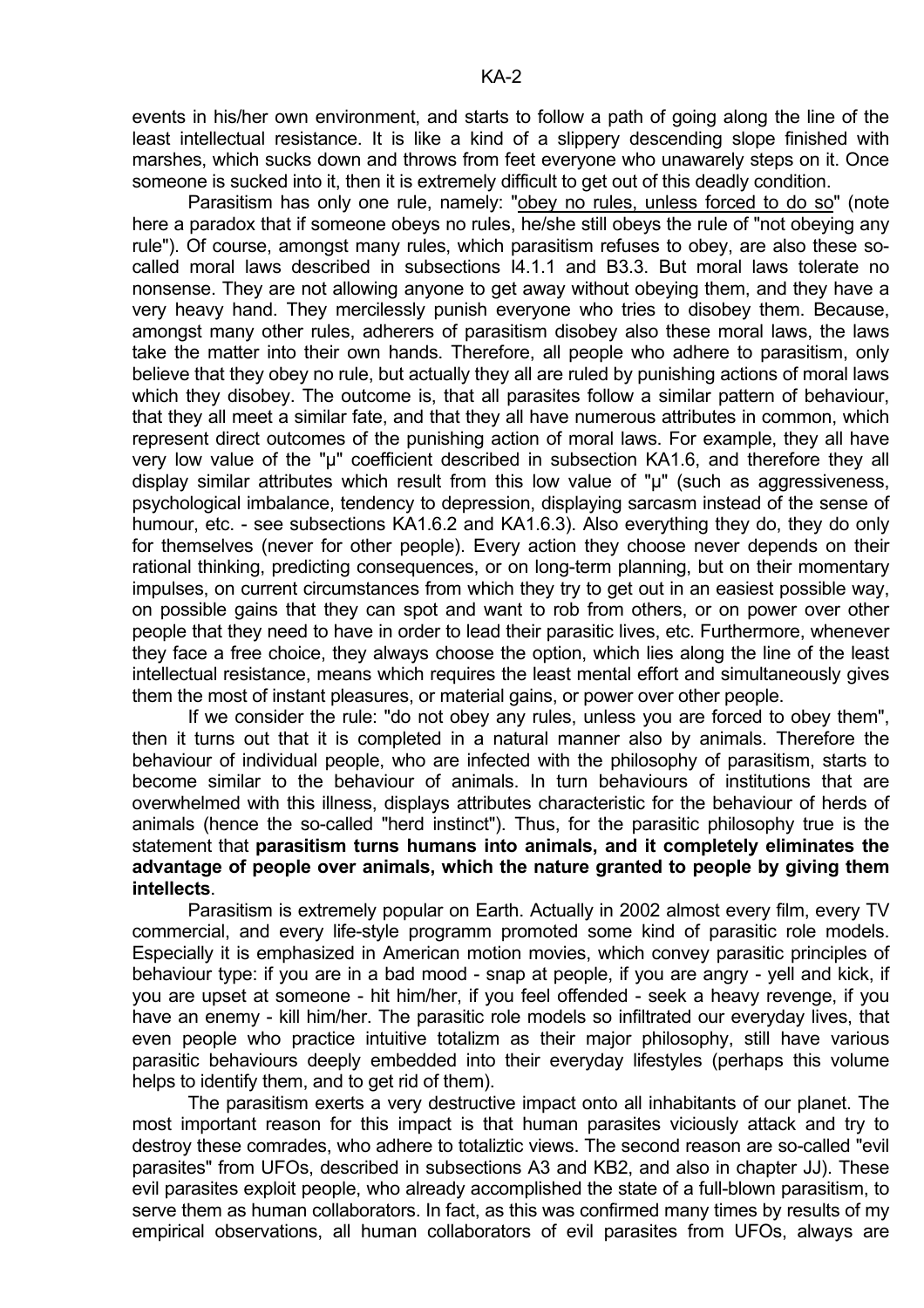already in an advanced stage of the philosophy of parasitism. Therefore the situation, that our planet is so full of misery and suffering, in the first instance we own to parasitism, and to its deadly consequences.

 People who are affected by this disease/philosophy, and who adopt parasitism as their everyday (major) philosophy, in this monograph are called "**parasites**". The reason for this name is that they are not productive by themselves - they only live out of the work done by other people. They simply keep inventing ways, which alow them to turn other people into slaves, and to rob these other people from whatever is possible to rob. For this reason people infected with the moral disease of parasitism are leading lives of intelligent parasites. They rob and exploit everyone who gets into the sphere of their influences. If they meet something that manages to resist their robbery and exploitation attempts, they simply destroy it.

 Parasitism appears in two versions, primitive and refined. **Primitive parasitism** is practised in societies which, like presently our planet, do not know moral laws, as yet. Therefore primitive parasites commonly break moral laws, and, of course, get heavy punishment for this breaking. This causes, that in spite of trying to do in life only things that bring pleasures to them, actually all parasites on Earth live very miserable i primitive lives, and totalizts can only be sorry for them. **Refined parasitism** appears in the advanced civilisations, which already learned about the existence of moral laws, but have not accepted the path of totalizm. Therefore in their actions they choose to rather go around these moral laws, than to obey them. The life of these parasites is more pleasant, although in order to go around moral laws, they need to use various sinister methods, e.g. these of enslaving other, less advanced civilisations, and to turn these less advanced civilisations into slaves who do all dirty work for them. Therefore civilisations, which adhere to this advanced version of parasitism, with the elapse of time become "evil parasites" described in subsections KB1 to KB4, and in chapter JJ.

 When a parasitic philosophy (in any form) is practised by a single, individual person, then we can call it an **individual parasitism**.

 But when a parasitic philosophy takes over a whole group intellect, e.g. a family, a group of students, a crowd from a football match stadium, an entire institution, a country, or even the entire civilisation, then we call it an **institutional parasitism**. My research done on groups of students seems to indicate (see subsection KA6.2), that an institutional parasitism starts to manifest itself decisively in a given group intellect, when 30% of its personnel, or 30% of its management, reaches the advanced stage of individual parasitism. When this ratio increases further, the institutional parasitism is getting increasingly deep. In recent years an ever increasing number of institutions and countries on Earth, starts to be taken over by such institutional parasitism. Simultaneously, increasingly less totaliztic institutions and countries remain on Earth. Practically, according to my estimates, the generation of people to which I belong, probably is the last generation on Earth, which personally experienced life in totaliztic countries, and work in totaliztic institutions. Thus this generation is the last generation on Earth, which still remembers times, when people were not afraid to go on streets, and would not need to barricade in their homes, when footpaths in cities were full of laughing, happy, and looking with optimism into future people, when people had almost a guarantee for employment and for a source of income, when a jestful and professional treatment at work were a norm, not an exception, etc., etc. This privileged generation of people, has a kind of moral duty to describe exactly for future generations, how life and work in totaliztic institutions and countries used to look like, and how it differed from present life and work under institutional parasitism. I do hope that is monograph is my contribution to the fulfilment of this moral duty.

 After all this introduction, I should also remind here the brief history of parasitism, which in more details is explained in subsection L4. As a distinct, separate philosophy, it was identified only around 1995 (for comparison, totalizm was established as a separate philosophy in 1985). Also it is important to realize that so far I am the only scientist, who researches this philosophy, and that I do carry out this research in a complete conspiracy and only in addition to the development of totalizm - which is my main goal and the basic area of concern. These two facts explain why parasitism is not identified and explained as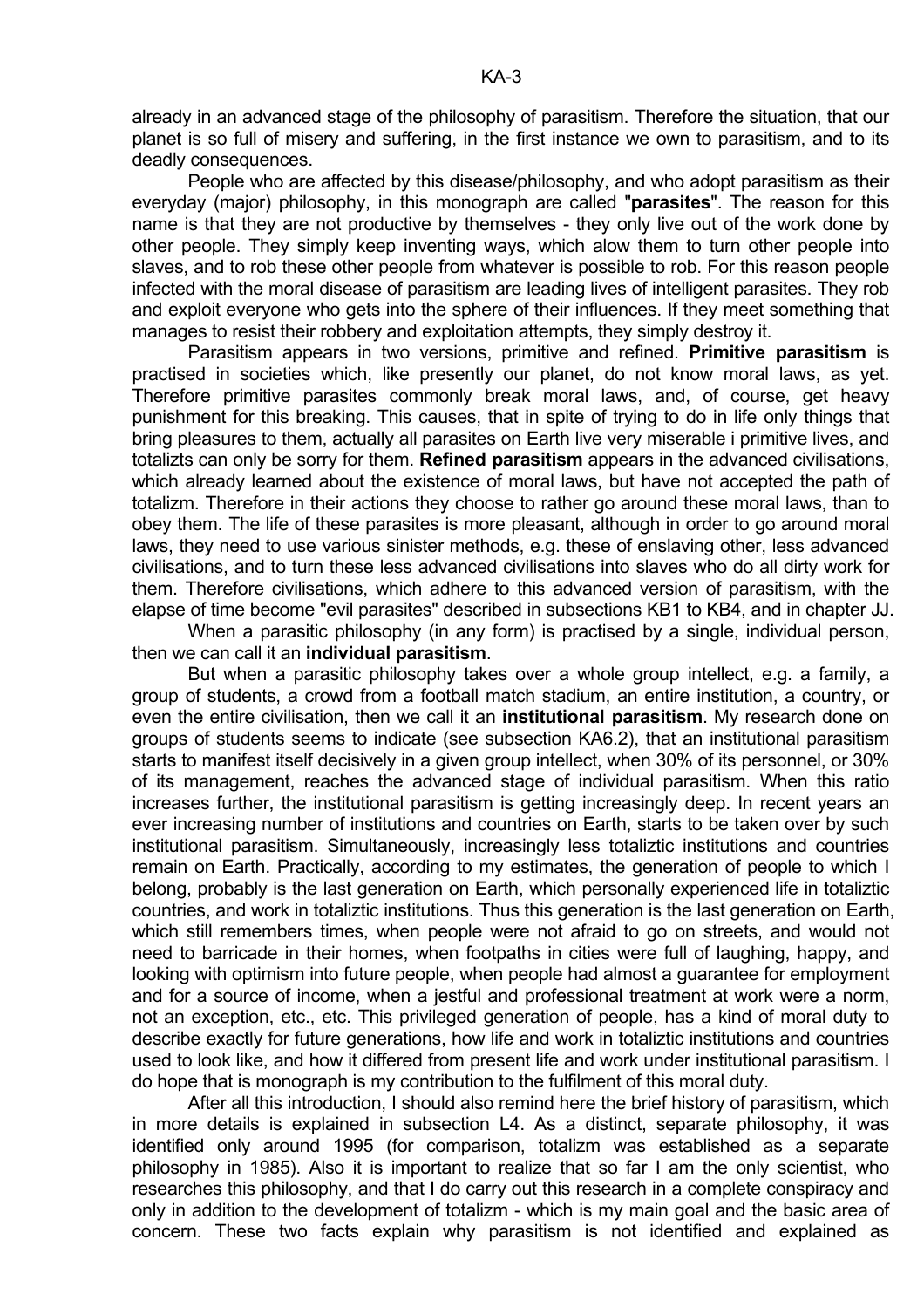comprehensively as totalizm does. But research on this moral disease are going to be continued, and in next editions of monographs on totalizm, also parasitism should be explained in much more details.

### KA1. What is parasitism

Motto of this subsection: "Totalizm always helps, parasitism always obstructs."

 Almost the entire chapter A from volume 1, and also a significant part of volume 2, were devoted to the detailed explanations of the significance that for our lives have the pedantic obedience of moral laws. According to these explanations, the universe is build in such a manner, that morally "normal" state in all thinking creatures which populate our universe, is the pedantic obeying of moral laws. But if any of these creatures decides not to obey these laws, then this creature takes a collision course with the natural order of things that was established in our universe. In turn the consequence of this collision with the natural order of things, is that such a creature starts to bear various repercussion and punishments, which are rather unpleasant.

 This subsection is aimed at revealing characteristic attributes of the state, that is reached by all these intellects, which choose not to obey moral laws. As I already explained this in the introductory subsection of chapter KA, such intelligent creatures, which put themselves into a collision course with the natural order of things in our universe (which, the order, depends on obeying moral laws), are called "parasites" in this monograph. In turn the philosophy of life that these creatures practice, is called "parasitism". This subsection is going to explain what actually parasitism is and what attributes characterise it. Of course, depending on the point of view from which parasitism is considered, it can be seen as something completely different. Therefore the subsections that are to follow, are to explain what is parasitism, considering it from several different points of view. Each such separate point of view is presented in a different subsection.

 Our explanations what is parasitism, we should start from a formal attempt to define it. The basic definition states that "parasitism is a natural philosophy of intellects which choose to not obey any rules, unless they are forced otherwise". The reasons why adherers of parasitism are choosing to obey no rules, is their lack of sense of responsibility that releases the aversion to putting any effort into whatever they are doing. This aversion to put any effort causes that they follow in life the line of the least intellectual resistance. Therefore, the above definition could also be expressed in a different manner, with the use of following wording: "**parasitism is a name assigned to a philosophy, which in a natural manner is followed by people deprived the sense of responsibility, who display an averse to putting an effort into anything, thus who in all cases when they have a free choice, choose the option which goes along the line of the least intellectual resistance**".

 The definition of parasitism is disclosing, that if we meet a parasite in our life, and we have some form of power over him/her, this parasite will follow the rules, which we execute on him/her and strictly supervise. This is because under any kind of supervision, the line of the least intellectual resistance is actually to follow rules - this is why the parasite is to follow them. But as soon as we stop supervising and checking, such a person returns to his/her natural behaviour of doing whatever lies along the line of the least intellectual resistance, means doing whatever current impulses of following the line of the least resistance would tell him/her to do (i.e. whatever is easiest, whatever brings the biggest benefits with least effort, or whatever gives the highest power over people, etc.).

 The matter which parasites usually overlook, is that in spite of refusing to obey any rules, their tendency to disobey, and their thirst of power, forces our civilisation to create social hierarchy, which builds up the number of watchdogs, like police, low, managers, bosses, neighbours, priests, etc. In turn this hierarchy of watchdogs gradually creates a whole labyrinth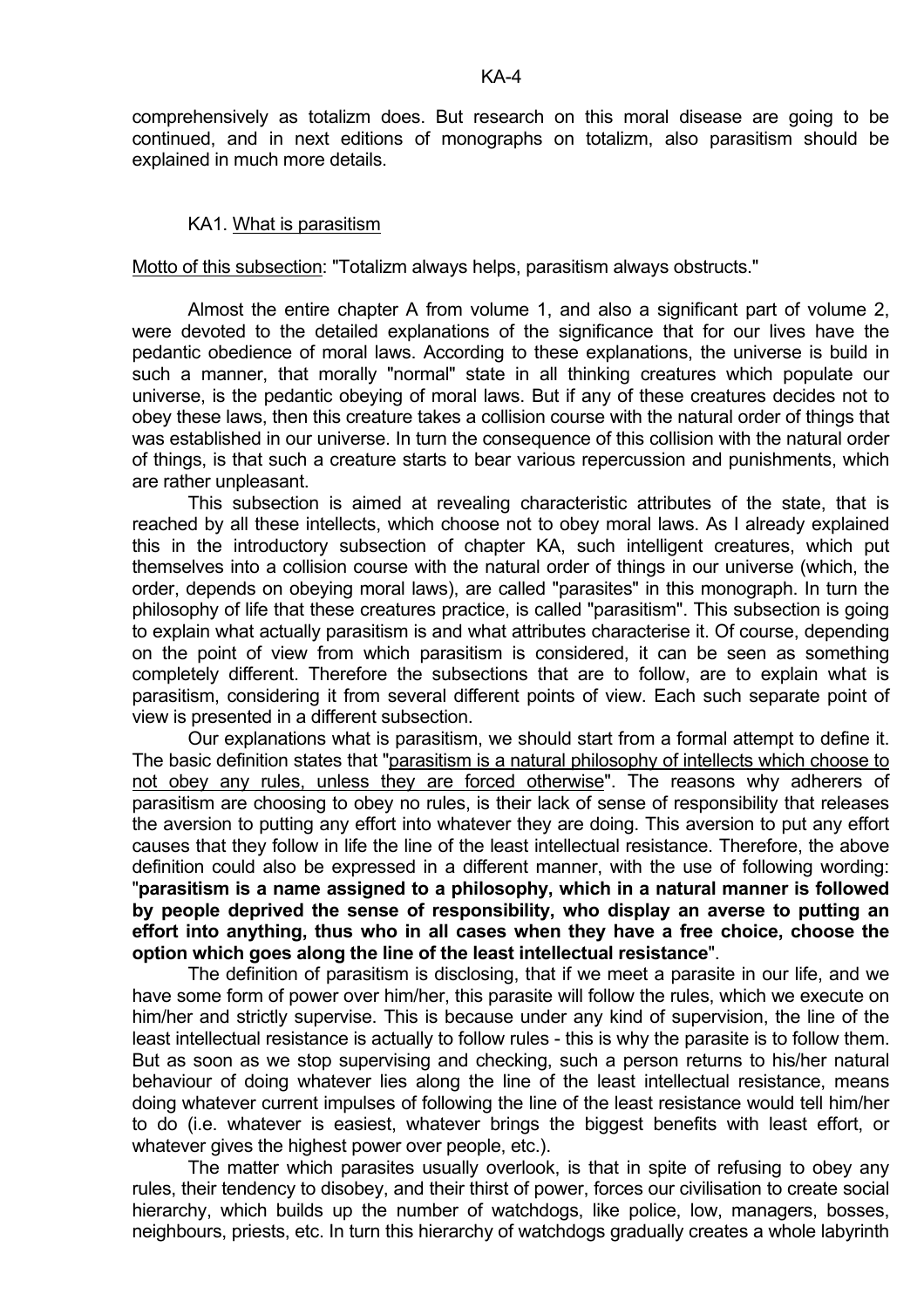of rules and regulations, and then forces everyone (including parasites) to obey them. In the final result, by refusing to obey a few moral laws, parasites are forced to obey much more rules and laws than they would need to, if they obey moral laws in the first instance.

 Parasites display a very nasty habit of turning into **slaves** all people around them. Therefore, those who practice parasitism only call other people with the name of subordinates or employees, but actually treat them as slaves. They also call others friends, spouses, or children, but turn them into servants. The situation is even worse, if a whole country or civilisation adopts an institutional parasitism, because it starts to officially keep slaves, and openly treat them as slaves.

Because adherers of parasitism chronically disobey moral laws, their value of "µ" is usually at very low level  $\mu$  < 0.35. For this reason, they display a variety of attributes which in section KA1.6 are described for people with a low level of "u". One of these attributes is a chronic aggression, with which they are filled up, and which only awaits for an opportunity to surface in a rapid burst.

 Parasitism is an exact opposite of totalizm. This is why parasitism and totalizm are adversaries, or enemies, for each other. Totalizm also have only one rule, which states "pedantically obey moral laws". This means that adherers of totalizm, in this monograph called "totalizts", in everything that they do, they try to obey moral laws. The result is that for every life situation parasites and totalizts seek exactly opposite solution: parasites instinctively seek a solution which requires the least mental effort from them, and thus which goes along the line of least intellectual resistance, while totalizts seek a solution which is moral (means agreeable with moral laws), therefore which goes against the line of the least intellectual resistance. In order to illustrate this on the example which was used in subsection A2.1, if a parasite and a totalizt both were to cross a street at random, the parasite would look if the street is clear of a policeman who would force him/her to walk to the nearest pedestrian crossing, and would also look if crossing the street in this area is the easiest thing to do. In turn totalizt would look if this crossing is moral, means if there is someone around for whom this crossing would introduce a disruption, a hazard, or a bad example. Of course, by looking for exact opposites in every single matter of life, parasites and totalizts never are able to understand each other, and never are able to work in harmony side by side. The effect is, that being by nature more aggressive and impulsive, and subconsciously knowing about own incompetence, parasites always attack totalizts, and always instinctively dislike them.

 Totalizm, especially in the intuitive version currently practised on Earth, is rather a very steady philosophy. This can be expressed, that **totalizm is a stable moral state**. If a given totalizt lives a stable life, he/she obeys moral laws approximately to the same degree all the time, thus keeping his/her moral energy at approximately the same level. But parasitism is totally different. It never is steady, and since once it is started, it tends to advance rapidly, and a given victim of this moral disease slides deeper and deeper into it. Thus parasites all time show increasingly lower level of their moral energy, while their bad behaviour increasingly gets worse and worse. For this reason, **parasitism is a continuous process**, not a stable state. In the dynamic transformations parasitism continually changes stages of advancement, and literally can be observed by others as it visibly worsens year by year, gradually advancing from one stage into a next one.

## KA1.1. Parasitism as a deadly moral illness

 If any technical device is not working in the manner as it should, we say that it is "out of order" or that it "breaks down", and we either repair it, or put into a junkyard. In turn when someone's body stops functioning as it should, we say, that this person is ill, and we send him/her to a hospital so that doctors could heal his/her body. But how to describe someone, whose morality is not working as the natural order of things in our universe requires this. From subsections B6.3, A2.4, KA1.2, and KA1.5 we know that such people with morality that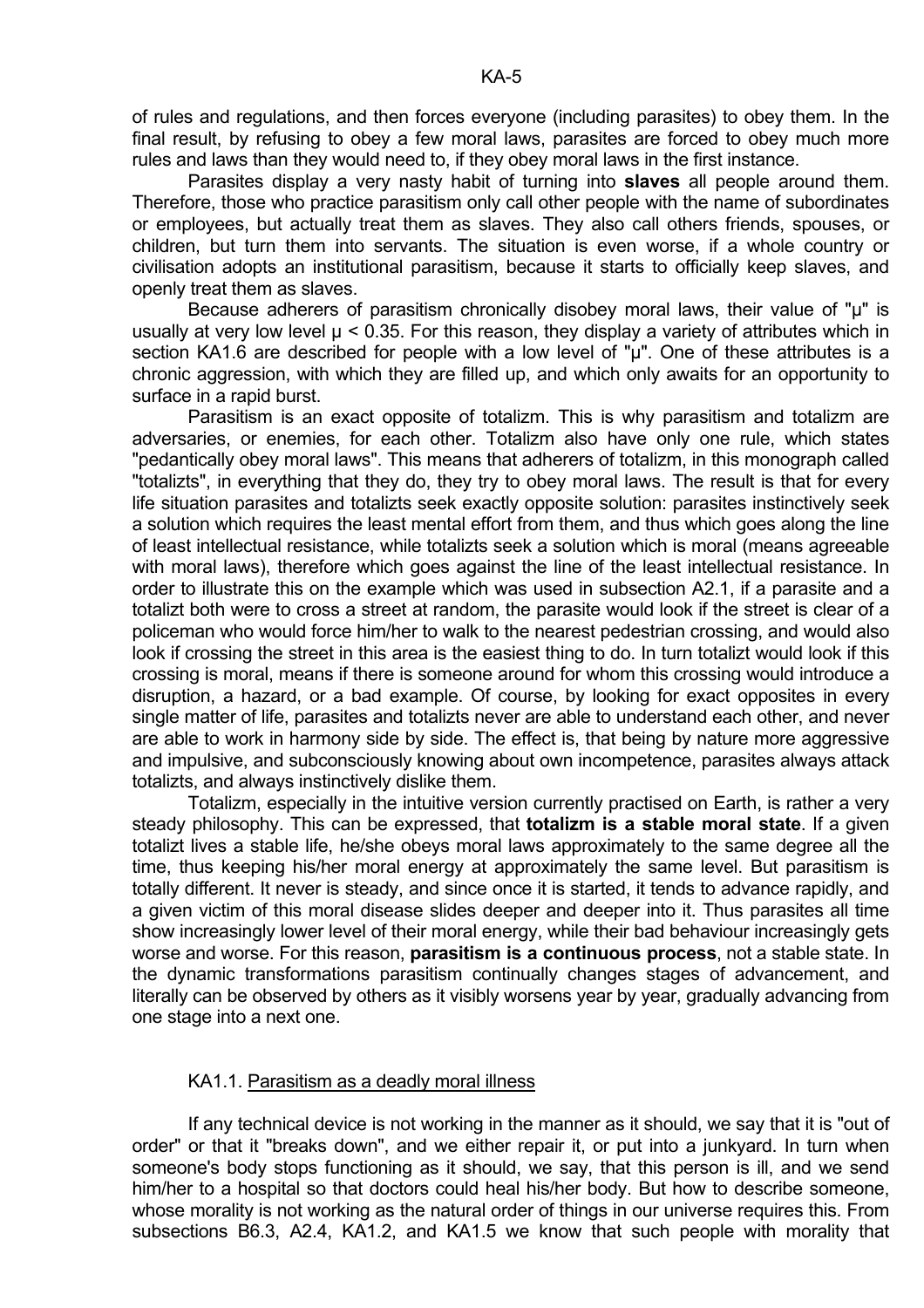refuses to work as it should, show all symptoms of being ill. After all, if we leave them without healing their morality, then after some time they must die because of the moral suffocation. Therefore people whose morality stopped to work as it should, in reality are "morally ill". Because the state when someone's morality stops working as it should, appears when this intellect naturally slips downhill in moral field, to the philosophy of parasitism, we must call this philosophy "moral illness". This illness in the final effect always kills the victims. Thus we must supply it with the qualifier "**deadly** moral illness". As this is the case with every possible illness, people must be aware that this deadly moral illness does exist and that it kills people. They also must learn what are symptoms and a course that it takes, manners of healing, and they must also known about means of preventing the epidemics of it. Thus, this monograph is a kind of popular "medical textbook", which explains all these issues concerning health of our spirits.

 Already several times the attention of the reader were brought to the fact that parasitism is not just an immoral philosophy, but also a **deadly moral disease** - see subsection C2 and see also introductory parts of chapters A and KA. To make it even worse, everything seems to indicate, that at the present level of our knowledge, usually it is also an incurable disease. Similarly as this is the case with every other deadly disease, parasitism prefers to develop in certain environments, people are infected with it in specific manner, it has a characteristic course and symptoms, and also in case of being left without healing it, in the final effect it always kills victims. Therefore it must be treated as such deadly disease, i.e. people must be aware of the threats that it introduces, they must realize these threats to other people and warn them about this deadly illness, they must take prevention measures which disallow it to spread, they must identify cases when someone is infected with it, and also they must intensively heal these unfortunate people who ore infected with it.

 The most dramatic side to the deadly moral disease called parasitism, is its external invisibility. People who are only a small step from a moral death because of this illness, physically and externally look identical as all others. After all, a rotten spirit in people cannot be seen with our eyes, or smelled with our nose. Because this moral illness cannot be noted with our senses, people are unable to realize, that victims of this deadly disease are actual ill. Thus, they treat these victims in exactly the same way, as healthy people are also treated.

 The name **moral illness** was not used so-far in our society, thus it requires an explanation. In fact this name describes a whole class of illnesses, all of which attack human spirit, not just a single one. Thus, it is more an equivalent to a name "illness of body", or to a different name "mental illness", than to name of any specific illness like "aids" or "schizophrenia". In fact people are aware of the existence of moral diseases for a long time, only that so-far they named them with the use of different terms. For example, moral illnesses that are known for a long time include all addictions, means "smoking", "alcoholism", "narcomania", "gluttony", "compulsive gambling", and "whoring" or "lust" (one should distinguish between "whoring" as a moral illness, and "prostitution" as an oldest profession, or a life necessity). Also all forms of crime are actually moral illnesses as well, e.g. "stealing", "bashing", "raping", "murdering", etc. All moral illnesses have this in common, that they are extremely resistant to be cured. Since someone falls once into their claws, practically remains in these claws until the death. This difficulty of curing also applies to the most general moral illness, called here the philosophy of parasitism. In spite that I am seeking "cured parasites" for a long time, actually they are an equal rarity, and equally difficult to find, as former smokers that are presently non-smoking, or former drug addicts that presently are straight. Therefore, at the present stage of the development of "medicine of the counter-world", which is described in subsection H10, we rather should concentrate on preventing the infection with parasitism of these people, who still remain totaliztic, than to loose our energy on the enormously difficult healing of these spirits lost for the society, who already have fallen into the claws of deadly parasitism.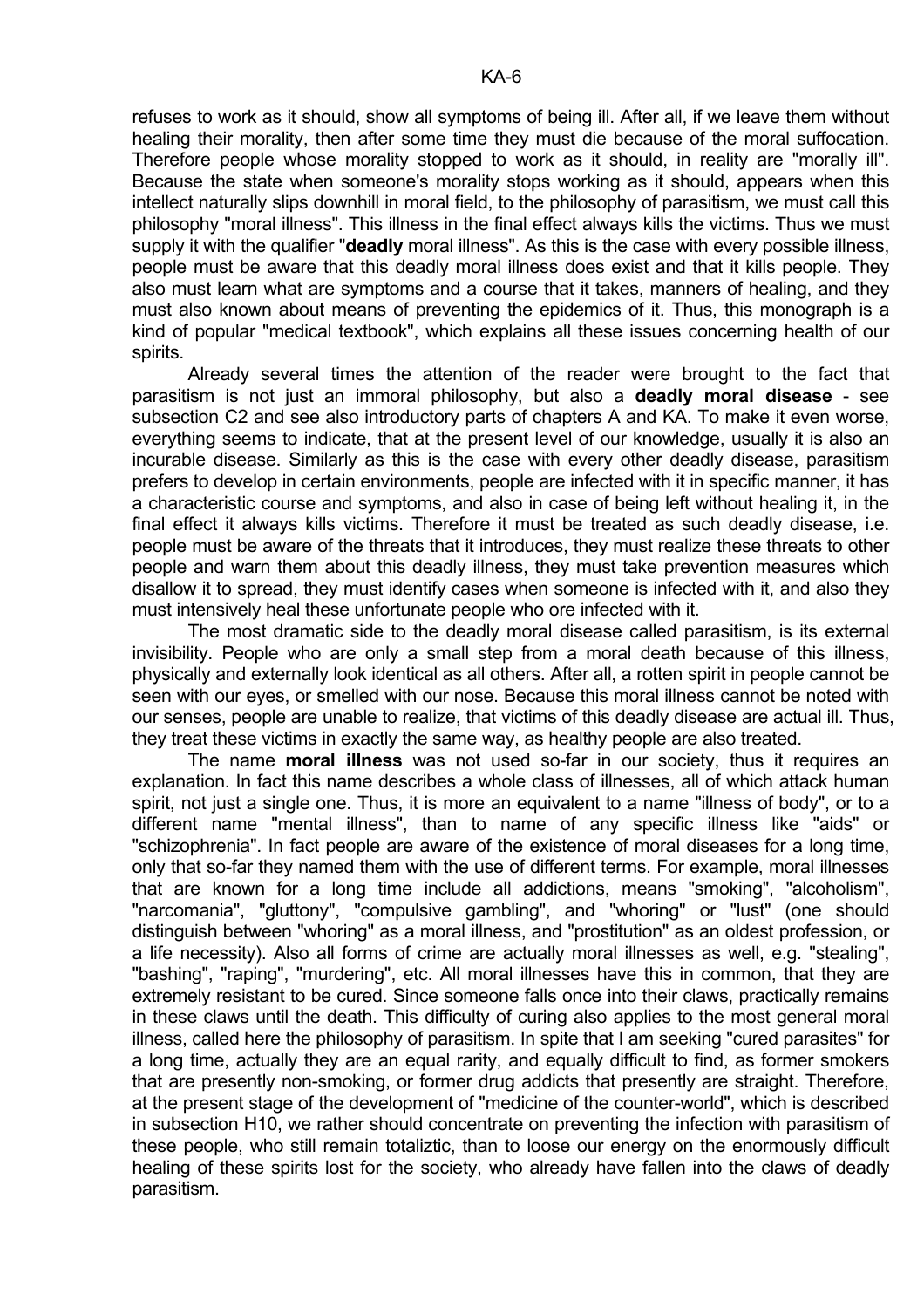#### KA1.2. Parasitism as an outcome of the downhill philosophical life-cycle

 In the area of operation of moral field and moral laws, so-far humanity still remains in darkness. Most of people do not even know that moral field and moral laws do exist. This is why the great majority of phenomena, which are the outcome of the action of these laws, happen spontaneously, governed by natural mechanisms, not by knowledge and intentions of people that they impact. In the final result almost all long-living intellects on Earth are meeting the same fate - they firstly are infected with parasitism, and then they die an extremely unpleasant death by the moral suffocation because their " $\mu$ " drops down to the value of  $\mu$  = 0. But if these intellects would know mechanisms which govern their fate, means if they know about the existence of the "downhill philosophical life-cycle", and about the philosophy of parasitism to which this cycle leads, their doomed fate could be avoided. This subsection is to explain what is the "philosophical life-cycle", and "downhill philosophical life-cycle", and why parasitism is the outcome of a life-cycle that moves downhill in the moral field. In turn by realizing the existence and properties of the "downhill philosophical life-cycle", it also illustrates that via the intensional shaping of our moral state, we can prevent the doomed fate of people affected by this life-cycle. Furthermore, it discloses the characteristic attributes of subsequent stages of the "downhill philosophical life-cycle", and thus allows an almost instant recognition of the stage of that cycle which a given intellect reached, means it also allows to predict what can be expected from a given intellect, and what this intellect is already unable to accomplish.

 By the term "**philosophical life-cycle**" totalizm understands "the entire philosophical path through which a given intellect progresses from the moment of birth to the moment of death". If we would like to express this term in another words, "philosophical life-cycle" is simply the life of a given intellect, but considered from the point of view of not how it lives, but how its philosophy transforms, what stages this philosophy undergoes, what philosophical phenomena demonstrate themselves in this life, and which philosophical laws are ruling of whatever happens to the intellect during this life. For example, in case of individual intellects, means - individual people, this cycle embraces all changes of their philosophy of life, that they experience during entire their lifetime. In turn in case of group intellects, such as marriages, institutions, governments, countries, or whole civilisations, this life-cycle includes all transformations of the philosophy of living that they practice, means transformations which take place from the moment when the life is given to these intellects, until the moment when they become non-existent.

 As this is explained in other subsections of this monograph, especially in subsection KA1.6.1, the most important quantitative indicator of the moral state and philosophy of a given intellect, is the so-called "**coefficient of the moral saturation**" (µ), which for everyday use can be called someone's "**level of moral energy**":  $\mu = E/E_{\text{max}}$  - see equation (1KA1.6.1). If we analyse what subsequent intellects are doing with their moral energy, then it turns out that they either accumulate this energy, means they increase their " $\mu$ ", or they dissipate their energy, means they decrease their "µ". About these intellects, which during a larger period of time, either increase their moral energy "µ", or at least they do not decrease it, totalizm states that they just follow the "uphill philosophical life-cycle". In turn, about these intellects, which gradually decrease their "µ", totalizm states that they follow the "**downhill philosophical lifecycle**". For this reason by the term "downhill philosophical life-cycle" we are to understand "the philosophical path of a given intellect, and the fate that results from this path, which boils down to the gradual dissipation of the entire moral energy that this intellect had". As such, the downhill philosophical life-cycle incorporates into itself the subsequent symptoms and stages of a given intellect falling into the most general moral illness called parasitism.

 In present times, when the majority of people do not know principles of totalizm, and thus they gradually convert to the prevailing philosophy of parasitism (which is described in this chapter KA), almost every intellect on Earth in the final stage of life is falling a victim of the "**downhill philosophical life-cycle**". So-far no-one tried to establish the statistical data on this subject. But if such data are gathered at the time of writing this monograph, then most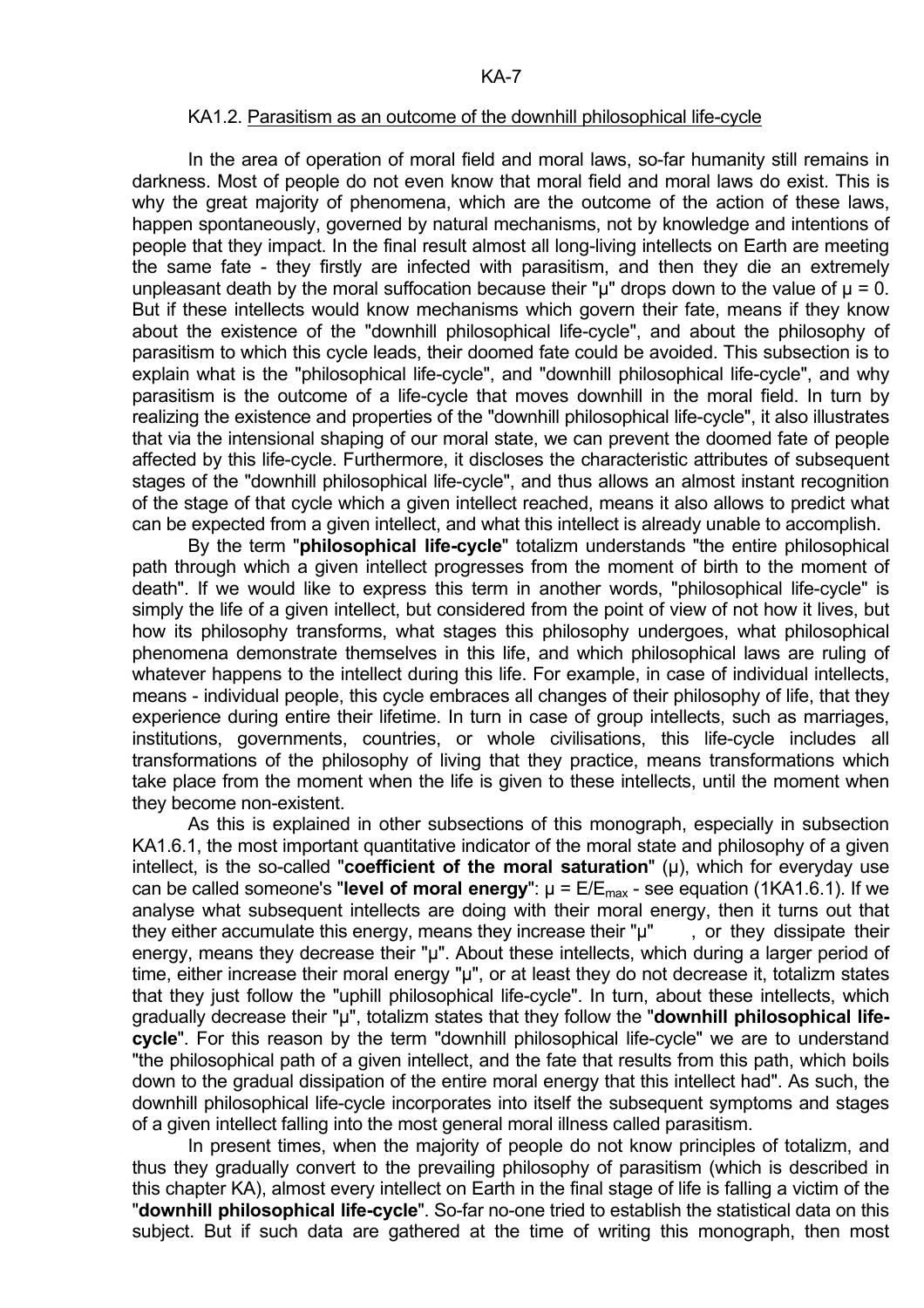probably around 99% of the intellects close to the end of their life would be shown to follow the deadly downhill philosophical life-cycle. Only around 1% would be shown to follow the uphill philosophical life-cycle through the entire their lifespan. Unfortunately, the downhill philosophical life-cycle is the suicidal life-cycle. It always leads to the complete dissipation someone's moral energy, thus to  $\mu = 0$ , and to a moral death. Therefore, all intellects which are following this doomed life-cycle, are going towards a sure moral death in very unpleasant circumstances, which can be only avoided if they manage to die earlier for a physical death. Thus learning laws that govern this downhill philosophical life-cycle, may save these intellects from a very unpleasant end.

 For every intellect, the philosophical life-cycle starts when this intellect is born. Such a birth could be compared to placing this intellect somewhere on the slope of the slippery crystal mountain of morality, which was illustratively painted at the beginning of subsection A4. After the birth and growth, this intellect has two choices to make. It can either move upwards of this crystal mountain of morality, or move downwards of this slippery mountain. Unfortunately, because it is a moral mountain, not a physical one, it remains invisible to our senses. Therefore what happens on the slopes of this mountain, can only be established through the observation of our own feelings, and through analyses of reactions and fate of other people. Initially, in the majority of cases, intellects choose to climb upward, because this is what their counter-organ of conscience and the sense of responsibility are telling them to do. But soon these intellects discover, that moving upward of this mountain, is very effort consuming activity, while rewards that it brings about are difficult to notice. On the other hand, the same intellects experience, that when they start to slide downward of this mountain, they experience rather pleasurable sensations and they do not need to put any effort into their activities. The way downhill is also encouraged by the society, which tells about "rules of the jungle", where only "the most fit survives", tells "exploit or be exploited", and tells other similar immoral garbage. So totally confused, having no any philosophy like totalizm, which would guide them, intellects start to slide gradually downhill of this crystal mountain of morality. After all, such slipping downhill in morality, is a natural process, and it does not involve any effort. The journey down is pleasurable, so intellects even do not notice when they find themselves in the moral marshland, which surrounds foot of this mountain. When they fall into the marshes and start to suffocate, it is too late for a help. Although their screams of agony can be heard by others, without seeing the mountain and the marshes which remain invisible to them, others believe that such "agonal" behaviour is "natural". Thus next crowds of people willingly follow the path of those who already died, in order to also share their doomed fate. Only the theoretical analyses, similar to these presented in this monograph, reveal what actually is happening, and indicate that totalizm represents the only salvage and solution from this vicious circle of unpleasant deaths. Of course, still remains a problem as how to cause that ordinary people start believing in the philosophical life-cycle described here, and start making a use of salvage that it offers to them. After all, they cannot see the moral mountain and the marshes that surround it, as these are invisible for eyes, and simultaneously they are more willing to believe to pleasant sensations of their body than to the argumentation of someone's mind and logic.

We are presently living in times of moral "wild west" and dominating ignorance about all aspects of morality. People do not have a slightest idea about the existence of the downhill philosophical life-cycle, or about the requirements of the correct shaping of their life-cycle, or about parameters that influence the character of their life-cycle. Therefore in the majority of typical cases, their philosophical life-cycle finishes with a rapid slipping down towards the fullblown parasitism. In this slipping down, intellects typically undergo the following distinct phases: (1) birth with the intuitive totaliztic philosophy, (2) growing up, (3) totaliztic period of life, (4) a triggering event that initiates the philosophical fall down into parasitism, (5) gradual creeping into advanced parasitism, (6) the reaching of the agonal state and the complete inability to fulfil the life functions, and (7) the death through the moral suffocation caused by the complete exhaustion of moral energy.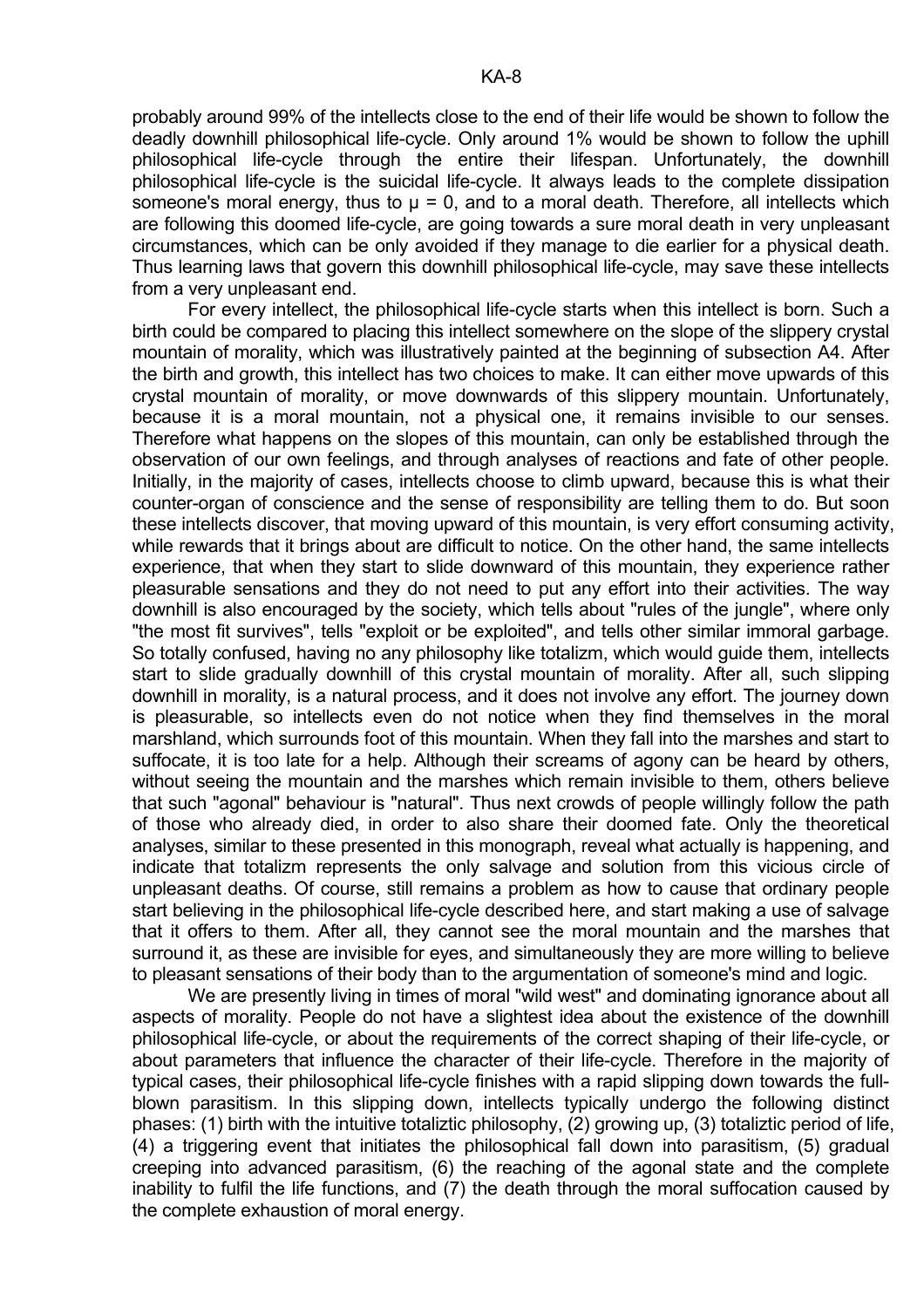Let us now discuss attributes of these phases that constitute a typical "downhill philosophical life-cycle". They are characteristic to the majority of present intellects. For each one of these phases a separate item is devoted. Here they are:

 (1) **Totaliztic birth**. The totaliztic birth is one of these rare phenomena, which directly confirm that morality is the primary quality of the intelligent world. As this is indicated by the observations so-far, "all intellects are always born in such a manner, that they are as close to the moral philosophical pole (i.e. to ideal totalizm) as this is allowed by the circumstances in which they arrived to this world". For example, small children from the very beginning show adherence to the totaliztic principles. Similarly even young wild carnivores initially behave as if they adhere to totalizm, i.e. they are friendly towards everyone, and behave morally. In turn, because all are born with the build-in totaliztic pre-programming, this means that in the moral sense everyone receives the same starting point. This in turn means that behind the operation of moral laws must be hidden an omnipowerful intellect, such as the universal intellect.

 According to what was explained in subsection A5.2, every intellect at the moment of birth is equipped with the "original dowry" of moral energy. Therefore all intellects which are born, usually have their "µ" very high - in some small children it may almost achieve the nirvana threshold  $\mu$  = 0.6. For this reason very young intellects are also extremely likeable and nice.

 (2) **Growing up**. After the birth, intellects enter the complicated phase of growth and gaining the education. The most significant characteristics of this phase is that their moral capacity "E<sub>max</sub>" from the equation (1KA1.6.1): " $\mu$  = E/E<sub>max</sub>" is increasing fast, while their "E" remains approximately at the same level. The effect is such, that for example teenagers near the end of their growth and education, reach " $\mu$ " as low as sometimes around  $\mu$  = 0.2. Of course, together with the low "µ", all bad consequences come (rebellions, disobedience, aggression, suicidal tendencies, depressions, etc.), which are described in subsection KA1.6.3. But in spite of this unruly behaviour, the philosophy of such teenagers in most cases still remains with the intuitive totalizm. Therefore, when the phase of growth finally passes, such teenagers increase their level of moral energy relatively fast.

 The phase of growing up is very important from the point of view of deciding about the future fate of a given individual. As it turns out, only these people who managed to acquire from their home (a) strong moral skeleton, and (b) the feeling of responsibility, are able to lead later a relatively totaliztic life. About the fact, whether someone in future is going to lead a life of a totalizt, or a life of a parasite, to large extend decide parents. After all, it is their basic duty to give moral skeleton to their children and to teach them the sense of responsibility. Parents, who have not managed to give these two most important qualities to their children, unfortunately disappointed all those interested in fulfilling their duties of parenthood, including themselves, their children, and the whole society.

 (3) **Totaliztic period of life**. After the phase of growth passes, and the adult life begins, most of the intellects manage to maintain their totaliztic philosophy. Thus they enter the productive life, still adhering to totalizm-like philosophy. They maintain their sense of responsibility, listen to their counter-organ of conscience, and obey moral laws. Also they increase their "u" very fast, to maintain it at the level of around  $\mu$  = 0.4 to  $\mu$  = 0.5. For a number of next years they usually lead a totaliztic life, being productive, enthusiastic, and likeable.

 The totaliztic period of life usually is the most stable period of life. In appropriate circumstances it may extend for the entire productive lifespan, and only such dramatic events, as for example retirement or a promotion to a manager, may trigger out a philosophical falldown. It is maintained in all intellects, which keep their daily routines systematically, and stick to their sense of responsibility and moral principles they brought from their youth. People who keep this period through a very long time, are usually physical labourers, who also have solid moral foundations, which they inherited either from their upbringing, or from their religious believes. For the office workers, and for all types of managers, this totaliztic period tends to finish much sooner. People who are just in this totaliztic period of their life, usually maintain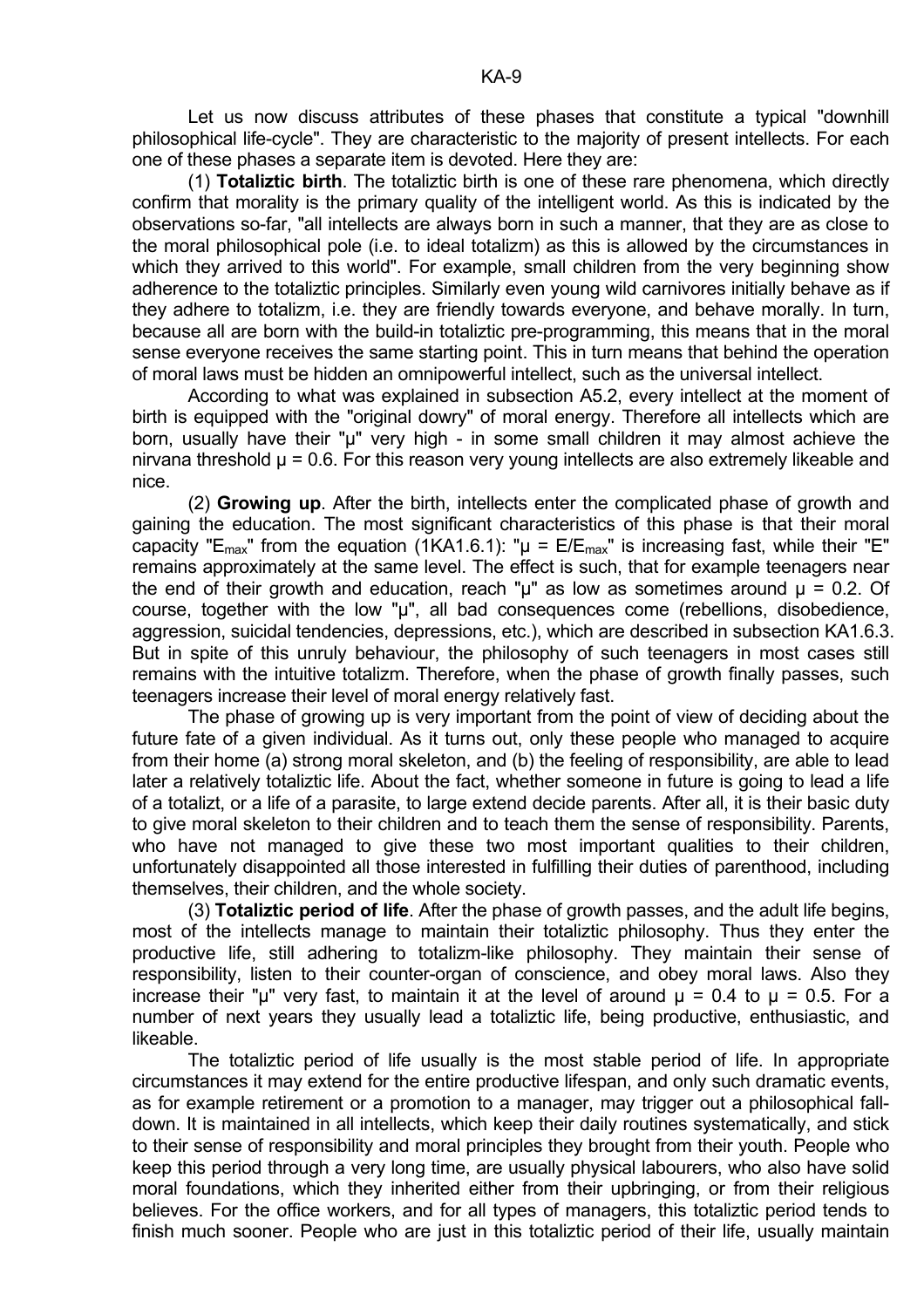their "µ" at approximately the same level, with small fluctuations caused by their current circumstances. Therefore, all the time they display the same likable and cheerful behaviour, and the same kind of pleasant personalities.

 It should be noted, however, that some teenagers, especially these originating from wealthy families, the parent's home of which failed to teach them responsibility and discipline, and failed to provide them with a moral skeleton, never recover from the drop of their "µ" which takes place during their growing up phase. Therefore this drop, for them becomes a triggering event which initiates their slipping towards parasitism. Thus, such teenagers, from the growing up phase directly proceed into the phase of creeping into advanced parasitism. (Interesting that a noticeable proportion of them never leaves their family home, and in spite of reaching the adulthood, they still live with their mothers/parents.) Such teenagers never experience the totaliztic period in their lives, and thus never have an occasion to contribute anything towards our civilization. To make it worse, in present times of prosperity and lack of discipline, there is an ever increasing number of them.

 (4) **Triggering event, and the fall into parasitism**. The totaliztic period of life is a very stable one. Thus it does not transform itself into a parasitic phase of life without an important reason. Therefore, in order for an intellect to deviate from the totaliztic path, and to initiate the sliding downwards in the moral field, there is always an important event which triggers all this sliding. We could call it the "**triggering event**" - see subsection KA4.1. The triggering event is always something enough powerful to destroy the sense of personal responsibility for the outcomes of our own actions. For example, to many physical labourers it usually is being retired, and thus the fact of releasing the previous responsibilities. To many housewives it usually is getting married, leaving job, and cultural shifting onto their husbands the sense of responsibility for numerous activities, for which previously they were responsible in person. In turn for many young office workers it is getting promoted, and gaining the power over several subordinates, onto which they then gradually delegate their responsibilities.

 (5) **Creeping into advanced parasitism**. The "triggering event" robs victims from the sense of responsibility. In turn - as this is explained in subsection A8, the lack of responsibility eliminates motivations. Thus the outcome of the lost of responsibility is that a given intellect looses motivations, and therefore starts to gradually slip down into the claws of parasitism. The process of this continuous slipping into parasitism can be called the "**philosophical creeping**". In such a creeping we can distinguish several characteristic stages, the more comprehensive discussion of which is presented in subsections KA4.2 and KA4.3.

 As it is explained in subsection KA1.1, apart of being a philosophy, parasitism is also a deadly moral disease. It can be compared to the "leprosy, which attacks the spirit", or to "a worm, which eats up the spirit" of victims. Once it is triggered, it usually advances rapidly, and with the elapse of time only gets increasingly more powerful. It also in almost every case goes through similar symptoms-phases, and displays similar attributes in the intellect affected. The only difference in how it paralyses individual intellects, is how fast it progresses. Therefore, with the elapse of time, intellects which already started their sliding downhill in moral field, gradually creep through all stages of parasitism (as these are described in subsection KA4.2), into the most advanced stage. The very interesting mechanism of such continuous slipping downhill in moral field is called here a "philosophical creeping". This mechanism is the outcome of adopting by the morally ill intellects such a selection of doctrines, principles of behaviour, rules, laws, traditions, habits, etc., that their philosophy of life with the elapse of time is increasingly closer to the pole of a full-blown implementation of parasitism. In the moral sense, it depends on the movement of a given intellect increasingly steep downhill in moral field, and along the line of the least intellectual resistance. It is accompanied by a continuous drop of the "µ" value for this intellect. The "philosophical creeping" can be interpreted as an angular velocity of spinning - see subsections KA1.5 and G4 which illustrate the analogy between parasitism and the spinning of physical objects in classical mechanics. The external manifestation of this creeping is the gradual displaying by this intellect of a behaviour pattern, which can be called a "philosophical suicide". In depends on doing everything humanly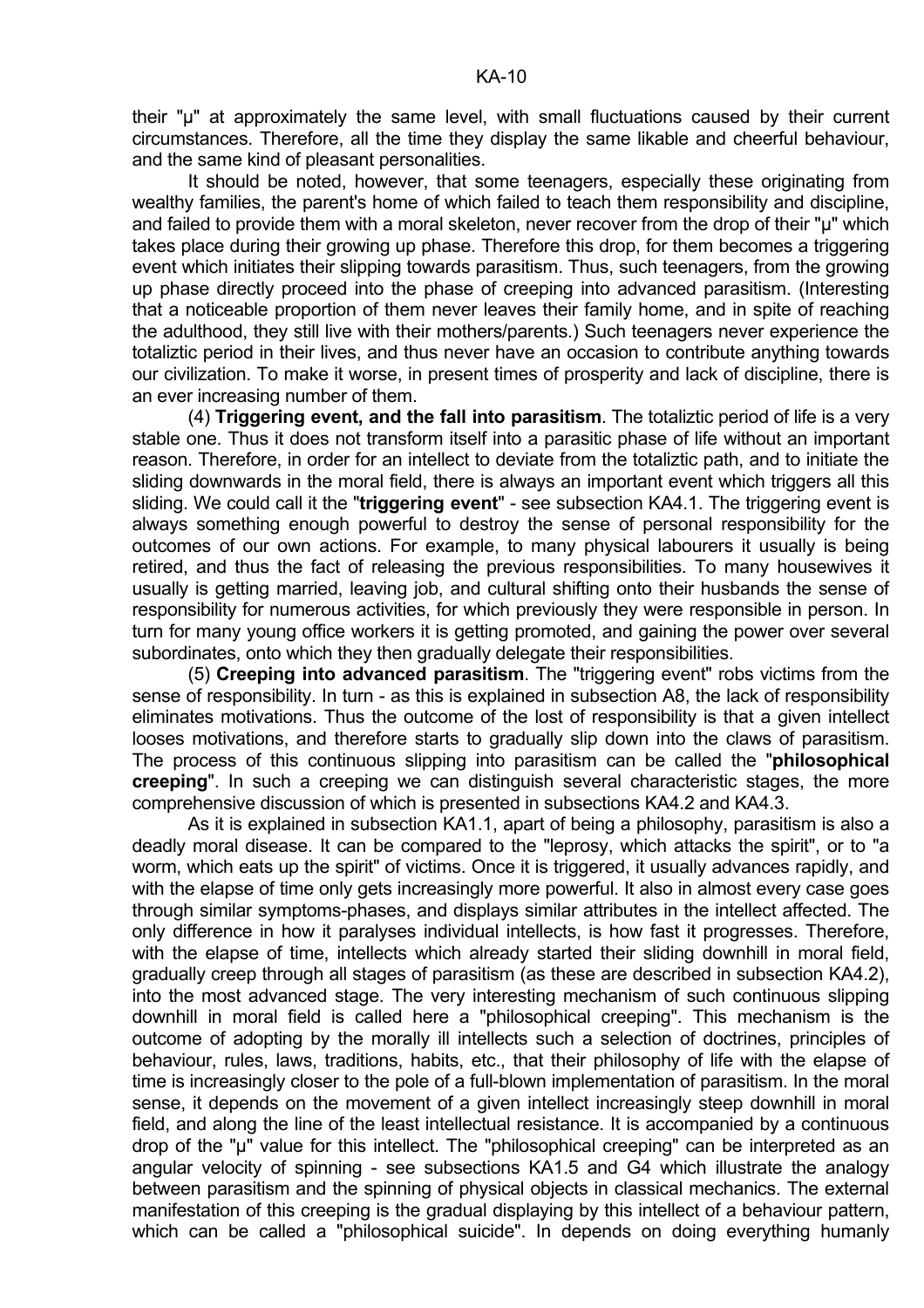possible to transform from totalizm into a full-blown parasitism, in the shortest time possible (the stadia of such transformation are described in subsection KA4.2). For group intellects, such as institutions or countries, this "philosophical suicide" depends on adopting and implementing such laws, regulations, rules, doctrines, traditions, inclinations, etc., that they make these intellects to move increasingly steep downhill in moral field, and along the line of the least intellectual resistance. The interesting characteristic of this creeping is, that it always occurs in a "natural" manner, as the result of following in life only the choices which are the most pleasant and provide the most instant material gains. Therefore, allowing this creeping to occur, does not require putting any effort to carry it out, or following consciously any rules. It usually generates in the intellects, which undergo this process, a whole array of "pleasant" (although false) feelings, such as the feeling of convenience, wealth, security, power, selfimportance, etc. There is no specific age when this process occurs, as it depends on individual circumstances of each intellect. For example, some people may undergo this philosophical creeping into advanced parasitism as young as in their 20s, some others do not start it until their retirement.

 The process of philosophical creeping is finished when intellects reach such an advancement of parasitism, that they become completely unable to generate moral energy. **The last stage of parasitism, in which intellects are completely unable to generate the moral energy, in this monograph is called a full-blown parasitism, or advanced parasitism**. After reaching this stage, intellects exist further only because they vampire moral energy from other intellects, or because they eat up their old savings of this energy.

 The phenomenon of "philosophical creeping" into advanced parasitism has this consequence that intellects which started their adult life as socially productive adherers of a totalizm-like philosophy, close to the end of this adult life transform themselves naturally into adherers of advanced parasitic philosophy, and extend their life only due to a moral vampirism on other intellects. The ways and stages in which this transformation occurs, are more thoroughly described in subsection KA4.2. Because this transformation of totalizts into parasites occurs in a natural, effortless way, and also because our civilisation so-far had no idea that such a process in fact does take place, people were not able to prevent it, or to even notice it. The result is that our civilization, as a whole, gradually creeps deeper and deeper into so-called "institutional parasitism" described in subsections KA4.3 and KA2.5, and that the ever increasing number of people actually adhere to an advanced parasitism described in subsection KA4.2.

 Of course, an opposite process to the "philosophical creeping" also does exist. It could be called a "philosophical renewal". However, according to the totaliztic mechanics, the appearance of this process in any intellect is conditioned by the effort of this intellect to continually strive in the uphill direction of moral field, and against the line of the least intellectual resistance. Therefore, it is connected with the unpleasant experiences such as additional work, inconveniences, striving, necessity to improve, suffering, etc. Therefore, the great majority of intellects is not capable to undertake and to continue such a renewal for a long time, and can only be forced by others to undergo this process. Also, in order to initiate such a renewal process, there must be some kind of a very powerful "triggering event", which in this case must depend on assuming responsibility for the outcomes of actions in which a given person takes part. Usually it is only effective if it has the character of very intensive emotional experiences, e.g. of a divine intervention, of some extremely traumatic experiences (e.g. imprisoning, comatose, drug related suicide, grieving), strong love, etc. The philosophical creeping and renewal have also their more dramatic versions, which could be interpreted as accelerated changes of someone's philosophy. Most frequently they are described by popular expression as "fall down" or "break down", and "revolution" or "reform".

 (6) **Agonal state**. At the moment when morally ill intellects reach the state of a fullblown parasitism, their further existence becomes impossible. After all, they do not generate moral energy by themselves, and therefore they live exclusively at the cost of other intellects (i.e. from moral vampirism, as this is described in subsection I5.5). According to subsections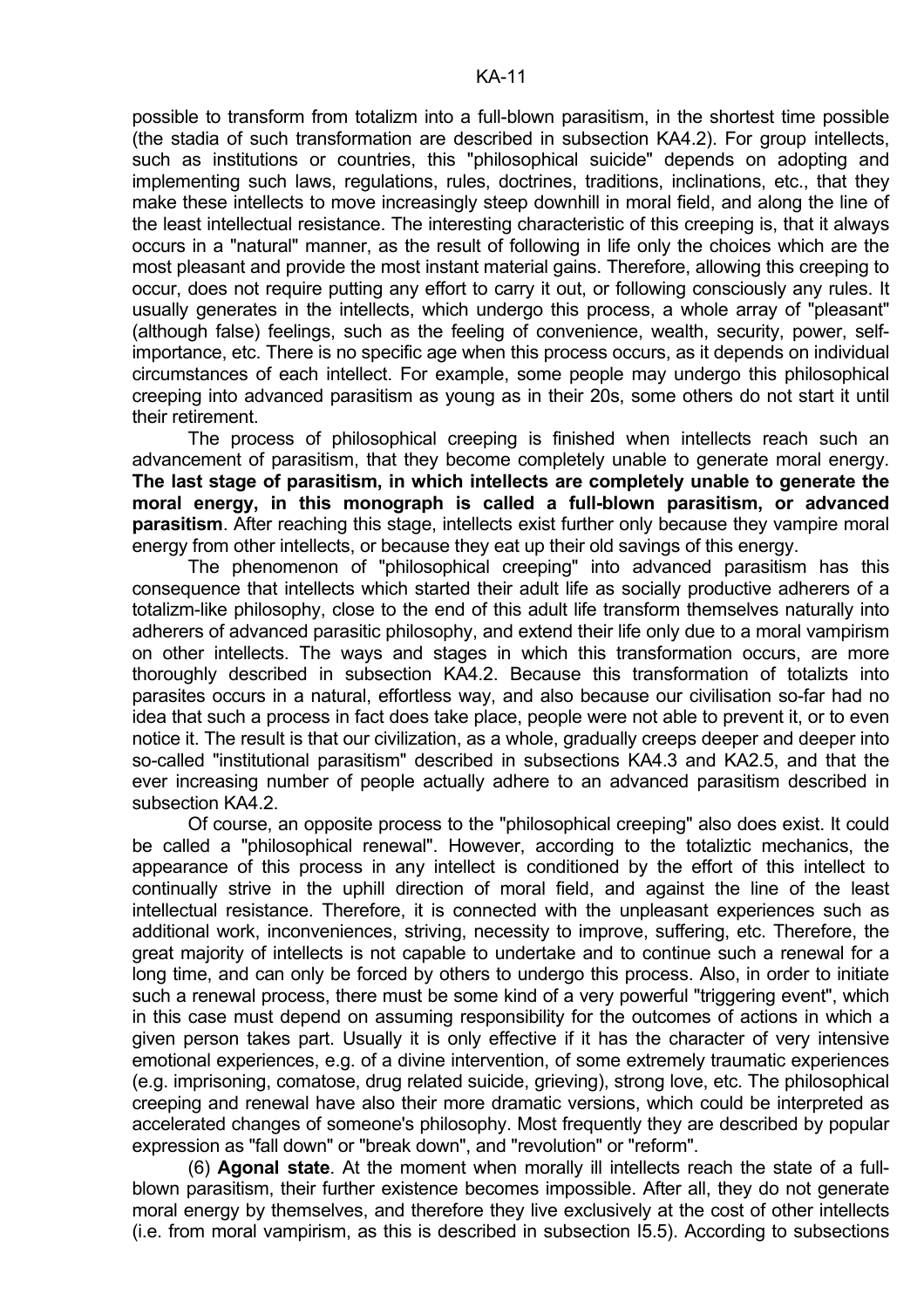KA4.2 and KA4.3 this starts to be the case when they completely cease the generation of moral energy, and they follow exclusively the line of the least intellectual resistance. Then they are only capable to move downhill in moral field, and everything that they do is as thoughtless, as if it is done by elements instead of thinking people. Therefore they become unable to fulfil functions to which they were originally created or hired. Also, according to subsection KA1.6.3, they become very impulsive, aggressive, and dangerous to others. Therefore other intellects may start activities aimed at excluding, or even liquidating them. In turn, this exclusion, combined with inability to fulfil their life functions, causes that they become "agonal intellects" and they live only at the cost of moral energy that they accumulated before, or that they vampire from other intellects (the principle involved in such vampirism is described in subsection I5.5). Therefore, their fate is sealed - they must conclude their lives and be replaced with new intellects, which have a more totaliztic philosophy. The inevitability of their death by a moral suffocation is already irreversible, and only remains the matter of time. The identifying attributes of such **agonal intellects** are: (1) they stopped completely the generation of moral energy, and (2) they are unable to motivate themselves to undertake the effort of commencing this generation.

 The fact of slipping of some intellects into the agonal state can be easily observed (with a bit of keenness and the knowledge of what to take notice of), because these intellects starts to display quite unambiguous attributes. (The shocking and tragic fact is that too large number of today intellects unfortunately already slipped below this barrier, what means that we are facing rather difficult times.) Two most important of these attributes include the continually negative attitude, and continually unproductive activities. Let us discuss them in more details:

 - Where the negative attitude is concerned, then such intellects have a negative opinion practically about everything - with the small exception of themselves. Thus they continually practice the general and non-constructive criticism. Everything seems to be not good enough for them. Nothing seem to be able to satisfy them. They never laugh. About themselves they believe that the world would be saved, if everyone accepted their philosophy and become as they are. Unfortunately they are not able to pinpoint what exactly out of their philosophy would save the world, because they are very vague in expressing their opinions, and never are able to be specific and constructive. Thus, they always use generalisations. The philosophy of agonal intellects is already so deviated, that even if someone helps them, they are unable to appreciate this help, take it positively, and show gratitude. They always misinterpret the meaning of help they receive, take it negatively, and seek in it some hidden motives or agendas, which in fact are not there. (For this reason giving any help to such intellects is quite risky, because according to equations (1M7) and (2A6), this help is always going to meet a negative response and clearly hurt the helper.)

 - Where the continual unproductive activities are concerned, then agonal intellects almost always turn to be unable to yield from themselves anything useful. Simultaneously they demonstrate several characteristic symptoms, which are a kind of indicators that disclose their state. And so, in spite that they always scream that they are "pro", in practice they turn to be against any action, and always hold back, make difficult, and disturb others in every activity including into this also cases when the success of a given action may be attributed for their benefit. (Then they hinder others, so that these others do not got any share in their fame.) Thus for their environment they become known as "unremitting hinderers". If they undertake any action by themselves, then it is not a quiet, systematic, purposeful, and effective work towards a goal - as usually are actions of the intellects with a high level of moral energy, but it has several separate, laud, and always unproductive phases. For example it starts from a "short-lived enthusiasm", means from the loud manifestations and declarations. After this, there is a phase of "making the wind", means an unproductive running in circles and pretending that something is being done. Then comes the moment, when they "run out of steam" and the whole matter of a given activity rapidly quietens, to stay quiet until the end. Then comes a phase of "seeking those guilty", when a given intellect points out a finger at someone or something else and loudly announces to everyone, that this someone or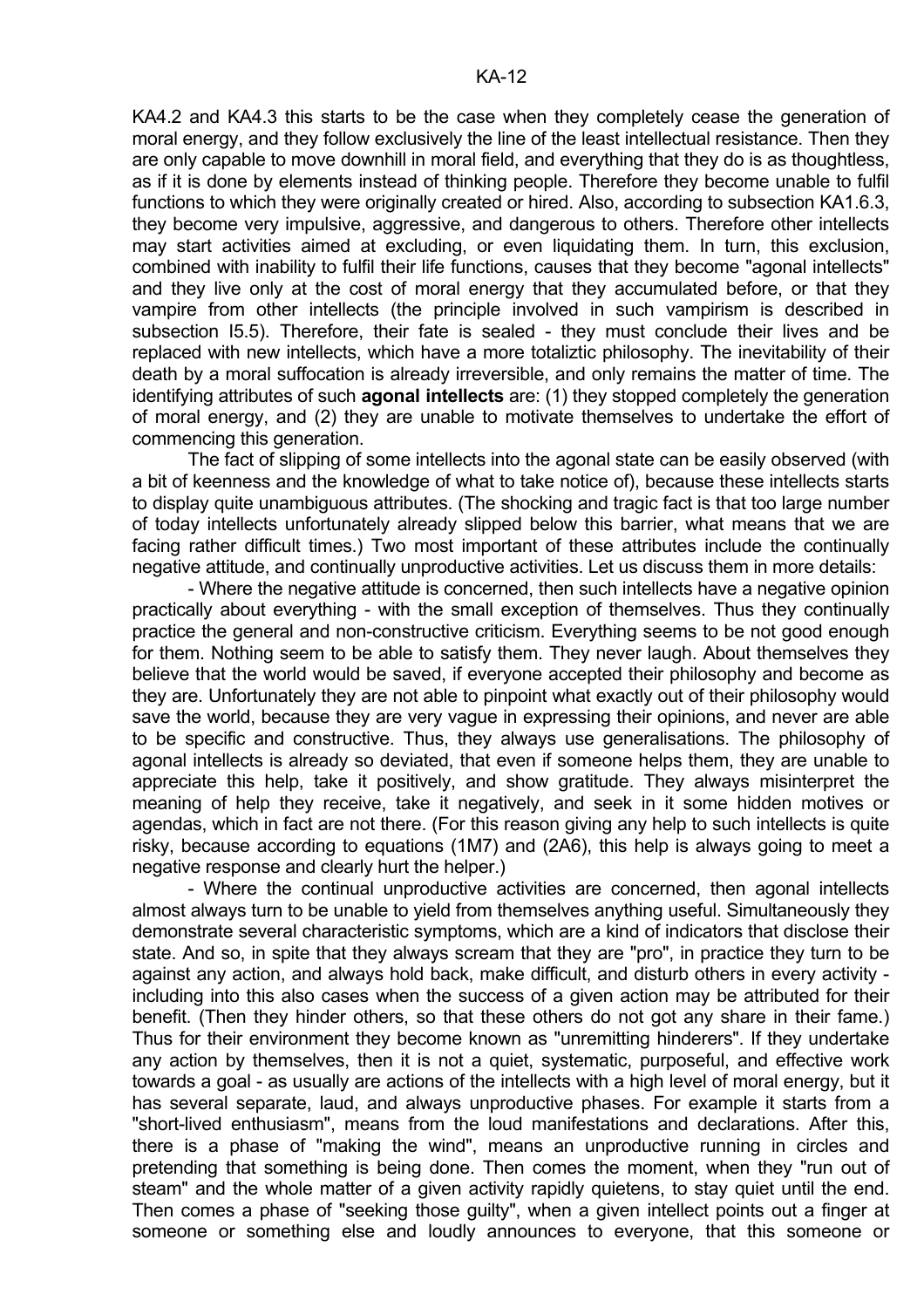something in his/her opinion is actually responsible that a given matter is not done and that it could not be completed as intended. Finally comes a very long period of "postponing for later", when a given activity is not attempted, nor definitively abandoned in order to open the way for starting something new. According to this model, all actions that agonal intellects are undertaking in person, always finish with a disaster. Only these actions, the realization of which these intellects pass onto someone else, who has a higher level of moral energy, can be completed (for what these agonal intellects always verbally take all the credit). This completion is only possible in conditions, when circumstances make impossible for the agonal intellects to intervene too much. After all, their interventions allow them to spoil even such actions. (If these intellects are able to intervene, then their ignorance, incompetence, indecisiveness, changeability, impulsiveness, and antagonism can destroy efforts of even the most effective workers with a high level of moral energy.) In the final result, individual agonal intellects can be easily recognized e.g. from a car that they repair for the last 10 years and so far they only managed to dismantle it, from a model, furniture, or device, which they assemble by themselves as long as the memory reaches, etc. In turn group agonal intellects can be recognized from almost new typewriters, which no-one uses only because they do not have e.g. a ribbon, from working printers, which cannot be used because they never have a toner or paper in them, from new machines, equipment, and measuring instruments, which are still standing in the original packing, which were purchased, but no-one managed to unpack, install, and use them, etc.

 The most shocking observation regarding adult people, who reached the agonal state, is that by themselves they never are able to recognize the truth regarding the agonal state into which they put themselves, and therefore to initiate the process of philosophical renewal, in order to reverse their agony. Therefore, the inevitable fate of all agonal intellects is, that they are thrusting themselves directly into the death by a moral suffocation. For example governments, which are only able to promise, but never are capable of any real action, or which all actions are so ignorant, that they only make worse the situation of the ruled country, never admit that their errors and chaos are the source of problems. Thus the responsibility for this situation they always push onto someone, or something, else. In turn individual people who reached the agonal state, never allow the thought that it is the fault of their own philosophy. Therefore the philosophical renewal of the agonal intellects can be only forced upon them from the outside - they never can mobilize themselves to such a renewal. Unfortunately, such forcing them into a renewal is always very difficult, and cost much more moral energy than a humanitarian burying them, and replacing with new intellects. Therefore, in case of group intellects, such as long-term marriages, old institutions, stuffy organizations, ageing offices, or parasitic governments, such renewal simply is not even worth to be started. Much easier is to just replace such agonal intellects with new ones, which are adhering to much more totaliztic philosophy.

However, it should be indicated at that point, that in spite of that inevitability of moral death, some intellects live surprisingly long in their agonal state. Because our society does not know about their existence, or how to recognize them, in case of individual people many of them even keep their jobs until they are formally retired. This gives them opportunity to vampire on others. As it turns out, these long-living intellects are all these ones, who have someone to vampire the moral energy from. They include, amongst others, retired people who live with their children, parasitic managers who are allowed to keep their positions in spite of being unable to accomplish anything, and therefore who vampire on their employees, and also almost all governmental institutions, which reached the stage of advanced parasitism, but are still funded by politicians - including into this group also governmental funded educational institutions (such institutions vampire on their employees, and - in case of educational institutions, also on their students). In case of intellects, who do not have anyone to vampire on, such as single retirees, or private institutions, which need to earn for their existence by themselves, their life as agonal intellects is rather very short.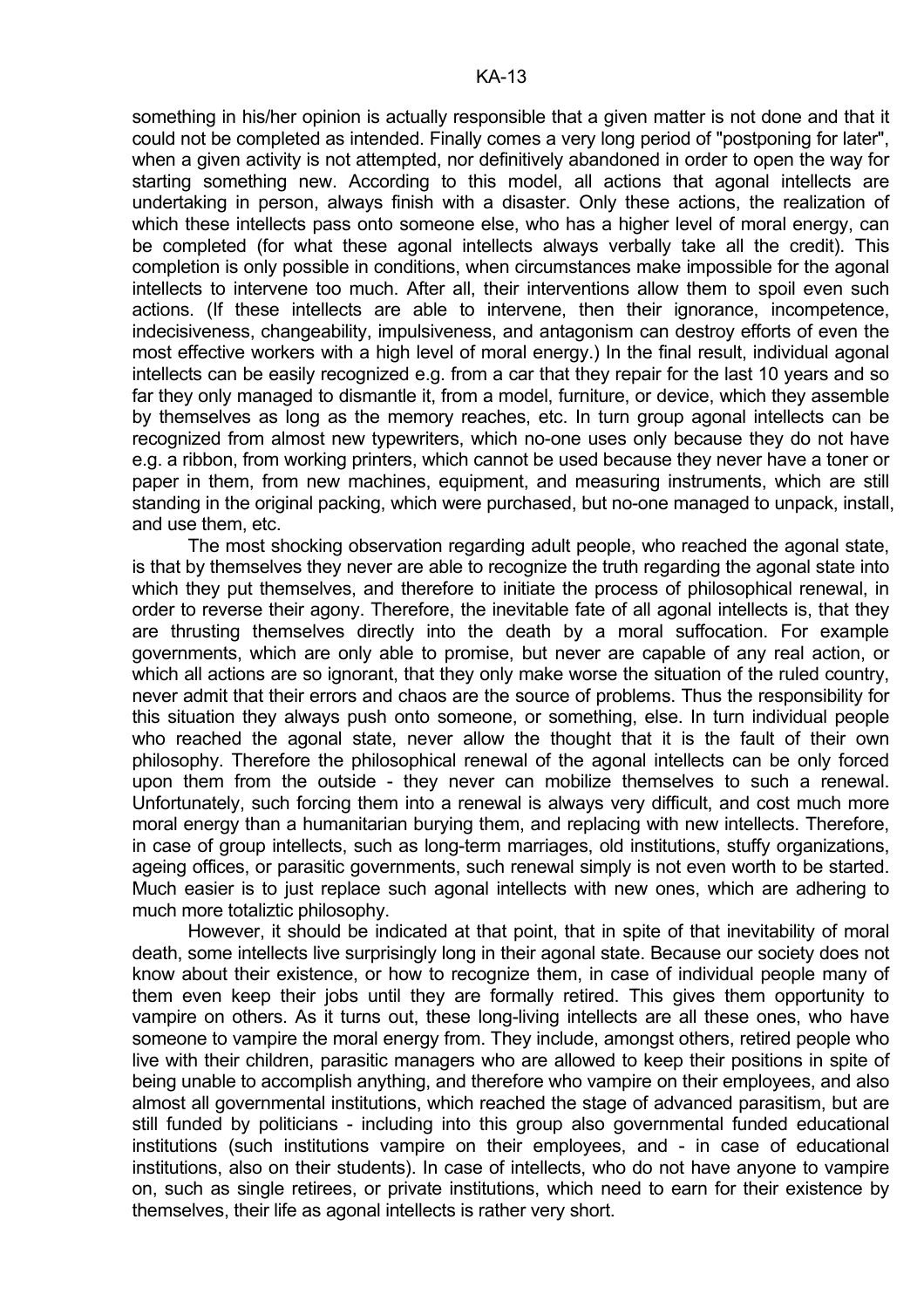(7) **Philosophical death**. As it is indicated in its definition, this death does not terminate the life of all intellects, but only these ones, which fulfil the following conditions: (a) because of their moral weakness they allowed themselves to creep morally towards parasitism, so that their capability to perform duties and functions, which were imposed onto them, falls to zero (thus also their generation of moral energy falls to zero), (b) until the last moment they refused to undertake the efforts of renewal of their philosophy, (c) they used up all their moral energy, and the total exhaustion of their moral energy arrives earlier than their physical body reaches the point of a physical death. The philosophical death always takes some form of a self-destruction. For individual people the most common examples of this death are suicides, overdose of narcotics or alcohol, a car accident caused by a careless or crazy drive, or consequences of an improper composition of meals, when given people know that they should not eat specific types of food because they have diabetics, overpressure, overweight, sclerosis, etc. (Victims of advanced parasitism frequently their self-destruction hide behind the myth on apparent need to "live to the full". This myth gives them an excuse to not hide their inability to exert any discipline on themselves, means inability to refry from the excessive eating, drinking, or drugs' use. After all, usually they know by themselves, and all around them also know it, that doing without any discipline whatever they do, is murderous for them from the medical or other point of view.) As such, a moral death drastically differs from a natural physical death. After all, in the normal case a physical death occurs because someone's body loses the ability to maintain and to use the life energy (i.e. through so-called "old age"). Examples of moral death of individual people can be almost every suicide, almost every drug overdose, deaths from the cirrhosis of the liver caused by the overdose of alcohol, etc. In turn examples of the philosophical deaths of group intellects can be the reformation of the church (when the old church died and the new was born), communistic revolution in Russia (when an old feudal Russia died, and a new communistic Russia was born), recent changes of system in all European communistic countries (when the communism died in them), and almost every divorce or separation (when a given marriage is dying). At this stage it is worth to mention, that in case of moral deaths of group intellects, the disappearance of one of them opens the way to the birth of another one, which takes its place. For example the philosophical death of communistic Poland opened the way for birth of another Poland, which by the way soon afterwards also died. Thus, without even knowing this, from the time of the Second World War, Poles lived through several moral suffocations of their country, fortunately each one of them was relatively bloodless. It should also be noted, that a substantial number of individual intellects (people) is dying in that manner as well.

 In order to illustrate here the most common, and therefore the most widely known **example** of experiencing such "downhill philosophical life-cycle", which usually goes through all the phases listed above, it is a fate of majority of typical relationships (meaning the majority of marriages, romances, partnerships, friendships, etc.). Intellects, which form these relationships are group ones, composed of two individual intellects (in case of marriages, composed of a woman and a man). The life-cycle of such group intellects is started with their totaliztic birth. As an example consider a newly acquainted couple of a boy and a girl: the boy carries her shopping, and tells her exclusively complements, while the girl is always smiling to him, and is enthusiastic about everything. The growth finishes with the moment of matrimony, and their adult life begins. This adult life at some stage brings "triggering event", which initiates the philosophical creeping. In case of marriages frequently such a triggering event is the birth of a child and shifting all the responsibility for everything onto the shoulders of only one of these two partners. Examples of multitude of symptoms of the advancement of philosophical creeping, can be that he shows an increasing laziness, and increasingly rarely tries to be nice, she increasingly less controls her emotions, and escalates her reluctance to satisfy his needs. In the result of this creeping, the marriage transforms into a parasitic institution. A situation is gradually reached, when it stops to serve the purpose that it was originally formed for, and thus terminates the further generation of moral energy. With the elapse of time it enters the agonal state. In this state such phenomena start appear, as side romances, roars, fighting,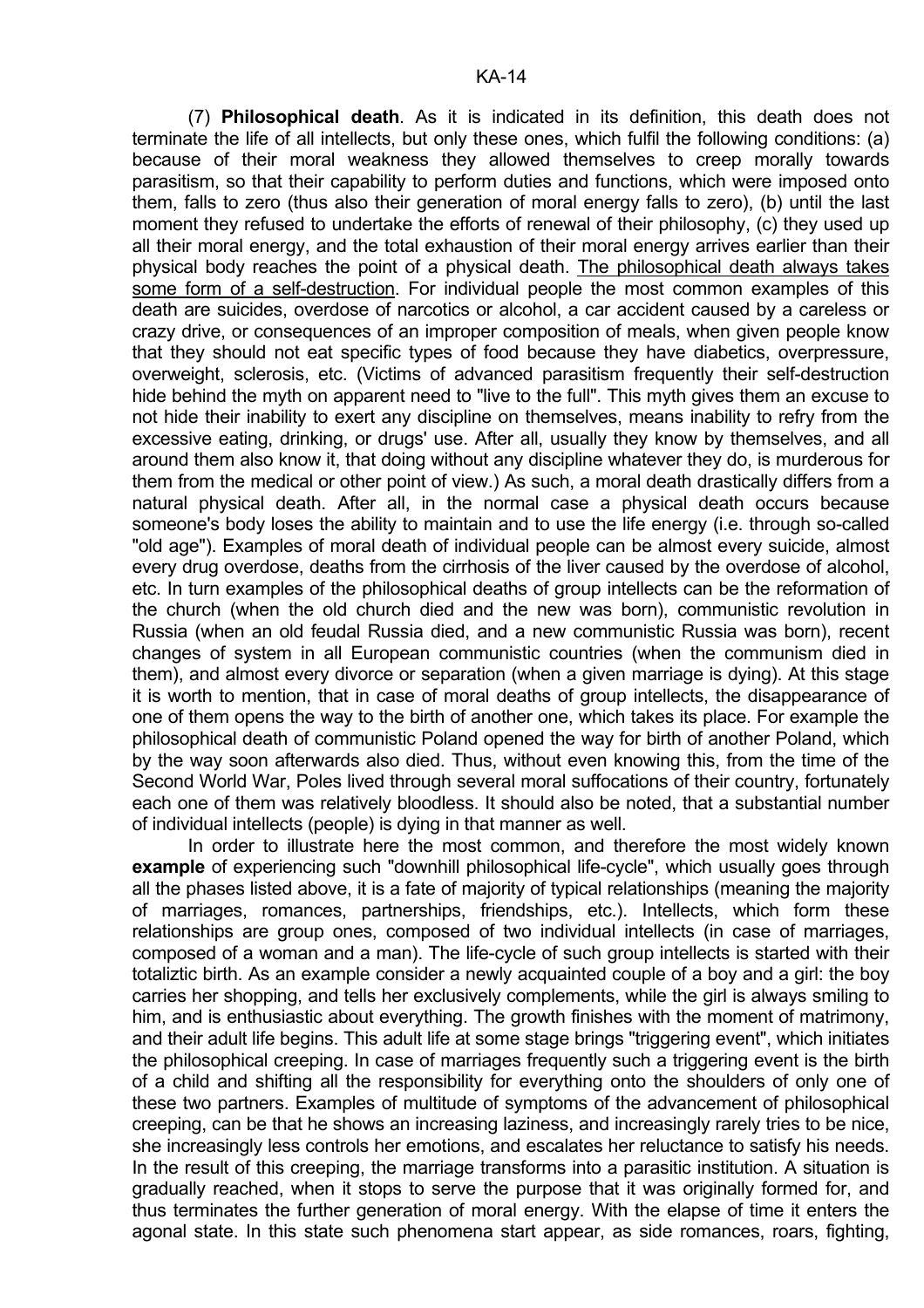mutual black mailing and threatening with a divorce, etc. - meaning all these destructive symptoms of the fast depletion of moral energy below the threshold of destructiveness. If the amount of moral energy for this marriage is completely used up, before it is affected by a physical death (e.g. by a death of one member of the couple), then the marriage must die because of a moral suffocation - means through an official divorce (or unofficial separation). Similarly to every other philosophical death, it typically must be very dramatic, destructive, and leaving a great deal of pain and bad taste in all parties involved. In case of a group intellect, such as a marriage, the philosophical death of this intellect means that it finished its life, while people who were composing this intellect (i.e. both partners) can continue their lives outside of this group intellect. But because of the dramatic nature of the philosophical death, sometimes, when a group intellect dies, also some of the people who are composing this intellect may die physically as well. For example, during a divorce, because of the dramatic and horrifying experience that all parties are going trough, some children, or even one of the partners, may commit a suicide. (Of course, not every marriage must follow the negative "downhill philosophical life-cycle" described here, and some of them are following the positive "uphill philosophical cycle" described in next subsection. The secret of going by this positive life-cycle is that both partners never are loosing their sense of responsibility for the contribution to the group intellect, thus they never allow for the phenomena of philosophical creeping to take place. Therefore, immediately after the marriage, they undertake unending efforts of the laborious climbing uphill in moral field. It is also worth noticing that in case of a group intellect, such as a marriage, the undertaking of such a perpetual climbing by only one of partners, while the second one is passively sliding downhill in moral field, is still unable to save the marriage - this time because the marriage eventually dies by a "philosophical tearing apart". (Such a "philosophical tearing apart" is a special version of a philosophical death, therefore its theory and attributes are going to be discussed in more details in the future editions of totalizm.) Therefore, the climbing uphill in moral field, must always be done by all people, which are composing a given group intellect.

 The important point, which is embedded into our knowledge of philosophical life-cycles, is that every intellect may die of two different reasons: (1) physical and (2) philosophical. A physical death (1) is already well known to us. It depends either on physical destruction of the biological body, or on the critical depletion of the level of life energy of this intellect. In turn until the development of totalizm, philosophical death (2) remained unknown as a distinctively different manner of dying. This philosophical death takes place when a given intellect reaches the end of his/her downhill philosophical life-cycle, and thus when its moral energy reaches the zero value (i.e. when a given intellect reaches the full-blown parasitism and its µ drops down to the level of  $\mu$  = 0). Thus it is the consequence of a self-destruction, occurring because of the incapability to fulfil life functions, and because of the complete depletion of moral energy. The philosophical death almost always takes place, when the physical body of this intellect is still alive, strong, kicking, and does not want to die. Therefore the philosophical death by moral suffocation is always very dramatic, full of fight and aggression, and it always leaves very bad memories in all parties involved.

 The current position of someone in the philosophical life-cycle can be expressed with the use of the "coefficient of deviation" (α). This coefficient of deviation (α) can be described as the angular difference between someone's actual philosophy of living, and a philosophy which would represent an ideal of totalizm (i.e. a philosophy that probably would be practised by the universal intellect itself, if this intellect live amongst people). In the interpretational sense, it represents an angular path that a given intellect is crossing during its philosophical creeping or renewal. Similarly as this is the case for the "coefficient of deception" (φ) described in subsection B7.2, also the coefficient of deviation can be expressed with units of angle. After all, units of angles have this attribute, that in case of the existence of time-dependent processes, such as for example the philosophical creeping described before, their changes in time can be expressed by various constants, e.g. by the velocity of creeping  $\Delta \alpha / \Delta t = \omega$  = constant, or the acceleration of creeping  $Δω/Δt = ε = constant$ . In case of expressing it with angular units, this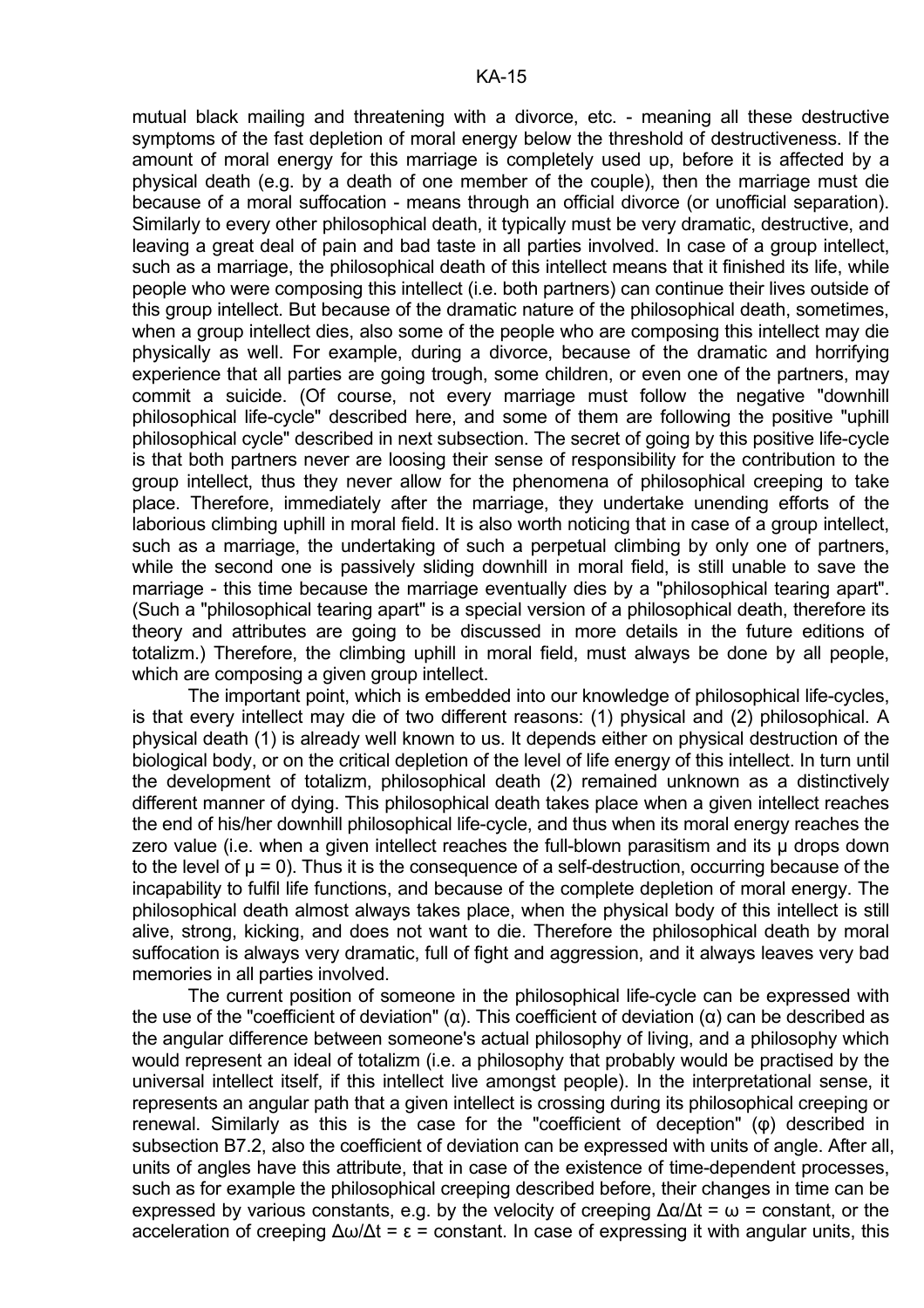coefficient takes the value of  $\alpha = 0$  degrees - when someone's philosophy is coinciding with the ideal totalizm, or the value of  $\alpha$  = 180 degrees - when someone's philosophy is coinciding with the most advanced stadium of parasitism (i.e. when a given intellect does everything in a manner, which is characteristic to untamed nature, going in the actions along the line of the least intellectual resistance, and not being able to generate any moral energy).

 If one analyses what types of intellects are falling victims of the "downhill philosophical life-cycle" most easily, it turns out that they all are characterised by following attributes: (1) they are not brought up in a manner, which gives them a strong moral skeleton (i.e. they do not have a proper role model in their parents, and do not take such a role model from religious practices), (2) they managed to destroy their sense of responsibility by shifting this responsibility to someone else, or to something else, (3) they lead their life in the atmosphere of wealth, stability, repetitiveness, guarantees, a lack of external threats, a lack of difficulties and obstacles of fate, a lack of struggles, etc. Their attributes thus could be characterized with a statement: "**the wealth and stability provide a propelling mechanism for moral and philosophical downfall**". As this is confirmed by my observations and analyses to-date, the morally destructive force of wealth and stability results from their capability to remove the responsibility from people, which are affected by them. For example, in countries of wealth and stability, the responsibility for everything is taken by country, government, ruling committees, teachers, prevailing laws, etc. - means everything and everyone but not people who live in these countries. In turn immediately after people are released of responsibility for whatever they are doing, their motivations rapidly fall down - see subsection A8. In turn, without the required motivations, these people are unable to accomplish anything nor do anything. Thus, by allowing people to remove their personal responsibility for whatever they are doing, wealth and stability release the mechanisms, which lead straight to the moral and philosophical fall-down. Thus wealth and stability are the biggest killers of truth and morality.

 As it appears from my personal research and observations, the main source of the removal of responsibility after the accomplishing wealth, is a form of so-called "democracy", which is practised by almost all wealthy intellects. This form depends on "making all decisions as a group". As it turns out, after reaching a wealth, all decisions that are being taken by group intellects, are pushed into various committees, boards, councils, assemblies, parliaments, etc. - instead being done by individual people. The outcome of such group decisions is, that the responsibility for the outcomes from everything that was decided, is taken out of the shoulders of individual people. In turn, because of the lack of someone's personal responsibility, no-one is accountable for anything. This causes that such group intellects rapidly slip downhill in the moral field, and fall into an institutional parasitism. Thus, as the above illustrates, the **basic reason for which the wealth and stability breeds the dismissal of personal responsibility, is that in the situation of wealth all decisions start to be undertaken by groups, instead of individual people**. In turn group decisions eliminate the personal responsibility.

 I am fully aware of this morally destructive role of wealth and stability for a long time. In 1993 I expressed this destructive role in chapter 11 of my monograph [5/2], putting it over there into the form of one, out of 12 so-called "twelve truths on truth" (these twelve truths on truth were then kept within next editions of monograph [5/2], namely in monographs [5/3] i [5/4]). I discovered this destructive role of wealth during my close encounter with a society, which was floating in wealth, while such virtues as telling the truth, morality, and (intuitive) totaliztic philosophy, were falling down very fast in it. But it took me until 2001 before I discovered, that this rapid fall down of virtues in wealthy societies was caused by the fact, that wealth deprived citizens of these societies the responsibility for outcomes of their actions - see descriptions in subsection L4. As I noted at that time, the sense of responsibility (A) is a kind of motive force (or more strictly an acceleration), the presence of which in someone propels this person to moral actions, while the lack of which triggers immoral behaviours - see subsection A8.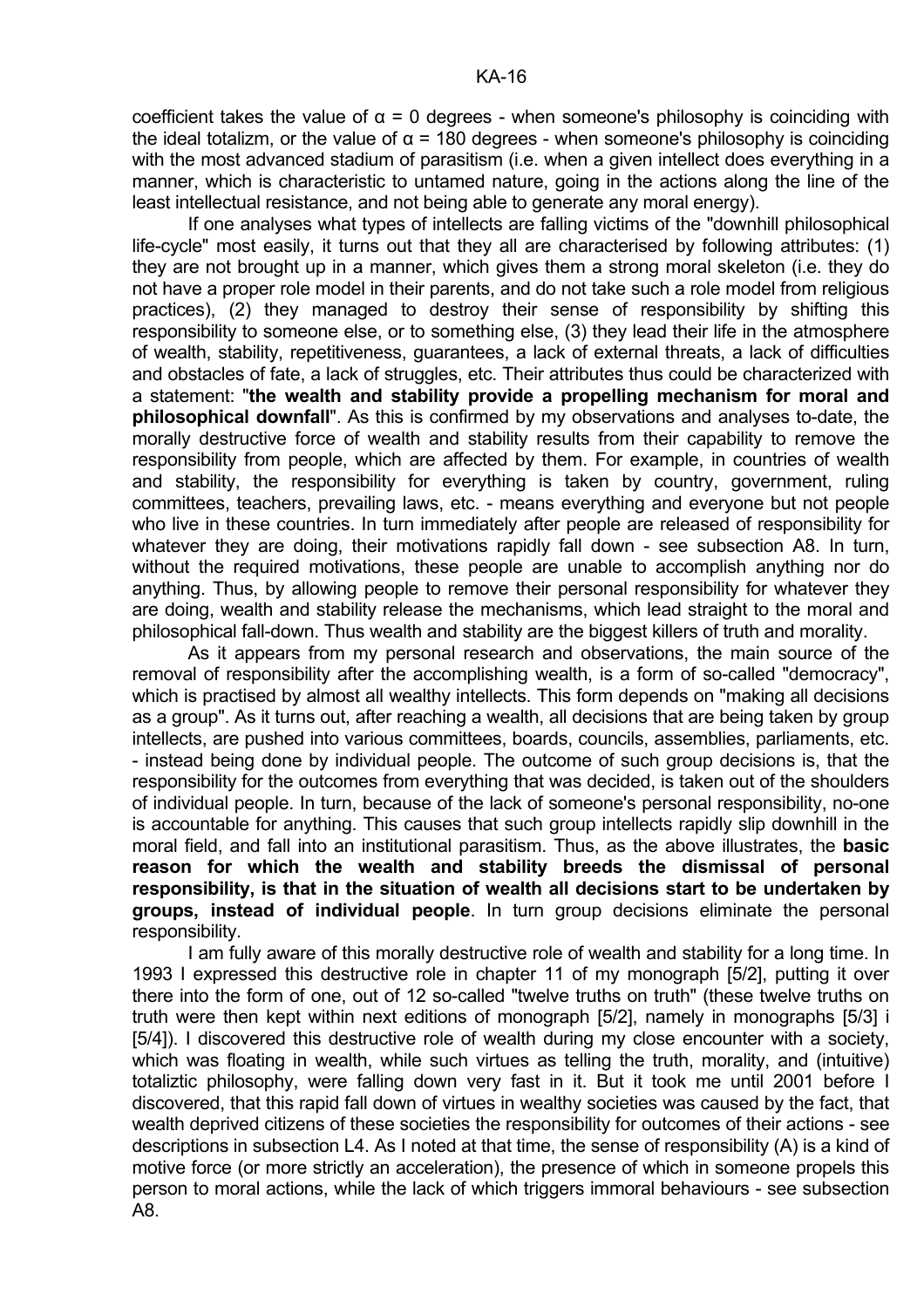The discovery of the existence of the "downhill philosophical life-cycle", and observation, that the life of majority of present long-living intellects finishes because they reach the end of this cycle, inspired me to look around in order to find examples of advancement of this life-cycle, and to deduce who is a potential next victim. This looking around really scared me. In present times the surprisingly large number of group intellects, which support foundations of present societies, are just in stage of agonal intellects in their downhill philosophical life-cycles. They completely stopped to fulfil functions for which they were formed, thus they stopped to generate moral energy. Simultaneously they do not show the slightest indication that they are willing to undergo the renewal process. It appears, that practically the whole today's Earth civilisation is in the downhill philosophical life-cycle at the stage of philosophical creeping, when it slips fast downhill in the moral field towards the institutional parasitism and moral suffocation. This in turn means, that not far from now, all these intellects are going to fall victims of philosophical agony, which must finish with their death. In turn after the death they must be replaced by some newly born intellects, that start to fulfil better the functions to which they were established. Let us list here the specific examples of group intellects that right now are reaching the end of their downhill philosophical life-cycle (i.e. which reach the state of agonal intellects that proceeds their philosophical death), and do not show any signs of willing to undertake a renewal process. Presently this state is reached by the following group intellects: almost all scientific institutions, almost all higher education institutions (e.g. almost all universities), some current governments, public institutions and administrative centres, the whole system of political parties, several major religions, law, justice, inventiveness, health services, official pharmacology, energy production, traditional farming, and several others. There are already countries, in which some of these intellects for a long time are in the agonal state, thus kicking and destroying, and spreading enormous destruction and causing a lot of victims. For example consider the justice system, which in some countries already serves for producing injustice. Analyse the activities of some dictatorial governments. Try personally accomplish some more complex formality in a government office, in which employees were not completely exchanges into new ones during the period of at least 30 years. As I actually noted, in the present philosophical circumstances of our planet, all intellects which exist for a period of longer than around 30 years, without a constant competition and threat on the part of other intellects, must practice an institutional parasitism and be already in the stage of agonal intellects. After all, because of the common ignorance about facts that only totalizm started to reveal, for typical intellects the philosophical renewal is only possible if some powerful hit from the outside takes place. Examples of such hits can be: the fall down of a given institution and taking it over by the competition - which imposes its own directors and its own philosophy, the lost of job by a given person and the need to take a completely different job in a completely new institution, or a change of ideology and system. The philosophical death by its nature is very violent and dramatic. After all, someone or something must die in spite that have a body alive and still is kicking. In case of group intellects, it almost always is connected with the necessity of carrying out a kind of war or revolution, which practically kills, shatters, and buries the old intellect. Thus war or revolution replaces old intellects with new ones, which may use some parts or some personnel that previously belonged to old ones. Although many people so-far did not considered such a role, the basic goal of wars and revolutions, which probably always stayed at the foundations of starting them, was "killing out" of all agonal intellects, and replacing them with new ones (unfortunately, every war or revolution also killed many innocent victims, means intellects that followed totaliztic philosophy). Therefore, soon after finishing every war or revolution, in the philosophical sense always there were much better times from these which proceeded the time of starting it. This in turn means, that soon we are going to experience very unpleasant times of many turn overs, revolutions, wars, instability, and changes of old into new.

 One may ask the question whether there is any manner of stopping the arrival of these very unpleasant times, through causing the philosophical renewal without the need to use wars, revolutions, and turn overs. Totalizm indicates that yes, although it would require very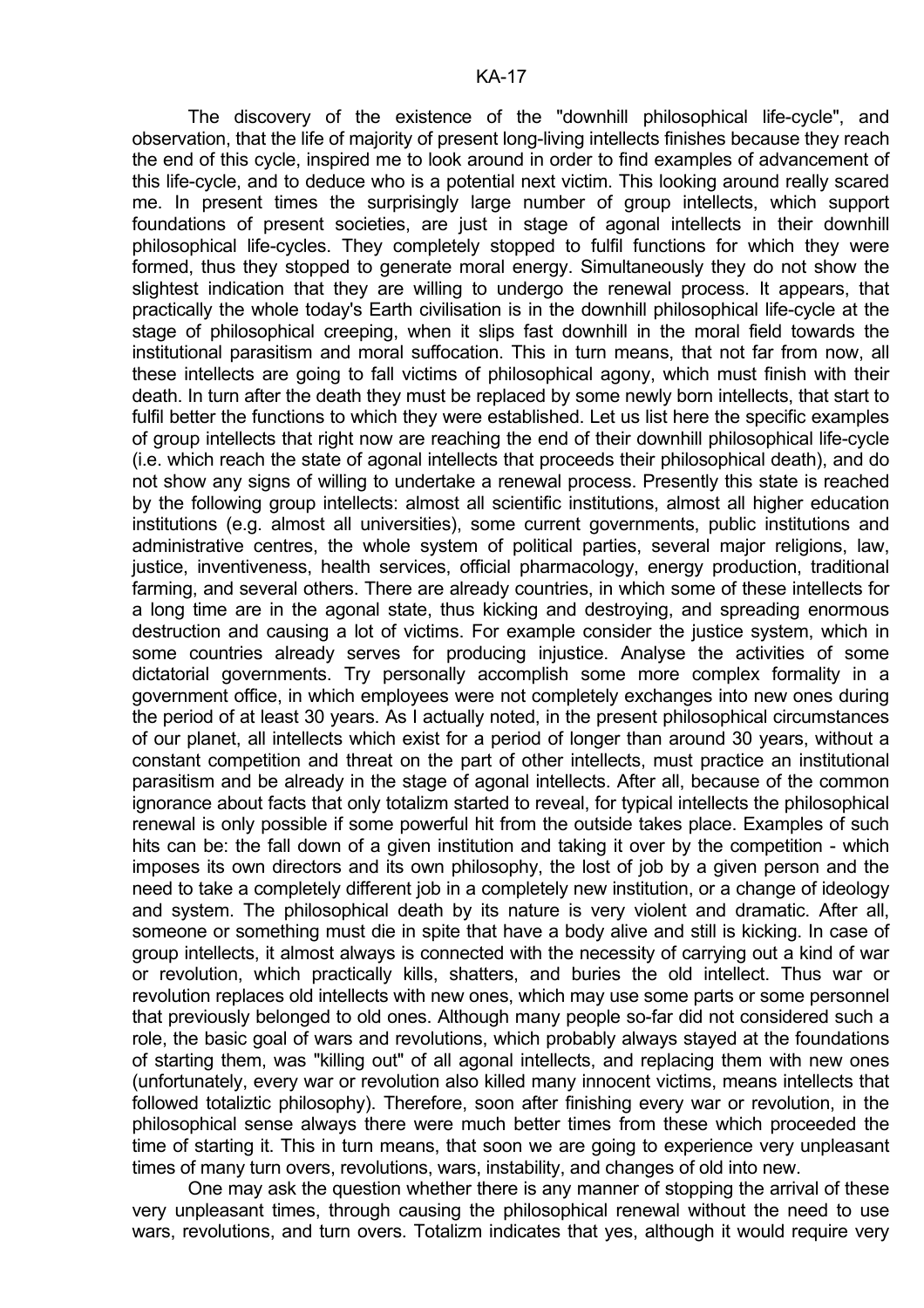drastic actions, which typical bread-eaters probably are not even able to consider, not mentioning implementing them. For example it requires the acceptance of the fact of inevitability of philosophical death of these group intellects, which reached the end of their downhill philosophical life-cycle. It would also require the acceptance of the fact, that the "burying" of this agonal intellects must be arranged by someone from the outside, because they never are able to realize their state by themselves, and thus undertake the process of renewal. Practically this means, that in every country there must be a superior institution, which would be completely independent from all other institutions and companies, which would determine the position of each group intellect in the philosophical life-cycle. In case when this institution would detect, that a given group intellect reached the agonal state, it would order the "burial" of this intellect (e.g. disposal and dispersion of a given institution, company, organization, office, or even a whole governmental apparatus), and the replacement of it with a new intellect, which would be especially established for this purpose. The decision of this superior institution should be unquestionable. In turn when it would disperse a group intellect, all employees of this intellect would need to be shifted into the pool of unemployed, and in no case they could be offered similar or higher positions in a newly formed intellect, because they would bring with themselves the old philosophy of the agonal intellect. Similar bodies would need to be established in structures of every larger institution, organisation, and company. If such a body would detect, that anybody, e.g. a division, office, section, or employee, reached an agonal state, then it would need to order the complete dismissal of this body from a given organisation (not by any chance only shifting them to perform a different function), and the replacement of it with another body newly formed especially for this purpose. Such drastic actions may someone seem to be "cruel" or "inhuman". But if one thinks deeper, when someone does not do them surgically, peacefully, as prevention measures, then the moral laws do the same in a decisive manner, simultaneously causing much more damage, destruction, and pain of innocent victims. Furthermore, everyone who could be subjected of such a treatment, easily could avoid it through a simple disallowing that the philosophical creeping starts in him/her, so that the agonal stage would never be reached. (I.e. everyone could avoid philosophical death by practising totalizm.)

 The above should be supplemented with the information that totalizm is decisively against artificial supporting life of agonal intellects. This is because such a supporting leads to the situations described in subsection KA4.4. According to totalizm, immediately after it is detected that a given group intellect entered the state of an agonal intellect, it should be eliminated, or should be allowed to quickly die. In no case it should be artificially supported by governmental funding, reorganisations, etc. After all, the parasitism which already spread within such an institution cannot be eliminated. There is no way that such an institution saturated with parasitism could successfully undergo a process of renewal.

## KA1.3. Parasitism as a negation of the uphill philosophical life-cycle

 Fortunately for our civilisation, not all intellects finish with the parasitic "downhill philosophical life-cycle" described in the previous subsection. There are also some intellects, which throughout the whole life follow the "**uphill philosophical life-cycle**". Otherwise to these subjected to the downhill life-cycle, such intellects which constantly move upwards in moral field do not pose any threat, or cause any unpleasantness, to other intellects. They should become role models for others, because they provide a positive solution as to how live moral and productive lives. The whole hope of humanity regarding the better future, lies in learning, writing down, and implementing rules of conduct that these positive intellects worked out and are applying in their everyday routines. This subsection analyses the most important attributes of such uphill life-cycle, and the most important attributes of intellects that follow it. In this way it documents basic differences between the parasitic life-cycle downhill in the moral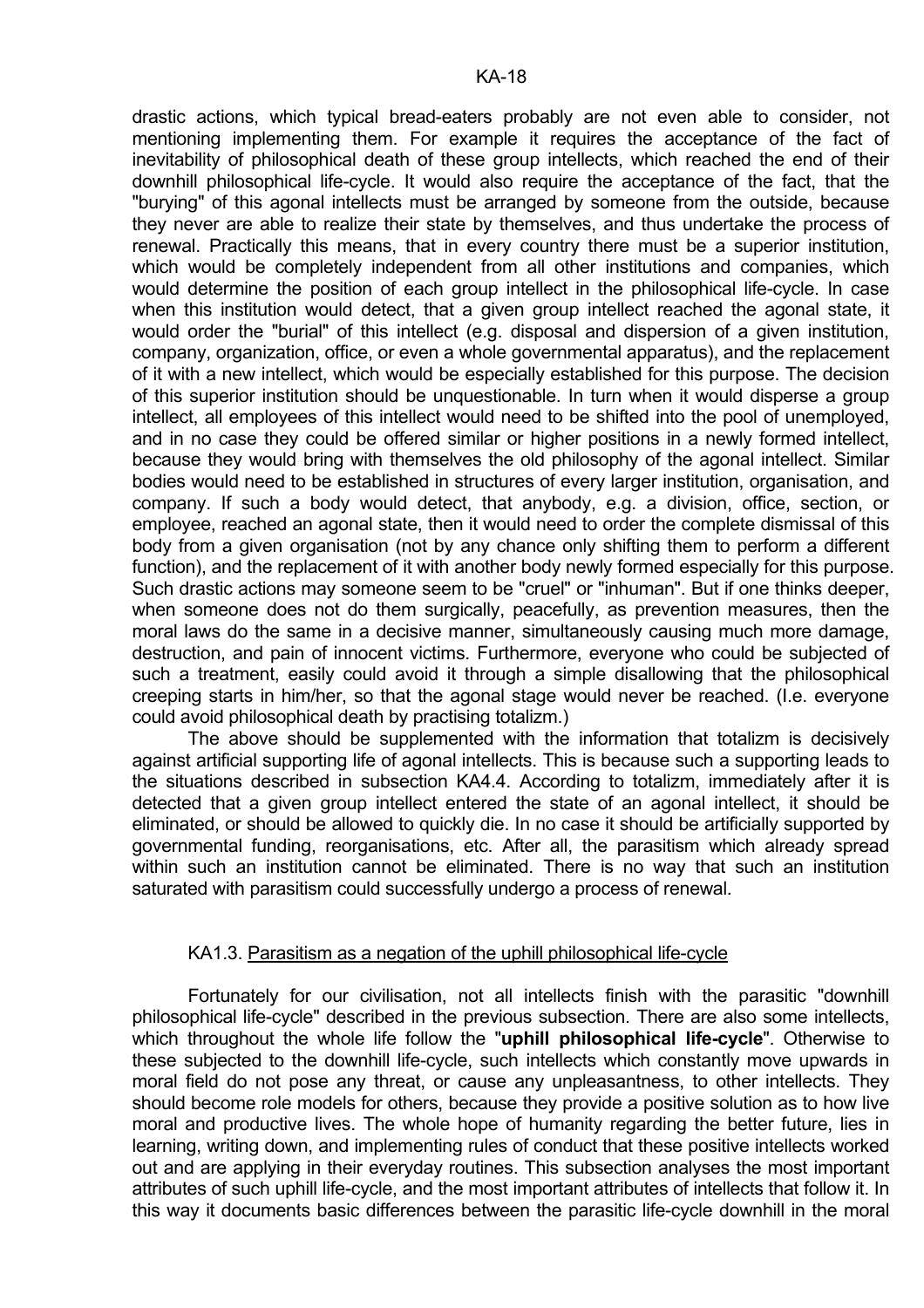field and the totaliztic life-cycle uphill in this field, and illustrates that parasitism is a complete negation of the morally healthy need, to constantly move uphill in the moral field.

 Although during the uphill philosophical life-cycles, the intellects which implement them continually climb upwards in moral field, their level of moral energy µ does not increase infinitively. The reason for this is equation (4A6), or more strictly the fact, that together with the increase of someone's µ, also the intensity of dispersion of moral energy grows proportionally to this  $\mu$ . For a given level of morality that was accomplished by an intellect which implements the uphill philosophical life-cycle, always a stable balance is accomplished between the moral energy that this intellect accumulates, and the moral energy that it disperses. This balance causes, that intellects which implement the uphill philosophical life-cycle, always are reaching a specific level of µ, on which their increase of the moral energy stops. The state that is accomplished by intellects, which implement the uphill philosophical life-cycle, is highly stable. This causes that, otherwise to parasitism, **totalizm is a state which is relatively stable** (as we stated this earlier, **parasitism is always a process of decay that continually escalates**, in which intellects that are infected with it are continually slipping deeper and deeper downhill in the moral field). Therefore people, who practice totalizm, means who implement the uphill philosophical life-cycle, practically during almost the entire their life show the same moral attributes and the same moral characteristics. This is drastically different than what we observe in intellects which practice parasitism, means which implement the downhill philosophical life-cycle. After all, such parasitic intellects continually make worse their moral attributes and characteristics. Therefore, if we know them one year, the next year their state is going to be much worse.

 According to my observations, these progressive and moral intellects, which implement the uphill philosophical life-cycles, and thus which continually renew the totaliztic character of their philosophy of life, are always demonstrating a similar set of attributes. These attributes include, amongst others, the following ones: (1) they inherited from their upbringing the traditions of moral behaviour, and this tradition remains powerful in them, (2) they cultivate the responsibility of each individual for outcomes of his/her actions, (3) they lead a humble life of continuous change, travel, struggle, competition, threat from other intellects, discrimination, uncertainty, etc. Therefore, for example this life-cycle is demonstrated by companies, which praise their employees for their real capabilities and virtues (i.e. for what they know - not for "whom they know") and which have a dynamic and continually improving production for a very competitive market. It also is demonstrated by institutions, which do not keep secrets, and which cannot afford any mistakes because even the smallest errors could finish by a fall down. It is in marriages, in which every member feels responsible for effects of its actions, and thus which unanimously fight with the ill-fortunes that affect them. It is in people, the view of the world of which is not deformed e.g. by a fanatic religion, and which were constantly in the motion - frequently changing places of living, went through a lot in their lives, needed to fight frequently for the survival and accumulated a great deal of experiences. These attributes can be expressed with the following statement: "**poverty, threats, oppression, insecurity, fight for survival, continuous changes, travelling life, etc., combined with the sense of personal responsibility which they are able to create, are propelling mechanisms of the moral and philosophical growth**". This is very well expressed on page 189 of the book **[1KA1.3]** by Andrzej Olszewski, "Paradoksy tajemnicy wszechswiata" (Warszawa, 1998, ISBN 83-900944-2-8, 314 pages; Consultations regarding distribution: Wydawnictwo A. Olszewski, 00-976 Warszawa 13, skr. pocztowa 87). It discusses the reason for which God rejected the offering of a farmer Kain, while it approved the offering of the shepherd Abel, quote: "The existing facts seem to express the praise for a nomadic life, which is less subjected to a moral decay then a settled life".

 My observations and analyses to-date also revealed the mechanism with the assistance of which the poverty, threats, and oppression always release the moral and philosophical growth. As it turns out, this mechanism boils down to their capability to rebuild the sense of responsibility in people that they affect. In conditions of poverty and threats,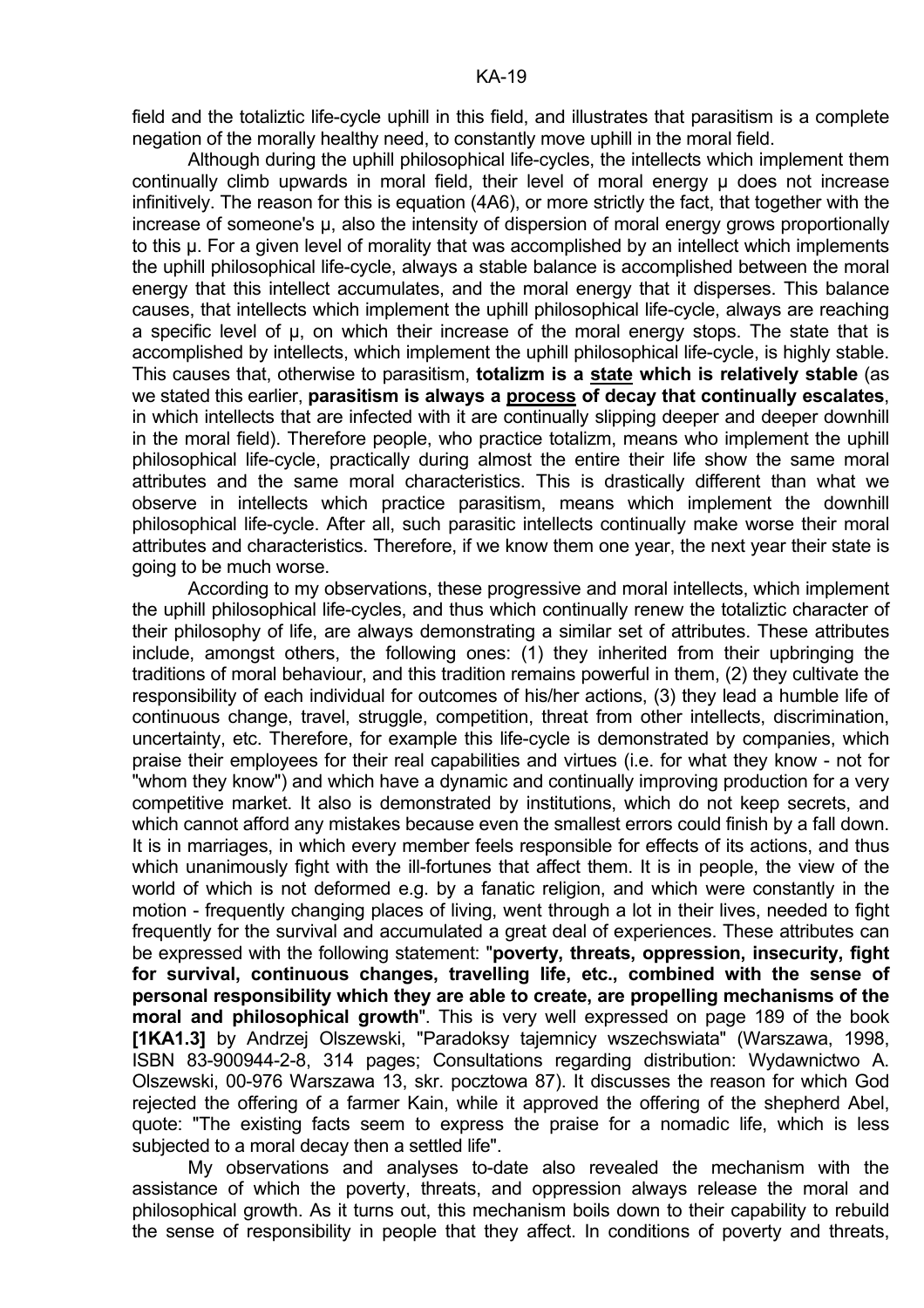everyone is forced to take a personal responsibility for the survival and the course of live. Also social conditions of very poor countries force people in positions of authority to take the personal responsibility for the activity that they supervise. For example the majority of poor countries is ruled by dictators, who all key administrative positions furnish with their own people, and then strictly make them accounted for their activities. Thus the effect of a life in poverty and constant threats is that members of a given society learn to take personal responsibility for everything. This in turn leads to the increase in their motivations and to a gradual rebuilding of their moral and philosophical maturity. In turn this increase in responsibility, motivations, morality, and philosophy, must fruit with the gradual increase in their wealth.

 Similarly as this was the case with a destructive role of wealth and stability, also in case of morally constructive role of poverty, I managed to notice this role a long time ago. In 1993 I expressed the essence of this role in chapter 11 of monograph [5/2], in the form of one of "twelve truths on truth" (currently it is a component of chapter L of monograph [5/4]).

 If we combine together both findings concerning "the destructive role of wealth and stability", and "the constructive role of poverty and insecurity", it reveals an excellent natural mechanism of the "**moral self-regulation of primitive societies and intellects that do not know about the existence moral laws**". This mechanism is controlling the cycles of growth and fall down of such primitive intellects (i.e. individual people, whole families, institutions, countries, and even whole civilisations). As the mechanism reveals, intellects which live in poverty and in conditions of continuous struggles, are continually growing philosophically and morally, even if they do not know about the existence of moral laws. In turn, the philosophical growth gradually lifts up the wealth and stability of such intellects. Unfortunately, after wealth and stability is accomplished, the morality and philosophy of such intellects fall down, because they do not know moral laws nor rules of totalizm. So while they are wealthy, they refuse to struggle uphill in moral field. This in turn causes a fall down of wealth and stability, and a return to poverty and to insecurity. So the whole process repeats itself in regular cycles. In the result, intellects which do not know about the existence of moral laws, never are capable to increase their wealth and stability above the certain threshold value, which is limited by these cycles of philosophical growth and downfall. This is because whenever their wealth grows to around this threshold value, it always brigs with it a philosophical and moral decay and thus also a downfall. Of course, the fact of learning about moral laws, and about the existence of such philosophical life-cycles, combined with the implementation of totalizm, makes it possible to break this vicious circle of continuous growths and downfalls, and thus allows to lift the wealth of people to practically unlimited level. Totalizm is the only philosophy on Earth, which shows how to accomplish such unlimited growth, i.e. how to continually increase our wealth, without cyclical falls caused by this wealth. According to totalizm, all what is needed in order to unlimitedly lift wealth of a given intellect, is to consistently continue efforts to improve philosophy, morality, truthfulness, and the increase of moral energy of this intellect, independently of what level of wealth it already has. This practically means, that according to totalizm, it is necessary to lead totaliztic life independently of what level of wealth someone reached. In the allegoric comparison of the moral field to an invisible crystal mountain, which is provided in subsection A4, this means a continuous climbing to the top of this mountain. Of course, in order for one to do such a climbing, firstly one needs to adopt totalizm as his/her basic philosophy of life.

 The above should be complemented with the information, that in a real life everything can happen. Therefore two basic philosophical life-cycles explained in this and previous subsections, in a real life can also be mixed with each other giving a kind of "oscillating lifecycle", in which a given intellect experiences periods of time when it climbs upward in moral field, then periods when it slides down in this field, then again experiences renewal and climbing up, and so on. In case of encountering such an oscillating life-cycle, the information provided in this and previous subsections is still valid, because it allows to clearly realize what stage a given intellect is in, and whether it currently climbs up, or slides down in moral field.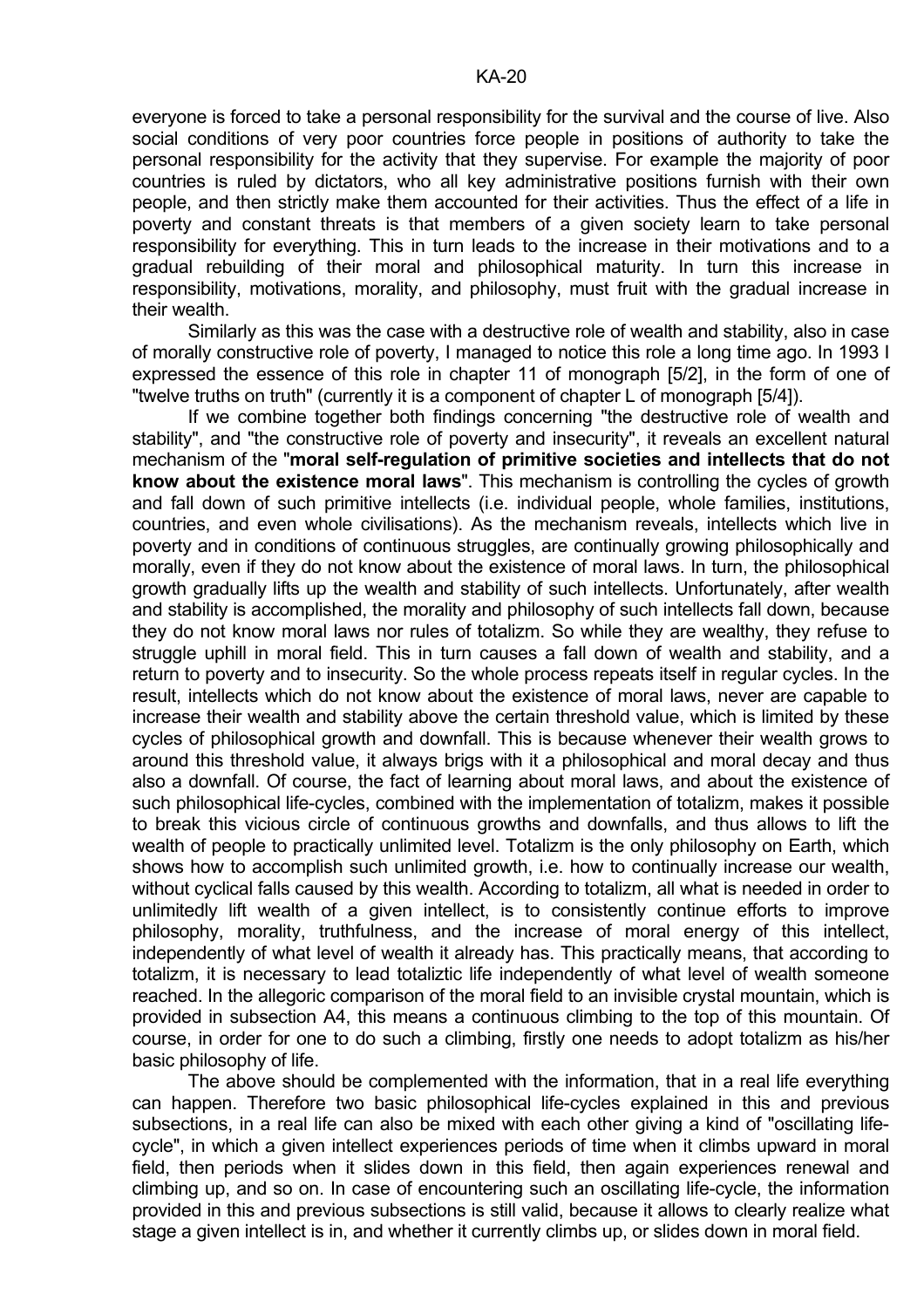## KA1.4. Parasitism as a contradiction of totaliztic models of governing and ownership

 The discovery that **dictatorial governments favour the rebuilding of personal responsibility in institutions, and thus also the rebuilding of totalizm**, that is described in previous subsection, was quite a shocking for me. This is because the majority of aspects of dictatorial governments are very parasitic. For example consider the tendency of dictators for corruption, for nepotism - putting their relatives into all vital positions, and for exploiting and oppressing the nation that they rule. But as it turns out, through being so decisively parasitic in the basic areas, in one aspect dictatorial rules display totaliztic attributes. This is the method of making decisions and charging with responsibility, which tends to rebuild the feeling of personal responsibility. A dictator always puts as heads of important institutions only people whom he/she trusts, then with an iron consequence he/she makes these people accountable for their decisions and actions. In turn these people make accountable their subordinates, etc. The final outcome is, that in spite of having numerous faults resulting from their parasitic tendencies, dictatorial countries and institutions teach everyone a personal responsibility for the actions. In turn this process of rebuilding of personal responsibility, gradually brings moral renewal and returns totalizm. After the above fact was discovered, it make quite clear what must be a "**totaliztic model of governing**". After all, this model must include elements of personal responsibility, means include undertaking all decisions by individuals who are appointed for this purpose. But simultaneously it must be deprived the parasitic drawbacks of dictatorships. Thus, the best case is, if it could be based on the model of "presidential democracy" described in subsections A8 and KA7.1. Only that the democratic component should be so designed in it, that it is not allowed to make decisions and to remove personal responsibility, but it only makes sure that the people in power pedantically obey moral laws. In the "totaliztic model of governing", the people who do governing should not be forced to put the entire their energy and effort into pleasing the ruled nation - as, unfortunately, this still takes the place in many today's presidential democracies. After all, these pleasing of the ruled nation is the major reason for gradual creeping of this nation into parasitism. The only requirement that in this totaliztic model of governing must be guaranteed and strictly accounted for, is that in all decisions, people who rule must pedantically obey moral laws. In turn by the sole fact of obeying these moral laws in every single decision that they make, the good fortune and the quality of life of the ruled nation must gradually improve.

 Very similar to the totaliztic model of ruling must also be the "**totaliztic model of ownership**". This model must decisively promote the personal responsibility for the assets that one owns, therefore it must avoid the group ownership, such as collective ownership, cooperatives, public listed companies, communes, shares, etc. Simultaneously it must promote the individual ownership, in which almost everything is owned by individual people, who then are responsible for the assets that they own. After all, an old Chinese proverb states that "if a horse is owned by several masters, than for sure it dies of starvation; if a boat is owned by several people, than for sure it is going to leak".

 After basic attributes of the "totaliztic model of government" and the "totaliztic model of ownership", were discovered, it turned out that they are exactly opposite to the known attributes of parasitic model of governing, and parasitic model of ownership. As we can experience it every day, it is easy to learn what are the basic attributes of such parasitic governments and ownerships, because around us there are numerous examples of them. So we can easily establish, that the parasitic model of governing is so shaped, that it allows to "govern and enjoy all privileges of governing, without actually taking any responsibility for the outcomes of own actions, and without putting any significant effort into the process of governing". Thus all activities of such parasitic governing are done through committees, boards, bodies, etc., while all benefits are distributed behind closed doors and in total secrecy (should we say: according to the "Privacy Act"). In turn the parasitic model of ownership allows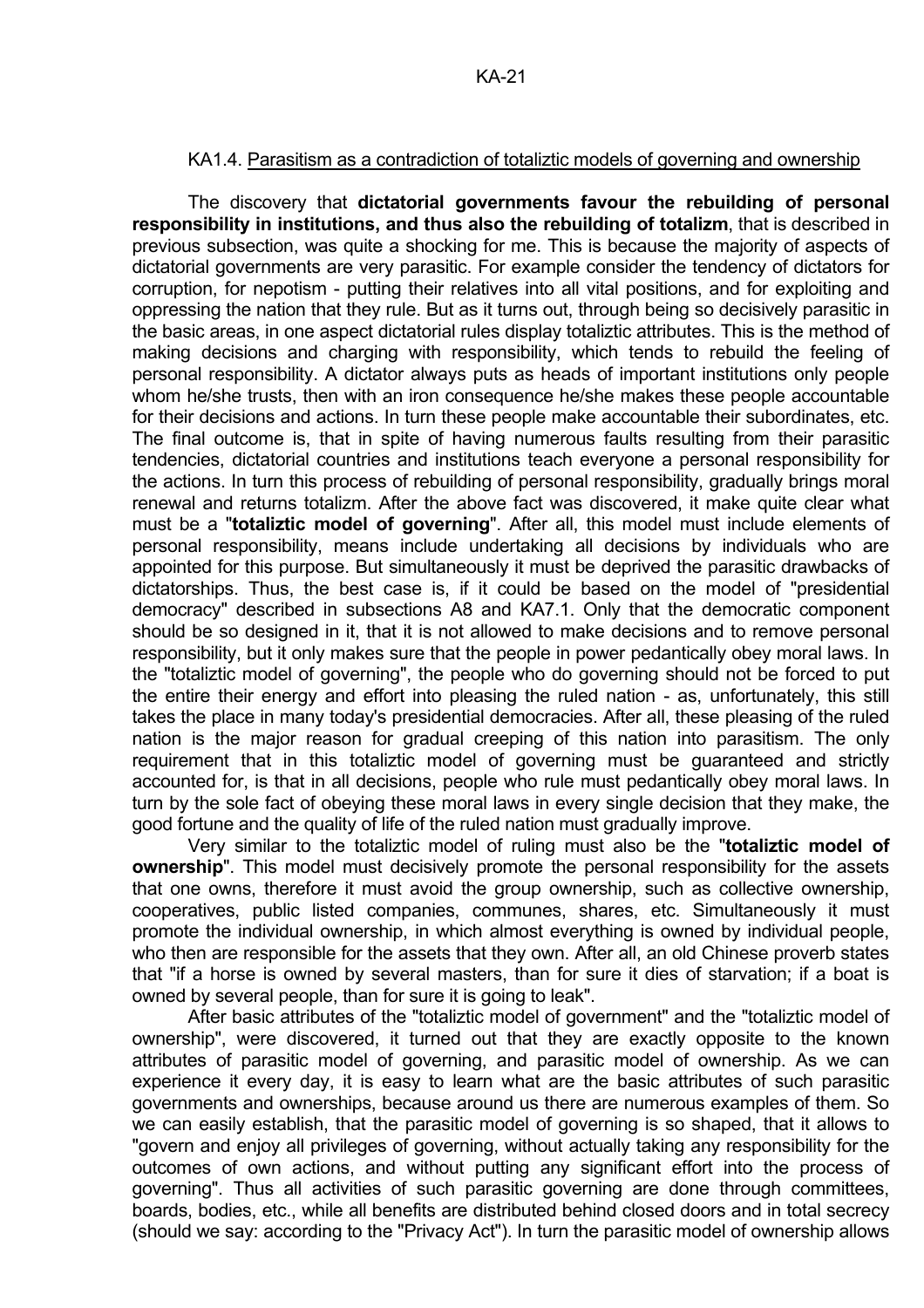to "draw benefits without putting any effort or taking any responsibility". Thus it is based on shares, investments, public listings, markets, and other deception mechanisms, which allow to give an illusion of benefits to those who are destined to loose money, and give an easy way of manipulating gains to those who are in power.

## KA1.5. Parasitism and totalizm as moral equivalents to linear motion and rotary motion

 The branch of totalizm, which is called "totaliztic mechanics", and which is described in chapter G of this monograph, explains that every component of totalizm is a moral equivalent to a similar component of classical mechanics. As it turns out, also whole philosophies of totalizm and parasitism have their equivalents in classical mechanics. These equivalents are linear motion and rotary motion.

 The progressive philosophy of totalizm is a moral equivalent to a simple and effective linear motion. After all, this philosophy allows intellects to move linearly in moral field and to accomplish in a simplest possible manner all goals that they strive to achieve. Also all phenomena which accompany philosophy of totalizm, are in fact moral equivalents of phenomena which are observed during linear motion of physical objects. For example motivation is an equivalent to displacement (or path) of these objects, responsibility is an equivalent to linear acceleration of these objects, feeling is a moral equivalent to force, etc.

 In turn the decadent philosophy of parasitism is an intellectual equivalent to a rotary motion (i.e. equivalent of spinning around its own axis). Similarly as this is the case with rotary motion, parasitism also disallows to reach goals intended, and it also releases a whole range of additional phenomena, which are affecting spinning objects. Thus someone falling into a philosophy of parasitism releases the same effects, as an object that is starting to spin. Furthermore, parasitism induces numerous side effects, which are not present in totalizm, but which are the outcome of a given intellect rotating around its own axis. For example, as this is explained in subsection G4.1, the centrifugal force which pulls outwards every spinning objects, in parasitism has an equivalent in a unique feeling of increasing depression. In turn an axial acceleration, which appears in every rotary motion, has its parasitic equivalent in a thirst for power and in tendency to control other people. In turn the gyroscopic force, which stiffens the position in space of spinning objects, has a moral equivalent in a feeling of pride, and in a feeling of being self-important, which the adherers of parasitism are demonstrating to their environments. In turn self-destruction and disintegration of spinning objects - which reached too high rotary velocity, has its moral equivalent in a moral self-destruction - which always leads to death of intellects that fell down to an advanced stage of parasitism.

 More information about similarities between parasitism and parameters of a rotary motion is provided in subsection G4. In turn similarities between totalizm and a liner motion are explained in subsection G3.

## KA1.6. Parasitism as a manifestation of a deficiency of moral energy

 Subsections A5 and A6 from volume 1 explained, that when our everyday life starts to be dominated by totalizm, means when we learn to pedantically obey moral laws, then we should gradually accumulate ever increasing amount of moral energy. In turn if our life is dominated by parasitic behaviours, means if we ignore moral laws and begin to break them frequently, then we gradually disperse our moral energy. This subsection is to address further matters connected with the accumulation or dispersion of moral energy. It is to explain the most important consequences and manifestations of accumulation in our counter-bodies of a given amount of moral energy.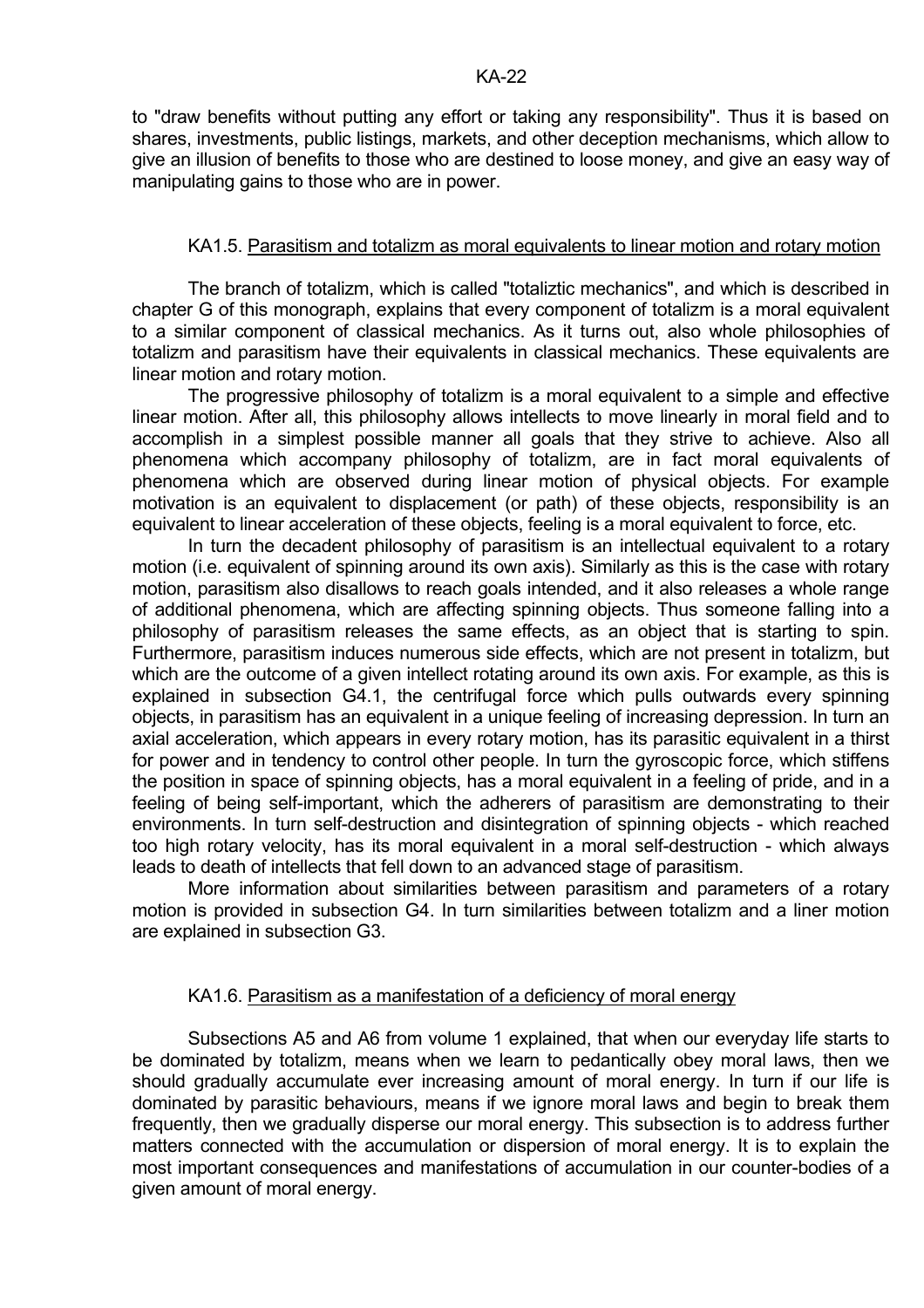#### KA1.6.1. The "µ" coefficient for expressing a level of someone's moral energy

 In all previous subsections we treated moral energy as something very abstract, i.e. we approved that it does exist - means we approved what totalizm and the Concept of Dipolar Gravity tells us. But we did not measure or estimate how much of it we accumulated, how to measure it, etc. Now we change this approach, and start to measure or calculate this moral energy. After all, in spite that this is "moral energy", still it must display common properties of all forms of energy, meaning that it must be measurable, convertible into other forms of energy, accumulateable, dispensable, etc. For measuring or calculating the amount of moral energy, we need to define a unit of this energy. We are going to name this unit a [hps] - according to what about it is explained in subsection E8. One [hps] can be easily imagined as a kind of moral equivalent to "kilo-Watt-hour [kWh]" used to measure electric energy in electricitymeters from our homes. At this stage it is not important how much energy is contained in such "1 [hps]", although this amount is defined more precisely in subsections E8 and G3.7.

 When we have our unit of moral energy, we can now either measure, or calculate, how much of this energy someone accumulated in himself/herself. In order to express how much of this energy a given person has, we now introduce a variable, which we mark as "E". In all our analyses, this variable "E" is to be understand as a "total amount of the moral energy that a given person stores in his/her counter-body at a given moment of time". Of course, depending on the person, under this variable "E" a different value is hidden. For example, at a given moment of time, Mr Smith may have accumulated E=1000 [hps] of moral energy, while Mr Brown - may have accumulated, let say only E=550 [hps] of this moral energy. Thus each person has a different value hidden under this variable "E". Of course, when we know how much energy this person accumulates under the variable "E", then we can say a lot about this person - for example we can say whether he/she is conducting a moral, or an immoral, life (so that when he/she is a banker we know whether we could entrust him/her with our money).

 There is, however, a small problem with expressing with "E" the significance of the moral energy that a given person accumulated. This problem results from the fact, that the some amount "E" (let say the same E=550 [hps]) of moral energy, means a different thing e.g. for a child, and a different thing for an adult. Therefore, apart from knowing how much moral energy a given person accumulated (by saying, for example, that Mr Smith accumulated E=1000 [hps] of moral energy), we would also like to know his so-called "**moral capacity**" - i.e. a constant, which we are going to mark with the symbol " $E_{\text{max}}$ ". This moral capacity is simply "the maximal amount of moral energy that a particular person could store in his/her counterbody in a given moral environment". Now, if we say that Mr Smith, whose moral capacity is  $E_{\text{max}}$  = 2000 [hps], accumulated E=1000 [hps] of the moral energy, while Mr Brown, whose moral capacity is  $E_{\text{max}}$  = 1000 [hps], accumulated E=550 [hps] of the moral energy, we know much more about both these people. For example we know that currently Mr Brown leads more "moral" life than Mr Smith, because he accumulated 55% of his moral capacity, while Mr Smith accumulated only 50% of his moral capacity.

Still, the use of two values, namely the variable "E" and the constant " $E_{max}$ ", to quantitatively express someone's morality, is not a most practical manner. Therefore, a better way of expressing the actual level of moral energy that someone accumulated at a given moment of time, is to introduce a special coefficient "**µ**", which scientifically can be called the "**coefficient of the moral saturation**", but which for everyday use can be referred as someone's "**level of moral energy**". This "µ" coefficient can be defined as:

 $\mu = E/E_{\text{max}}$  (1KA1.6.1)

In the equation for this coefficient  $(\mu)$ , the variable "E" represents the total amount of moral energy that someone managed to accumulate at a given moment of time (this amount is expressed in [hps]), while the constant " $E_{\text{max}}$ " represents the moral capacity of this person, i.e. the maximal amount of moral energy that he/she could accumulate in a given moral environment (also expressed in [hps]). For adult people like myself, the value of " $E_{max}$ " determined experimentally amounts to around  $E_{\text{max}}$  = 2000 [hps]. After introducing the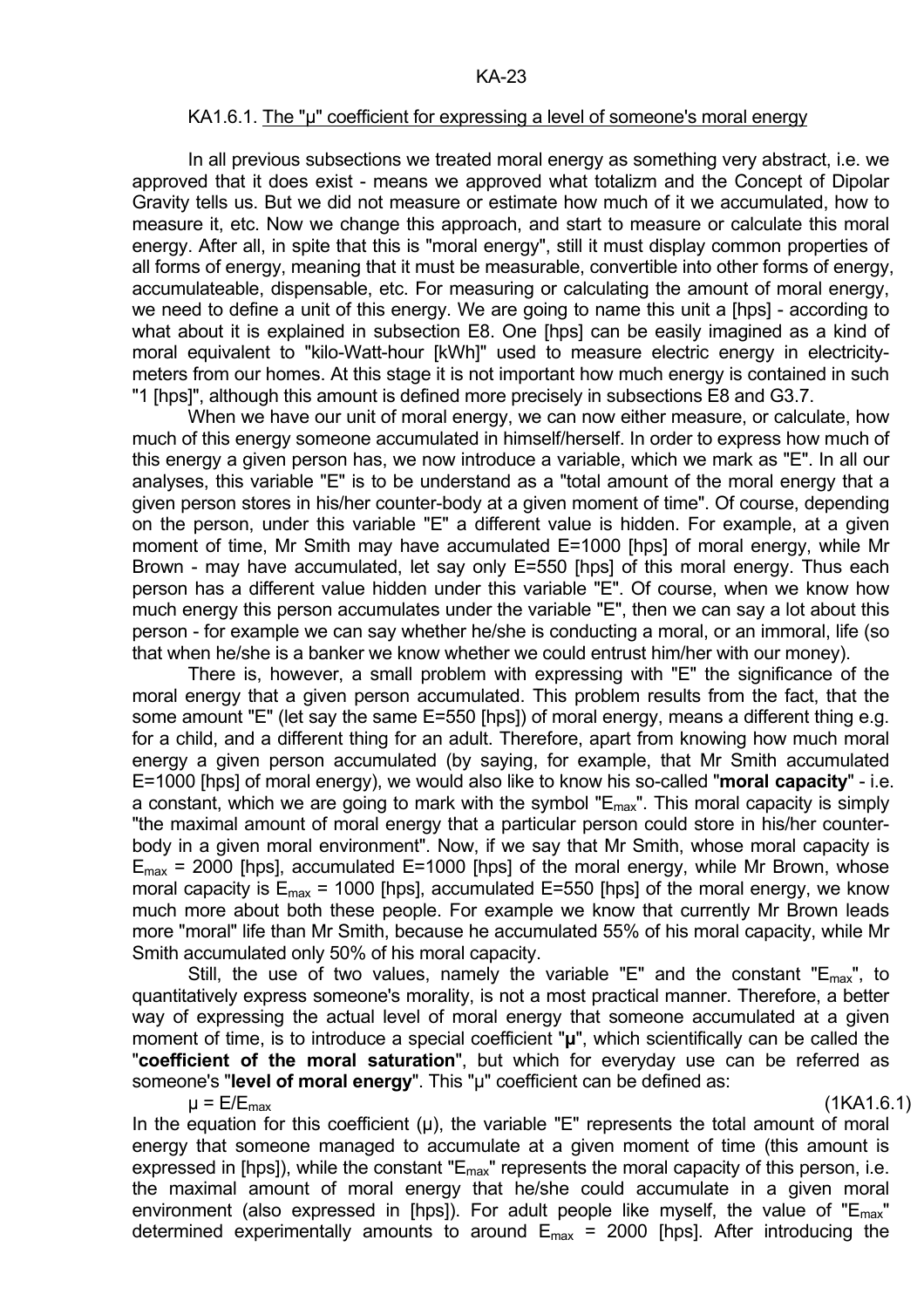coefficient "µ", the accumulation of the moral energy by Mr Smith could be expressed as µ=0.5, while the accumulation of the moral energy by obviously young Mr Brown could be expressed as  $\mu$ =0.55. Therefore, with the use of this "coefficient of the moral saturation ( $\mu$ )", we now are able to describe precisely a moral situation of every person, just by using a single indicator.

The coefficient of the moral saturation "u" is extremely useful for describing the amount of moral energy that someone accumulated. This is because by knowing how much someone is saturated with moral energy, we practically know almost everything about morality of this person. The subsections which follow are to describe how to estimate the amount of the moral energy that a given person accumulated, and also to describe consequences of accumulating specific amounts of this energy.

## KA1.6.2. How to estimate the level of moral energy that someone managed to accumulate

Motto of this subsection: "If you are not able to directly weight a monkey, estimate it from the curvature of the branch, which it is bending."

 The level of moral energy that someone managed to accumulate in his/her counterbody, is a reflection of the morality of this person. Therefore, it is very important for us to have a tool, which allows us to estimate this level, before it is too late. After all, in the present philosophical climate we need to be careful with whom we deal, and whose company we seek. It is already very well known to parents, that if their children get into a "bad company", this spells troubles. After all, there is a saying "he who sleeps with dogs awakes with fleas" meaning bad attributes of our companions are going to be passed onto us. In this type of problems, totalizm gives us helpful hand, because according to totalizm "**the moral quality of a given intellect is reflected in the level of the moral energy that this intellect accumulates in a given environment**". Therefore, if someone has much lower level of moral energy than anyone in his/her environment, this person must continually behave immorally, otherwise his/her level of moral energy would be much higher. The same concerns various group intellects, such as institutions, factories, organizations, or countries. So it is better to keep far from such intellects. Furthermore, people, institutions, or countries, which fell down to low levels of moral energy, have this destructive tendency to turn into their slaves all people who are caught into the sphere of their influence. They later exploit these slaves in all possible manners (e.g. practice on them the moral "vampirism" described in subsections I5.5 and JA5.2). Thus these people, who had a bad fortune to emigrate or to work in a country, which has a low level of moral energy, are risking that after some time their own level of moral energy is going to drop to the level of this country. In turn, if they work in an institution (i.e. work for a group intellect) with a drastically lower level of moral energy, this institution with the elapse of time is going to suck like a lich, their excess of moral energy. If in the circle of their close friends there are people with a much lower level of moral energy, these people also gradually are going to suck the energy from them. Therefore, one of the practical recommendations of totalizm states that "**we should avoid long term staying in the sphere of influences (surroundings) of intellects, which have much lower level of moral energy than us**". O course, this avoiding can be accomplished on many different ways, the most easy of which is to physically separate ourselves from such intellects, while the more refined depends on an attempt to help them in the increase of their moral energy (i.e. via explaining the situation to them, or finding and indicating the way out, or mobilizing, or recommending a change of job into one which is more directed towards serving the good of other people, etc. but by any change not via falling a victim of their vampirism).

 Knowing the recommendation of totalizm stated above, immediately a question arises, how in this case we could quickly recognize the level of moral energy in someone other than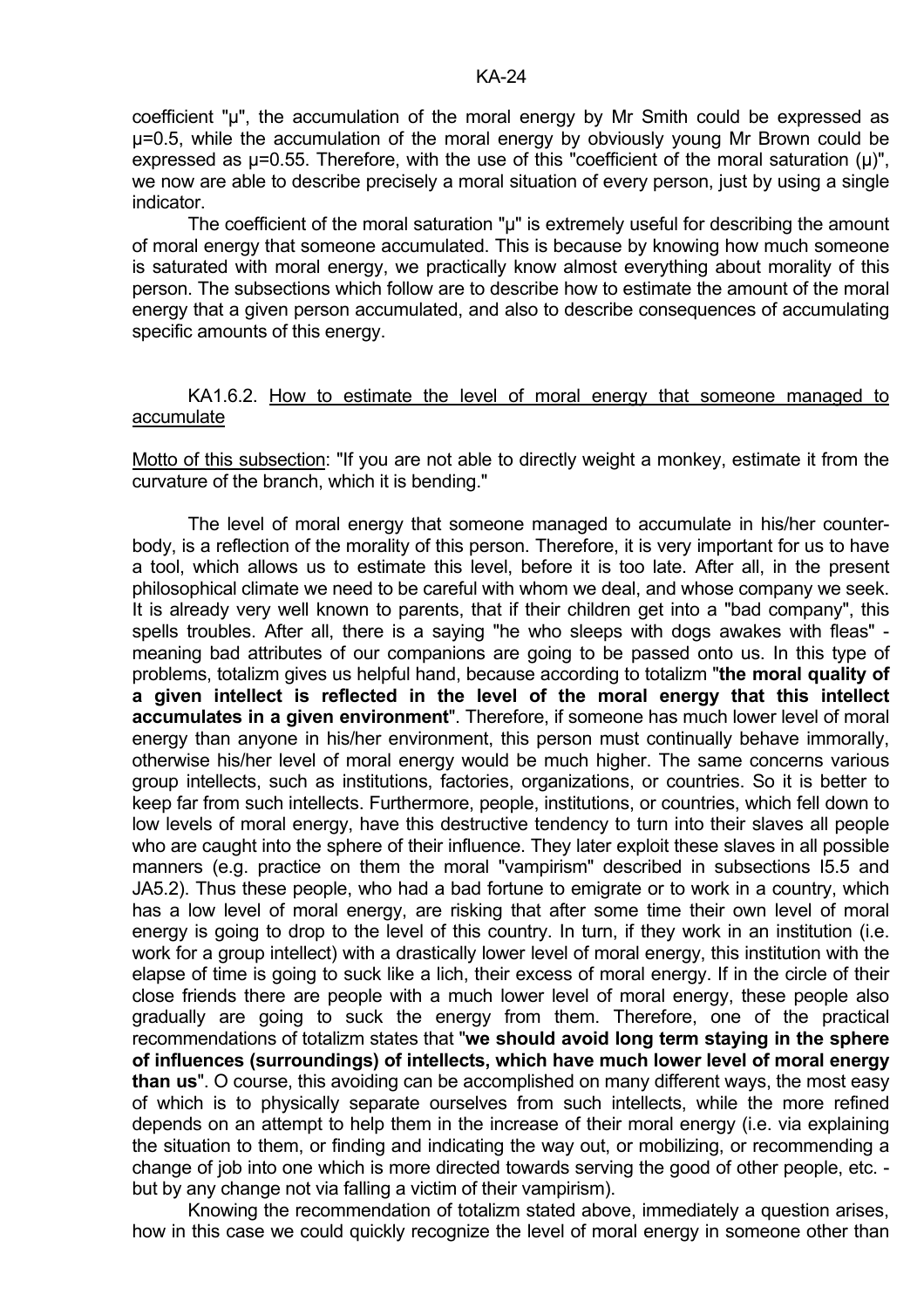ourselves. After all, the calculations of this energy according to equations of totaliztic mechanics described in chapter G are difficult and require a lot of labour. In turn even if someone knows their outcomes, surely would not display them on his/her own forehead (or, in group intellects, on their main doors). This level is also impossible to judge from the way a given person speaks, nor from the education or position of this person. As this is going to be explained in further parts of this subsection, two professional groups - namely scientists, and individuals who work on the managerial positions, typically display one of the lowest levels of moral energy, although these people usually have a good education and are very vocal, i.e. they can give good speeches, can express themselves well, and during discussions are able to verbally "split even a hair into four slices". This level cannot also be judged from the analyses of someone's wealth, state, or modernization of equipment that he/she uses, from taste, perfection of clothing, or from price of clothes and cosmetics. In my globetrotting I met a number of rich people, who had a low level of moral energy. One of the lowest such levels appears also in several very rich countries. Furthermore, intellects with a low level of moral energy usually put a lot of attention to hide carefully their real state, through the dissemination of a specially prepared propaganda image of themselves (i.e. via the propaganda of success, or via their propaganda philosophy - see subsection B7.2). Therefore, amongst others, they try to look and dress well, use new equipment, expensive perfumes and aftershave, etc. In spite of this, there is a way to estimate quickly their level of moral energy, which is going to be described in this subsection. It is based on the use of several visual indicators, the careful observation of which in someone, gives us a relatively good idea about the level of moral energy that a given intellect accumulated.

 The indicators of the level of someone's moral energy described here, were gathered by myself during my countless globetrotting in the search of bread (reasons for this globetrotting are explained in subsection L4). During this constant shifting from place to place, I had the opportunity to observe, as an insider, various intellects, both group ones and individual. I also had opportunity to estimate their level of moral energy, so that I had some good idea as to what type of indicators are characterizing subsequent levels of this energy.

 During my globetrotting in search of bread, I had numerous occasions to get to know in person various individual people, the levels of moral energy of whose were stretching from a rather high one, to sometimes even close to zero. It is interesting, that the level of moral energy is completely independent of the wealth of a given person, but solely on the state of morality (feelings, believes, stands, actions, attitudes to others, sensitivity and reaction to injustice, etc.). Thus I get to know people, who were very poor, but who accumulated a really huge amount of moral energy, lighting up almost everyone around them and being capable to accomplish things which are almost impossible. I know also that there are people who lead very modest life, but their moral energy can reach the level of nirvana (e.g. consider the level of energy in the late Mother Teresa). I know also very rich people, whose level of moral energy were close to zero (from this probably originates so much cases when people very rich lead very sorrow lives). Everyone knows that there are people, who can be very famous and rich, but the level of moral energy in which is very low and sometimes can drop down to the state of moral suffocation (e.g. consider the level of this energy in the late Lady Diana). The majority of people with a high level of moral energy I met in the middle class. This probably results from the fact that doing many totaliztic good deeds unfortunately usually requires parting with our own funds and property. People who are very poor or very rich, do it rather reluctantly (rich are rich only because they practice stinginess). There is also a noticeable relationship between the level of moral energy and a job. Typically a high level of energy is accumulated by people who deal with a number of these ones who need help. This gives them opportunity to do a lot of totaliztic good deeds (e.g. consider nurses). Probably for this reason, working women usually display higher level of moral energy, than working men on the same positions (probably women statistically do more totaliztic good deeds from men) - but excluding from this rule working women from some countries with advanced feministic negativism combined with the lack of sense of responsibility, meaning such countries as the USA, England, or New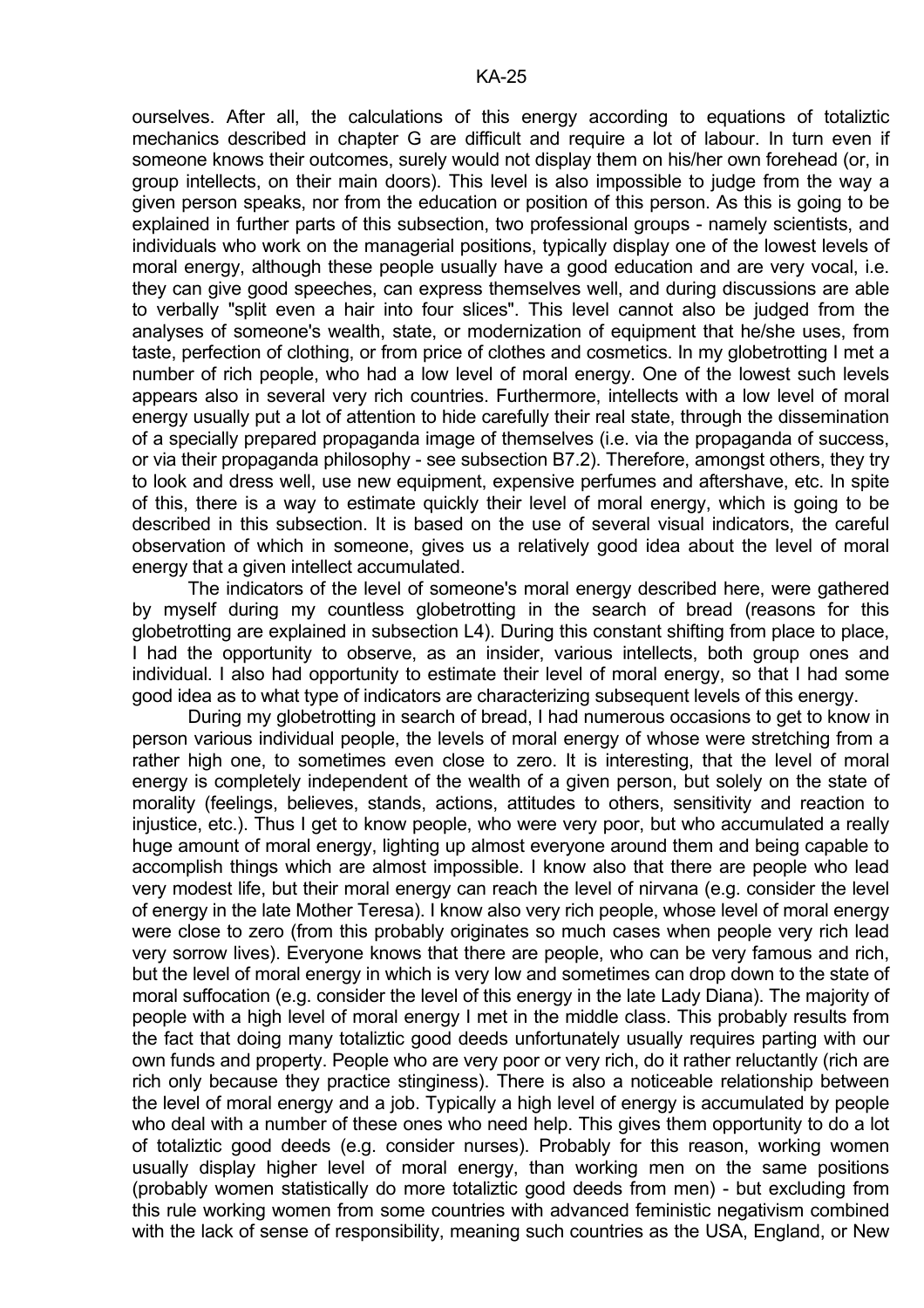Zealand. All people who have work, accumulate larger amount of moral energy than these who are unemployed, or who are studying. In professional groups I noted that the high levels of moral energy most frequently are gathered by nurses, secretaries, and medical doctors (of course not all of them, but only these ones who display moral attitudes - e.g. a will to help others and a nonmaterialistic approach to their clients). Therefore it is good to have amongst our friends people from these professional groups. In turn professional groups, which have one of the lowest levels of moral energy include people on managerial positions, scientists (especially so called academics, as laboratory researchers by definition are usually forced to deal positively with people whom they serve, and thus they accumulate slightly higher level of moral energy), teachers, and also several professional groups which typically are not treated friendly by the society (e.g. parking inspectors, prison officers, policemen). If, for example, someone would deprive managers and scientists their technicians/helpers, who commit for them sins of sacrifices and do everything at the cost of their own moral energy, then usually they are unable to accomplish anything by themselves (see also subsection KA3.2). The low level of moral energy amongst managers and scientists, independently from the factors described in subsection G8, probably is also caused, amongst others, by tendency to isolate themselves from the society and from problems of everyday life. This isolation in turn cause almost completely lack of occasion to do moral things of the type of totaliztic good deeds (wherever there is a lack of moral actions, such as totaliztic good deeds, there is also no increase in moral energy). In case of scientists, many of their behaviours and principles of conduct, initially I was not able to understand even myself, although I am one of them. I started to understand them only when I introduced to totalizm the idea of the "coefficient of the moral saturation (µ)", described in subsection KA1.6.1 - see equation (1KA1.6.1). I determined then, that a significant proportion of my professional colleagues (i.e. other scientists), as well as some whole scientific institutions, display the value of "µ", which sometimes drops down below the barrier of destructiveness. This drop in "µ" explains in scientists such behaviours, as the discrepancies between their propaganda philosophy and their life philosophy, as them being controlled by emotions, as the lack of tolerance for views of others, as aggressions and brutality hidden under the thin screen of politeness and mannerism, etc. - see also the description of negative consequences of slipping down below the level of lowest barriers of the "coefficient of the moral saturation  $(\mu)$ ", described in subsections KA1.6.3 and KA4.2. The fact of especially low level of moral energy in these two professional groups is very worrying. After all, if one analyses their work, the essence of this work supposed to depend on the generation of moral energy for society (i.e. for the country for which these scientists work, or for the institution which these managers control). But how someone can generate something what he/she does NOT have. If I am an owner of a company and look for a manager, I would never employ for this role someone who displays a low level of moral energy. After all, the lack of vitality and achievements would then be predictable in advance. It is similar as if the task of an increase of quality of champagne is given to someone who personally never tried to test it. Furthermore, **I would subject every candidate for a position of responsibility to a strict examination from the knowledge of principles of totalizm, before this position could be offered to such a person**! After all, people who would be able to prove the in-dept knowledge of this moral and progressive philosophy, would also have much higher chances to fulfil their professional obligations in a moral and responsible manner.

Before I describe how to determine the approximate value of "µ" in intellects that we deal with, I should also explain that the majority of intellects that we are encountering in our lives (i.e. over 90% of them) have their "µ" contained within the narrow boundaries, from around  $\mu$ =0.15 to around  $\mu$ =0.55. The exact reasons why the majority of people, and the majority of group intellects, have their "µ" within this narrow span, are to be explained in other subsections that follow. But in order to summarize these reasons here, people whose "µ" falls below the value of  $\mu$ <0.15, are so depressed and so unable to conclude any their intension, that they hardly leave their houses, and many of them must live under a constant supervision. It would be very unusual to meet them in a workplace or on a street. Some of them must be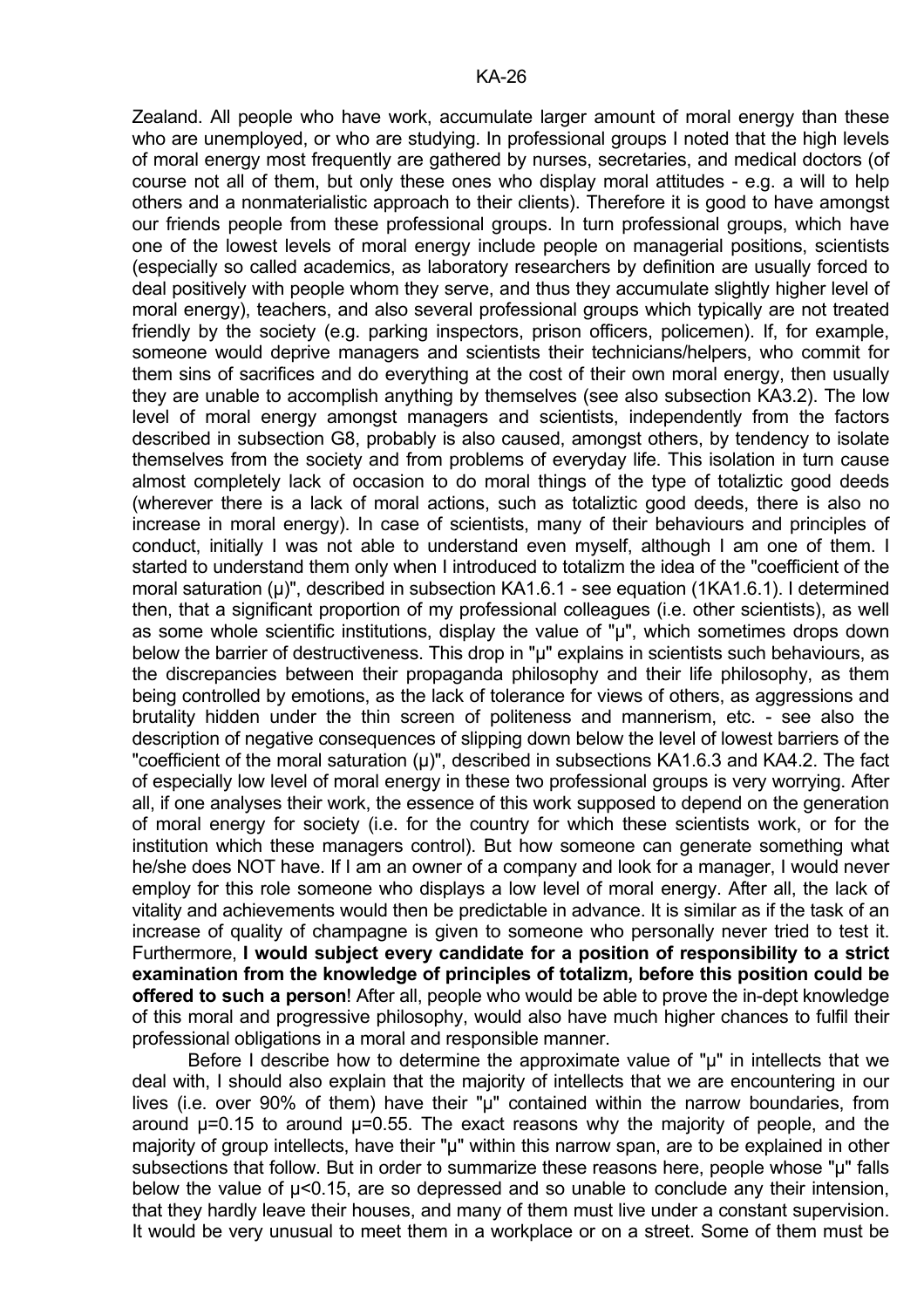even hospitalized, or put into special institutions (see subsection KA1.6.3), because they are too destructive and too dangerous for themselves and for others. If someone's moral energy drops even lower, and reaches the critical value of  $\mu$ =0, then such an intellect dies in unpleasant circumstances. In turn, on the other side of the "µ" continuum, intellects whose moral energy reaches the level  $\mu$ =0.6, experience a very unusual and rare state, which is described in chapter E, and which is called "nirvana". Present days there are only few such people in the entire world. Therefore to meet one of them in person is an extreme rarity. Everyone who finishes reading chapter E should be able to recognize such people at a first glance. The above means that the majority of intellects whom we meet in our life, have their " $\mu$ " revolving around the average level of  $\mu$ =0.35 ( $\pm$ 0.2). Therefore, the indicators that are described below, are to tell us in which direction from this mean value of µ=0.35 the level of moral energy of a given intellect shifts, and how much approximately this shift amounts to (maximally it can shift from around - 0.2 to around  $+0.2$  from this mean value of  $\mu$ =0.35, this mean that it can take values from around  $\mu$ =0.15 to  $\mu$ =0.55). It is also worth noticing that the change of someone's " $\mu$ " only by a value of around 0.05 (i.e. by 5%), in the moral sense makes a huge difference, and drastically changes the behaviour of this intellect (thus also dramatically impacts indicators which are described below), while in order to increment someone's "µ" by the value of 0.2 (i.e. by 20%), it may take months of extremely hard work (see descriptions from subsection E9).

The value  $\mu$ =0.35 is quite an interesting one. It marks the border between those people who have positive attributes of the higher range of " $\mu$ " values (i.e. from  $\mu$ =0.35 to  $\mu$ =0.55), and therefore are very pleasant and likeable to all others, and those people who have their "µ" in the lower range of values (i.e. from  $\mu$ =0.15 to  $\mu$ =0.35), and therefore display the negativity of such low values, which makes them unpleasant and unlikeable to others. People who have their " $\mu$ " at the level of  $\mu$ =0.35 are usually very unnoticeable, because the positive attributes, which result from high level of "µ", already diminished in them, while the negative attributes, which result from the low level of "µ", are not developed yet. Therefore usually such "border µ" people are very quiet, and remain almost unnoticed by others.

In order to maintain for a long term someone's "u" in the range above u>0.35, it requires that a given person actually adheres to a personal philosophy, which obeys at least some moral laws, and thus which includes at least some elements of the intuitive totalizm. Therefore people whose "µ" is greater then  $\mu$ >0.35, almost in every case adhere to a totalizticlike philosophy. In turn the fact of someone's " $\mu$ " falling below the border value of  $\mu$ =0.35, usually means (but not always) that a philosophy of this person already crept into an advanced parasitism. Therefore, accomplishing by someone a level of "µ" below µ<0.35, makes such a person a primary suspect of slipping into a state of advanced parasitism, as described in subsections KA1.2 and KA4.2. Note, however, that there are exceptions regarding low levels of "µ", and that some people may slip to a very low value of "µ" in spite of a totaliztic-like philosophy. For example, young people in their late teenage years, who still listen to their organ of conscience and still are prepared to obey rules of moral behaviour, may drop with their " $\mu$ " to the level as low as  $\mu$ =0.2. This happens only because in the result of their education and growth, their " $E_{\text{max}}$ " from the equation (1KA1.6.1): " $\mu$ = $E/E_{\text{max}}$ " is rapidly increasing, while their "E" remains almost constant. Also mature totalizts from time to time may experience temporary fall of their " $\mu$ " below the border value of  $\mu$ =0.35, simply because they just experienced a bad patch in their life, because they started to work in a parasitic institution, which has a low level of moral energy and which suck their moral energy, because they befriended a moral vampire, or because they are religiously inclined and they were misled by some parasitic components of their religion. But if they manage to free themselves from the ties which pushed their energy down, and if their totaliztic principles still remain working, then after such a low period, they usually are able to recover and to return back to the level of above µ>0.35.

 Here is the list of empirical indicators, which allow us to approximately estimate the level of someone's moral energy. Of course they are not as precise as measurements,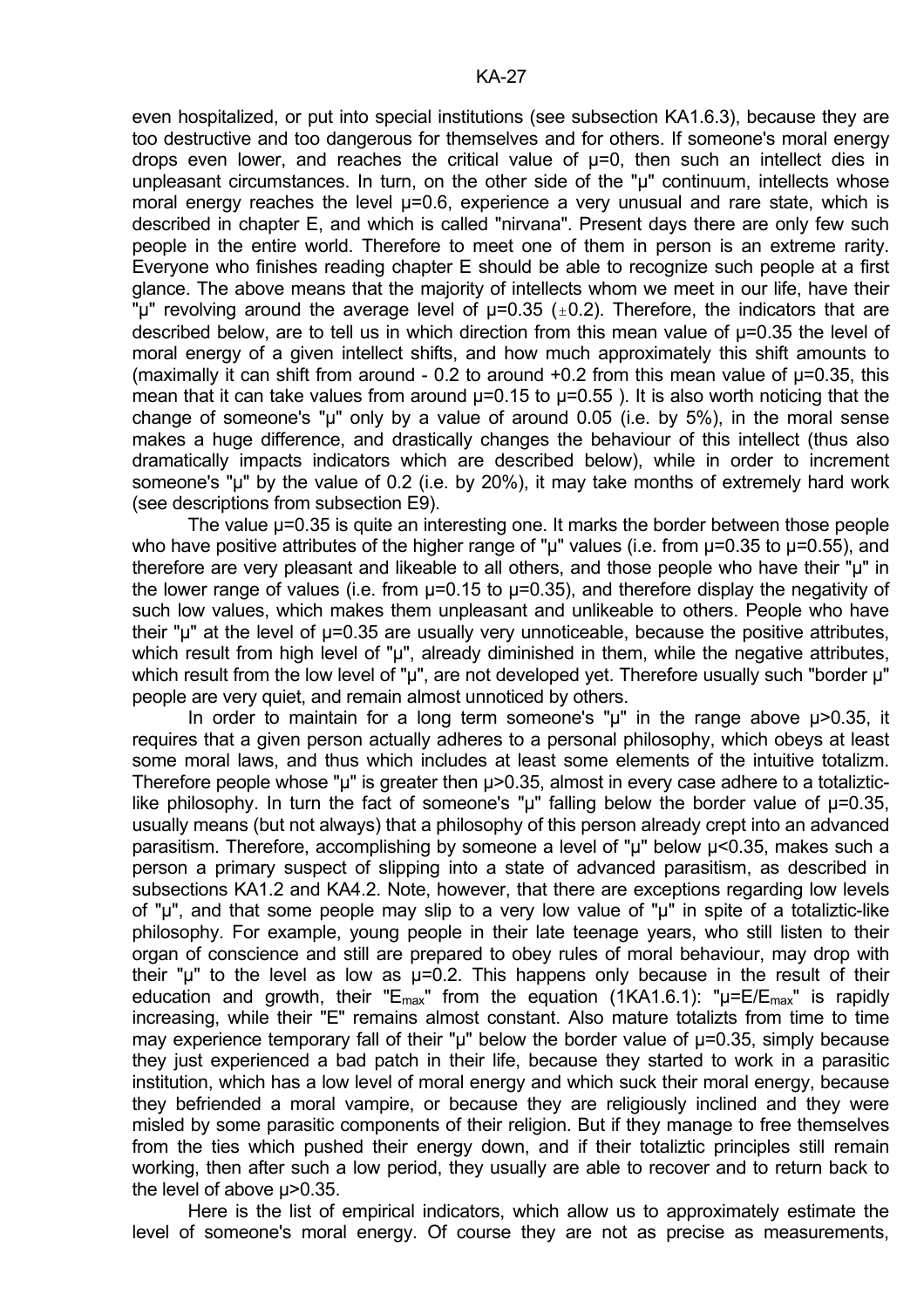therefore the estimates they provide are rather crude. But they still give us a good idea as to with what type of intellect we are dealing at a given moment. It is also important, that when we try to establish the amount of someone's moral energy, then we should not rely on one of these indicators only, as it could happen that the indicator that we chose, in a given intellect is re-shaped by the culture or by personality, therefore it gives untrue indications. Therefore, to be sure of our estimates, we can only be satisfied if a number of subsequent indicators shows approximately the same result. The subsequent indicators from the list below are explained in the order of their indicative value (the most reliable indicators are provided first).

 Part A: **Indicators proportional to "µ", the decisive presence of which certifies, that someone's "µ" is higher than µ=35**. Note that the more dominant is the presence of a given indicator in an intellect, the more the value of "µ" of this intellect climbs above the mean value of  $\mu$ =0.35.

 #A1. The level of happiness. Amongst adult individual people, the best indication of their happiness is the frequency with which they are laughing. In turn for group intellects (e.g. families, factories, institutions, countries), this level is reflected by the average frequency with which we can meet a laughing adult person on their territory. Therefore, if we enter any institution, and amongst the numerous employees of this institutions we do not notice anyone laughing out of someone non-connected with us, then the recommendation of totalizm is that we should be cautious with seeking an employment in this institution, because almost for sure it practices an institutional parasitism - as it is described in subsection KA4.3 (probably the level of moral energy in this institution is below  $\mu$ =0.3, and therefore it is going to morally exhaust us, when we start to work in it). In turn, if we visit a country, and we do not see any local citizen who would walk along the streets, joking and laughing, this also should be a warning, that we should be very cautious about staying longer in this country.

 During applying this indicator it should be noted, that we should distinguish the free laughter, as an expression of average happiness, from giving a smile (which is a cultural behaviour, or a professional politeness). After all, some cultures, e.g. of all nations in South-East Asia, and also Anglo-Saxon (e.g. from the USA, or New Zealand) have their cultural smile, which in the presence of strangers one puts on mouth like a lipstick. Of course, this smile is not an expression of internal happiness. Similarly there are also people (usually of a very low level of moral energy), who developed a loud spasmatic laughter. They have a habit of neighing loudly every few minutes, similarly as some other people frequently sigh, smack with lips, or repeat some specific word. Of course, such a spasmatic laughter also does not indicate someone's happiness, and we should eliminate it from considering as any indicator (if so - it is an indicator of a very low level of moral energy).

 #A2. The sense of humour. The sense of humour is always proportional to the level of someone's moral energy. Therefore people, families, institutions, and countries, which have a low "µ", display also a low sense of humour. In turn when their "µ" grows, their sense of humour grows as well. This is expressed in a Polish proverb, which says "when God wishes to punish someone, firstly deprives him/her the sense of humour" (i.e. "jesli Bog chce kogos pokarac, najpierw odbiera mu poczucie humoru"). Because of this property of humour, practically in families, institutions, or countries, which have a low level of "µ" almost never someone jokes, or plays tricks on others, as even the most innocent joke leaves someone feeling offended. In turn, individual people with a low amount of moral energy (and thus also low sense of humour) are unable to laugh after hearing even the best joke, and usually start treat this joke as an allusion to themselves and frequently feel offended. But as the level of " µ" is growing, people start to joke, play humorous tricks, do funny things, etc.

 #A3. The cheerfulness and vigour. People and nations with a significant level of "µ" display a unique capability of generating unlimited amount of cheerfulness and vigour. The intensity of this generation is proportional to someone's level of "µ".

 #A4. Tolerance. Tolerance that intellects display, is always proportional to their "µ". The higher "µ" the higher tolerance. Therefore people, institutions, and countries, which have high "µ", are also very tolerant regarding criticising something that concerns them, regarding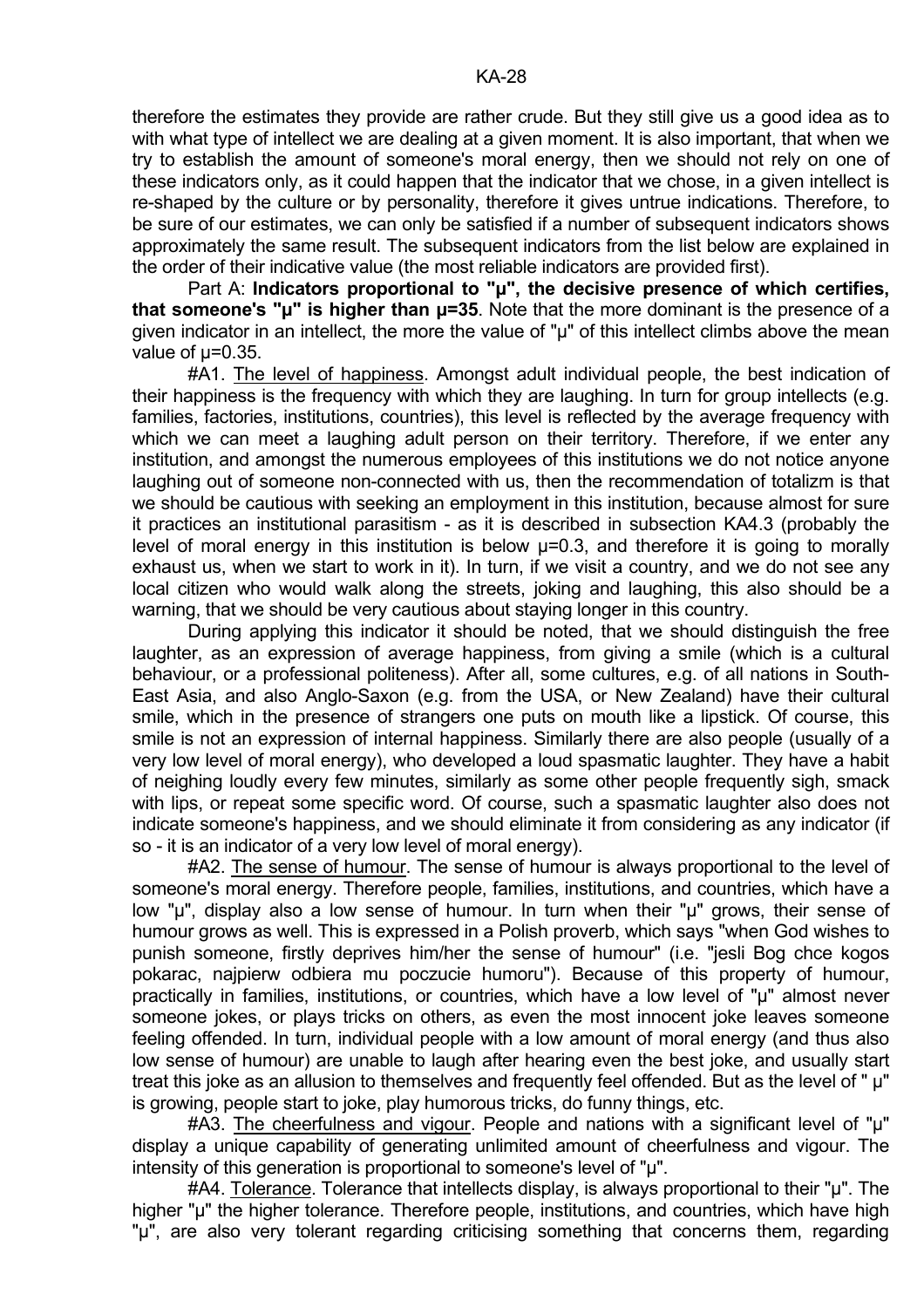differences of someone from them, regarding views that someone's expresses and that are not coinciding with their own views, etc. In turn as soon, as someone's "u" drops below u=0.35, the tolerance finishes and a suppression starts, which is escalating when "µ" is getting lower.

 #A5. Consistency. Intellects which have high "µ", also have high consistency in their actions, efforts, likings, friendships, partnerships, etc. The higher "µ", the higher someone's consistency. Because of this consistency, only intellects with a high "µ": are capable of completing the long-term projects, keep liking the same things for long durations of time, make long-term planning which they then consequently implement, not change their views like flags on wind, can repair and use the same machine for long periods of time, have long-term permanent partners and customers whom they treasure above the partners and customers just met, etc. In turn the lower someone's "µ", the more changeable this person is. Thus, the more frequently such a person changes his/her views, opinion, stand, plans, etc. People with very low "µ" are like flags - they change direction as wind changes. They only enjoy everything when it is new, and are unable to use a machine if it starts to have a slight problem. They also keep changing friends, partners, associates, etc.

 #A6. The ability to accept truth. As this is explained in subsection D4, the ability to accept truth that subsequent intellects show, is always proportional to the obedience of moral laws (or more strictly, to the ability of moving in straight lines in ones moral life), and thus also proportional to "µ" of these people. The higher their "µ", the easier this intellect accepts truth. But the lower "µ", the more hostile a given intellect is towards truth, and the more enthusiastically it accepts the crooked untruth. Therefore people, institutions, countries, which have high "µ", show also the high ability to accept truth, prefer truth above untruth, and draw moral benefits from learning and promoting truth. Simultaneously, when only someone's "µ" falls below the level  $\mu$ =0.35, such someone looses the ability to accept truth. He/she accepts untruth, and fights against truth, prefers untruth above truth, and uses truth only as a weapon of aggression, with which hits these people who stand by truth. This trend escalates with the drop of "µ".

 #A7. Law obeying. The lower the level of someone's moral energy, the less this intellect is prepared to obey "loosely-enforced" laws, which are not hitting it directly if they are broken. Examples of such "loosely-enforced" laws, are all laws imposed by their leaders or authorities, economic laws, social laws, traffic rules, anti-corruption measures, etc. - e.g. the non-smoking sign in a public place, request not to spread rubbish, traffic rules, etc. (These "looselyenforced" laws, the breaking of which do not hit back, should not be confused with laws, into the unavoidable punishment these people honestly believe, e.g. laws which are imposed by their religion, or laws of nature, which they usually obey because they are too scared to disobey). Therefore people, families, institutions, and countries, which have a low level of moral energy, tend to break laws as their standard behaviour, and obey only these laws, which someone forces them to obey by checking them constantly - e.g. they respect these "loosely-enforced" laws only when they are watched by a policeman. But when they feel that no-one can catch them and punish, they break these laws as a normal practice. The reverse situation is with intellects of a high "µ". They obey laws as their standard behaviour, and break them only when there are important reasons to do so. Therefore, intellects with low "µ" are source of crime, and the presence of crime is their identification attribute. Of course, the growth in the crime rate means that also such things grow, as prostitution, drag addiction, begging, homelessness. Thus intellects with a low "µ" tend to be reasons for all social problems. If the crime rate of some country grows, this is a sure indication that "u" of this country is going down.

 At some stage of my life I had a bad fortune to share an office with a lecturer, who originated from Iraq, and who had an extremely low level of his moral energy. In addition to being completely deprived a sense of humour, very noisy, disruptive, always sombre, retaliating, looking for a reason to attack, and in the state of permanent depression, he continually used to smoke in the office, in spite of my vigorous and frequent protests (I am a non-smoker and highly allergic to cigarettes), and against official declaration of the office to be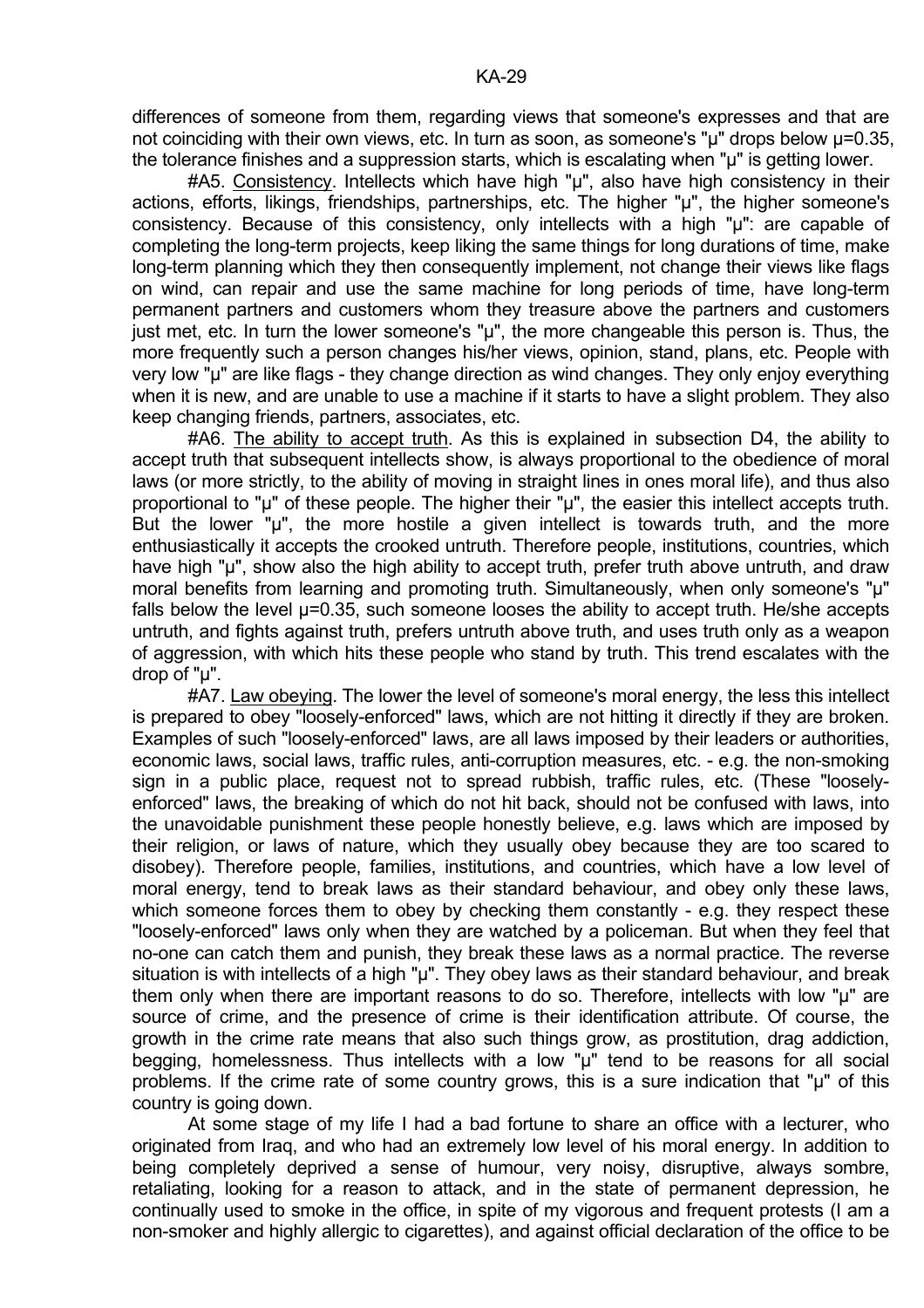a non-smoking zone. When I asked his friend (who also originated from a Muslim country) "why your friend does not respect the law and does not consider my allergy to smoke", the friend answered, as this would be a most "normal" behaviour in the world, "because he already knows that his contract is not going to be extended, so he does not need to strive any more". This answer shocked me enormously and gave me a lot to think about, as it revealed that some highly parasitic philosophies, develop in their followers the belief that laws and feelings of others are something that one needs to take care only of he/she needs to extend his/her contract (not because it is unethical and immoral to do otherwise). Of course, with such attitude being developed by these parasitic philosophies, their followers never will be able to lead a life that obeys moral laws.

 #A8. Trust in other people, and acting on this trust (i.e. the flow of inspiration "down to up"). One of regularities that I noticed in my globetrotting, is that the higher someone's "µ", the more this intellect is inclined to trust other people, and to act on this trust. In turn when "µ" decreases, also trust in other people diminishes. Therefore people with a low "µ" tend to act exclusively on the base of documents, written guidelines, standard procedures, and all "proofs" on paper, which later can be presented to superiors and used as an excuse for a given action. (I.e. at very low level of moral energy, a typical flow of inspiration "from down to up" is replaced with the flow of orders "from up to down".) This tendency can reach so ridiculous proportions, that for intellects of a very low level of moral energy, completely does not matter what others are saying or wishing, or what is the truth, and only matters whatever is written in papers. This way of acting most probably results from many factors, e.g. from the level of law obedience, which grows proportionally to the level of moral energy - and thus which allows the higher reliance on whatever other people say, or from the belief in oneself and in the correctness of decisions that one makes - that grows only with the increase of one's moral energy. This tendency is so overwhelming, that for example in some countries, or institutions, which have a very low level of moral energy, completely stops to matter what people have to say, and the only basis for action is a piece of paper, a directive of superiors, or a direct intervention (an order) of someone in power. As I had a bitter opportunity to experience it on myself, the situation can be so paradox, that even a doctor does not believe what a patient is saying, and the only base for starting a treatment is a piece of paper, or tests approved by authorities, which prove that whatever the patient is saying is true. But if a person is sick in a manner, that it does not produce a high temperature or is not detectable in urine with a litmus paper, then such a patient is forced by doctors to prove that in fact is sick as he/she claims, or simply a medical help is denied to him/her. (In turn, proving that someone is sick, is very difficult in countries with a low level of moral energy, and usually requires a "horse's health". Thus normally people who are seriously sick die in these countries earlier then they prove their state.) Of course, this tendency to not take under account what people are saying, extends over there to all aspects of life.

 Part B: **Indicators, which are reversely-proportional to "µ", the evident presence of which certifies that the level of someone's "µ" is lower than µ=0.35**. Note, that the more dominant a given indicator is in someone, the lower is value of "µ" in this intellect, and the deeper "µ" of this intellect slides down below the value of µ=0.35.

 #B1. Noisiness. It is quite difficult to justify a connection between someone's noisiness, and morality expressed with the level of moral energy. But this connection does exist, and it was noted not only by me, but also by the folk wisdom of many nations, which recorded it in the form of numerous proverbs. For example it is expressed in such proverbs, as the English "Empty vessel makes the most noise", the Malay "A turtle silently lies thousands of eggs, while chicken lies one egg and the whole village must know" (i.e. "Penyu bertelur beribu-ribu seorang pun tiada tahu, ayam bertelur sebiji pecah khabar sebuah negeri"), or the Polish "Silent water rips the banks" (i.e. "Cicha woda brzegi rwie") and "The cow that is the most noisy, does not give any milk" (i.e. "Ta krowa co najwiecej ryczy, mleka wcale nie daje"). I personally believe that this connection has something to do with the subconscious need to divert attention from ones inability to accomplish anything constructive, and also with the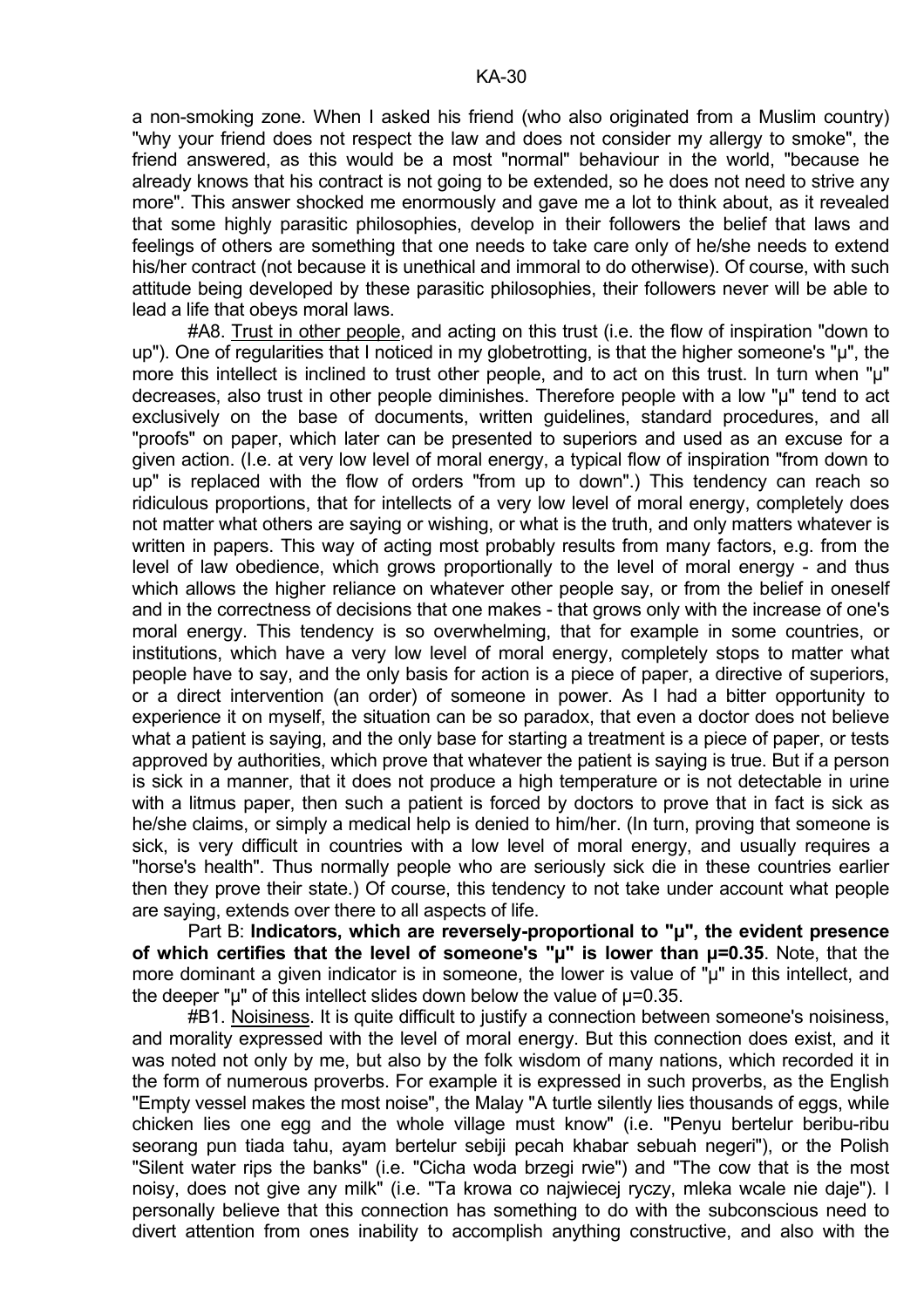reinforced from the times of childhood the lack of respect for others, the lack of respect for rights of others to peace, and with an ordinary arrogance. The rule seems to be, that the smaller someone's "µ" is, the more noise a given intellect produces (means the lauder this person speaks, the more people makes involved in whatever is doing, the more loudly this person is announcing every "accomplishment", and the more sources of noise is able to activate). Therefore, in order to estimate "µ" for a group intellect (e.g. for an institution) it is enough to check the level of noisiness in areas full of people, where silence should prevail (e.g. where accountants are counting salaries, engineers are making projects, or scientists are developing theories). In turn for whole countries, the noise level can be estimated after checking at nights the populated areas, where silence supposed to prevail, e.g. in living quarters, in hotels of high class, hospitals, etc. The recommendation of totalizm, which is derived from the connection between "µ" and the level of noise, is very clear. It states: "keep far from individuals who generate a loud noise in many ways simultaneously, i.e. loudly speak, frequently yell, and do everything in a very noisy manner - especially in areas and situations where the tactfulness, ethics, and morality would suggest to be silent. This is because such individuals have a serious moral problem. Similarly try to not work in noisy institutions, or stay long in noisy countries. (It should be noted, however, that someone's loud speaking, but without simultaneous making noise in many different ways, may simply be a sign of someone's hard of hearing, not low "µ").

 #B2. Depression. Experiencing a frequent psychological depression, is one of the most sure indicators, that someone's "µ" is already fallen down, below the level, which can be considered as safe. Actually frequent depressions mean, that the situation is very serious already, and that a given person is at the brink of a moral catastrophe. From moral depression there is only a short step to the self-inflicted death by moral suffocation, as it is described in subsection KA1.2 and KA4.2. People who have a very low "µ" seem to continually live in the state of chronic depression, and in their lives they go from one state of depression into another one. If we notice in others, or in ourselves, the tendency to fall in depression, this should be a warning signal, that there is a very urgent need to increase the level of the moral energy in this intellect. More about depression is explained in subsection G4.1.

 #B3. Sarcasm. Although sarcasm and the sense of humour externally may look similar, morally there is a huge difference between them. Sarcasm is aimed at hurting others, without having to bear consequences (thus to make someone unhappy). In turn the sense of humour is to make someone laugh, thus to make people happier. Intellects with high "µ" do not seem to use sarcasm, and only use their sense of humour. But as "µ" drops down, intellects become increasingly sarcastic, while sarcasm starts to replace in them the disappearing sense of humour. Sarcasm, differently than the sense of humour, always is oriented towards hurting someone (i.e. towards causing the pain) - not towards causing a fun. Also, it is always directed on someone else, and never concerns or includes the giver of sarcasm (sarcastic people never are sarcastic about themselves). Furthermore, in cases when it is reciprocated, the sarcastic person usually manifests that is offended, and responds with aggression. The deeper and more hurting someone's sarcasm is, the lower "µ" of this intellect.

 #B4. Aggression, short temper, rowdiness, caprices, and other attributes certifying for emotions taking control over reasoning. For intellects with low "µ" emotions become a leading force in their life, whereas the use of reasoning, planning, and consistency is diminishing. Therefore such people are easy to upset, everything seems to irritate them, they easily burst with anger, show temper, response with repressions, etc. The lower someone's "µ", the higher tendency for initiating a quarrel under any excuse, for starting a fight, for attacking others, and for other actions which give relief to their overinflated emotions and aggressiveness. In turn for people with a high "µ", the significance of emotions is dropping down, and it is replaced with reasoning. The higher someone's "µ" the less probability that this person takes a part in a raw or fight, the less frequently it shows "low" emotions, the less aggressive and the more peaceful towards other people is.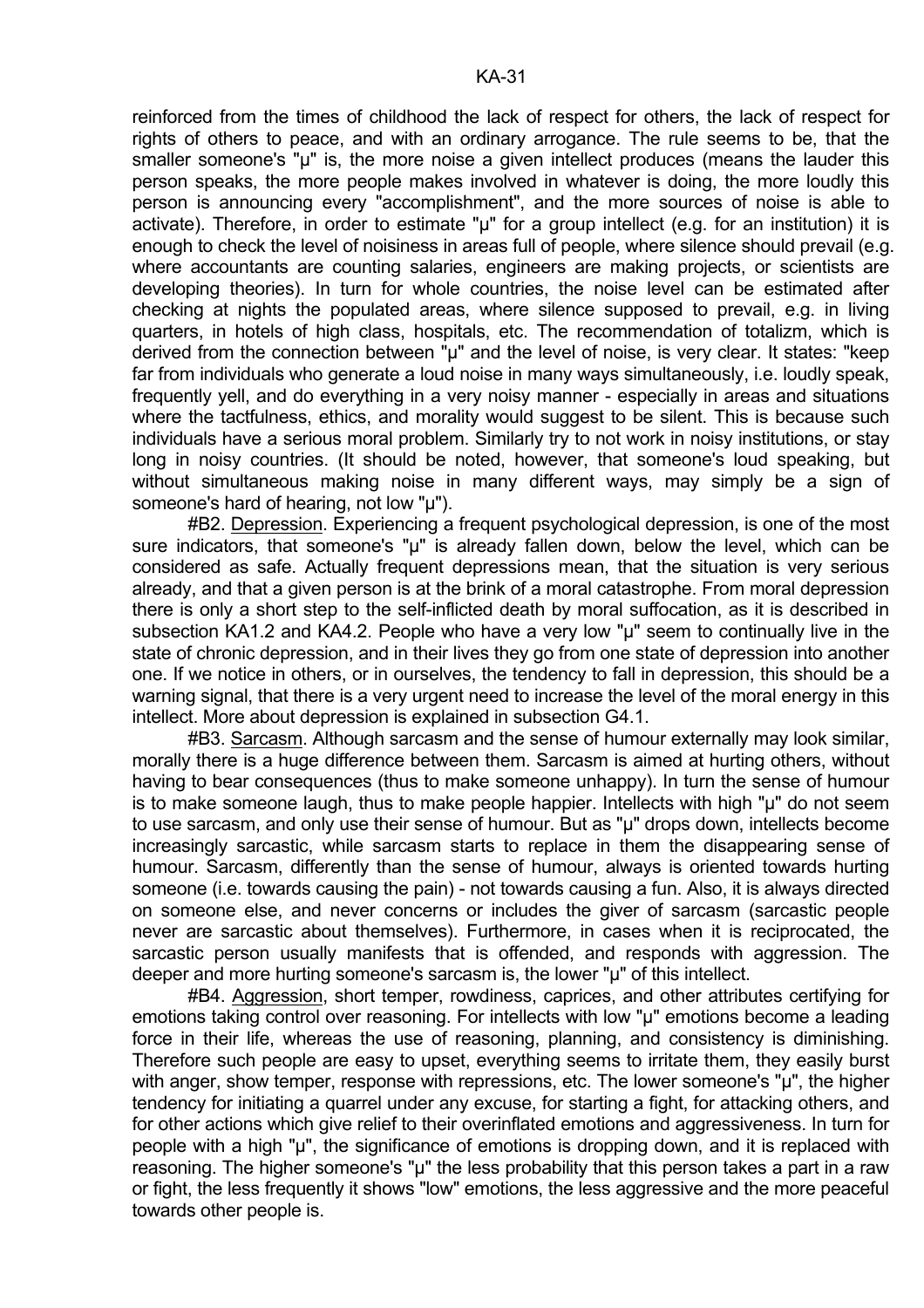#B5. Erratic behaviour (including the tendency for a "sort-lived enthusiasm", and hot tempers). When "µ" is lowering, intellects tend to become erratic in their intentions, views, attitudes, friendships, decisions, etc. This erratic behaviour is affecting all their aspects, not just emotional or sexual life. For example in institutions, which have very low "µ", such an erratic behaviour makes almost impossible to conclude any project, all machines and devices are used as long until they break down for the first time - because there is no consistency and devotion to repair and to maintain them, everything is appreciated only for a very short time when it is new, while when it is known better - it is shovelled into a corner and forgotten, employees and business partners are continually changed because there is no consistency in appreciating someone's values, services, or cooperation, etc. Similarly happens with people and countries with a low "µ".

 #B6. Hypocrisy. It depends on differences between what is said and done, what one says in eyes, and says behind the back, on difference between the image that one disseminates and reality, on domination of the form over content, etc. The hypocrisy deepens if someone's "µ" is falling down. The most important symptom of hypocrisy boils down to discrepancy between someone's propaganda philosophy and life philosophy, which is expressed with the coefficient of deception "φ" described in subsection B7.2. This discrepancy increases with the fall of someone's level of moral energy. In intellects, such as a substantial part of present scientists, for which "µ" fall below the threshold of destructiveness, the angular difference between these two philosophies can reach even around  $\varphi$ =180°, means that for propaganda reasons, and officially, they pretend that they serve one idea (e.g. reinforcing peace, increasing the quality of human life, etc.), while actually with their actions they serve the completely opposite idea (e.g. escalating death and destruction, poisoning natural environment, etc.).

 #B7. Ostentatious appearance and behaviour. There is an interesting regularity connected with a level of someone's moral energy: namely the less someone has it, the greater effort he/she takes, to make other people interested in him/her. Although methods with the use of which, someone tries to make other people interested, depend on upbringing, state of mind, and cultural circle in which someone lives, they always are taking an appearance and behaviour, which are ostentatious. In case of appearance, the less of moral energy someone has, the more ostentatious tries to look. Thus the more effort is going to put in whatever he/she dresses, and adopts in his/her dress the more components, which are aimed at shocking and gaining the attention. So if for example we notice that someone colours his/her hair into unnatural colour - e.g. into green or pink, or has a beard or mustache, while his religion does allow to cut the hair, or has a shocking tattoo in some well visible area, or carries huge earrings in the tang, nose, or ears (especially if this is a man), or likes screaming colours and outrageous dresses, or uses any other way of gaining attention of other people, then we should be very cautious with such a person - as he/she has a very low level of moral energy. The same concerns ostentatious, outrageous, shocking, or unpleasant behaviours - e.g. loud talking when there should be a silence, trying to always be in the centre of attention (e.g. by the side of a leader), constant causing problems to someone, etc. But if the level of someone's moral energy increases, starting from around  $\mu$ =0.4 a given person ceases to feel a subconscious need to gain attention of others, because this attention is already gained in a natural manner by the field formed from the moral energy that this person accumulated. Therefore people with high "µ" try to only look clean, pleasant, and tastefully, and try to behave unassuming, thus eliminating from themselves everything that is screaming and oriented towards gaining attention of others.

 #B8. Indecisiveness. As it turns out, someone's ability to make decisions is also strongly impacted by moral foundations that someone have (sometimes also called "moral skeleton" or "morality"). Therefore people who do not have such foundations (or skeleton) show both the low level of moral energy, and inability to make decisions. This inability of people, or group intellects, with low "µ", to make any decision, have quite simple justification. Everyone who has such moral foundations, usually relies in his/her decisions on the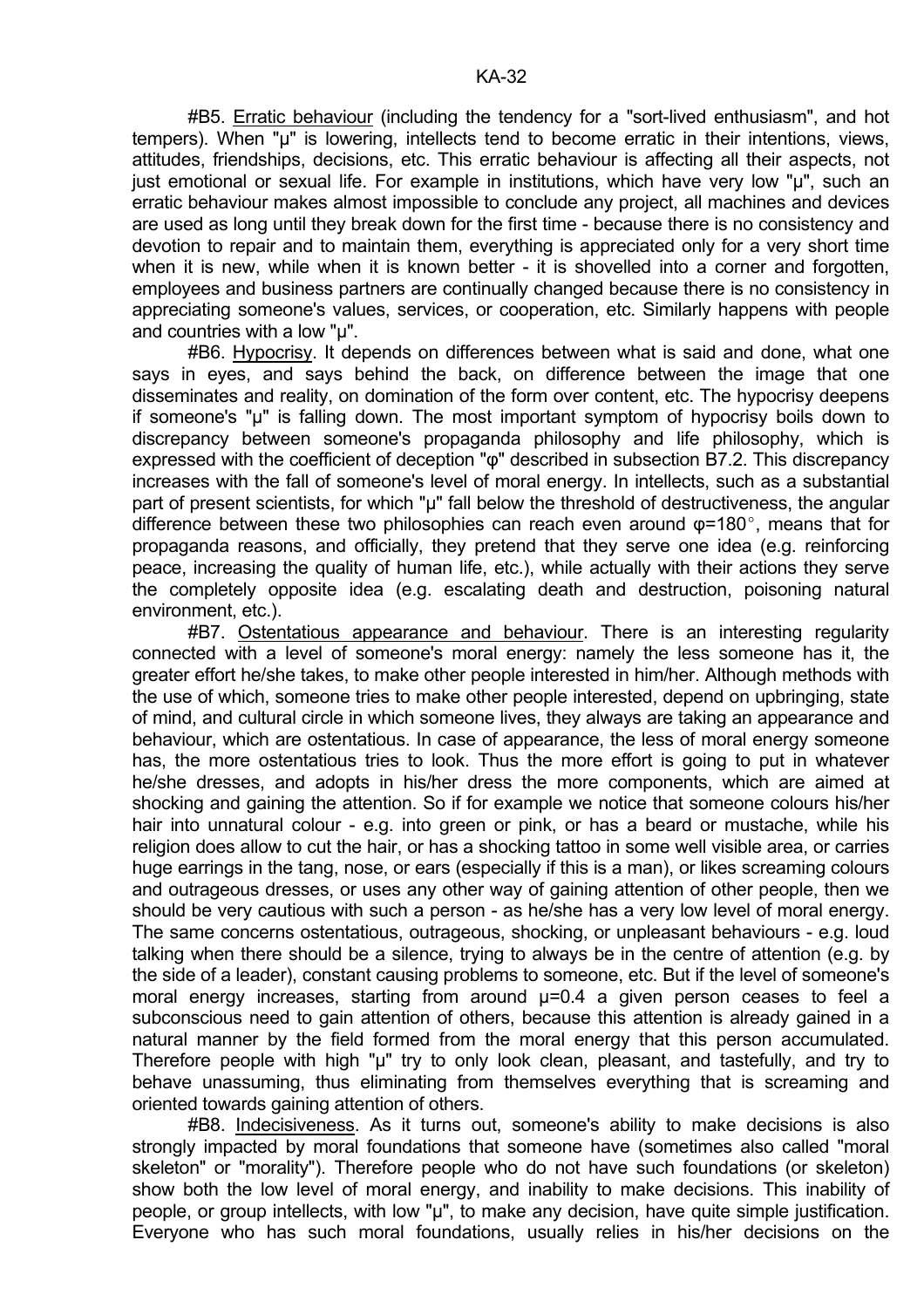recommendations which result from morality (means moral people in life always simply try to do whatever in their opinion is morally correct). But people who do not have moral foundations, in their decision only consider their own interests and benefits (although understood incorrectly, because these interests are not based on morality). Unfortunately for them, the empirical experience teaches them fast, that whatever they would decide, it always later in some way turns out not right for them (see the "Principle of Counterpolarity" described in subsection I4.1.1). Therefore, taught by these unpleasant experiences that are outcomes of the Principle of Counterpolarity, in every situation that requires a decision, they are unable to decide what would be the most "beneficial" for them, therefore they delay the decision, seek suggestions of others (so that they could later blame others if something goes wrong), many times they change the decision they made before, etc. In the result, they develop a tradition of delaying every decision as long as possible, changing their position, and avoiding taking the final stand. Therefore, if in our life we meet a person, an institution, or a government, which have a very low ability to make any decision, we should realize that also their "µ" is equally low, not mentioning their morality.

 #B9. The level of complications and ambiguity. Intellects with a low "µ" have a strange ability to entangle practically everything that they touch, and to make it extremely complicated and ambiguous. For example people with a low "µ" do everything in a very complicated and illogical manner, they communicate with a lot of ambiguity, they never act directly, their friendships, connections, cooperations, etc., are complicated, their matters unclear and ambiguous, etc. Also institutions with a low level of moral energy make complicated and ambiguous: their personal structure, their organization, their system of promotions, their system of rewarding, accountancy, manner of operating, products, goals, etc. In countries with a low level of moral energy almost everything is complicated beyond recognition. So complicated and ambiguous is their: communication system, banking, laws, tax system, formalities, procedures of getting permits, politics, etc. In countries and in other group intellects, which have extremely low moral energy (at the level of  $\mu$ <0.1), everything becomes so complicated and ambiguous, that it becomes almost impossible to untangle, and thus practically everyone who has something to do with them, is forced to break some of their regulations from the simple reason that they are impossible to obey. In turn as "µ" grows, the tendency for ambiguity and complication is diminishing and being replaced with clarity and simplicity. In intellects with a high level of moral energy, everything becomes clear, transparent, unambiguous, logical, and easily understandable.

 #B10. The infestation of quarters with insect parasites. In my continuous globetrotting, which caused the need to live, work, and socialize with various people, I discovered a rather interesting regularity: "the level of insect parasites in quarters that are occupied by a given intellect, are reversely proportional to the level of moral energy of this intellect". In order to express this in other words, flats, houses, and quarters of people or institutions, which needs to be cleaned and maintained by the own effort of these people or institutions, have the more insect parasites, the less moral energy these intellect have. By the expression of "insect parasites", one needs to understand the variety of insects. They can include the most troublesome insects, which therefore are the most easily noted by people, such as fleas, and sometimes also lice, or/and bed bugs. They can also include the most popular recently and quickly spreading throughout the world microscopic creatures called "mites". Of course, further popular kinds of insect pests, which swarm quarters of people with low level of moral energy, and thus which can be used as an indicator of this level, include flies and cockroaches, while for whole societies - also mosquitos. On the same principle, also quarters which are occupied by institutions with a low level of moral energy, are usually swarming with various insect parasites. Thus it is not unusual, when after siting in such an institution on a soft chair, we rapidly start to feel how fleas or mites are scrambling on us, or to see cockroaches running across the floor. Also the territories of countries with a low level of moral energy, in average have a higher level of various human parasites and unpleasant insect pests, than territories of countries with a higher level of moral energy. In the result, in countries with a low level of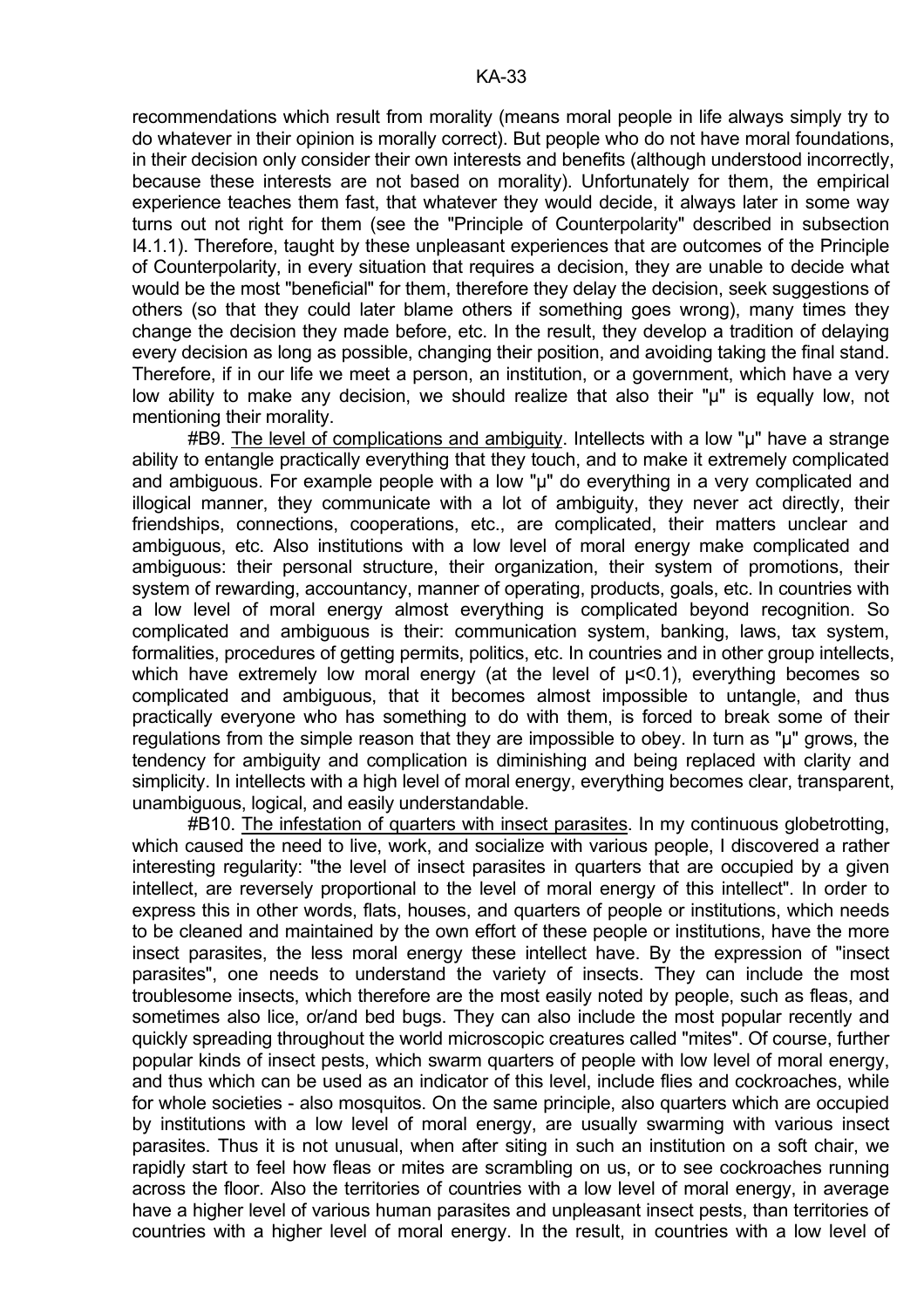moral energy, we can get lice when we get into a public bus or train, while a night spend in even the good hotel we need to pay out with our own blood.

 There are two main reasons, for which the density of parasites of the fleas, lice, mites, and other unpleasant insects type, is increasing with fall of the level of someone's moral energy. The first of these is the laziness, which increases with the fall of someone's moral energy (i.e. people and institutions which have a low level of moral energy, have no motivations to systematically clean and to keep tidy their quarters, and in this way to eliminate the basis for multiplying of these insect parasites). The second reason is the domination of form above content. This domination of form above content causes that people or institutions, which have a low level of moral energy, do not carry out a systematic cleaning or washing. Means they do not clean or wash, only because something is dirty, or only because a designated time elapsed from previous cleaning or washing - and thus logic or knowledge tells us that even if it is not visible to eyes, still everything must already be dirty (such a principle is usually a mechanism which governs the washing and cleaning by people or institutions with a high level of moral energy). They only clean when the dirt starts to hit eyes. Furthermore, because of this domination of form above the content, the cleaning and washing is always for them at the surface only (i.e. so that it only "looks nice") - not the in-depth cleaning, which is aimed at actual removing of all dirt. For example flats, the owners of which have a very low level of moral energy, are very infrequently washed, cleaned, dusted, and usually only tided up so that they "look nice". In turn washing for them never depends on pedantic boiling of wash so that also all insect parasites and microorganisms are cooked (e.g. these "mites", which can be exterminated only through long and repetitive boiling of every wash), as the boiling of wash requires too much costs and troubles. Similarly look the matters of cleanliness in institutions and countries with a low level of moral energy.

 Out of a large number of various insects, which are swarming in clothing and quarters of intellects with a low level of moral energy, the most characteristic are these "mites". "Mites" usually are invisible to eyes, microscopic parasites, of a similar characteristics as each, i.e. we usually feel them crawling on our skin as they cause the each and irritation, but we cannot see them with a naked eye. It can be easily predicted, that in 21st century mites are going to be the major insect parasites of humanity. Several their attributes cause, that they specially like to parasite on intellects with a low level of moral energy. The most important of these is their resistance to chemicals and water. Mites cannot be destroyed e.g. through an ordinary washing in cold water, or through a long-term soaking in a powerful solution of washing powder or soap. In order to exterminate them, it is necessary to boil washing almost to the state of boiling - the intellects with a low level of moral energy almost never do such boiling. The next attribute of such mites is their huge fertility. Practically, in order to keep them under control, it is necessary to boil bedding and clothes not later then after two days, and also every day vacuuming carpets and soft furniture. Intellects with a low level of moral energy almost never keep such a cleanliness regime, because in their opinion it is only necessary to wash and to clean when it "looks dirty". The next attributes of mites is that they are invisible to a naked eye, and one only can feel them as they crawl along the skin and cause the each. This, in connection with an almost complete lack of information about them, causes that intellects with a low level of moral energy do not even consider of their existence (according to the parasitic doctrine "I believe when I see it" - see subsection B6). Therefore intellects with a low level of moral energy can be recognized, amongst others, because they constantly scratch themselves - even when they look clean. Furthermore, if we use their bed, quarters, or sit on their soft chair or couch, then we also start to scratch and everything becomes itchy in us, even that by a naked eye we do not notice what is causing this itchiness.

 Of course, as this is the case with every rule, also there are various exceptions regarding infestation of quarters with insect parasites. We should be aware of these exceptions and consider them in our analyses or actions. One group of these exceptions can result from the neighbourhood, or environment, in which a given intellect with a high level of moral energy found himself/herself. For example, if one considers a lodger, or a bed sitter,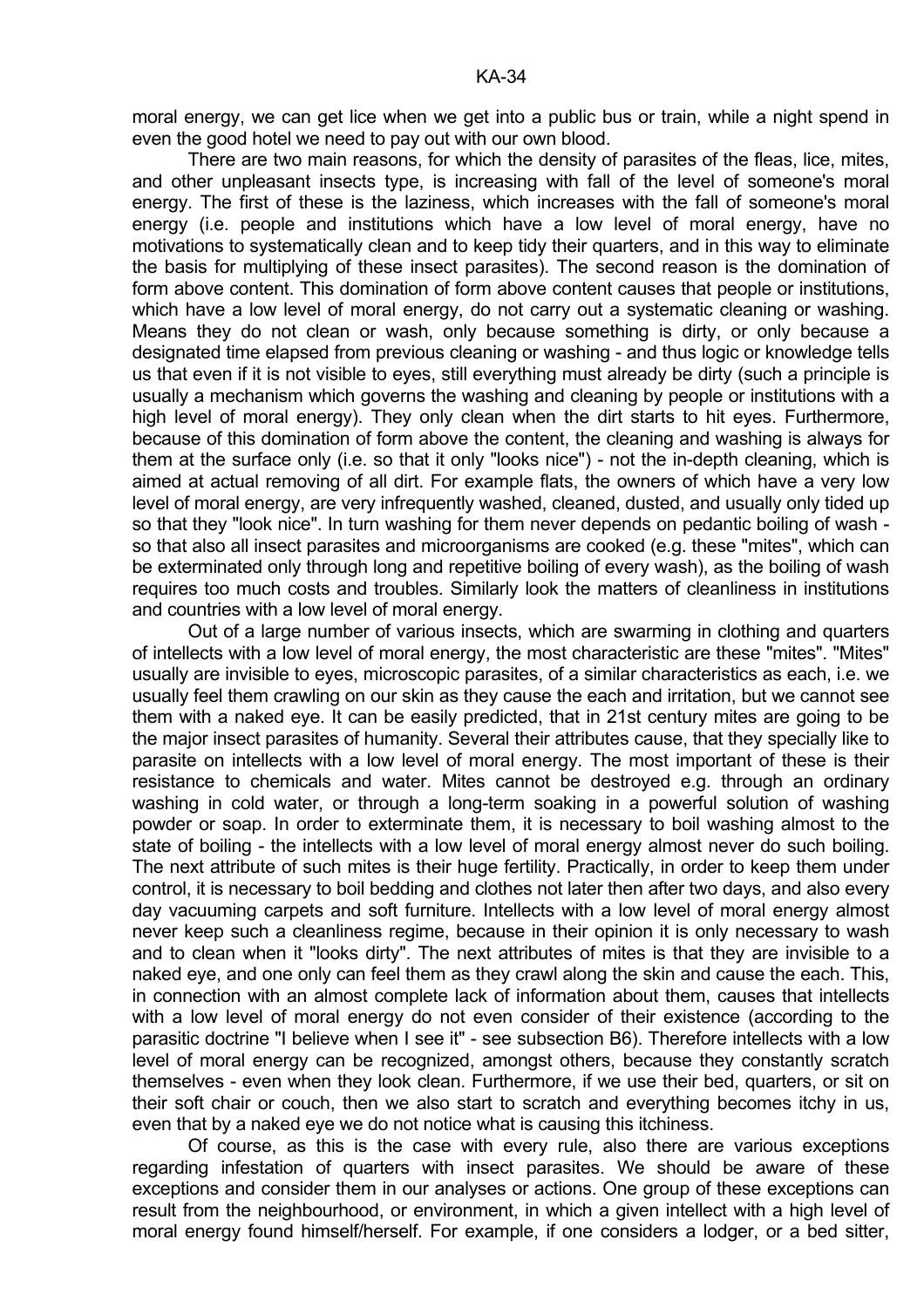with a high "u", who is to live in a house of a landlord/landlady with a low "u", then the level of insect parasites that this lodger must tolerate, is going to be approximately the same as the level of parasites of the landlord/landlady. After all, the lodger, without the permission and cooperation of the landlord/landlady, is not able to exterminate the parasites from the whole house belonging to someone else, especially if this landlord/landlady all the time looks at his/her hands and argues about every washing done in the boiling water (after all, such washing uses electricity or fuel). Similar are cases of clean people working in dirty institutions, or whole families with a high "µ", which must live in neighbourhoods full of people with a low level of moral energy. The second group of exceptions form the above rule (about the infestation with insect parasites), results from the power that a person of a low moral energy can have above a person with a high "µ". For example, if one considers a person with a low "µ", which has a power over a servant with a high "µ", then because of the lack of the personal involvement in cleaning, such a person with a low "µ", can force from the servant the high level of cleanliness, or even this servant from his/her own willingness may keep everything very clean. In such a case, a person with a low level of moral energy, still is going to have a low infestation of quarters with parasites. (Note however, that if also the servant is going to have a low "µ", then neither such a forcing the cleanliness is going to be possible, nor the self-directed attempt of servant to cleanliness is going to appear.) Various versions of this situation are going to also appear in whole countries with a low level of moral energy.

 #B11. Working via hands of others. People whose "µ" dropped down to a very low level, have this increasingly deep tendency to turn other people into slaves, and to make them to work for them. In initial stage, this tendency starts to reveal itself in form of constant calling for help. Whatever they do, they always make others to help them, even when the involvement of other people is obviously unnecessary. They rush for help in even the most banal matters. This tendency increases with the drop of "µ", and in a more advanced stage it manifests itself through an attempt to turn others into permanent slaves of a given parasite. It is interesting that involving other people, and constantly calling them for help, serves a multitude of different purposes. For example, it hides the idleness of a given person, it emphasises his/her "achievements", it directs attention of others to him/her, it also provides potential "escape goats" in all situations when something finally goes wrong - and usually it does go wrong when handled by people with a low "u", because they have a huge talent to turn everything into a disaster (in such cases, the fault is pushed onto those ones who helped).

 The indicators of the level of someone's moral energy, which were listed above, suffice for a relatively precise determining, with what type of intellect we deal in a given moment of time. Of course, apart from the above ones, there is much more indicators of "µ", which are not described here. In order to mention here some further examples of them, to the group (A) of the proportional indicators, belong amongst others: (1A) respect of other people, (2A) consistency (see subsection I3.6), (3A) clarity, (4A) unambiguity, (5A) the habit to defend truth and justice, (6A) the habit of rational justifying a stand that one takes, (7A) mutual proportion between a number of these, who ask a given person for a favour, to a number of these to whom this person goes for a favour (i.e. to people with a high level of moral energy, usually a lot of people comes for a help in something, while they themselves ask others only sporadically; in turn completely opposite is with people having a low level of moral energy, i.e. these constantly run for help to others, while to them almost no-one turns for help - and if someone turns, then for sure is not going to get it), (8A) helpfulness, (9A) non-assuming, (10A) cheerfulness, (11A) accessibility, (12A) friendliness, etc. In turn out of the group (B) indicators which are reversely-proportional, belong amongst others: (1B) bias, (2B) tendency to turn all relationships into slave-master type, (3B) propaganda of success (for group intellects this propaganda is well known from times when Communism agonized in convulsions of moral suffocation; although it also appears in individual people), (4B) stinginess, (5B) inability to give a formal permission, (6B) fast rotation of friends and clients, (7B) self-inflation (e.g. people with a low level of moral energy love collecting titles and then forcing others to address them with these titles), (8B) nastiness (e.g. in countries with a low "µ", traffic policemen hide near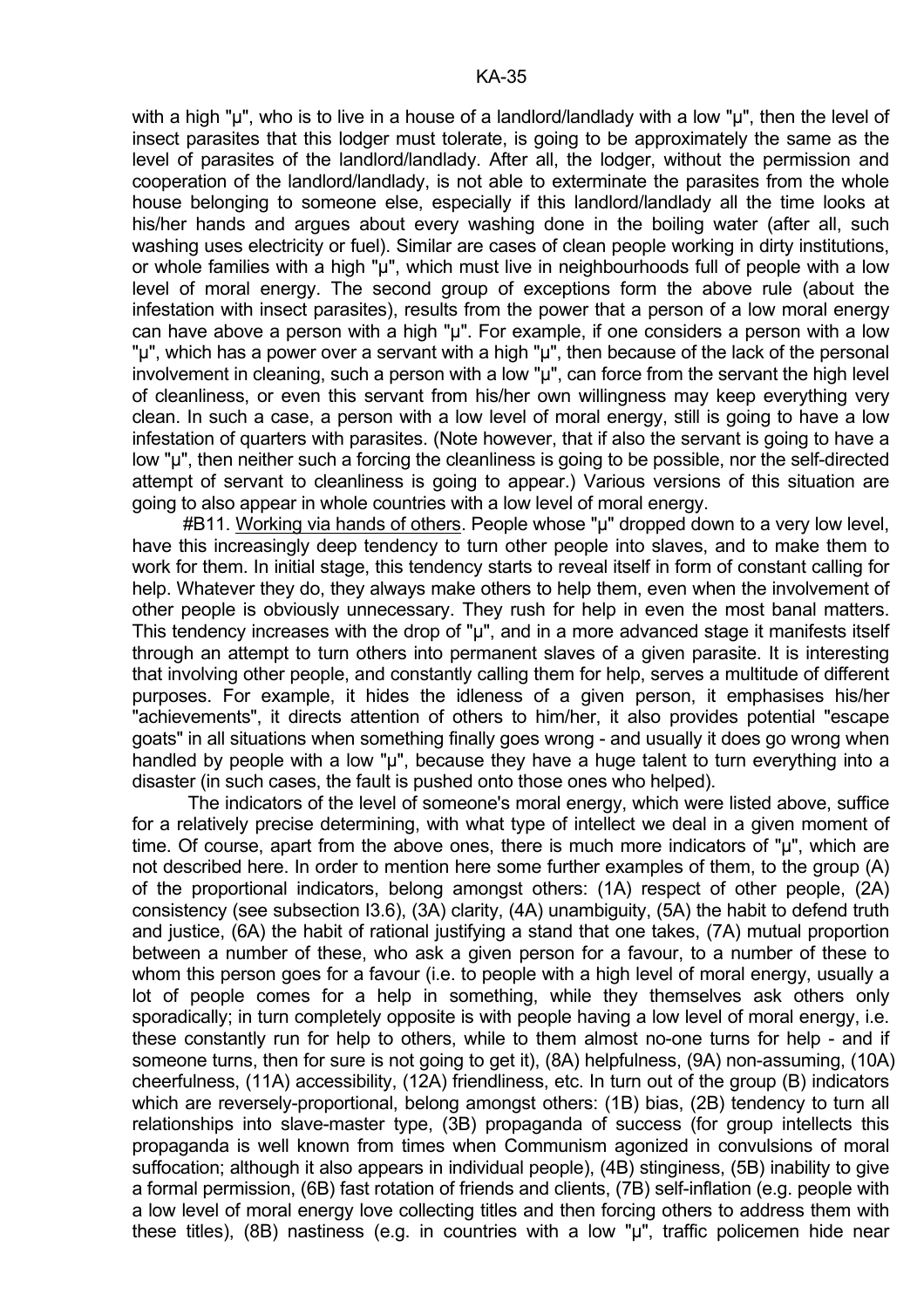unrealistic traffic signs, which are so absurd that they must be commonly broken, and then punish poor drivers; in turn in countries with relatively high "µ", the points of police checks are clearly marked with appropriate traffic signs), (9B) vindictiveness, (10B) tendency for acting beyond someone's back (e.g. people with a high "µ", if have anything against someone, usually tell this straight in eyes; in turn people with a low "µ", usually talks behind backs, while in sight only say complements), (11B) the thirst of power (the lower someone's "µ", the higher thirst of power - because power is a substitute for the lack of these capabilities which come with "µ"), (12B) tendency to argue, (13B) aggressiveness, (14B) vandalism, (15B) destructiveness, etc. But because these further indicators of "µ" level, are not easy for a fast determining, they are not discussed in this subsection.

 To these people, who still remain unconvinced that moral energy does exist and is manifested externally in the manner that is explained in this subsection, I would like to propose an interesting experiment, which is aimed at convincing them. Namely I would like to suggest them to find amongst their friends, acquaintances, or family members, someone who according to the presentations from chapter A or subsection B3.2 of this monograph, should have accumulated a high level of moral energy, and then compare attributes of such a person with indicators described in this subsection. Usually almost everyone knows someone who could be used for such a comparison. The searches should be done amongst people who: (1) because of the job or hobby have a wide access to people in needs (e.g. amongst nurses, doctors, postmen, secretaries, waitresses, sales people, social officers, etc.), (2) a large proportion of their work involves physical activities which require overcoming feelings of tiredness, pain, boredom, sleepiness, etc., and (3) they have totaliztic morality which motivates them to do a lot of totaliztic good deeds (i.e. are moral, willing, helpful, cheerful, positively positioned to others, deprived egoism, etc.). I could guarantee here that for such people one can notice the manifestations of almost all indicators, which are described here, and which are characteristic for a high "µ". Thus, they for example should show a wide capabilities to accomplishing almost everything that they wish, a high sense of humour, a kind of warmth emanating from them to others (this warmth is a manifestation of energy field formed by a high concentration of moral energy), etc., etc. This in turn should be a sufficient confirmation, that indicators discussed in this subsection in fact do reveal themselves in practice.

 A person who analysed the above list of indicators, perhaps already noted, that there is a strange regularity in indicators of the level of "µ", which probably could be even expressed quantitatively. This regularity can be expressed as follows: "with the decrease of "µ" subsequent behaviours are gradually replaced by corresponding pseudo-behaviours". In order to explain what this means, when someone's "µ" falls down, then for example the sense of humour of this person is gradually being replaced with sarcasm, the real activity is replaced with apparent activity (which is expressed, amongst others, via noisiness), the reasoning is replaced with emotions, the lawful behaviour is replaced with ostentatious pretending of lawfulness but breaking laws at every opportunity, the transparent acting and telling the truth is replaced by hypocrisy and pleasing when in sight while gossiping and telling lies behind the back, the natural drawing attention by the energy field formed from high accumulation of moral energy is replaced by the screaming appearance and ostentatious behaviour, the practising of faith is replaced by empty religious gestures and public shows of religiousness, the life in actual peace is replaced by loud declarations of peace but practising aggression, war, and hate, etc. The intensity of such replacements of behaviours by corresponding pseudobehaviours are proportional to "µ". In turn the existence of this regularity allows to develop interesting quantifying observations, stating for example that "a ratio of a pseudo-behaviour to a behaviour is proportional to  $\mu$ ", or that "a sum of a behaviour and a pseudo-behaviour is constant, and it expresses the moral capacity  $E_{\text{max}}$  of a given intellect".

The level of someone's "µ" can also be determined with the use of different methods from that described above. After all, "µ" represents an accumulation of moral energy, while the density of someone's energy can be detected in a number of different ways. For example,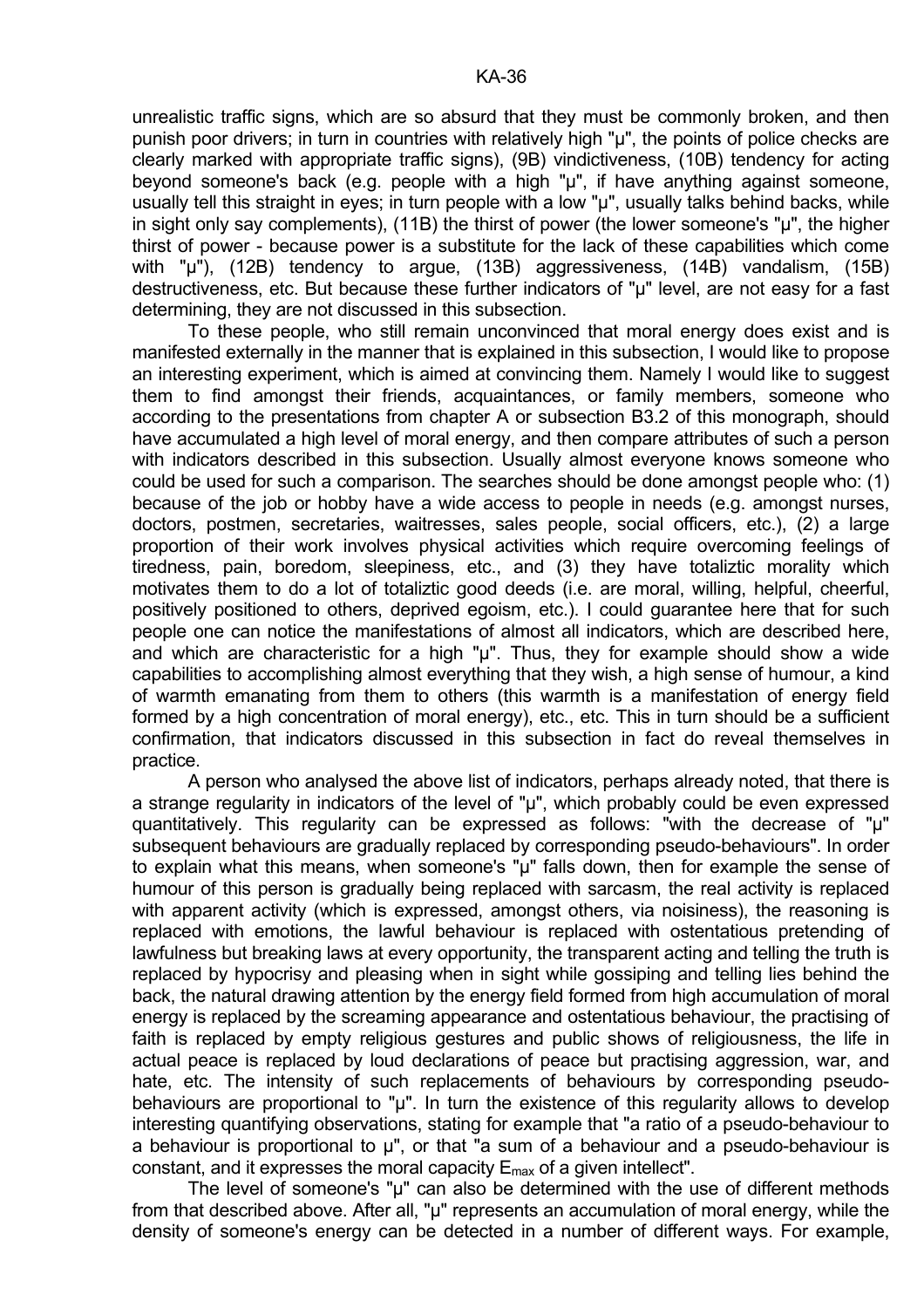some people strongly perceive it with their intuition. The human intuition works on principle of laws of the counter-world, where "similar attracts, but opposite repels". Therefore people who themselves have low "µ", are attracted to other people with low "µ". In turn people with a high "µ" are attracted by people with a high "µ". (Interesting is that in this attraction usually similar is even a type of intelligent moral energy that given people accumulated, or more strictly, a kind of behaviours that generated in them this intelligent moral energy.) (This is why "dark characters always stick with other dark characters", while "goodies always stick with other goodies".) The highly sensitive people can actually sense the level of moral energy in others. They describe, that people with a high "µ" are emanating a kind of warmth and sense of security, while people with a low "µ" emanate a type of "coldness", uneasiness, and the feeling of danger. (It should be noted that the sole fact that moral energy can be "felt" as a kind of emanation, documents that it must be a form of energy, and thus that it can be measured, and also that it can be transported onto a different person.) The level of moral energy is somehow perceived also by animals, for example by dogs, cats, horses, etc. People with a high "µ" seem to attract animals, which manifest friendliness and trust to them. In turn people with a low "µ" tend to scare animals, which evidently are scared of them and show signs of a panic (for example, dogs tend to bark at them and attack them, cats tend to run from them and hide from their sight).

The knowledge of someone's "µ" gives us an instant information about the morality of this intellect. Practically this mean that we can save ourselves a lot of troubles by a fast detecting and avoiding intellects, the morality of which is going to hurt us. Also, it allows to detect highly moral intellects much faster, thus decreasing the time needed to start relationship with those, who are to be most wordy partners. If we try to estimate the moral quality of an intellect in a traditional manner, i.e. by getting to know them better and analysing the ease with which they accomplish their goals/decisions, it usually takes a lot of time. For example, my own experience tell me that in order to get to know a level of moral energy that prevails in a given country, I need to live in this country, and to earn for living in there, for at least 2 years. In turn, an institution I can get to know after 1 year of my work in it. A person I can start to know well after I spend around 6 months of intensive relationship with this person. Therefore a tourist visiting a given country, a client, a passer by, a new colleague at work, etc., practically has no chance to learn the morality of a given intellect in a traditional manner. But by the use of indirect indicators and methods described in this subsection, everyone is able to learn this morality within a single short visit.

## KA1.6.3. Relationship between "µ" and conditions of intellects

 In this subsection we are going to discuss the most important moral conditions that various intellects experience while their "µ" changes. Within the entire range of "µ" values, that an intellect may experience, i.e. within the range from  $\mu$ =1 to  $\mu$ =0, there is several distinct moral conditions or states, that this intellect acquires when its "µ" value reaches specific levels. In this subsection we are going to explain these conditions, and describe "u" at which they prevail. Of course, we need to remember that in reality there is a smooth transformation from one condition to other, and also that the values of "µ" provided here are only approximate (let us hope that in future some totaliztic researchers will appear, who are going to measure them exactly).

 The most distinctive conditions, which are experienced by intellects, who change their "µ" within the whole range of possible values, can be called: (1) nirvana, (2) adoration, (3) friendliness, (4) provocativeness, (5) marasmus (malaise, indolence, lethargy), (6) destructiveness, (7) moral death. Let us discuss each of these conditions separately. Here they are:

 #1. **Nirvana**. This is a very special state, which a given person accomplishes, when he/she accumulates so much moral energy, that the value of his/her "µ" exceeds µ>0.6. The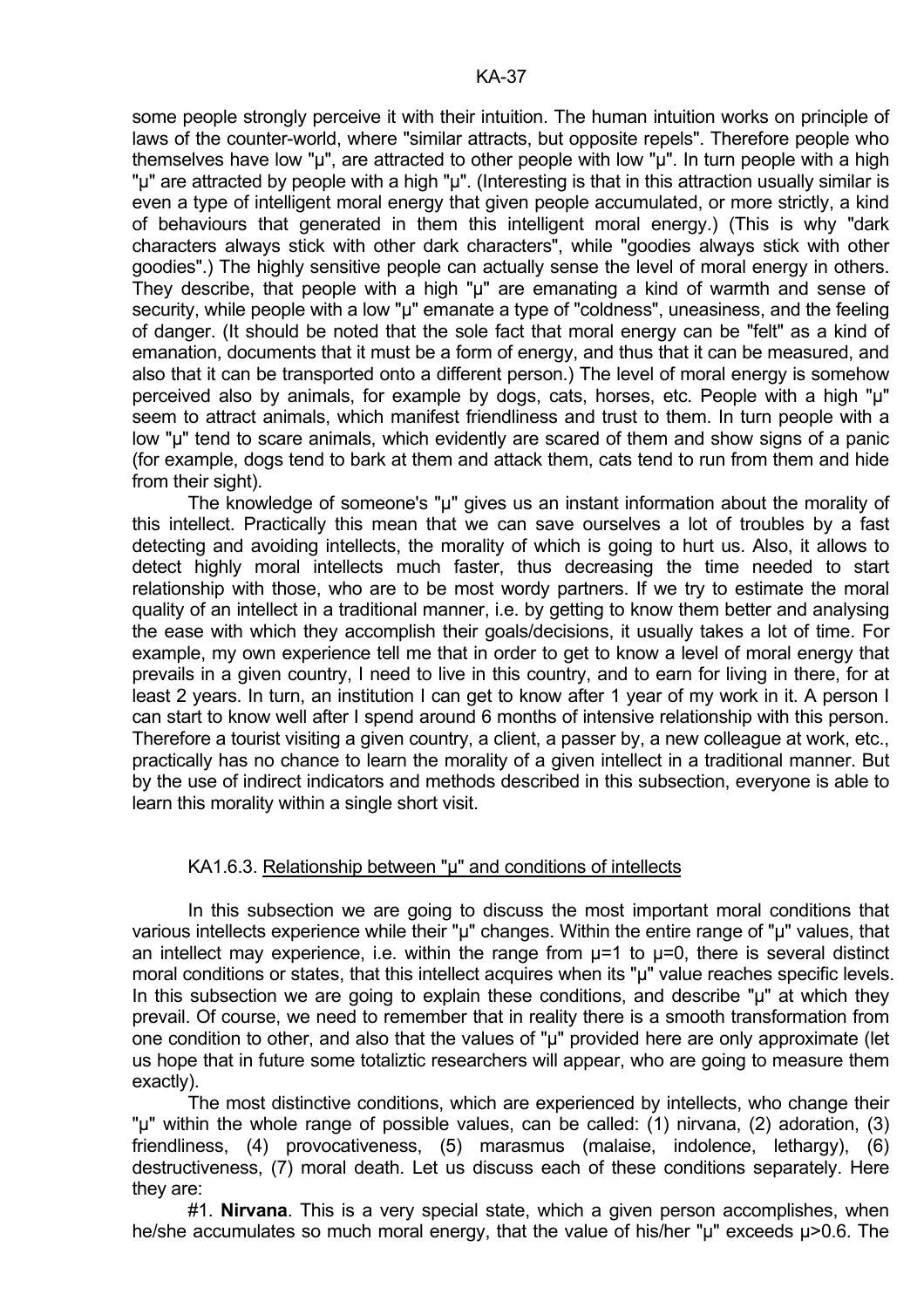border value of µ=0.6 is even called a "**nirvana threshold**" and is marked with the symbol " $\mu_{\text{nivana}}$ ". People who exceeded with their "µ" this particular value of " $\mu_{\text{nivana}}$  = 0.6" are starting to feel extreme happiness, which is dynamically gushing from inside of them. Because of this happiness, and also because of the high concentration of moral energy in them, they look in a very special way, and also they spread around themselves an unique energy field, which is telepathically and sensually perceived by other people. This look and energy field makes them very special. Therefore everyone who has the honour to meet someone in nirvana, and who knows the descriptions of nirvana from subsection E6, should have no difficulty with recognizing them. Nirvana, and all phenomena which it induces, are described in chapter E.

 #2. **Adoration**. This state is accomplished by people, whose "µ" reaches the value of around µ=0.5. It is a state, which for those who are increasing their moral energy, appears shortly before the state of nirvana. People who accomplished this high level of around  $\mu$ =0.5, as a rule always practice philosophy of totalizm. They are surrounded with a kind of powerful energy field, that makes them admirable for all others, who practice totalizm. Therefore they are usually worshipped by the totaliztic people from their environment. Simultaneously, they also like everyone around them, who practices totalizm. The only people whom they do not like, are those individuals who practice parasitic philosophy - especially those in the advanced stadium of parasitism. Such people whose " $\mu$ " is around  $\mu$ =0.5, are experiencing a mixture of very unusual and pleasurable feelings. They feel continuous satisfaction from their life, and a kind of fulfilment. They also feel a happiness, which is making impression of "being compressed" in them, and awaiting to be released to outside.

 #3. **Friendliness**. This is the most common state of positive and moral people in present times. It is accomplished by people whose "µ" is at the value of around µ=0.4. People who have their " $\mu$ " at this value of around  $\mu$ =0.4 are friendly, helpful to others, positive, and cheerful. They go on with their lives, contributing positively to the society and carrying out their tasks in a normal positive manner. They laugh and have happy moments, and generally lead happy lives.

 #4. **Provocativeness**. This is the first negative level of morality, which is accomplished by people who allowed their " $\mu$ " to drop as low as around  $\mu$ =0.3. In typical cases achieving so low level of "µ" by a mature person (i.e. not by a teenager who is still prepared to listen his/her subconsciousness) is synonymous with this person adopting parasitism in his/her life. These people start to display a number of negative features, and start to be labelled by their environment as "provocative" and difficult to live with, although they are still able to perform their every-day activities and duties. If they wish, they still can be polite, although they sometimes tend to blast with emotions. Their actions start to display a number of unpleasant habits of the behaviour, some of which include turning others into slaves, and everyday use of power-games, hostilities, force, black-mailing, issuing alternatives, etc. All these immoral behaviours are supplemented with the worst of them, i.e. with a moral vampirism, which people with µ<0.3 start to commonly practice to supplement their moral energy. The biggest problem with this state is, that if someone slipped down to it without any important event of the misfortune type, usually it means that this person already reached the state of a creeping parasitism, and therefore he/she does not finish at µ=0.3, but he/she is going to keep slipping down even more.

 #5. **Marasmus** (malaise, indolence, lethargy). People who allow their "µ" to slip as low as around  $\mu$ =0.2 start to display the very negative "state of marasmus" (marasmus = malaise, indolence, lethargy). They start to make everything incredibly complicated, and practically are unable to complete any task. They are only able to talk, but unable to act. They start to lead unproductive, parasitic, and disturbing to others, life. They actually live at the cost of others. They also experience frequent states of powerful depressions and the feeling of the lack of interest of other people in them, which in many cases lead to spectacular "suicides" (i.e. to spectacular damage of own body in the sight of other people, but still aimed at not hurting themselves, but causing as much inconveniences to other people as possible; therefore it is used only in circumstances when they have assurance that other people do not allow them to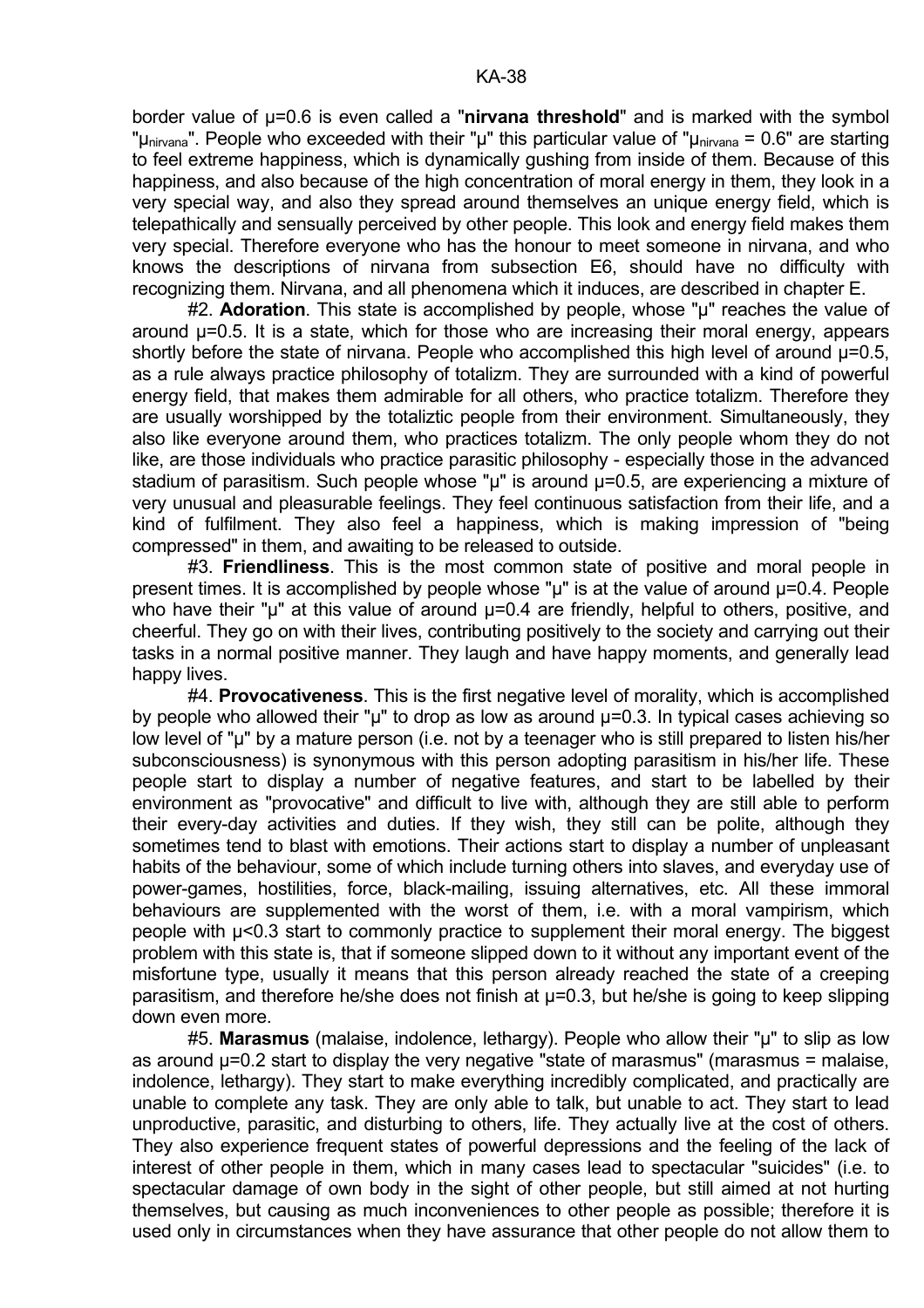die). Totalizm states that such intellects, which during an adult life reached such a destructive state of malaise, are already so-called "agonal intellects", the morality of which is so bad, that they are unable to improve it by themselves.

 #6. **Destructiveness**. This is the last state of intellects, before the moral death. It is accomplished when " $\mu$ " falls as low as to around  $\mu$ =0.1. People, who accomplished this state, are extremely destructive both to themselves and to their environment. For themselves, they display suicidal tendencies, which otherwise then suicides committed during the malaise, this time in fact are aimed at finishing their own lives. Furthermore, they fall victims of various destructive addictions, deviations, etc. Their psychology is also very unstable and deviated. They not only live in a state of a chronic depression, but also they display continuous aggressiveness and unpleasantness to other intellects. Actually they are very dangerous, as in their twisted minds they can conceive, and carry out, practically every destructive action, that lies in their physical capabilities.

 #7. **Moral death**. It is always "self-inflicted" in one or other way by victims themselves, although frequently (as this is almost every time with people of a low "µ", who by themselves are not able to accomplish almost anything), it uses other people to bring the death, or it uses "accidents". It gets every intellect which allows its " $\mu$ " to drop to the level  $\mu$ =0. This is a very unpleasant way of dying, as it leaves a lot of bad memories in all these who used to know a given intellect. Especially, that before it comes, the dying immoral individuals always resort to a very unpleasant moral vampirism in order to delay the death. The death through a moral suffocation is not a different manner of dying, but any rapid death of a random nature, e.g. dying in a car accident, falling out from a window, drowning, getting lost in a cold night, perishing in a fire, and only sometimes it takes the form of the most meaningful moral death, which is committing a suicide.

The existence of conditions described above, and the fact that "µ" is the only factor that we need to change in order to change our condition, is a shocking discovery, which stands in opposition to everything that our orthodox science claimed so far. After all, before totalizm was developed, everything was explained by extremely complex mixture of personality, psychology, environment, emotions, stimuli, etc. Only totalizm revealed the simple fact, that who we are and how we feel, it mainly depends on the level of moral energy that we accumulated, thus is a direct outcome of the moral content of the life that we lead everyday.

 The above should be complemented with an information that the fact of slipping someone's level of moral energy dangerously close to a deadly  $\mu$ =0, always is preceded with a clear warning signs. To these warnings belong:

- A. The increase of emotional instability.
- B. The increase of aggressiveness.
- C. Experiencing the frequent depressions.
- D. Appearance of suicidal tendencies.

Thus if these warning signals appear in someone, whom we love or wish well, it is a sure sign that the morality of this person is going astray and that this person is close to a death by moral suffocation. The only salvation for such a person is to undertake totaliztic efforts to rebuild the level of his/her moral energy.

 Further information about some of states and conditions described above, are presented in subsections KA1.2, KA4.2, A2.4, and E2.

## KA2. Various versions of parasitism

Motto of this subsection: "To become a parasite does not require any immediate effort - this is why there is so many of them."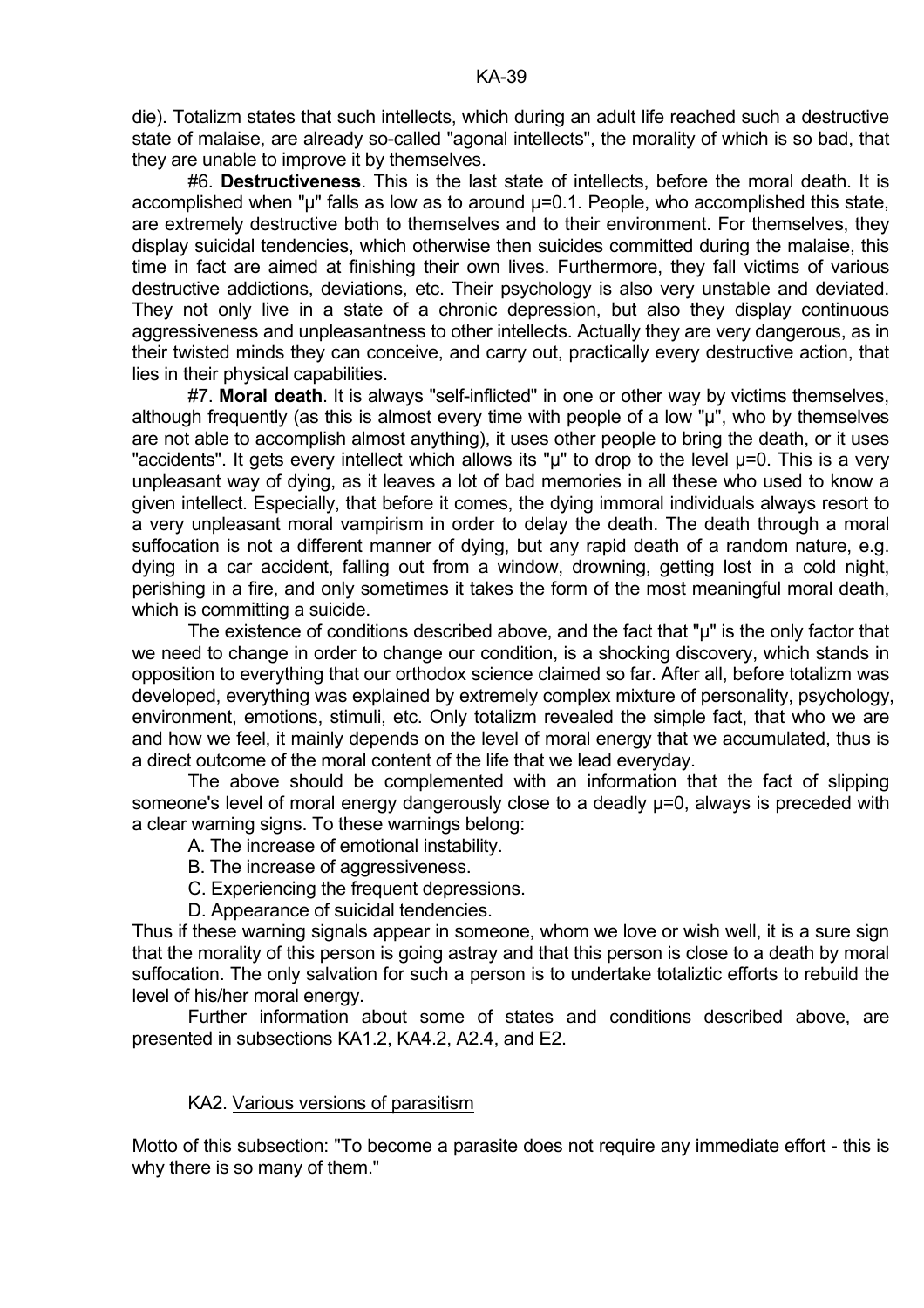As this is the case with everything in our universe, also parasitism is going to appear in many forms, versions, and implementations. This subsection KA2 is to explain the basic ones, out of numerous existing forms and versions of parasitism.

## KA2.1. Two basic forms of parasitism: primitive parasitism and refined parasitism

 As this is explained in subsections B2, B3.3 and B4, the discovery of moral laws is an extremely important breakthrough for each civilisation. Amongst many consequences, which this discovery brings about, there is also a major consequence for parasitism. This is because before a given civilisation learns about moral laws, the adherers of the parasitic philosophy disobey these laws by primitive breaking them. Therefore, the basic version of parasitism, which is adhered by people who do not know about the existence of moral laws, could be called "**primitive parasitism**".

 In turn, after a given civilisation learns about moral laws, and after people become aware of the severe punishments that are awaiting for all those who break them, parasitism becomes transformed. It does not primitively break moral laws, but starts to go around them in a refined manner. Therefore parasitism practised by members of a civilisation, which knows about the existence of moral laws, can be called "**refined parasitism**". It does not obey moral laws, but it also does not break them. (If the refined parasitism deepens to the level, that intellects which adhere to such a deformed parasitism resort to an intentional harming of their slaves to keep them enslaved forever, then the refined parasitism transforms itself into a version called an "**evil parasitism**", which is described in a separate subsections KA2.4 and KB1.)

 The basic difference between a primitive parasitism and a refined parasitism, boils down to their altitude towards moral laws. The primitive parasitism simply breaks these laws, while the refined parasitism carefully walks around these laws. In turn when slaves are concerned, both these forms of parasitism exist only because they base their existence on slavery. The primitive parasitism usually discretely turns into slaves every person from the surrounding. Therefore primitive parasites can live in a political ideology, which not necessarily is called a "slavery" - after all they unnoticeably turn into their slaves all their partners and neighbours. In turn refined parasites start to divide the society into castes of masters, and castes of slaves, with legal means. Thus they introduce a fully legalised and open "slave ideology".

 Two next subsections that follow, are to explain most important attributes of both basic version of parasitism, starting with the "primitive parasitism" discussed already in next subsection, then in the further subsection discussing attributes of the "refined parasitism".

## KA2.2. Primitive parasitism

 Primitive parasitism is a philosophy, which in the attempt to "obey no rule, unless forced otherwise", simply breaks moral laws. The reason is that people who unknowingly adhere to parasitism, obey only these rules about which they know that they are punishable if they disobey them. Of course, by not knowing about the existence of moral laws, they also do not know that they are going to be heavily punished for the disobedience of these laws. Therefore they break moral laws at every opportunity, and, of course, they are heavily punished by these laws. The result is that primitive parasites, in spite of their constant avoidance of putting any effort into whatever they are doing, actually lead a very miserable lives, which are filled up with constant suffering, and with the chronic unhappiness. They are "living proofs" that the constant search for pleasure carried out in an immoral way, actually does not bring any real pleasure, but brings only miserable substitutes of pleasures, plus a lot of suffering, misery, unhappiness, and karmatic debts that are to be payed off later.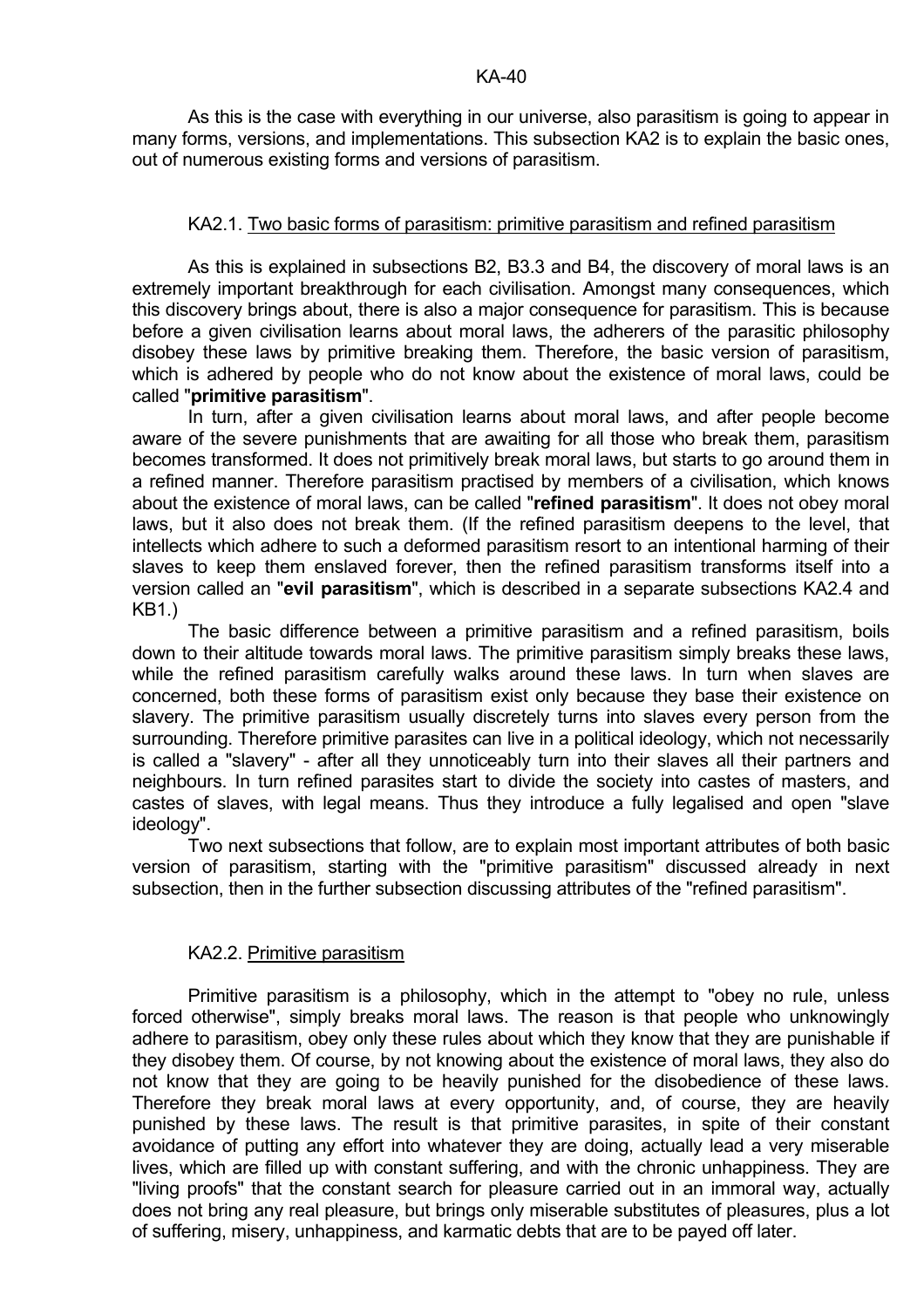If we would define a primitive parasitism, we could say that it is "**a philosophy which disobeys moral laws by primitive breaking them**".

### KA2.3. Refined parasitism

 Refined parasitism, similarly as the primitive one, also adheres to the rule that "obey no rules, unless forced otherwise". But it is prevailing amongst intellects, who already know about the existence of moral laws, and who know about the severe punishments, which are served for all those who break moral laws. Therefore, by being afraid of the consequences of breaking moral laws, adherers of refined parasitism do not dare to primitively break them. So they are forced to choose another way of disobeying them. This another way simply depends on "going around them". By implementing this another way, they still do not need to obey moral laws, but simultaneously they avoid getting this heavy punishment for breaking such heavy-handed laws.

 If we would also try to define the refined parasitism, in simplistic terms we could say that it is "a philosophy which disobeys moral laws by going around them". But this definition does not express adequately the essence of refined parasitism, and therefore it needs to be additionally improved.

 Refined parasites still apply the rule that they always go along the line of the least intellectual resistance. Therefore, even in the area of moral laws they always choose the option, which requires the least of an instant effort from them. If they encounter a situation, when going around moral laws requires from them much more effort than simply obeying these laws, than they choose the option of obeying them. Only when it is easier for them to go around moral laws, than to obey them, refined parasites choose the option of going around these moral laws. Therefore, refined parasitism is a philosophy, which advocates also obeying moral laws in all cases when going around these laws requires too much effort.

 The above causes that the initial definition of refined parasitism must be slightly altered. If we would define this parasitism with taking into account also the fact, that in some cases it chooses to actually obey moral laws, we could say that it is "**a philosophy of intellects, which know about moral laws and which always choose the option, which requires the least intellectual effort; if this option boils down to the disobedience of moral laws, refined parasitism disobeys them by going carefully around these laws without breaking them**".

 In their treatment of moral laws, refined parasites are very similar to a category of criminals, which is called "white collar crime". As we know "while collar criminals" also specialise in the going cunningly around human laws, instead of brutal breaking these laws. Therefore, they are extremely difficult to be brought before justice. After all, in the situation of justice and lawfulness, punishment can only be served to those who break the law. Of course, "white collar criminals" do not go around all human laws, but only around laws, which are standing on their path, like laws which do not allow them to quickly get rich, to quickly get promoted, or to quickly fulfil any other personal gains. (In movies, the role of numerous characters, who loved to go around human laws, thus who perfectly illustrated the principles involved in going around laws, was excellently played by the actor named Michael J. Fox.)

 The philosophy of parasitism so much saturated our culture and legal system, that also such thing as the modern service of justice, in many countries is transformed into brutal transactions about a manner in which the existing human laws can be walked around. In these transactions various lawyers offer their services in the area of finding - of course after an appropriate payment, a best way of walking around the existing human laws that prevail in a given country. This person, who is able to pay sufficiently much, can be salvaged by today's lawyers from even the most difficult troubles caused by human laws. In turn a person, who has no money to pay expensive lawyers, unfortunately is punished by human laws.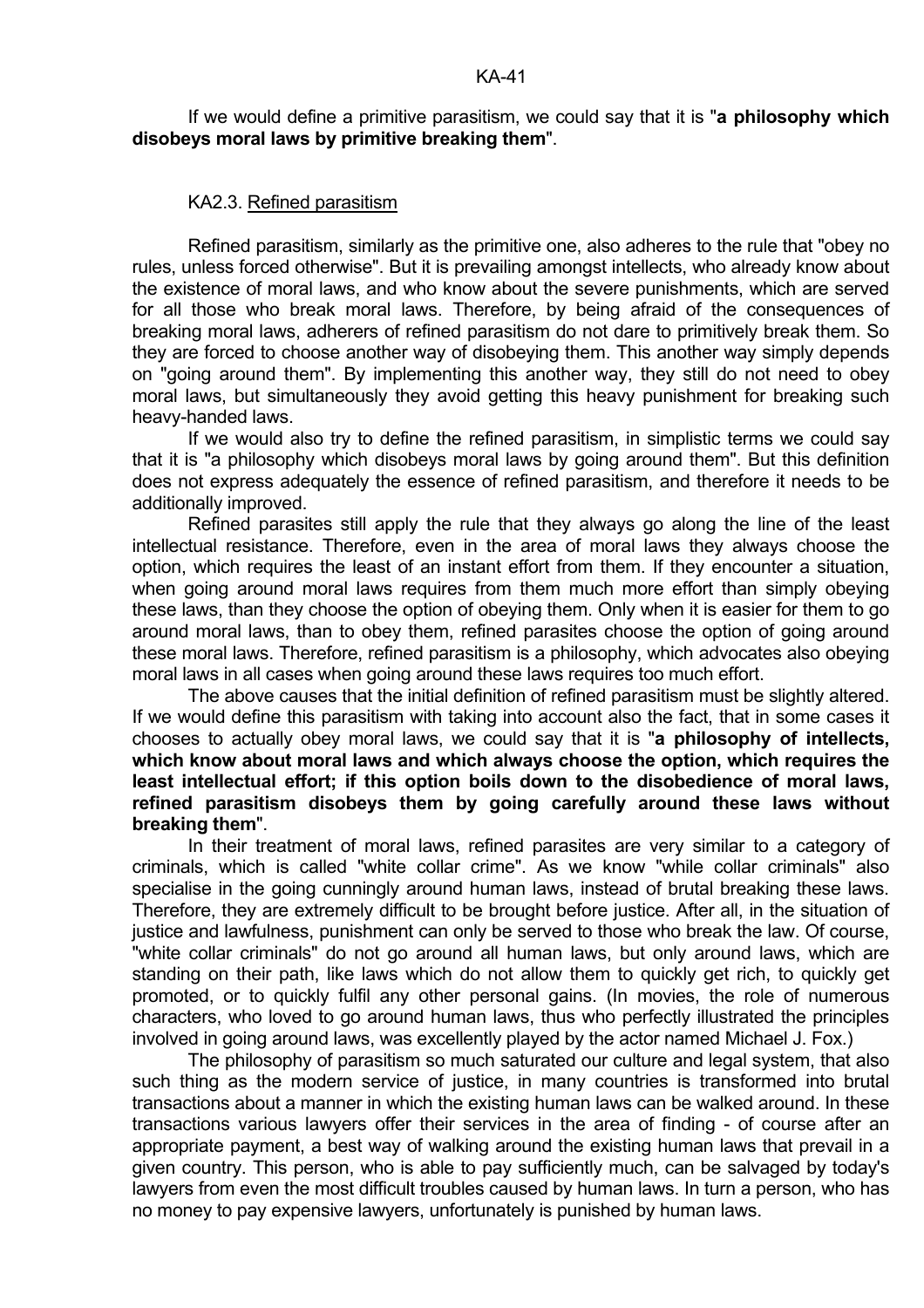As this was explained in subsection B4, totalizm has its "deistic" ideology, which justifies why all moral laws should be pedantically obeyed, and why it is not permissible to compromise even a single one of them and to go around it. This totaliztic ideology states that the universe is inhabited by an omnipresent universal intellect, in religions called God, which established all moral laws and supervises their obedience. Totalizm also acknowledges the formal proof for the existence of this universal intellect, which was developed by the Concept of Dipolar Gravity and presented in subsection I3.3 of this monograph. Therefore, in the light of totalizm, breaking, going around, or any other form of disobeying even a single moral law, represents a sin of disobedience of the universal intellect (God).

 Refined parasitism also has its own ideology. But this ideology is based upon "subtle form of atheism" described in subsection B4. It claims that the universal intellect (God) is simply a computer-like mechanism embedded into the operation of the universe, which is the outcome, not the source, of the operation of the universe, and that this intellect does not have its self-identity, self-awareness, goals, etc. Therefore, for such a computer-like "machine" does not really matter whether someone obeys, or disobeys moral laws. So, according to the refined parasitism, intellects do not need to pedantically obey moral laws, because these laws are not meant to determine a direction in which our universe develops, but merely are obstacles, which are obstructing our enjoinment of life. Note, that this ideology of the refined parasitism applies also to the primitive parasitism, even if primitive parasitism is too primitive to have any ideology. After all, if someone decides to disobey morality, but he/she simultaneously knows from religions that morality has the source in the universal intellect (God), then the underlined effect must be that such a person also undermines the authority and competence of that universal intellect (God). Of course, in this case one should not be surprised, that all intellects which disobey moral laws, in the final end are always severely punished.

 Because such an atheistic ideology is attached to parasitism, the decision of practising this morally sick philosophy, is equivalent of the decision of getting to the camp of adversaries of the universal intellect (God). This practically means, that all those who practice refined parasitism, are actually taking an open stand against the universal intellect (i.e. against God). (It is a risky stand in the light of the formal proof supplied by the Concept of Dipolar Gravity and published in subsection I3.3, that the universal intellect does exist, and in the light of evidence that there is no such thing as forgiveness in our universe, and that what we believe to be forgiveness, is simply a time delay in the execution of punishments.) In the ideological sense, practising any form of parasitism is equal to undermining the authority and competence of the universal intellect (God), opposing the will and intentions that this intellect (God) tries to accomplish through the introduction of moral laws, and simultaneously with becoming an open adversary to the universal intellect (God).

 Of course, each person has a free will to choose whatever he/she/it fancies. But every person also has the logical mind to be able to deduce what is good for him/her/it, while what is going to finish in a disaster. After all, it does not take a lot of knowledge in order to realize, that by going against moral laws, one has even lower chances than a bull charging at a locomotive. It is because we have minds and free will, there is no such thing as "forgiveness" in our universe. Therefore whatever someone chooses to do, he/she/it is going to be fully accounted for this, when the right time comes.

## KA2.4. Evil parasitism

 Because every form of parasitism is an escalating process, not a stable state, therefore also the refined parasitism with the elapse of time deepens and reaches increasingly higher depths of moral decay. This is combined with the increasingly higher level of technical development. With the elapse of time, in technical area it accomplishes the level of interstellar travel. At this stage it changes its attitude towards slavery, and turns colonies of its own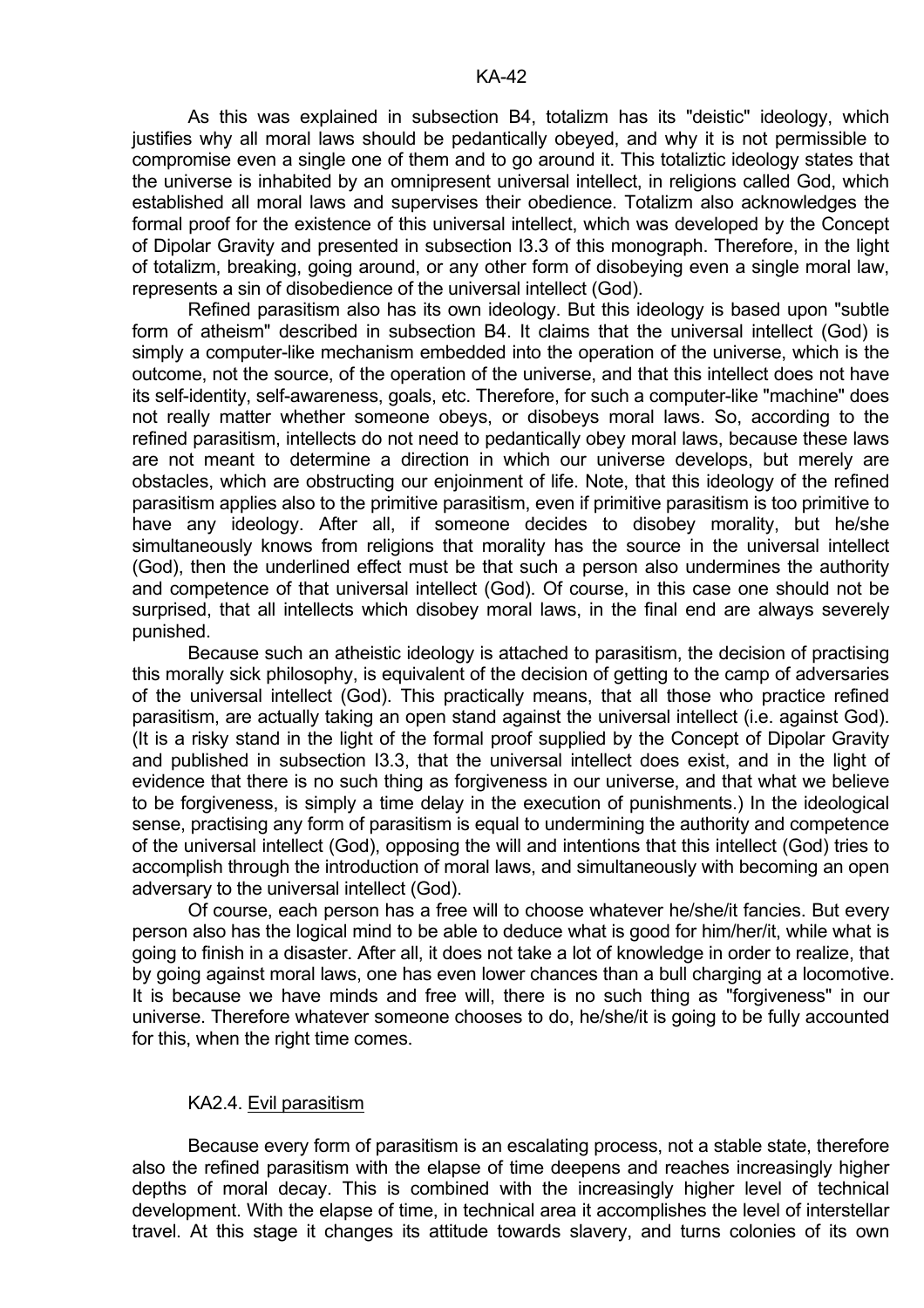relatives into slaves, if these are less advanced than the parasite itself, and if these live at another planets (see descriptions in subsection KB2). Simultaneously, in spite of the high level of technical development, it falls morally so low, that it starts to intentionally harm and mutilate these relatives-slaves from different planets, in order to keep them enslaved forever. The intellects, which accomplished such an extremely decadent form of the refined parasitism, when they start to intentionally harm and mutilate their slaves (which are their own relatives that they purposely farm on other planets) in order to keep them enslaved forever, in this monograph are called "**evil parasites**".

 In order to explain this in other words, "evil parasites" have two significant sets of attributes. Firstly they have technical devices that allow them to accomplish interstellar travel and that make them visually invisible (means devices like the Magnocraft of the second generation described in subsection KB3.2, which is capable of accomplishing telekinetic flickering, and thus which can fly into human houses without even being noticed). Secondly, not only they practice the slavery and have slaves whom they exploit mercilessly - as this is done by all institutional parasites, but they also intentionally harm, mutilate, murder, instigate one against the other, provoke to wars, push down, and suffocate their slaves, in order to keep them in slavery forever.

 In order to illustrate this with an example, a person in our society who keeps a slave (servant) at home, is only an ordinary human parasite. But a person, who would intensionally cause that this slave would e.g. loose a leg and in this way would be incapable of escaping from the slavery - thus needing to remain a slave forever, would be almost an "evil parasite" (i.e. to become a complete "evil parasite" such a person would need to also have a Magnocraft capable of interstellar trips, be able to become invisible at any wish, and acquire its slaves from another planet).

 The above reveals that a basic difference between refined parasites and evil parasites boils down to: (a) whom their slaves are, and (b) how they treat their slaves. The refined parasites turn into their slaves members if their own society, by introducing castes and social classes. Therefore usually they do not treat them with too excessive deviations. In turn evil parasites, for slaves use members of other civilisations, and practice an open slavery on their planet. Therefore their moral decadency in treating their slaves reaches any depth of the falldown. For example, as a rule they mutilate, murder, and push down their slaves, in order to keep them forever in slavery. In turn when the attitude to moral laws is concerned, the refined parasites act similarly as evil parasites, i.e. they all try to walk moral laws around.

## KA2.5. Institutional parasitism

 If the parasitism is practised by a whole institution, then we should call it an "institutional parasitism". Institutional parasitism can work on principles of primitive parasitism, refined parasitism, or evil parasitism.

 For institutional parasitism very important is that moment of time, when a given institution ceases to exist as a totaliztic institution, and transforms itself into a parasitic institution. This moment can easily be noticed, because a given institution stops behaving as an intellect with totaliztic philosophy, and starts to behave like an intellect with a parasitic philosophy. Starting from this moment of time, this institution shows all signs of parasitic intellect, for example it ceases a constructive production and action, it starts to convert the real activities into apparent activities, it reacts emotionally to everything, it shows aggression, on the meetings or discussions only complaining is practised and there is a lack of constructive discussion and constructive decision making, no one dare to make vital decisions thus all weighty decisions must be made by impersonal committees or boards, etc.

 An event which triggers institutional parasitism, means an event which is a direct reason why a given institution, from a totaliztic, transforms into a parasitic one, usually becomes the saturation of its management, or its personnel, by individuals in advanced stage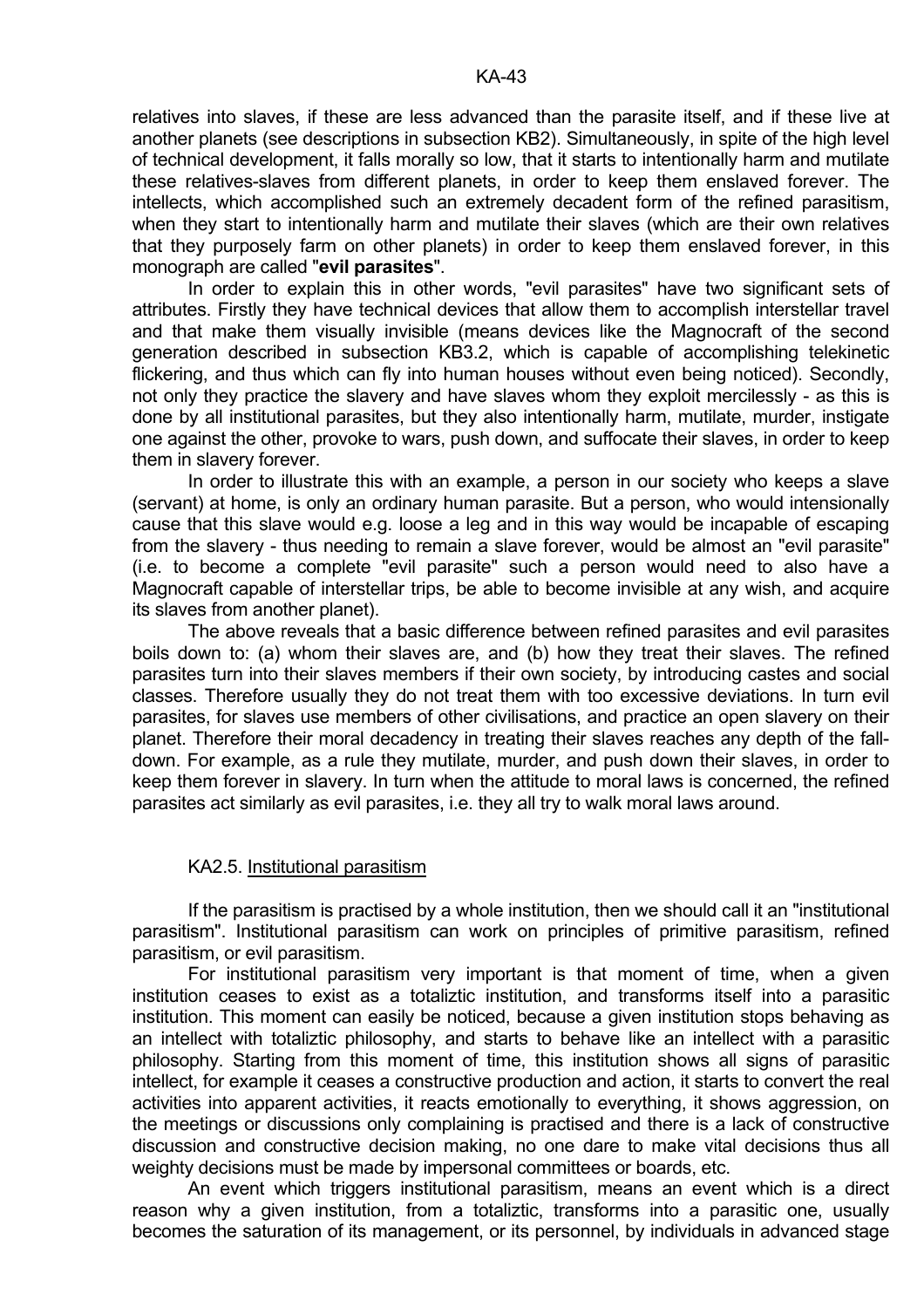of parasitism. I tried to research this triggering event on parasitic groups of students, i.e. on groups of students who as a whole behave like people with a parasitic philosophy. These groups can be distinguished relatively easy from totaliztic groups, because for them the process of constructive teaching is impossible any more. Furthermore, such groups show a tendency to subdue teachers to their will (e.g. they try to "catch" their teachers on something, and then as a whole group they complain about this to the management of the school). As my research seem to indicate, if these groups are democratic, means if they do not have any form of ring leaders who would dictate to the rest of the group what they should do, then such groups transform into parasitic ones, if in their number there is at least 30% of individuals with an advanced stage of parasitism. But if somehow these parasitic individuals are removed from the group, the group transforms back into a totaliztic one. If a group has clearly defined ring leaders, who keep others under control, then the group is parasitic if these ring leaders are parasitic, while returns to totaliztic behaviours if these ring leaders are somehow removed (in such restored totaliztic group, though, must then be less than 30% of individuals with a parasitic philosophy).

 The information that I managed to accumulate so-far about the behaviour of whole institutions, suggest that these institutions behave quite similarly to groups of students. Thus every institution definitely transforms into a parasitic one, when at least 30% of its entire personnel starts to practice parasitism (independently who in this institution comprises this at least 30% of parasitic personnel), or if the management of this institution starts to practice parasitism. Notice that if an institution has only a single manager, it still becomes parasitic if this single manager practices parasitism. If a given institution is very large, while its management comprises many individuals, then this management is turning the institution into a parasitic one (independently how many parasitic staff it has), when at lest 30% of individual managers are in an advanced stage of parasitism.

## KA3. Wicked ways of parasitism

 The universe that we live in, was not created for parasitism. Therefore, in order to gradually take over this universe, parasites need to invent various wicked ways of surviving and multiplying, in spite that moral laws are against them. So they cheat, spread false impressions, pretend to be moral angels, talk peace while making war, take others by tricks, subdue, enslave, rob, and do hundreds of other horrible things. Two of their ways are very fundamental ones, therefore they needed to be explained already at this stage in two subsections that follow now. The remaining ones are going to be explained in subsection VB3.

## KA3.1. How refined parasites are going around moral laws

 In order to understand one of numerous principles, with the use of which refined parasites are going around moral laws, let us consider the action of moral law, in this monograph called the "Boomerang Principle", which is described in subsections A3, I4.1 and I4.1.1. This moral laws states approximately that "whatever feelings you induce in other people, exactly the same feelings other people are going to induce in you" (what usually cause that "whatever you do to others, this also will be done to you"). This means that if, for example, we dislike someone very much, and would like see this person with a broken nose, than if we do it ourselves, after some time the Boomerang Principle will come to work, and someone does something to us that will feel as if our own noise was also broken (i.e. probably we also one day land with a broken nose). Therefore, if someone knows about the existence of moral laws, and knows that the Boomerang Principle never "forgives", then such a person looses the enthusiasm for breaking someone's nose. But if such a person adheres to refined parasitism, then he/she still may enjoy seeing a broken nose in the disliked person, but keep his/her own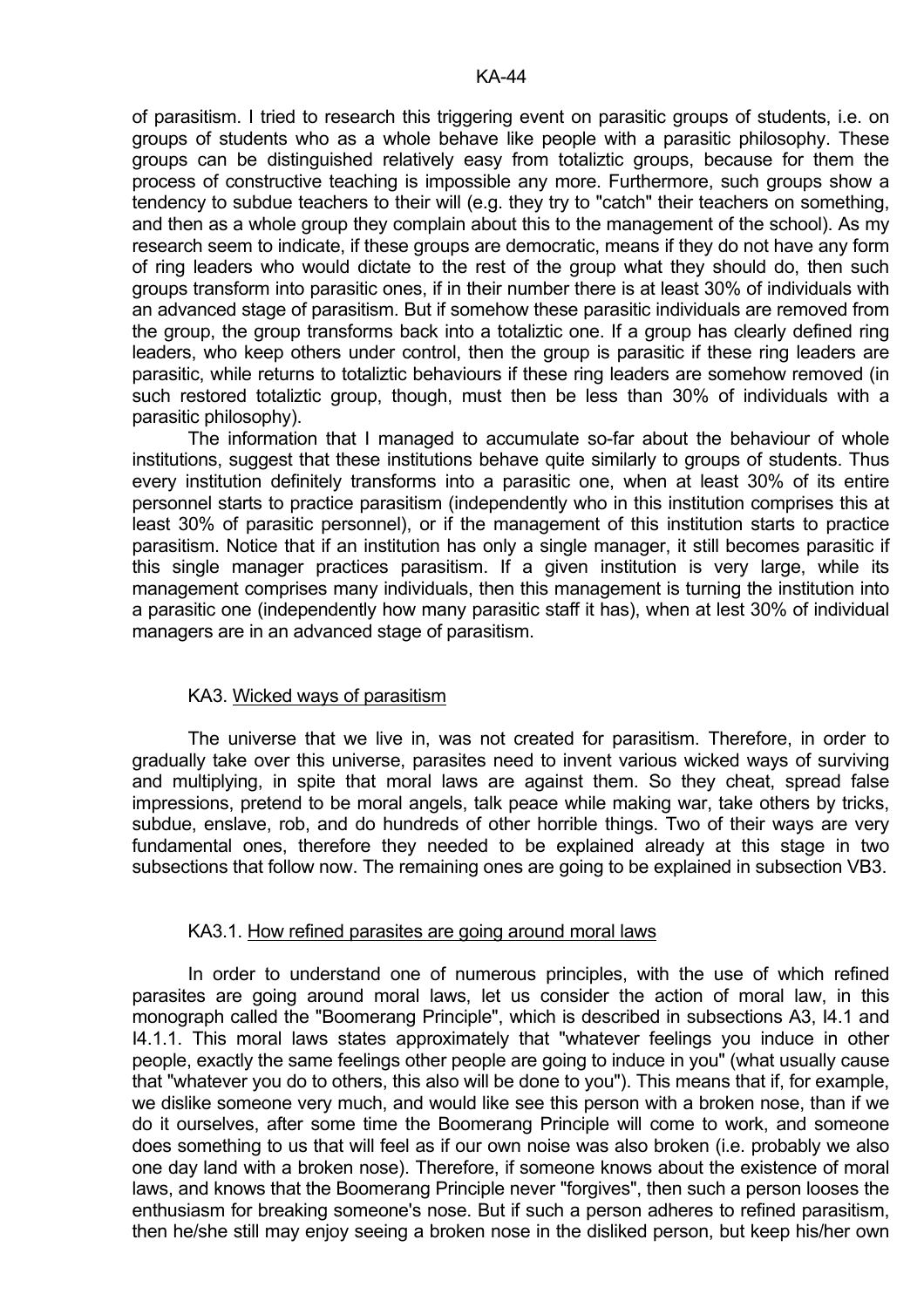nose unbroken. All what such a parasite needs to do, is to go around the Boomerang Principle, so that he/she does not break this principle, but still accomplishes what he/she wants. The simplest way of going around such a law, is to find a strong but stupid slave, who either does not know about existence of the Boomerang Principle, or knows about it, but still is too stupid to obey it. Then it suffices to make this stupid but strong slave to also dislike the person, which the original parasite does not like, and to make this slave believe, that breaking the nose of such a disliked person will solve all problems. Of course, a refined parasite most probably has in his/her disposal various devices, which he/she can use to plant such suggestions directly into the mind of the stupid although strong slave, so that the slave believes that these suggestions are his/her own idea. For example, one of such devices could be the telepathic projector described in subsection KB3.5 of this monograph, and in treatise [7/2]. Via such a device, a refined parasite can always plant an idea directly in the mind of the stupid slave, and make this idea to coincide with the own deviation of the slave. For example, if the slave is a religious fanatic, it is enough to plant in his/her head an idea, that the person to be disliked is somehow against his/her religion. Then it is enough to suggest that such people who are against this religion, all should have broken noses. Of course, by planting in the mind of the stupid slave this kind of ideas, the refined parasite causes that the slave does not thinks twice and simply breaks nose of the indicated person. In this way he, not the refined parasite, gets the punishment from the Boomerang Principle. While the parasite can enjoy watching the disliked person walking around with a broken nose. In this manner, the adherers of refined parasitism can disobey (go around) practically all moral laws, simultaneously leading a comfortable live and enjoying numerous pleasures, which would be unaccessible for them if they simply break these moral laws.

 The above humorous example realizes much more than just a major principle of going around moral laws. It reveals that **the basic requirement of practising the philosophy of parasitism is having an access to slaves**. These slaves are equally needed in parasitism as they were in slavery, or as peasants were in feudalism (which two systems, meaning slavery and feudalism, actually represented primitive versions of institutional parasitism). These slaves must be less intelligent from their masters, and therefore their obedience to masters simply results from their stupidity. Furthermore, they must be kept in continuous obedience by fear or by other form of dependency (e.g. by manipulating on their subconsciousness, feelings, or views - as this is the case between "evil parasites" and people - see chapter JJ). Therefore the essence of parasitism is to discover numerous manners of gaining a power over others, by either making them feared of something, that parasites have, or making them want something, that parasites can supply. The descriptions of these methods are provided in next subsection KA3.2.

 At this point the reader probably begins to wonder, whether the parasites highly advanced in science and technology are able to walk around all moral laws, or only around some of them. After all, even in the humoristic example of breaking someone nose described above, it was necessary to carefully select the slave, which did this breaking, so that he was enough stupid and enough ready for brutality, that it was possible to convince him/her to carry out this breaking of nose. But what would be in case when there is an extreme situation of trying to murder someone. After all, it would be even more difficult to find a slave, which is willing to kill a person indicated to him/her. The answer to these doubts is, that at the appropriate level of technical and scientific advancement of a given civilisation, it is possible to go around any moral law that is known to this civilisation, including into this, also murdering enemies combined with the avoidance of taking karma for this murder (see descriptions of operation of karma algorithm, presented in subsection I4.4). One of many possible mechanism, with the use of which so-called "evil parasites" from UFOs are avoiding the acceptance of karma for even the most heavy crimes of murdering their adversaries at the enslaved planet, is described in subsection L4 under the name "Titanic scenario". It utilises the capability of time vehicles owned by these UFOnauts, to travel in time to future, and to come back to our times. After visiting future, these UFOnauts are able to check, which events that are occurring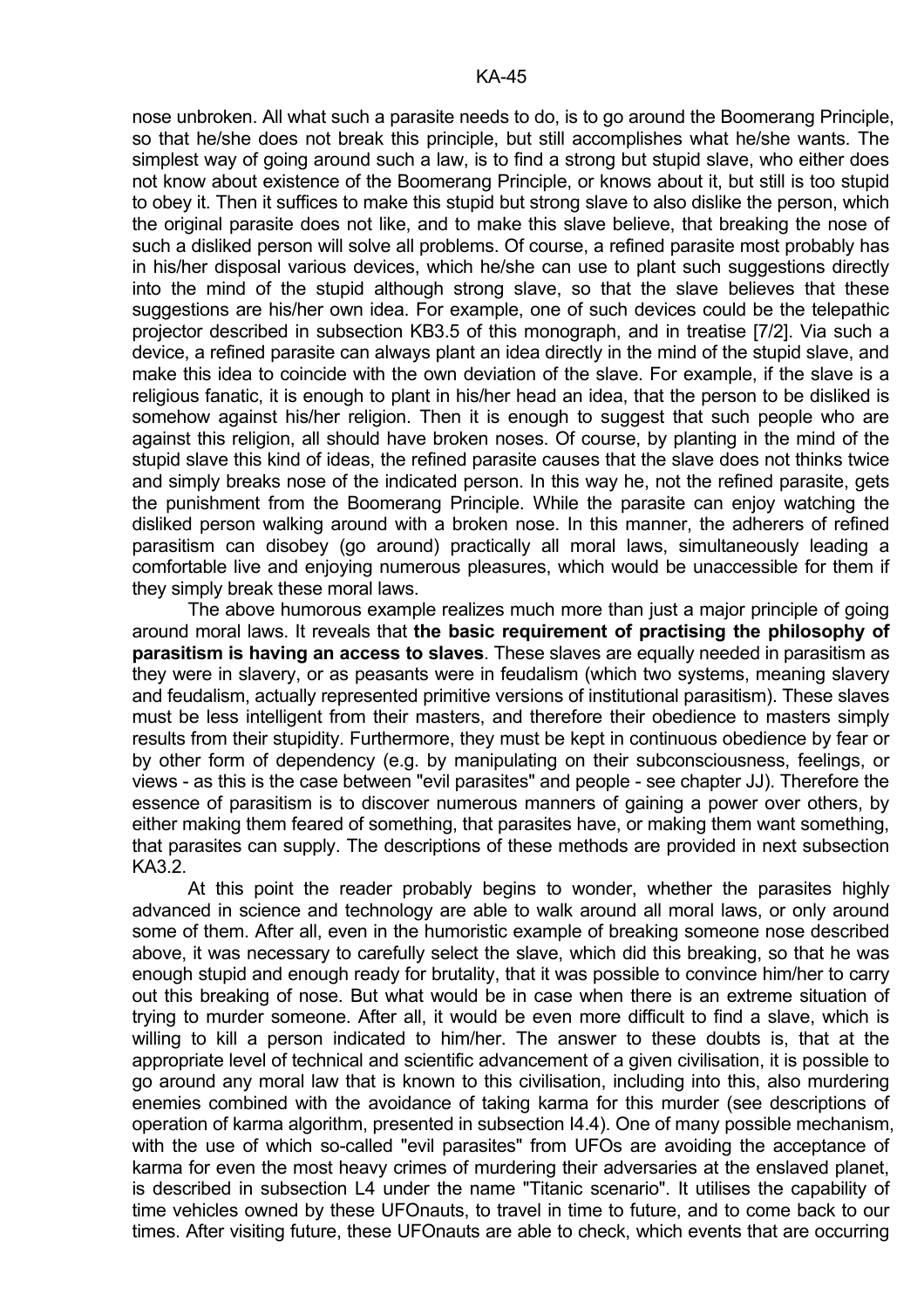in our times work against them. This allows them to prevent the occurrence of these events. Furthermore, after the arrival to future they seek the more important catastrophes, which are awaiting us in the near future - similar calibre as the sinking of transatlantic "Titanic". Then, after return to our times, before these catastrophes take place (e.g. before the Titanic went into its voyage), they make sure that in this catastrophe takes part a person whom they intend to murder. Because they are not responsible for the catastrophe and its consequences, the karma is charging someone else. Of course, a similar effect can be accomplished with any event, which has a potential to cause a mass murder, for example with a street shooting, in which a gunman shoots all people that happen to be at the spot, with a bomb in a supermarket, with a war, with a volcano eruption, with an avalanche, with slip of a slope of mountain, etc. Due to the knowledge of these future events and accidents, evil parasites described in chapter JJ can murder all inconvenient people without taking karma for these murders. Because for the first time this method of murdering people I identified with the use of analogy of sinking of Titanic, in my monographs I am describing it under the name of "Titanic scenario" - see the description presented in subsection L4. Everything that evil parasites must do in order to kill someone with the use of this scenario, is to make someone to convince the future victim to surely be in a given place at a given time. Of course, evil parasites use many more of such cleaver methods - their wider description is provided in chapter VB of monograph [1/4].

 In the result of research and empirical observations, refined parasites develop a whole array of effective methods, with which moral laws can be walked around. Apart of the methods described above, so far totalizm managed to identify and to describe the following further manners of going around moral laws, which currently are used by evil parasites:

 #1. Utilising various imperfections in the operation of subsequent moral laws. Examples how it can be done include the so-called "mock wedding" practised in India and explained in subsection I4.4, or so-called "resonance nirvana" explained in subsection E4.

 #2. Redirecting karma onto some other person. This highly immoral principle, allows refined parasites to break moral laws, and to cause that other, completely innocent people receive karma resulting from this breaking. An example of such way of going around moral laws, are alien rapes described in subsections U3.7.1 and T4 of monograph [1/4]. These rapes are carried out in such a manner, that innocent humans are getting karma for them. The principle of choosing victims, who receive karma rejected by aliens, is described in subsection A3 of monograph [1/4].

 #3. Doing immoral things with own hands of victims. This method is very similar to the method of doing immoral things with hands of slaves (as described above). The only difference is, that it is a victim, not a slave, who does the damage. A good example of such methods are "setting up" and "framing" described in subsection VB4.5 of monograph [1/4]. But there are also other methods of implementing the same method, which are described in subsections A4 and B3 of treatise [7/2].

 The knowledge about the existence of methods of going around moral laws, and the knowledge of principles used in these methods, is very essential for totalizts. The reason is that refined parasites love to go around moral laws in such a manner, that later totalizts get an undeserved punishment from these laws. Therefore, totalizts should know basic methods, with the use of which refined parasites go around moral laws, so that they are able to recognize the situation when any such a low is being walked around, and thus they do not let to "frame" themselves to become victims of an undeserved punishment from this law.

## KA3.2. How parasites enslave other people

 As this was explained in subsection KA3.1, a basic requirement of practising parasitism is to have slaves who obey parasites. In order to gain these slaves, parasitism needed to invent various cunning ways of turning people into slaves, making them to fear their masters, and making them to obey these masters. In old days this task was pretty simple. One country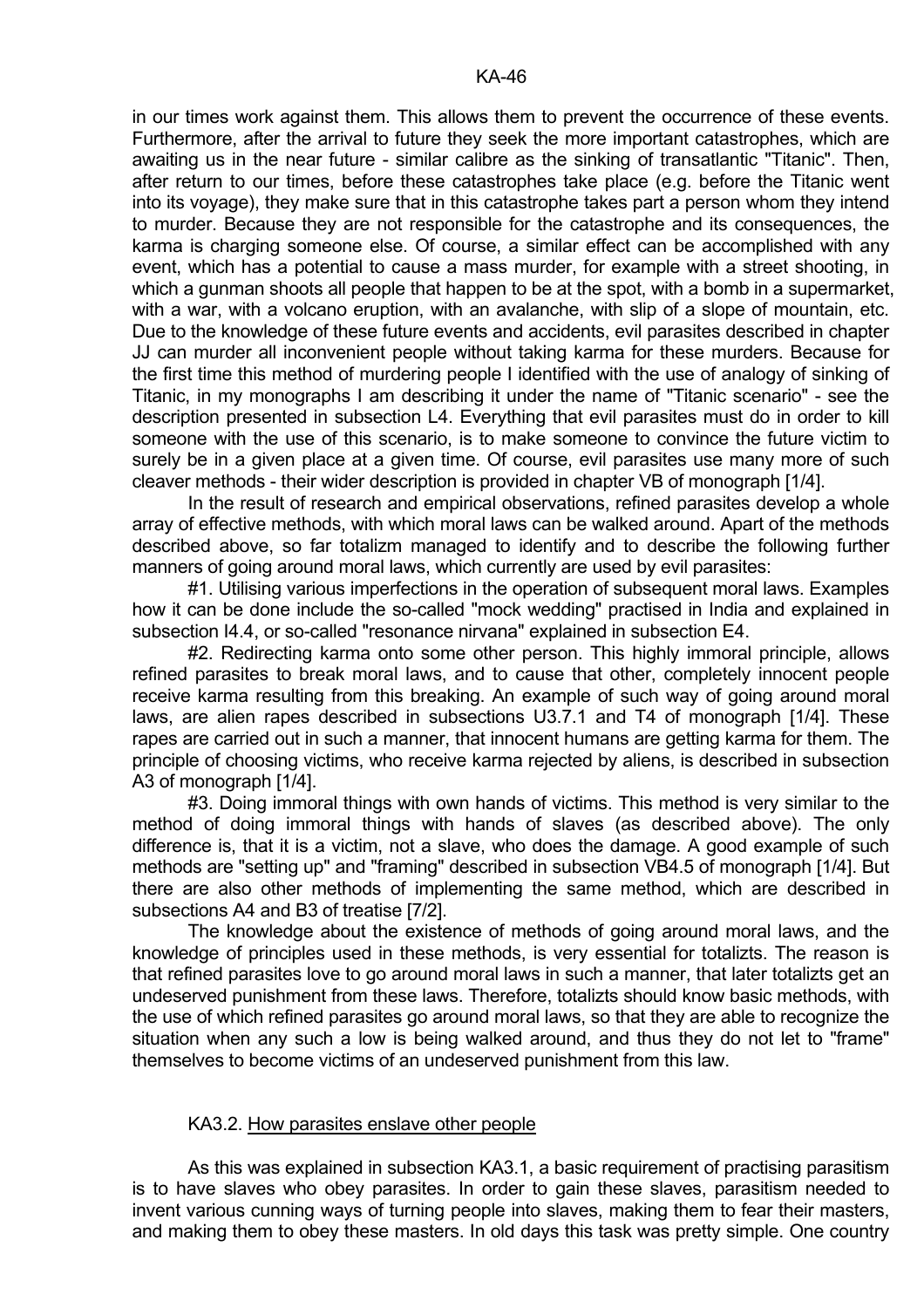sent its warriors against other country, and whoever was captured, was simply put into chains and turned into a slave. This manner of enslaving was in one or other way practised until the time when Abraham Lincoln abolished slavery (for the act of which he subsequently was murdered by evil parasites). Then this manner started to be outdated, so parasites needed to invent some other tricks.

 Parasitism invisibly prevails on Earth since the most ancient times. Therefore it had enough time to develop various means, which allow it to enslave people in a non-obvious manner. Let us now try to explain basic tricks which parasitism is using in order to enslave people. Here is the list of most important of them:

 (1) Introducing money, and making people to pay for everything. As everything in this physical world, money can be used in a totaliztic, or in parasitic, manner. The totaliztic manner depends on their use as a means for a simple and justly division of goods that were earned. In turn the parasitic manner is to utilize them for turning people into slaves. Probably the simplest way of accomplishing this enslaving with money, is to convince people to make financial debts, and then force them to repay these debts under the fear of various repercussions. Such debts, and the dependency on the income that they require to be paid back, effectively turn people into slaves. For example, a person who just took a huge credit to buy a house, is not going to say "no" to his/her employer, whatever this employer asks for. And this is an essence of a financial slavery - to use money and debts in order to force someone into unconditional obedience.

 (2) Maintaining a steep pyramid of social hierarchy. Steep hierarchy allows to put watchdogs around everyone. In this way everyone is closely monitored and forced to do whatever masters say.

 (3) Using monitoring technology. People can be also watched with the use of hidden cameras, microphones, email checking, correspondence surveillance, etc. All these could be used as tools of enslaving people - if it is utilized in a parasitic manner.

 (4) Dividing world into hermetic countries, ideologies, religions, etc. This is the most proven manner of enslaving, that parasitic societies invented so far. The smaller a given country is, the less freedom and higher slavery its citizens have. In some parasitic regimes, even additional "travel permits" are being introduced to further enslave people, and to keep them in one place throughout the whole their life.

 (5) Claiming the ownership of everything, and then imposing restrictions to all these who use it. E.g. claim that this land, or this sea area, belongs to a given race, nation, country, because historically they populated it first. Or claiming that a given idea is the property of a given person or institution, because it patented it first, etc.

 (6) Allowing addictions and gambling (i.e. finding and popularising substances and activities to which people get addicted, and subsequent making people dependent on the access to these substances or activities).

 Of course, there are numerous further manners of enslaving of people, which are cunningly utilised by parasites, means there is much more of them, than just these listed above. Some other include:

(7) Maintaining the class structure in a given society.

(8) Disallowing a free access to education.

(9) Obstructing the dissemination of totaliztic views.

 (10) Membership in secret societies, and obliging members to practice the special treatment of selected people.

(11) Permits, agreements, copyrights, "red tape".

(12) Legal system and laws.

(13) Copyrights and authorship.

(14) Promises, words of honour, threats, blackmails.

KA4. Stages of primitive parasitism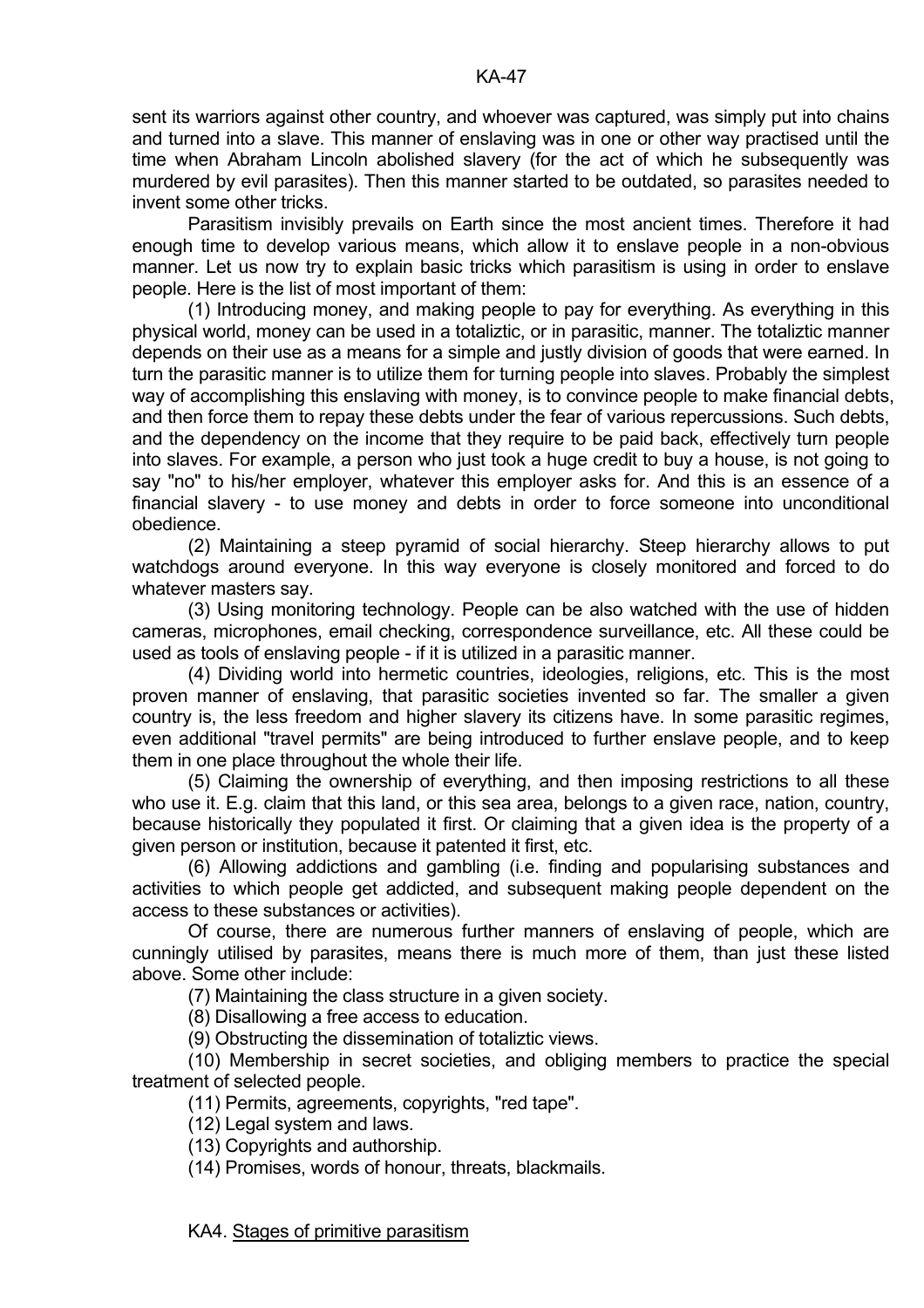KA-48

 Because of this existence of two different versions (or implementations) of parasitism, which in this monograph are called "primitive parasitism" and "refined parasitism", there must also exist two different mechanisms of getting to an advanced stage of parasitism, and two different sets of attributes, which describe parasites who achieved subsequent stages of these mechanisms. In two subsections that follow, firstly the mechanism and attributes of the primitive parasitism are going to be described.

# KA4.1. A triggering event for individual people

 In subsection KA1.2 a typical "downhill philosophical life-cycle" was discussed. It affects intellects that do not know yet about the existence of moral laws. This life-cycle causes that intellects, which initially adhere to intuitive totalizm, gradually transform themselves and become adherers of a full-blown parasitism. In this downhill life-cycle, a turning point is always some kind of a **triggering event**, which reshuffles moral values of this intellect and initiates the slipping down into parasitism. In the moral sense this triggering event always causes the destruction of sense of responsibility in a given person. **Before a given triggering event takes place, a given person takes personal responsibility for outcomes of own actions. In turn after this event, a given person starts to push its responsibility onto someone, or something, else**. In turn pushing the responsibility into someone or something else, initiates a whole chain of causes and effects, which begins with the disappearance of motivation, and finishes with the following of the line of the least intellectual resistance in everything that a given intellect does, and thus with falling into claws of parasitism.

 There is almost unlimited number of events, which can turn out to be triggering events for developing parasitism. Let us list here the most important categories and examples of them, which can affect individual people.

 1. Being born in an environment which practices institutional parasitism (e.g. in a country, or a family). This is probably the most frequent reason for someone's fall into parasitism. The reason is that a parasitic environment inevitably imposes practising parasitism to all its members. Examples of typical triggering events, which belong to this category, include: being born in a country, family, or in a religion, which practices institutional parasitism, or being born in a civilisation which practices institutional parasitism. (It is a bit like being born in a family of criminals - one almost does not have a different choice but to also become a criminal.)

 2. Voluntary becoming a member of a group, which practices an institutional parasitism. The consequence is almost the same as being born in a parasitic environment. Only that in case of a voluntary membership in a parasitic group, we always have a choice of changing our mind and withdrawing ourselves from this group. (Such possibility does not exist if we are born in a parasitic environment.) Examples of typical triggering events from this category include: getting employed in an institution, in which the whole management is already in an advanced stage of parasitism, starting to work in an office where all coworkers already practice parasitism, emigration to a country, which practices institutional parasitism, membership in a parasitic gang, change of religion into the one which practices institutional parasitism, and many more.

 3. Being exposed onto a parasitic peer pressure, or pressure of someone who practices any form of parasitism. Examples of typical triggering events from this category include: joining a parasitic group of students, being employed in an institution, the whole management of which practices institutional parasitism, starting a work as a subordinate of a parasitic boss, marriage with a person who practices parasitism.

 4. Loosing personal responsibility. Examples include: getting married and delegating to a spouse the majority of former duties, which relate to ones' moral principles, a promotion from a labourer into a manager, becoming a parent or a spouse connected with a quitting the job.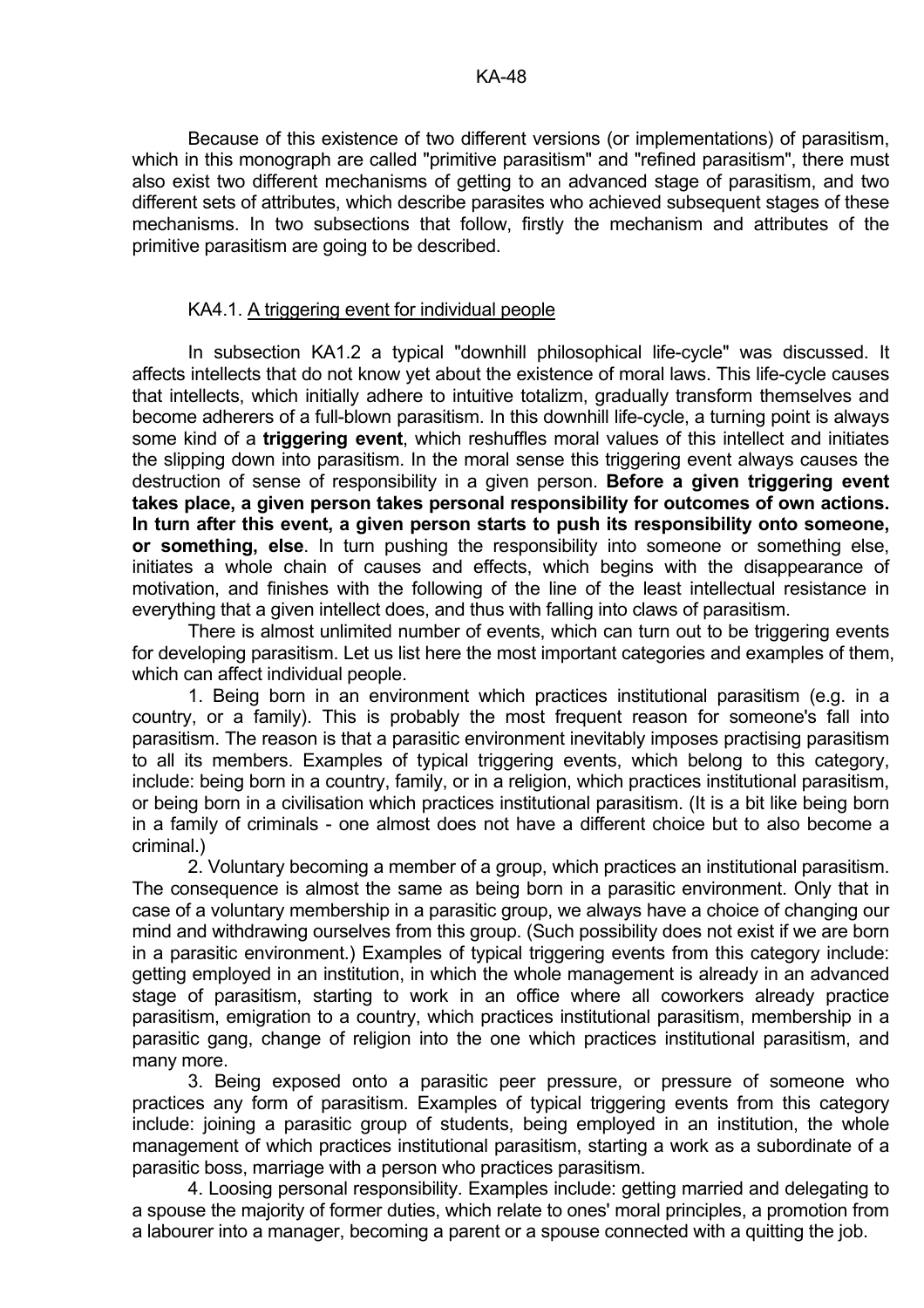5. Distraction from the moral daily routine. Examples include: getting retired, and thus drastically changing ones lifestyle, loosing the job and becoming unemployed.

 6. Falling into an addiction. Examples include: becoming a compulsive gambler, a drug addict, an alcoholic, or even just a cigarette smoker.

 7. Loosing someone very close - who motivated our sense of responsibility. Example include: loosing a parent, loosing a close partner, loosing a mascot, starting any grieving, loosing valuable possession, getting a divorce.

 Of course, for each individual person not every of these events turns out to be a triggering event. But each one of them is able to trigger in someone the process of sliding down into the claws of parasitism.

## KA4.2. Stages of primitive parasitism in individual people

 After a triggering event takes place, a given person starts to gradually slip downhill in moral field, thus eventually transforming from a totalizt into a parasite. This process is very natural, and it does not require from the victim any effort or intentional contribution. It simply advances naturally in a manner, like deadly diseases advance in infected people. It slowly takes over all mental activities of a given person, turning him/her into a kind of thoughtless, unanimated element, which can only roll downwards along the line of the least intellectual resistance. Because of this property of the parasitism, apart from the fact that it is a distinct philosophy of numerous people, it is also a kind of deadly moral disease with symptoms of a "leprous spirit". Of course, the mechanism which causes a gradual transformation of a totaliztic intellect into a parasitic one, is propelled by the punishing action of moral laws. Therefore this mechanism is repetitive, and it always takes the same course - similarly as this happens for biological diseases where symptoms marking a given disease are always similar. As such, it can be identified, defined, explained, and described. This subsection is to describe the mechanism, which causes that people turn into moral parasites. It also explains distinct stages, through which intellects go during the process of becoming moral parasites.

 Primitive parasitism is that one which affects people on Earth. Presently it represents the most popular philosophy on our planet (and also the most popular moral disease of people). According to my estimates, the majority of adults after 40s on our planet are already affected by it. The mechanism, which causes people to fall victims of this moral disease (and a stagnant philosophy), is the "downhill philosophical life-cycle" already described in subsection KA1.2. As it already was explained in this subsection KA1.2, people who slip into this "downhill philosophical life-cycle", in typical cases go through the following phases: (1) birth with intuitive totaliztic philosophy, (2) growing up, (3) totaliztic period of life, (4) event that triggers parasitism, (5) gradual creeping into advanced parasitism, (6) agonal state, and (7) the death through the moral suffocation. As it was already explained in subsection KA1.2 for each one of these phases, the actual conversion of an intuitive totalizt into a primitive parasite takes place in phase (5) "gradual creeping into advanced parasitism". So let us now analyse this phase (5), and let us try to describe the main phenomena that are occurring in it.

 The 5th phase of the "downhill philosophical life-cycle" is always initiated with some kind of "triggering event", which destroys the moral balance of a given intellect. Probably the most frequent example of such an event, is a promotion to a position which gives a power over other people, but it simultaneously moves to these other people the responsibility for the outcomes of the action of this future parasite. After all, the essence of every triggering event boils down to the **removal of personal responsibility from a given person, and shifting this responsibility onto someone, or something, else** e.g. onto a spouse, partner, teacher, committee, subordinates, government, existing laws, etc. In turn this removal of a direct and personal responsibility, triggers the entire mechanism of causes and effects, which finishes with the landing in claws of advanced parasitism. This mechanism starts its work from the disappearance of motivations caused by the lack of responsibility. Then the lack of motivations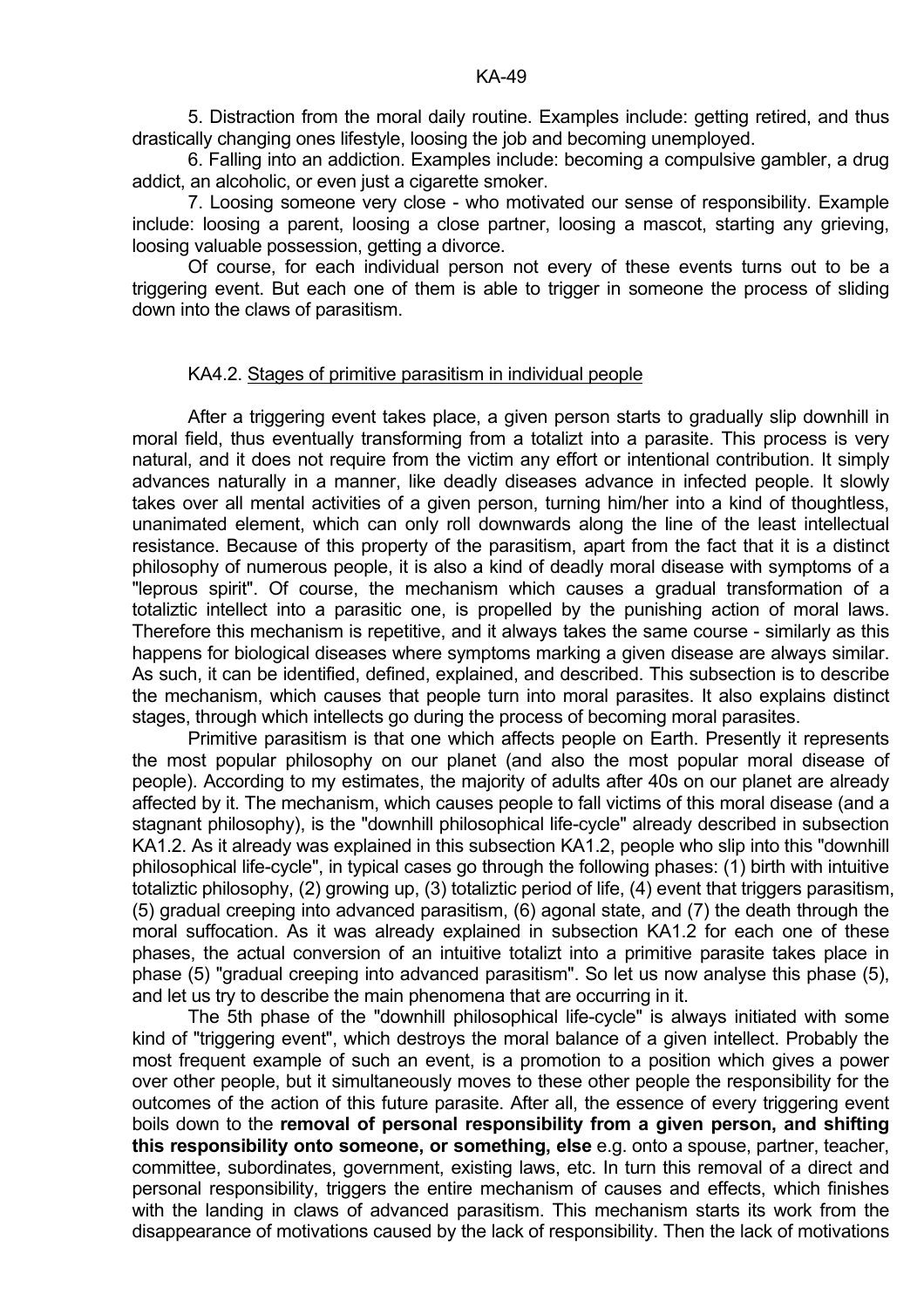causes the motion along the line of the least intellectual resistance. The outcome of going along the line of the least intellectual resistance is the murdering of own conscience. In turn loosing the influence of conscience into someone's actions, gradually turns upside down the whole system of moral values of this person. Thus in the result of such a triggering event, in the mentality of the future victim of parasitism a whole chain of changes begins, which are going to be explained below in the order as they take place in reality. Here they are:

 A. **Killing the motivations**. If someone unwary looses the responsibility for outcomes of own actions, then the unavoidable consequence of this lack of responsibility, is the loss of motivations. Thus, the shifting into someone else, or something else, responsibility for whatever one is doing, is in fact an equivalent of killing the own motivations. When for example someone, who has no feeling of responsibility, faces a possible choice which we always have in relation to every possible activity, namely a choice "to do it, or not to do it", then an instant pleasure is promised only if one makes the choice "not to do it". In previous times, in spite of the knowledge that the "avoidance of acting" promises a pleasure of instant indulging in laziness, the same person was still pushed into the action by the own sense of responsibility. But the "triggering event" removed this sense of responsibility. Therefore now, there is nothing in this person, what would motivate him/her to act. Thus, the only reason why parasites still are sometimes doing something, are primeval feelings - most frequently the fear of someone or something, and desire. Therefore the parasites in this first stage of advancement of their moral illness, start to avoid doing any activity, which requires an effort and which does not generate an instant pleasure. In turn this chronic avoiding of doing anything, causes that their motivations gradually disappear. In the result, after this stage advances, a given parasite is unable do generate motivation to do anything. A person who reached such state can be described as being in the "**state of marasmus**" (marasmus = malaise, indolence, lethargy). In turn, because there is no motivation to put any efforts into the action, such a person is accomplishing everything through complications, intrigues, blackmailing, power games, etc. Therefore, life of this person fills up with intrigues, the personal matters become increasingly complicated and untangled, etc.

 People who advanced into this first stage of parasitism, start to display a number of attributes, which are indicators of their lack of motivations. Let us list here some of the most important of these:

 - Pushing the blame and responsibility onto others. The most significant attribute of parasites, after they entered this first stage of advancing their moral disease, is that they start to demonstrate the principle "everyone is guilty but not me". This principle results from the fact, that entering the path of parasitism always is connected with the complete lost of feeling of responsibility. In turn, this lost, amongst others, manifests itself in the pushing out one's responsibility for everything that went wrong into someone else, or into something else. (Parasites never accept the responsibility for anything that went wrong, although they always accept rewards for everything that went right.) The manifestation of this principle is that whatever wrong happens around them, even if this is something that demonstrates their obvious guilt and responsibility, still someone else is going to be blamed and accused.

 - The inability to complete any task solely by themselves, without a supervision and threat of someone's else. This is a next significant attribute of parasites after this first stage of advancing their moral disease. By themselves - means without watching their hands by anyone whom they are scared, they are not able to finish any action. Thus, they keep abandoning every intention soon after it eventuates. They soon start to be known from chronic abandoning everything that they started - unless someone who has a power over them keeps constantly supervising them through it. For example, they can be members of several organizations, but they never attend meetings of any of them. They can enrol to courses and diplomas, but they turn only for the first class. They can start unlimited number of projects, but they never carry through even one of them (unless forced by someone in power, whom they are afraid, and who makes sure that they finish what they started). In order to hide their inability to complete anything, they always try to join a team, and to pretend that they do work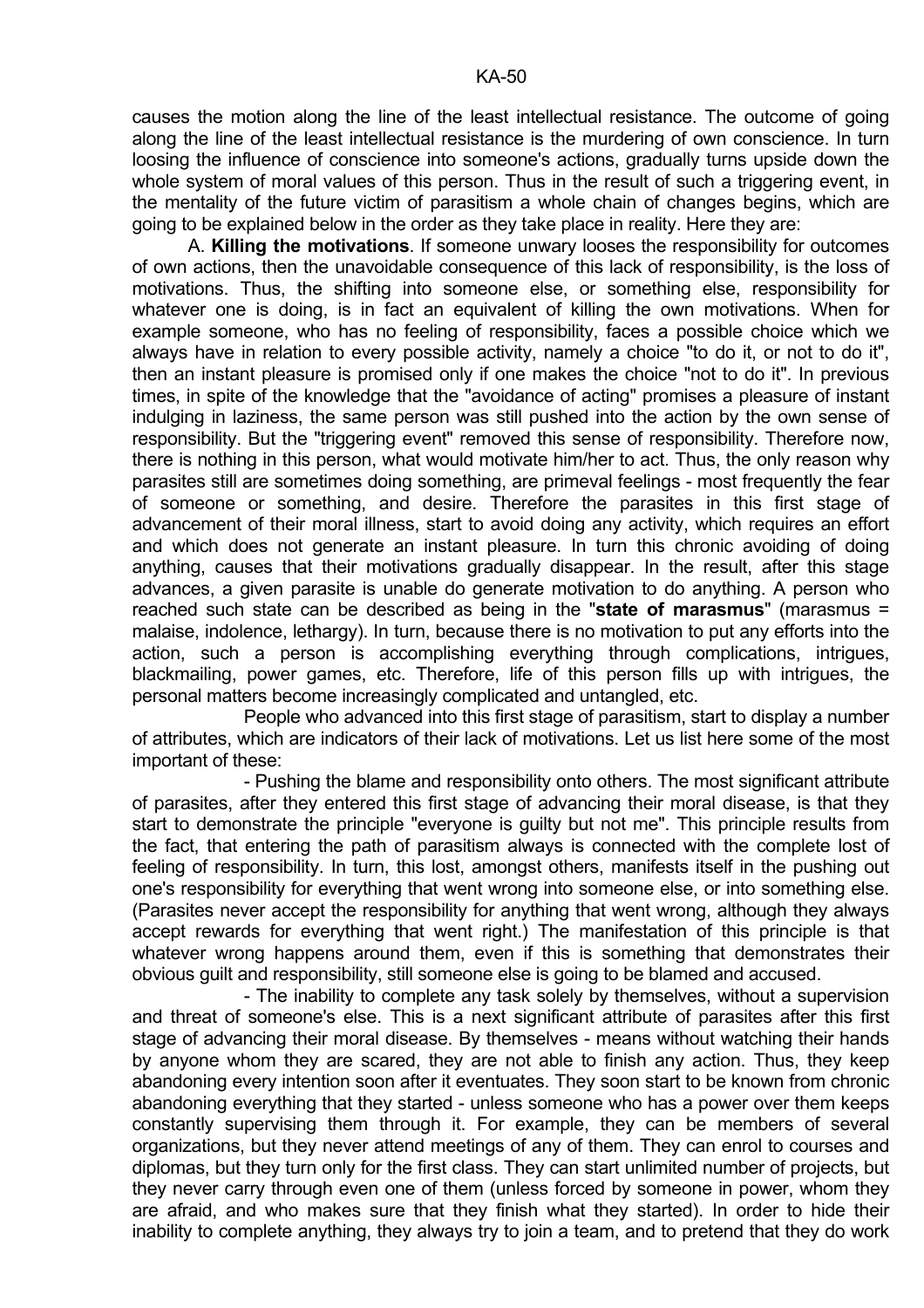together with a team. Of course, if they get into such a team, others do the work, while they only disturb, and at the end they claim all the rewards.

 - The "unreliable behaviour". One cannot rely on parasites already in this stage of advancement of their moral disease. Whatever they attend, it is going to go wrong. They verbally talk about doing things, they even make a lot of noise and wind, which would appear as if they do things, but actually when comes to presenting the results of whatever they supposed to do, in the final effect it is not done.

 - Replacing real actions with apparent actions. For example, they still may go for walks, but in order to avoid unnecessary (in their believes) effort, they may slowly drive their car through a park. They are also going to work. But instead of reliably fulfilling their duties, they are going to continually read newspapers, take part in countless meetings - which they spend on unproductive talking, go to city, or play computer games.

 - Inability to learn. For example, if someone, who is already in this stage of parasitism, works as a teacher, then this person insists on teaching only subjects which he/she already knows. But even for these subjects, he/she never improves notes, or updates information. Such a person also decisively refuses to teach a new subject, to go for a course which finishes with an exam, to go to a conference - where he/she should present publicly his/her newest accomplishments (which are none), etc.

 This first stage of parasitism is enormously important for the future fate of a given person. It is so because people who slipped into this first stage of parasitism, still are able to return to totalizm solely by themselves - if somehow their feeling of responsibility is returned to them. If in their personal circumstances an event takes place, which forces them to take back the responsibility for what they are doing, they still are able to return to rules of totaliztic behaviour in the result of their own effort. Also they still have remains of motivation capability, so that after the return of feeling of responsibility, they are able to listen to their conscience, which still is working in them.

 B. **Killing the conscience**. After motivations are killed, a given person does not feel to do whatever the conscience asks it to do, and thus increasingly frequent times it begins to choose a path downhill in moral field. The reason for choosing actions that follow the line of the least intellectual resistance, is the lack of impulse of motivations to do otherwise. For people on Earth, who are not aware of the existence of moral laws, their organ of conscience is the basic guide for the morally correct behaviour. It advices them to obey these laws without actually knowing about them. Therefore, as long as a given person listens to his/her organ of conscience, he/she is intuitively following a totaliztic path, and leads a moderately "moral" life. Unfortunately, the "triggering event", which always kills the motivation and initiates the sliding down in the moral field, has this consequence that it exposes a given person to the choice of either listening to conscience, or accomplishing some instant gains. For example, if the triggering event is a drug addiction, then a given person repetitively faces the choice of either to listen what the organ of conscience tells him/her, and to not take drugs, or to stop listen the conscience, and to take drugs. If the triggering event is for example becoming a mother, then a given female repetitively faces the choice of still doing the subsequent chores by herself, or gradually pushing the increasing number of these chores onto her husband. If the triggering event is to become employed in an institution, which is already overtaken by the management that is in the advanced stage of parasitism, then such a management exerts a continuous pressure to disobey ones' conscience and to do immoral things. In such a gradual manner, time after time, a given person makes "one exception" of refusing to listen "this time only" what the organ of conscience is telling him/her. Of course, repetitive not listening to this organ, with the elapse of time becomes a habit, thus it gradually kills this organ. At the end of this stage of embracing parasitism, a given person not only completely stops listening what conscience tells him/her, but also looses the ability to read and understand the whispers of this counter-organ. The result is that such a person looses the ability to distinguish between moral and immoral, between what is good and what is bad, what is beneficial and what is parasitic, etc.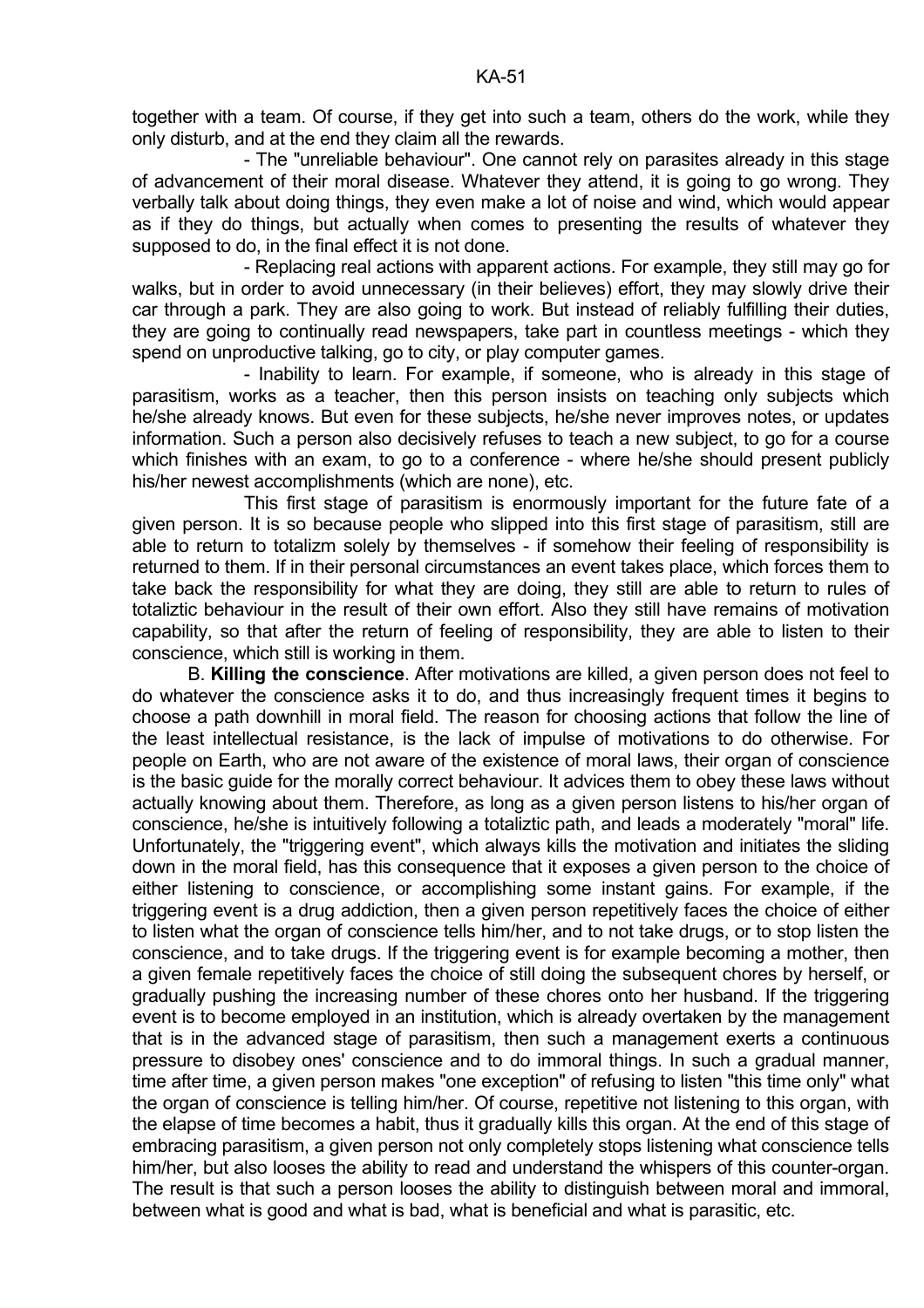People who advanced into this second stage of parasitism, start to display a number of attributes, which are indicators of a deep slipping down into the parasitic path. Let us list here the most important of these:

 - The believe in their own perfection. After they kill their counter-organ of conscience, parasites begin to increasingly believe that they are perfect, while their own actions are closely coming to an absolute perfection. This irrational believe is growing proportionally to the advancement of their moral illness. The reason is that after they murdered their own conscience, they are unable to determine any more, whether a given action that they undertaken is "moral" or "immoral". After all, it was their conscience which previously informed them about the moral value of every single action that they just took. Therefore, after they murder their conscience, they start to believe that whatever they do, it is always perfectly OK. In turn these people who do or think otherwise, are at wrong and guilty, and should be reprimanded for their behaviour.

 - Efforts to behave ethically for a show only. (Note that ethical behaviour is a kind of moral behaviour towards other people, which was developed and reinforced by a tradition, culture, and upbringing.) There is an interesting attribute of parasites after this stage of their moral illness, which allows to distinguish them from parasites which already are in more advanced stages of parasitism. It is obeying of general rules of ethics. These parasites still remember roughly from the totaliztic period of their life, what type of behaviour used to be ethical, and what used to be unethical. Therefore they still try to do things in an ethical manner, when they are watched or checked by other people - means they still follow the ethics. Unfortunately they do it more as a habit, or just for show, than as a principle. But as soon as they are not being watched or checked, they do not do ethical things any more. To explain it better: a person which still adheres to a totaliztic philosophy, would return a wallet full of money, independently of circumstances in which he/she would found it, simply because the organ of conscience would order to do so. But a person which is already in this second stage of parasitism, would return the wallet only if it is seen by others when he/she picked it up. Otherwise, if no-one sees him/her picking up this wallet, he/she would not return it back, or would return only documents while would keep the money.

 - They start to develop their propaganda philosophy. Therefore, after they advance to this stage of parasitism, they start to have two different behaviours, i.e.: their real one, which is increasingly immoral, and the propaganda one - which still looks roughly like it is moral. The immoral behaviour they carry out whenever no one is watching them whom they are afraid. The moral behaviour they show out only when other people are watching them (especially strangers, or those whom they are afraid).

 - Churlish behaviour under the influence. People who killed their conscience, behave in a civilised manner only for a show, or more strictly because they are afraid of reactions of other people to their real behaviour. But when they e.g. are under the influence of alcohol, this fear disappears in them, and they start to show the real themselves. After all, they do not have conscience any more, which would control their behaviour all the time.

 People who went into this second stage of parasitism still can be returned to totalizm, although it is increasingly difficult. Practically it requires from them a complete change of the environment into one, which exposes them into everyday examples of moral behaviour, and also the change of their daily routine into the one that charges them with a continuous responsibility for something that is very precious for them. For example, for some it could be if they change the job and simultaneously changed the place of living. In turn such a dramatic change can only take place, when they experience a powerful stimuli. Because in the majority of people such stimuli does not appear, only sparse ones are capable to run away from this moral disease, after they slipped into it so deeply.

 C. **Killing the ethics**. After the conscience is killed completely, and a given parasite stops listening to it, the next stage of parasitism is to gradually kill the ethics. The reason is that without the guidance of the conscience, with the elapse of time such a person forgets what an ethical (moral) behaviour is, and thus it starts to behave unethically (immorally) even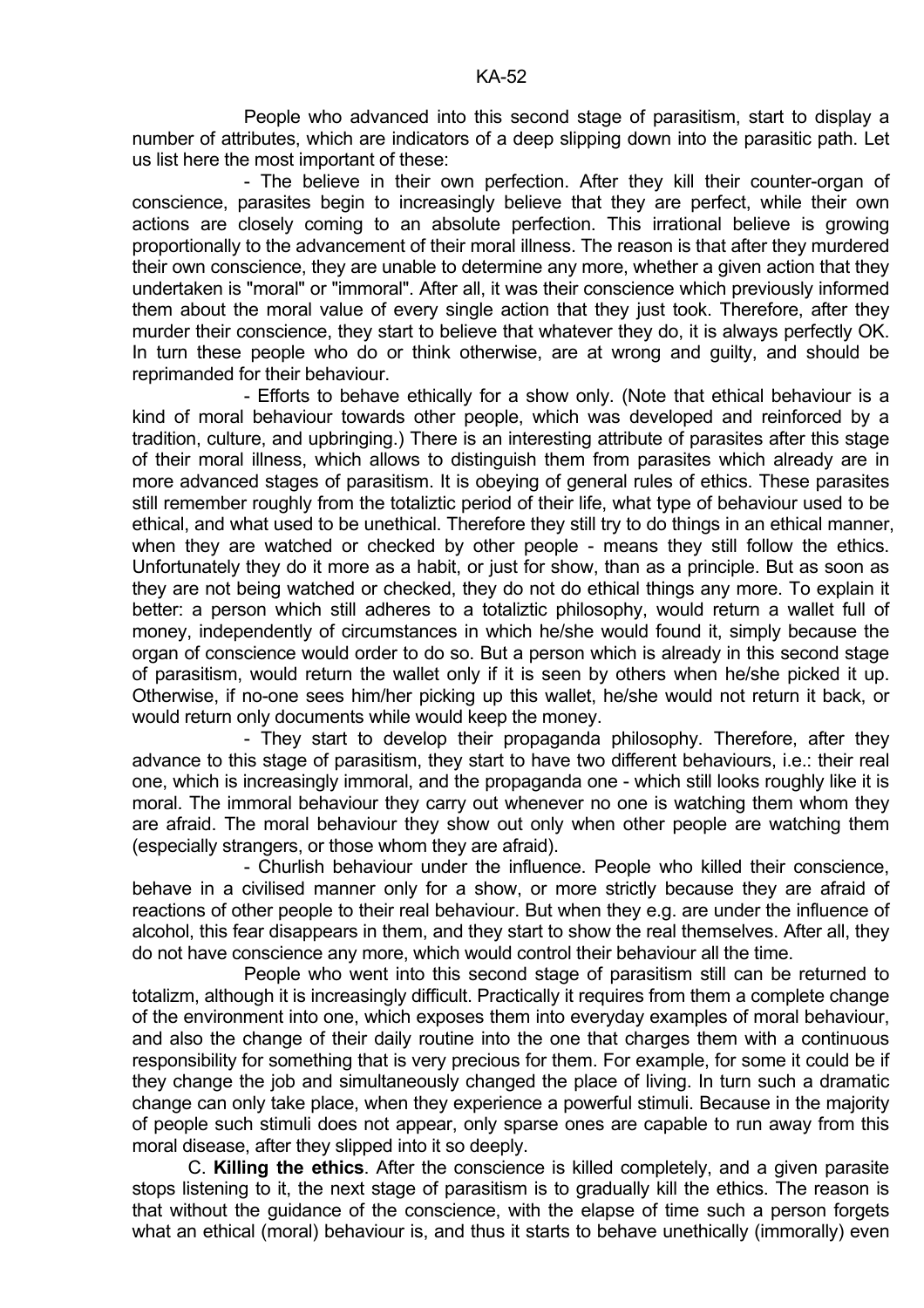in the presence of other people. This process of unethical/immoral behaviour gradually gets deeper, and at the end of this third stage, such a person is not able to behave ethically on his/her own, and only behaves ethically when gets a direct order from someone in power.

 People who advanced into this third stage of parasitism, start to display several attributes, which are unique to this stage. Let us list here the most noticeable of these attributes:

 - Distrust of others. The most visible attribute of parasites after this third stage of advancing their moral disease, is that they start to adhere to the principle "I should not trust anyone". This means that they start checking everyone, start to believe more into paper proof then into words of people, etc. The reason for such a distrustful behaviour is that, after they kill their own ethics, they start to believe that also all other people are equally unethical as they do. Therefore, they start to adhere to the principle that "checking others is much better than believing them", and according to this principle they keep distrusting everyone.

 - Public unethical behaviour. Another visible attribute of this stage of parasitism is, that people affected with it, publicly start to display immoral and unethical behaviour, although they still obey direct commands, and do whatever someone having power over them orders them to do. To give some examples of such unethical and immoral behaviour, they may keep coming late to work as a rule, but they come on time, or even come during the weekend, when the boss directly orders them to do so. They may openly take from office, or from other people, whatever they need, but they do the work, which they are clearly instructed to do and they are going to be checked for. They may "borrow" small sums of money from friends with a clear intention to never return them, but they still pay the rent.

 - Allowing corruption. In this stage of parasitism, and in next stages, people themselves easily get corrupted, and also they may encourage corruption of others.

 - The inability to distinguish moral from immoral, good from bad, etc. They loose this ability completely. For example, the majority of such people, with whom I discussed moral issues, deeply believe that moral is everything that they find easy and pleasurable, thus that does not require from them any effort. Simultaneously immoral is for them everything that forces them to put a special effort into it.

 People who reached this third stage of parasitism, can still be returned to totalizm. But practically, such a return is only possible if they are institutionalized by some military-type institution or organization, which imposes on them a very strict discipline, a very heavy work regime, and provides them with an everyday example of moral behaviour. No many people actually go to such an institution, so no many have a chance to recover.

 D. **Killing the rationality**. After motivations, conscience, and ethics are killed, the last thing which is left, and is going to be killed in the fourth, most advanced stage of parasitism, is the ability of rational thinking. At this stage of parasitism, the life of such person becomes so complicated in even the most elementary matters, that this person looses ability to solve even the simplest problems. In turn being unable to solve them, he/she is incapable to make rational decisions about them. Because this process is repeated countless number of times, the rational thinking of such a person is gradually being killed. Thus the characteristic attribute of this last stage of parasitism is, that when it is finished, a given person completely ceases the generation of moral energy. Therefore the further life of this person is sustained only due to the consumption of old savings of the moral energy, or he/she vampires this energy from other people. This causes that the "µ" coefficient of such a person drops fast down to a very low level. In turn such a low "µ" releases aggressiveness and impulsiveness. The lack of ability to make rational judgements, connected with this surfacing uncontrollable aggressiveness, causes that in this most advanced stage, parasites actively attack people who in their eyes represent everything that they do not have, means totalizts. Thus parasites who accomplished this full-blown stage of their moral illness, can be recognized by continual attacking, oppressing, and putting down totalizts from their environment.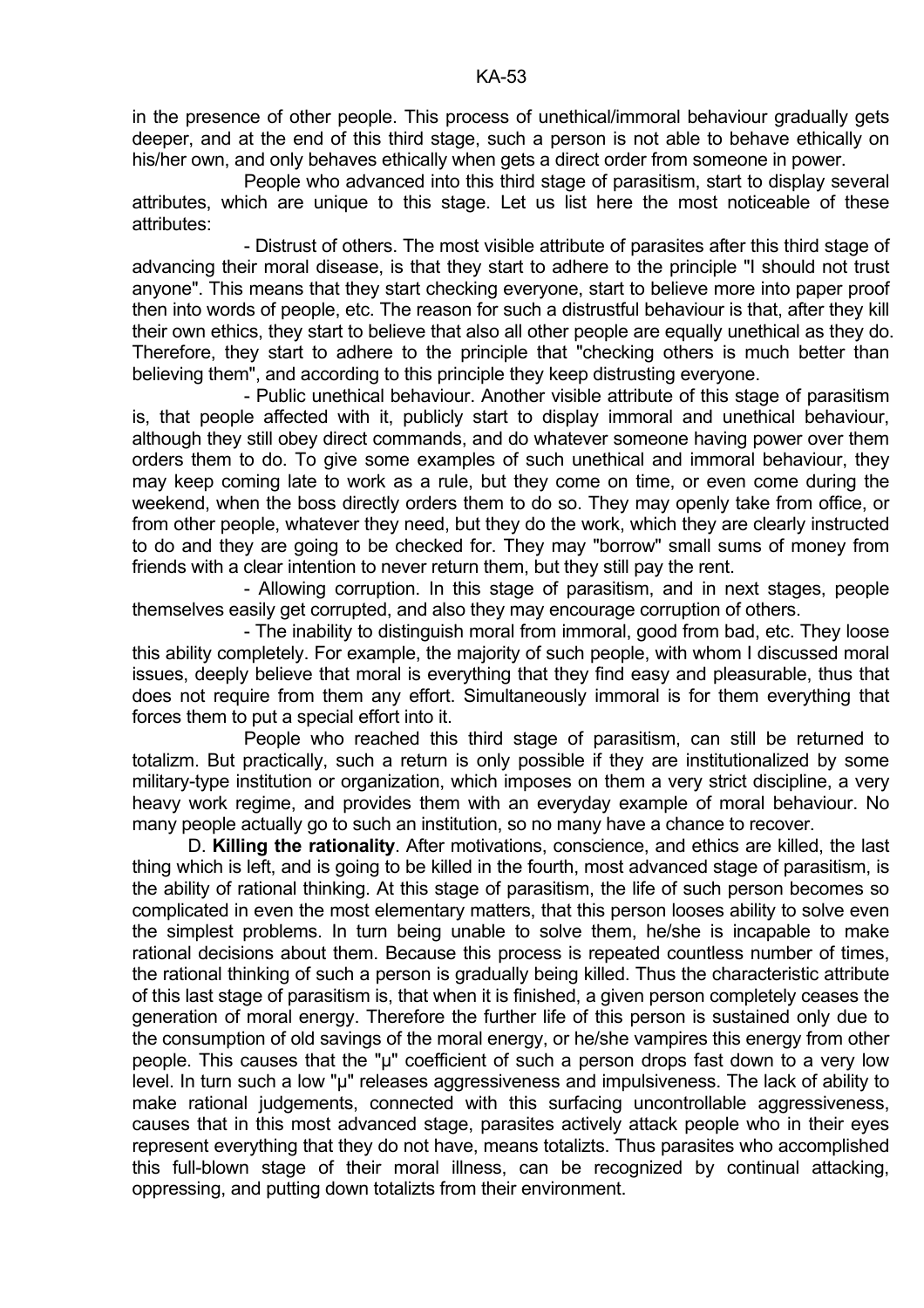People who reached this last stage of a full-blown parasitism, start to display a number of attributes which are trade marks of advanced parasitism. Let us list here the most important of these:

 - Inability of rational thinking. This is the "trade mark" of the full-blown parasitism. It allows to distinguish the victims of this full-blown moral illness, from victims of the less advanced stages. They completely loose the ability for rational thinking. This inability of rational thinking manifest itself in many different ways. For example they are not able to design, plan, or invent anything on their own, therefore they copy everything from others. But even in this copying they do not do it rationally, but introduce various changes, which are shockingly irrational. Therefore, if for example someone sees how they place their furniture, something always shocks by being extremely inconvenient or illogical. If they project or place their switches, the left switch is going to be for the right device, while the right one is going to be for the left one. It they copy from somewhere a design for a footpath, then in order to make it looks nice they form it into the letter "M" and then get upset when people start to short cut through the base of this letter instead of marching through the full zigzag. If they copy a highway crossing, they do everything perfectly, except that the inlet to another highway is placed just after the outlet from this another highway, so that the outgoing cars must fight their way through the stream of incoming cars. Of course, as this is the case after every other stage of parasitism, the victims of a full-blown version of this moral disease are unable to realize their shortcomings, and strongly believe that everyone around them is thinking strangely, while they are the only ones left in the entire world, that still think correctly.

 - Picking on everyone. For example, parasites in this most advanced stage are not able to distinguish between a person who is doing a lot of good, from a typical crook. The reason is that by not being to think rationally, their only criterion of judgement are their own feelings. Thus in every person they always take notice of only small matters, which they do not like in that person, and are unable to put these small matters into a proportional prospective amongst other matters regarding this person. Because every person has something that they do not like, they practically treat every person as their potential enemy, with whom they temporally took a cease of fire.

 - Unpleasant behaviour. Because they distrust and dislike almost everyone, they behave very unpleasantly towards many people, with a small exception of those whom they are afraid (e.g. except of bosses). In relationship to these whom they are scared, they show disrespect only beyond their back.

 - Existence for today. Parasites in this stage completely loose the ability to judge comprehensive issues, and inability to put them into proportion in relationship to each other. Therefore, for example they are not able to plan future beyond today. So whole their existence limits itself to "today", "now", "immediately".

 - The immoral propaganda philosophy towards people whom they know and are not afraid. Because of the lack of rational thinking, they are unable to judge the improperness of their own behaviour. Thus their behaviour, which they show to people whom they are not afraid, is almost as immoral as their real behaviour.

 - Impulsive aggressiveness, which is usually directed against those who are most vulnerable around them (i.e. usually against those who adhere to a totaliztic philosophy).

 Problem with this highest stage of parasitism is that actually it is incurable. I never meet a case when someone who reached it, was able to reverse the process of slipping down, and to not enter the stage of an agonal intellect, which follows. However, because people who slip to this full-blown parasitism start to practice moral vampirism, it still may take them quite a long time before their "µ" slips to such a low level, that their inadequacies are noticeable to everyone.

In my research I made a rather interesting observation regarding people who reached the state of a full-blown parasitism described here. According to this observation, **the "evil parasites" that are described in subsection KB2, choose for the role of their collaborators exclusively people who are already in the stage of a full-blown parasitism**.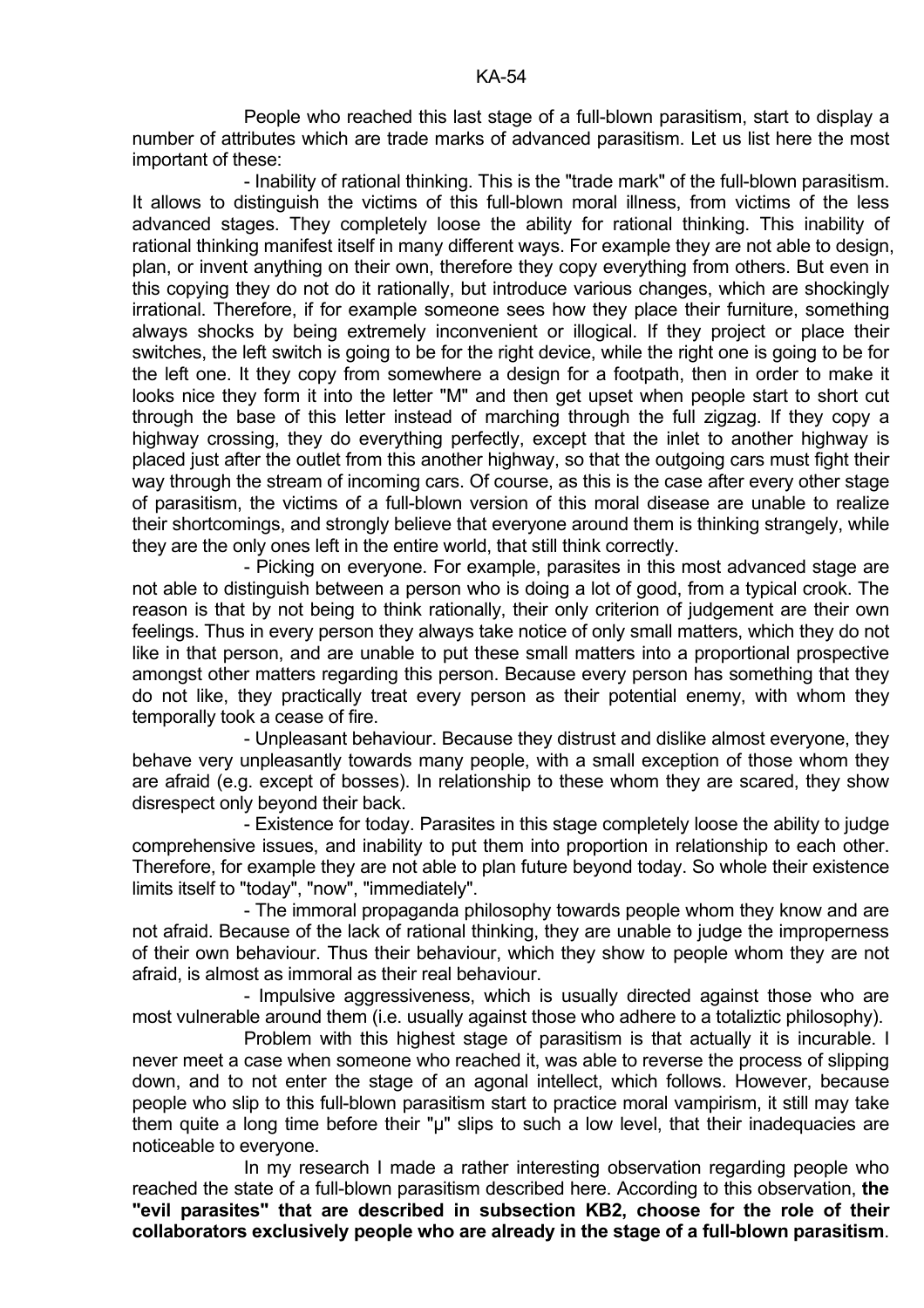I was frequently wondering why evil parasites are using for this shameful role only people who are in the advanced stage of parasitism, and I reached the conclusion that there are numerous reasons. Let us name here some of them. The first of these is that such people completely lost their understanding of good and evil. Thus without blinking an eye they do even the most outrageous orders, that are contained in the telepathic transmissions of evil parasites. They do not hesitate even a moment, when they are ordered to torture, oppress, or harm an innocent person actually without any rational reason. In turn making a totalizt to carry out such atrocities, would be almost an impossibility, because a totalizt obeys moral laws. The second reason is that such full-blown parasites long ago totally switched off their rational thinking, while in their actions are exclusively guided by feelings and by impulses of momentary desires. Thus they can be easily programmed by telepathy, as they are unable to distinguish such telepathic orders from their own temporary caprices and desires. The third reason is that such full-blown parasites have very low "µ". This in turn means that because of the lack of moral energy "µ". they are saturated with ill feelings, hatred, negative thinking, bitterness, and with all this that a traitor and a collaborator must have in order to willingly serve to the worst enemy of people (see also subsection KA1.6.3).

 Each of the processes described above, simultaneously represents a distinct stage of a primitive parasitism. After someone achieves the highest stage of parasitism, in which the rational thinking is also killed, such an intellect becomes a full-blown parasite. From this point onward, such an intellects reaches the agonal state, and the further existence of this intellect is only possible because it sucks the moral energy from others, by leading the life of a moral vampire. Therefore the last two phases which primitive parasites reach in their parasitic life are:

 **Agonal intellect and the moral death**. These two phases were already discussed in subsection KA1.2, therefore there is no need to repeat them here. But it is worth to remind here, that individual people in the stage of agonal intellects always carry out an extremely intensive "moral vampirism" on other people. The principle of this moral vampirism is described in subsections A7.1 and I5.5. It always depends on steering up deep emotions in other people (usually of the unpleasant type), and then sucking moral energy out of them. But even the most vigorous vampirism does not sustain the life of a parasite forever, although in favourable circumstances, when there is someone on which such a moral vampire is able to feed continually, it may extend for many years. Therefore, every parasite always finally finishes with a very unpleasant death, which lives a lot of bad memories in everyone involved.

## KA4.3. Institutional parasitism and forced philosophical corruption of individual people

 Group intellects, such as institutions, whole countries, or whole civilisations, also can go through four stages of primitive parasitism described in subsection KA4.2. Only that for them the manifestation of each stage is slightly different. Also for institutions the whole process of sliding down is much faster than for individual intellects. Actually just within a few years, while in extreme cases even a few months, almost every institution which started a parasitic path, can transform from the vibrant totaliztic organization, into a gloomy and fully agonal intellect, which soon afterwards dies of a moral suffocation. During this short period of time, they may go through all four stages of advancement of parasitism, in the most drastic cases advancing to a next stage almost every year or even month. Specially prone for this moral disease are all governmental institutions, including educational institutions funded by governments. Usually the triggering event in such institutions is the employment to the position of a top manager a person who already adheres to advanced parasitism, and thus who is going to strip a given institution from the responsibility for what the institution is doing. Other frequent reasons include the employment for the top manager a person who is enough incompetent as a manager, that it allows other management positions to be overtaken by people in advanced stage of parasitism, who also are going to strip this institution from the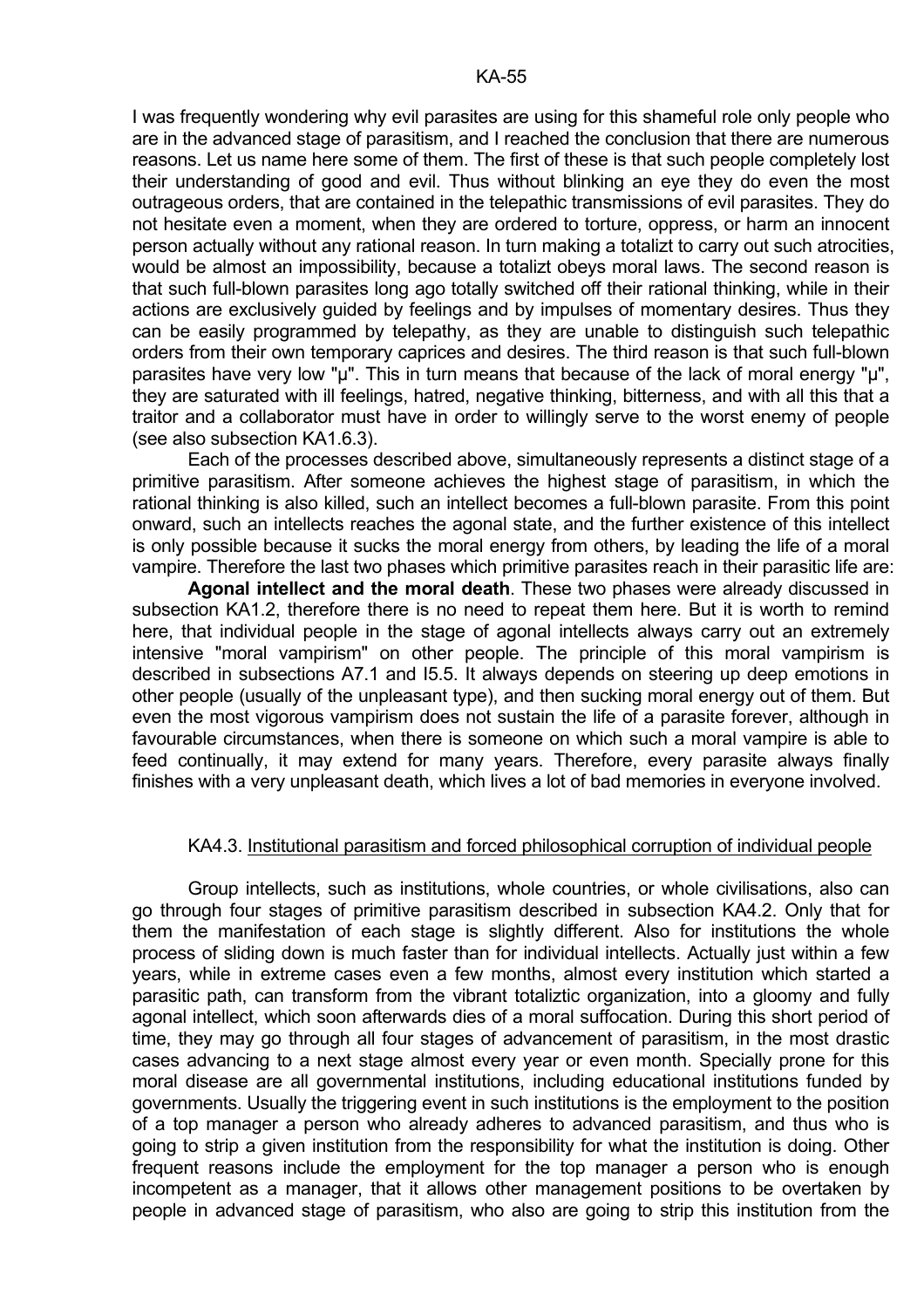responsibility for what it is doing. Here are the subsequent stages, through which such group intellects are transforming on their path to a full-blown institutional parasitism.

 A. **Killing the motivations**. After the parasitic management of a given institution cuts it out from the responsibility for own actions, a given institution proceeds to the stage of killing motivations. It mostly manifests itself through pretending. The institution starts to do everything only for a show, not for results. Instead of doing whatever it is created for, it looks for excuses why it should not be done. Of course, it always finds numerous excuses, so it continually narrows down the production or output, it continually decreases the productive staff, but it increases the management and administration, etc. Thus instead of the real output, it yields a lot of paper, and a pretended output.

 This first stage of institutional parasitism is very crucial. The reason is that institutions which passed through this stage still can be returned to totalizm just by exchanging their entire management, and by employing new managers with a totaliztic outlook. If managers change, the institution itself usually still have enough motivation and totaliztic staff left, to be able to recover without any drastic measures.

 B. **Killing the conscience**. This is the second stage, which appears just after a given institution kills its motivations. It manifests itself by the tendency of this institution to do immoral things. Of course, these immoral things are done by the parasitic management, which acts on the behalf of that institution.

 After advancing to this second stage of institutional parasitism, the renewal into totalizm still is possible, although rather difficult. It practically requires to change not only the entire management, but also parasitic procedures, rules, and traditions, which in the meantime a given institution developed. In practical terms such a recovery is only possible, when a given institution is completely taken over by another, totaliztic one, which changes not only the whole management into its own one, but also imposes its own ways and principles of acting.

 C. **Killing the ethics**. After the conscience is killed completely, and a given institution does immoral things as a common practice, the next stage of institutional parasitism is to gradually kill the ethics. The reason is, that without the guidance of morality, with the elapse of time management of such an institution forgets that it supposed to serve people, not to destroy them. Therefore, it starts to do immoral things in an increasingly visible manner. It starts to act ruthlessly and without any respect to rules, ethics, and even law. For example it may fire the best employees only because they do not have "connections", while it leaves at work all lazy workers only because they are close friends or relatives of the chief manager. It keeps depleting, overworking and underpaying the productive staff, but it simultaneously builds up and deprives all duties and responsibility the increasingly larger pool of managers. It is also grossly unfair in all matters concerning premiums, benefits, promotions, etc.

 After this third stage of institutional parasitism is reached, the renewal process is almost impossible. It practically requires firing the entire staff, and starting the production from scratch with a completely new staff. Therefore, in case of institutions, it is more rational to allow them to die, and to start new ones from a very beginning, then to take over such old ones and to try renew them. If someone takes over such a parasitic institution in the third stadium of advancement of its moral illness, no matter what would do - apart from sacking the entire personnel, this institution anyway is going to collapse.

 D. **Killing the rationality**. After motivations are killed, the last thing which is still left to be killed is rationality. It is going to be killed in the fourth, most advanced stage of institutional parasitism. The mechanism of this killing is similar as in individual intellects. Through killing motivations, conscience, and ethics, everything in such an institution becomes so complicated, that the institution looses ability to solve even the simplest problems. In turn being unable to solve them, it is also unable to make rational decisions about them. Because this process is repeated countless number of times, the rational actions of such institution are gradually being killed. In the result, whenever logic says that something should work in a given manner, actually in such an institution it works exactly opposite to the logic. Thus one of the characteristic attributes of this last stage of institutional parasitism is, that when it is finished, a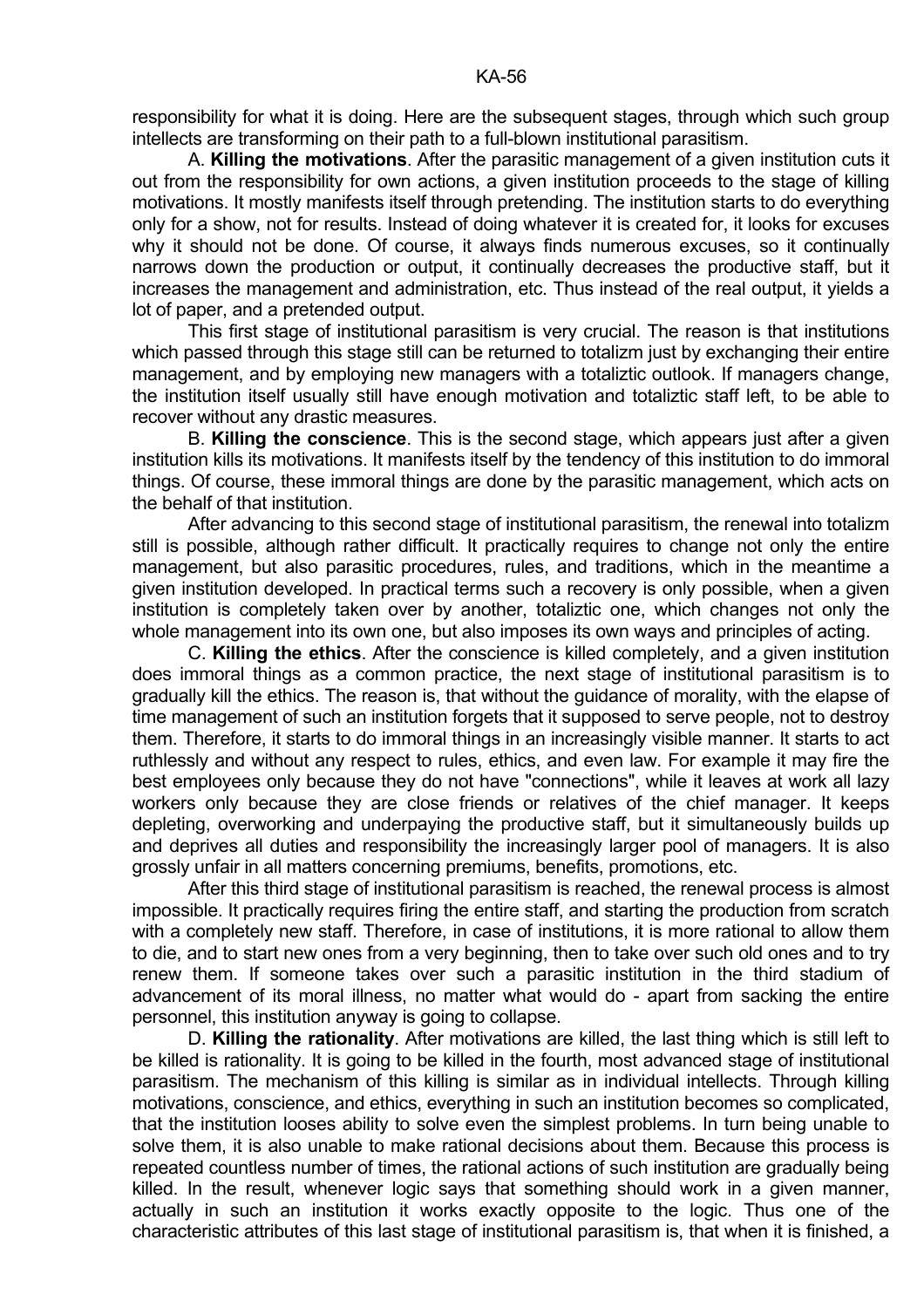given institution completely ceases the generation of moral energy. Therefore the further life of this institution is sustained only due to the consumption of old savings of moral energy, or it vampires this energy from everyone that is within the sphere of its influences - e.g. from employees.

 Institutions which reached this highest stage of institutional parasitism, start to display a number of attributes which are trade marks of a full-blown institutional parasitism. Let us list here the most important of these:

 - Shrinking. Such an institution is continually shrinking. For example, if it is a factory or a teaching institution, it fires production employees, it continually shuts down more and more departments, it sells various assets, it cancels projects, it cuts budget, etc. If it is a country, then it continually closes factories, the headquarters of various companies keep shifting overseas, its best people are emigrating overseas, it keeps selling governmental assets, it constantly decreases budgetary spending, it makes all sorts of savings and cuts, it cancels public projects, etc. The only thing that in such country constantly increases are: taxes, bureaucracy, unemployment, crime, and lawlessness.

 - The situation of a "black hole". Such an institution turns into a kind of moral "black hole", in which completing any "motion" is almost impossible. (I.e. it becomes similar to a star system, which continually followed the motion along the line of the least resistance and, thus achieved the state of an astronomical "black hole" - see descriptions from subsection B6). If such an institution is a country, which accomplished a full-blown institutional parasitism, then it looses the ability to allow any moral motion on its territory. For example, it is unable to build anything, because its legal environment is very business unfriendly, everything seems to be forbidden in it, and the simplest activity is connected with getting through piles of "red tape", regulations, governmental requirements, permits, etc. Also everything in it is "user paid", in spite of extremely high taxes. It is also paralysed by a rampaging stagnation, as the accomplishing of anything new that does not lie in an everyday routine of its citizens meets so much human resistance and so many obstacles of various natures, that even the most entrepreneur and totaliztic people finally give up and cease their perseverance. The entire society of this country is depressed, and very difficult to find a citizen who would be satisfied with life, laughing, and not ready to complain at something at every opportunity. Even very young people of this country are already infected with parasitism and are unable to do anything for an idea, for their own good, or just as a favour to friends. These young people display an interesting "**syndrome of a parasite**", which depends on seeking some immediate material benefit for themselves in everything that they are doing, and on refusing to do anything that does not provide such instant benefits. The most intriguing is the disappearance of people from footpaths of streets of cities in evenings. In a normal (totaliztic) country, streets of cities are full of life in evenings, cafés are open, shops are lighten, lots of people are walking, talking, laughing, and enjoying life. But in countries that reached a full-blown institutional parasitism, in evenings footpaths of streets of large cities are almost completely empty, no cafés or boutiques are open, and the most of lights is extinguished.

 - The maximization of inconvenience. In parasitic institutions everything starts to work in such a manner that it creates a maximum problems and inconvenience to people. I used to work in a several institutions, which reached the level of such a full-blown parasitism, and I must admit, that work in them is a real nightmare. Practically everything in such institutions is a problem. The only matters, which can be done in them, are these which can be accomplished through filling in a typical existing form, and following with it a typical existing procedure, but which do not dare to require someone's agreement or signature. Even in matters, which are the basic rights of employee, it is necessary to struggle and to fight. For example, let us consider such a simple matter, as just taking an annual leave, for which every employee is entitled. In such institutions it grows to a huge problem. The reason is that even if an employee is just taking what is entitled to, still someone must make a decision and sign a piece of paper. Of course, in institutions with a full-blown parasitism, no parasitic manager wants to take a responsibility for signing anything. After all, they are constantly "trained" in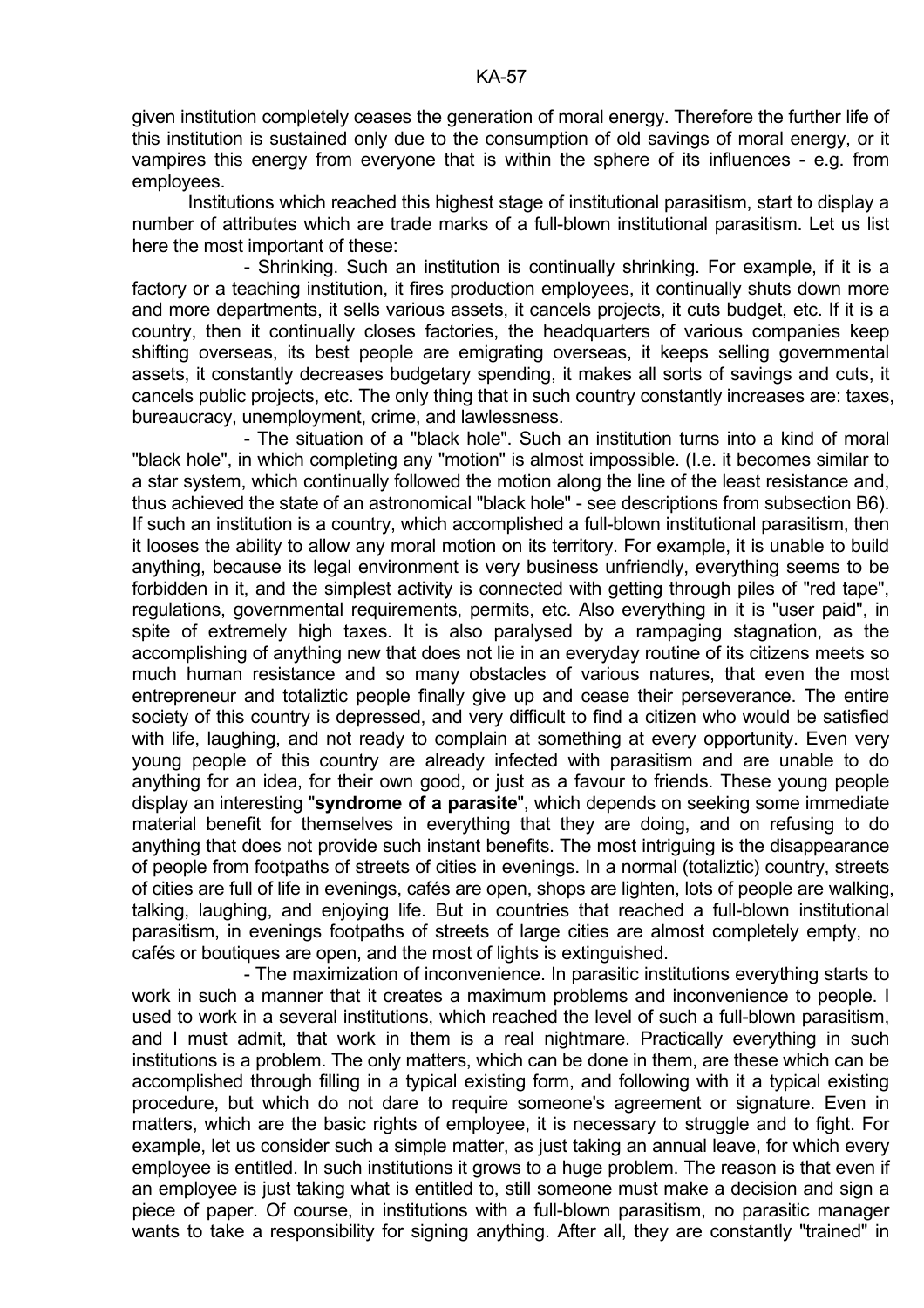these institutions to not take any decision. So everyone is finding excuses to not sign. The effect is that even the most basic rights of employees are undermined, and one needs to pull everything by force, in spite that it should be given to him/her automatically. Thus numerous rights are not executed by employees in such institutions, simply because people have no energy to break through countless barriers, which are created in every area. For example employees do not ask for refund of their small expenses, do not ask for paying overtime, and many of them also do not even ask for an increase of salary. The reason is that they cannot be bothered to overcome these countless obstacles that are put on their path in even the most simple matters. Of course, all these difficulties have their repercussions. For example in such institutions no-one is willing to work outside of hours. No-one is ready to buy or to do anything for the good of a given institution. Also every employee is running away from it as soon as he/she finds any more totaliztic institution.

 After any institution reaches this highest stage of institutional parasitism, the process of renewal is impossible for it. It needs to be put onto side tracks and allowed to die by a moral suffocation. **Totalizm strongly recommends, that in case of institutions, which already reached the stage of a full-blown parasitism, the process of their agony should be shortened by an official dismantling and by closing them down as fast as possible**. The biggest error that can be committed with such institutions, is to try to "save" them for political reasons. Such "salvation" always finishes with unrecoverable drowning enormous sums of money, which are swiftly squandered by these institutions, and with the deepening of problems that are outcomes of various repercussions of unnatural keeping alive the institution, which is unable to fulfil its purpose.

 **Agonal intellect and the moral death**. These last two phases, for institutions are similar as for individual people. The only difference is that the majority of institutions have greater difficulties with extending their lives as moral vampires, than individual people do. Therefore they are not able to drag their life for as long as individual parasites, and die much sooner. The only exceptions are various governmental institutions, which are kept artificially alive by politicians, even after they reached the stage of agonal intellects, and even when they do not fulfil functions for which they were established in the first place - see the description of such artificially "resuscitated" parasitic institutions contained in subsection KA4.4. Of course, moral energy required for extending lives of such agonal intellects must be drawn from employees of these institutions. Therefore a work in such agonal institutions is a nightmare for everyone.

 After a group intellect, means an organization, factory, institution, or a country, already reached the highest (fourth) stage of parasitism, then the parasitic philosophy becomes the "everyday philosophy" for this particular institution. This happens even when the institution is not aware of having any "everyday philosophy", or even if officially this institution adheres to a different "official philosophy". Therefore, it should be emphasized here, that every institution which reached a full-blown parasitism, practices an **institutional parasitism** in its everyday life.

 Institutional parasitism is extremely dangerous, as it tends to force parasitism upon all individual people who are within the sphere influences of such a parasitic institution. For example, if an institutional parasitism is practised by a captain and officers of a ship, then also all sailors of such a ship are in danger of being infected with this moral disease. Similarly is with parasitic families, factories, organizations, religions, countries, and civilizations. Therefore, if someone has weak moral foundations brought from his/her home, and has a bad luck to work for a long time in such a parasitic institution, then such a person also becomes a parasite. (For this reason young people should avoid being employed in governmental institutions especially if these institutions exist for many years, e.g. tax departments, administrative offices, etc.) Similarly is with parasitic religions. If someone had a bad fortune to be born into, or to join in, a religion which for the everyday philosophy practices institutional parasitism, then this religion literally forces the faithful into a parasitism. The outcome is that a large proportion of adherers of such a religion are reaching the stage of advanced parasitism when they are still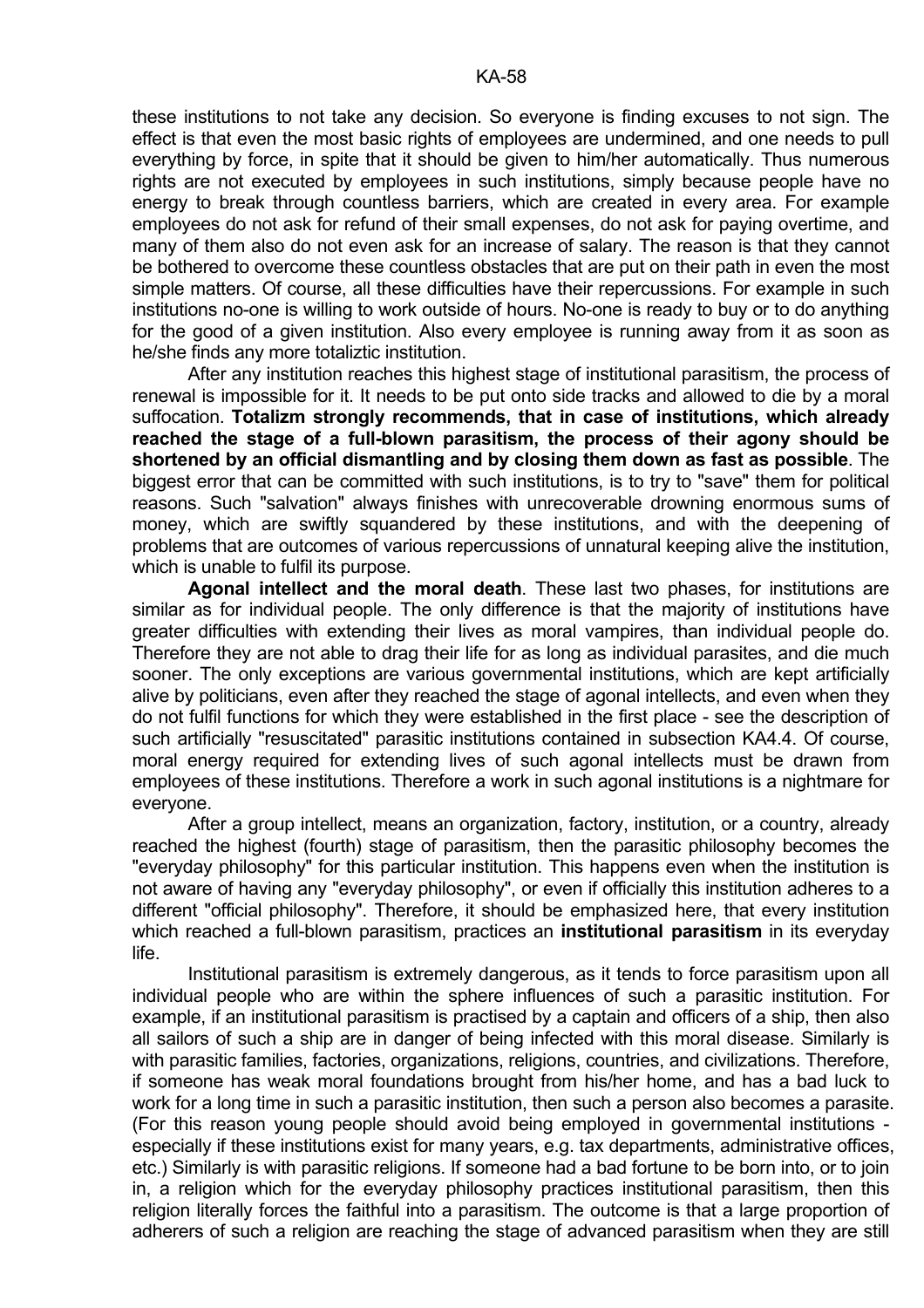relatively young. A popular name for the adherers of these religions, who already reached the state of advanced parasitism, is "religious fanatics" - see subsection D12.3. As it turns out, religious fanatics are simply people in advanced stage of parasitism forced upon them by a religion that adheres to institutional parasitism.

 The worst situation is, however, when a whole country or civilisation reaches the stage of a full-blown institutional parasitism. I have the opportunity to observe such countries. The most recent case I know of, reached the full-blown parasitism around mid 1990s. It currently undergoes various complex social processes, which for a scientist like myself are extremely interesting to observe and to analyse. For example, a large proportion of young people of this country, who went through their "teenage crisis" of lowest "µ" when the country was already in the full-blown parasitism, never recovered from their growing stage (described as stage 2 in subsection KA1.2), and never accomplished the totaliztic stage 3. In the result, these youths went directly from their growing stage 2 into their creeping into parasitism stage 5. This poses a serious problem for the country, because it is the country, which needs to take care of this rapidly growing number of "young retirees" with parasitic philosophy and a complete lack of responsibility for their actions. These "young retirees" not only that are completely unproductive, but also display all parasitic tendencies - like crime, drugs, deviations; and have no motivations to learn or do anything constructive. They pose a real problem. Another interesting phenomenon, which occurs in every country with institutional parasitism, and even can be used as an identification attribute, is the escape of totaliztic citizens to overseas. The country that I am observing right now, in the year 2000 experienced an enormous "escape" emigration, and rapidly was loosing the most vibrant, motivated, skilled, and productive people. Actually the "salt of the nation" was running away from that country. It is interesting to see what happens next.

 Institutional parasitism has a special significance for our civilisation. The reason is that in the circumstances of rapidly increasing number of parasites in our society, pretty soon such institutional parasitism will be accomplished by the whole our civilisation. This in turn means that the fate of humanity may already be sealed, and is actually going to roll down exactly along the path described in subsection A3 of [1/4].

## KA4.4. Behaviour of parasitic institutions which are allowed to vampire forever

 The great majority of institutions which already reached the stages (6) of "agonal intellect", and (7) "death through a moral suffocation", sooner or later die out, and their place is taken by newborn, totaliztic institutions. But there are some group intellects (i.e. institutions), which after reaching the stage of "agonal intellects" are not allowed to die, so they lead a parasitic life and remain for many years suspended in the "perpetual agonal state". The reason is that people which should allow them to die, and to be replaced, for some reasons keep them artificially alive. Examples of such artificially resuscitated intellects include:

 (A) Various governmental institutions, which in spite of reaching the agonal state, and in spite of being unable to fulfil the purpose for which they were originally created, are kept alive artificially by politicians. This group includes also educational institutions funded by government.

 (B) Various religions, which in spite of becoming parasitic institutions, still force their faithful to sustain them under the threat of physical death for body, and the threat of hell for the soul.

 (C) Parasitic countries, in which the great majority of intellects are already practising parasitism. Such countries do not have enough totaliztic intellects to carry out the process of renewal, so they keep falling increasingly deeper and deeper into institutional parasitism. They have no option but to remain parasitic, in spite of the fact that many citizens do not like their parasitic behaviour.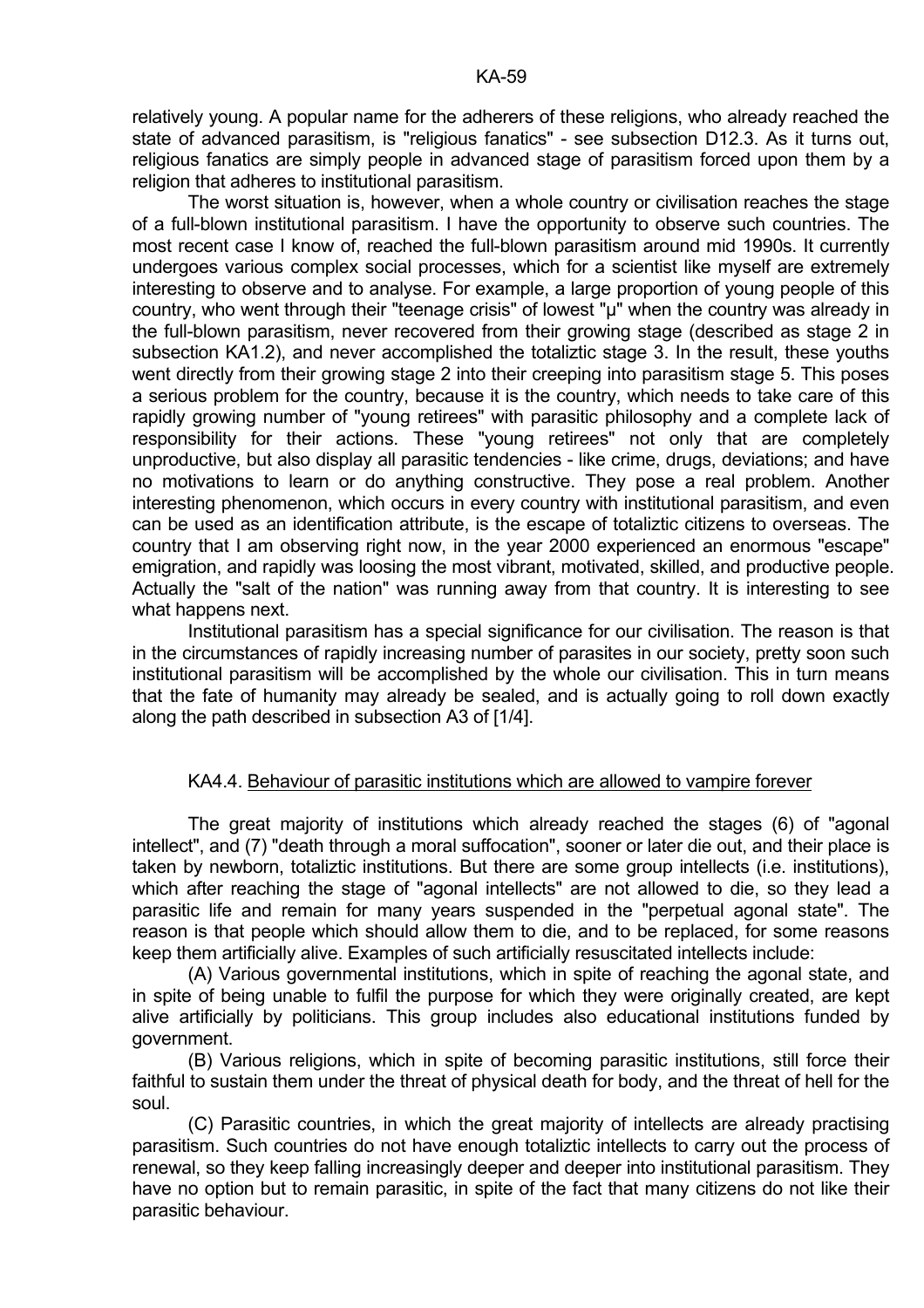(D) Whole civilisations, which reached the stage of institutional parasitism. From my research to-date it appears, that if an institutional parasitism starts to be practised by a whole civilisation, then this civilisation is unable to renew itself and turn into totalizm. Therefore it falls increasingly deep into parasitism, until it reaches the state, when it commits a self-destruction. Therefore parasitic civilisations, and also all their citizens, actually have a death verdict attached to them at the moment when they reach the state of a full-blown parasitism. Thus it is only a matter of time, how long they manage to live, before this verdict is executed.

 Many of such agonal intellects are not allowed to die, and are artificially kept alive almost forever, means until they commit a self-destruction. Of course, because they do not generate their own moral energy, they vampire this energy from people who are under their control. So let us now look at some issues connected with the existence and activities of such parasitic institutions.

 There are various interesting processes which occur in such parasitic institutions in the perpetual agonal state. The most interesting of these include:

 1. **Justification for the existence**. All long-living parasitic institutions are able to survive so-long in their stage of an agonal intellect, because they keep inventing some plausible justifications for their existence, and then they managed to make their slaves to believe in these justifications. According to the principle of parasitic use of only low emotions, almost always such justifications take form of some way of scaring people. For example parasitic countries scare their slaves/citizens with another countries. For this, they make their slaves to believe that they are "the only country" or "the only government", which keeps democracy on the land, or keeps a given (true) religion on the land, or keeps freedom of that particular nation, or keeps enemy out of that land, etc. Parasitic religions keep their faithful under control through the fear of hell, punishment by God, etc. In turn parasitic educational institutions scare everyone with pictures of a country or a province without any means of educating its citizens. Justification can differ, depending on the circumstances of a given parasitic institution. But the principle always stays the same: use the power of the propaganda machine to spread a fear of change, and to keep slaves believe that this particular institution is "the only one which can keep ..." - whatever is the most characteristic to these slaves or to that institution.

 In order to justify their existence in a convincing manner, such agonal parasitic institutions keep inventing various ideologies. In these ideologies they try to highlight their differences from others and to emphasize the threat from these others. Because there is always a lot of excuses on which such parasitic ideologies can be based, our planet is populated with countless parasitic institutions, each one of which formulated a different ideology, and each one of which convinced people that they should support this ideology by keeping the institution alive. In the result, we believe that we have countless ideologies on our planet, and that every single one of them is different. For example we believe that we have communistic ideology, socialistic ideology, religious ideology (practised by some countries, which maintain religious governments), democratic ideology, capitalistic ideology, imperialistic ideology, etc. But **in reality, on the whole planet we have only one ideology, namely a parasitic, while only methods and tools that it uses are derived from different sources in each case**. (Note that totalizm does not need an ideology, thus there is no competition for the parasitic ideology.) These methods and tools are outcomes of circumstances in which a given ideology was born. The need to justify its existence causes that every parasitic country highlights all differences of the ideology that it uses, in relation to ideologies of other countries. But actually if one compares the life in a parasitic country, which practices a given ideology, with the life in another country, which practices a different parasitic idealogy, then it turns out, that in practice there is almost no difference between them. In every case such countries escalate oppression, bureaucracy, corruption, shortcomings, chaos, injustice, crime, etc. In each single one of them, their slaves lead the similarly pathetic lives. The only differences that can be noted result from the stage of parasitism that a given country accomplished, and therefore from the level of immorality which it reached.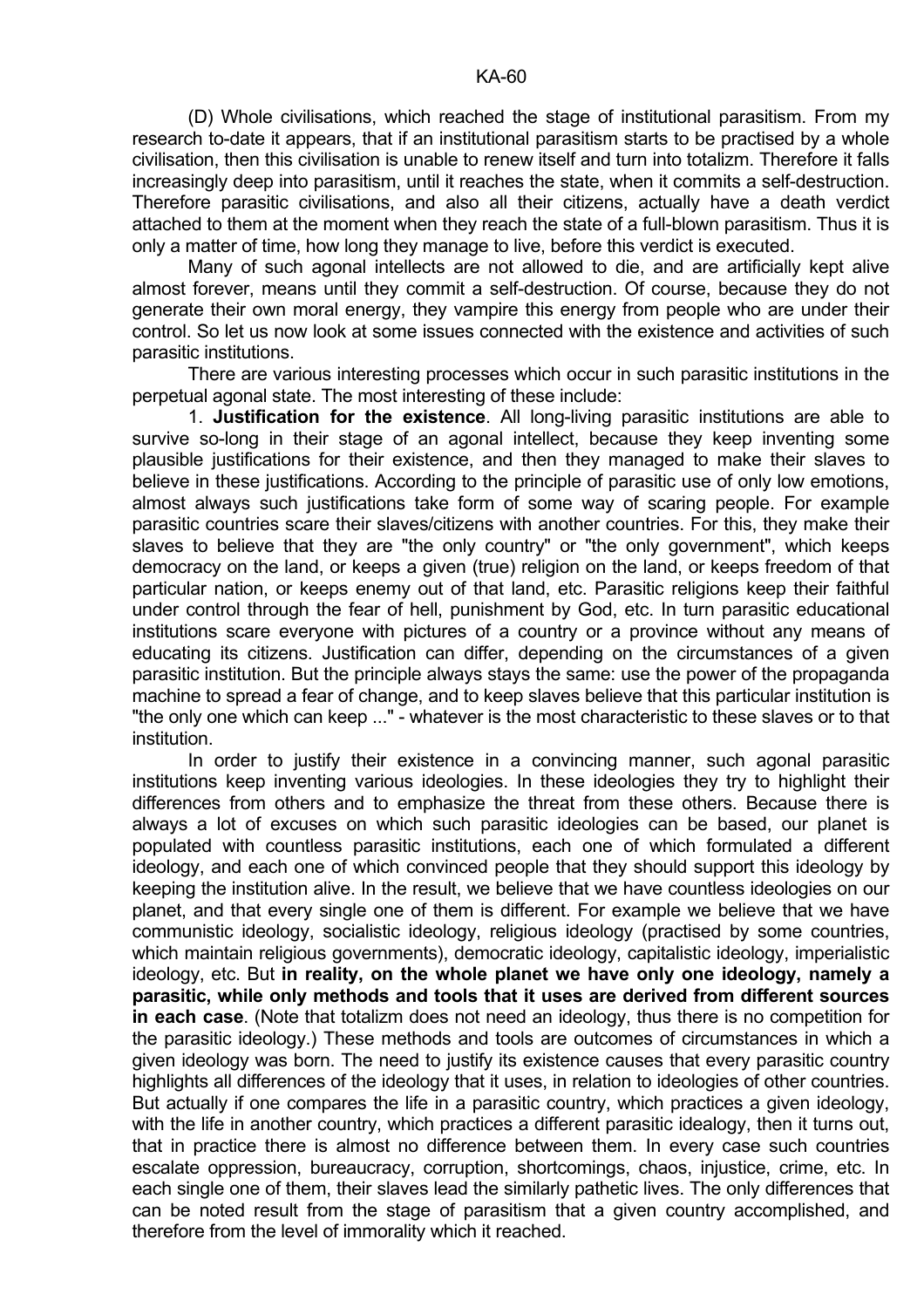2. **Mock renewals**. Of course, such parasitic institutions are unable to hide forever from the rest of people their incompetency and inability to carry out functions for which they are created. Therefore, from time to time, these other people on which the existence of these institutions is depended, become irritated and try to liquidate them. In order to survive these attempts at liquidating them, they are developing cunning ways of convincing others, that they are in the process of renewal (of course, because they are already in a full-blown parasitism, in fact they are unable to accomplish any real renewal.) To accomplish impression of undergoing such renewal, they always undertake "mock renewals". They depend on making various apparent actions, which look as renewals, but which actually are only empty gestures or pretences. For example, such institutions may constantly "restructure" themselves. But if anyone carefully observes these "restructuring", then it turns out that it never removes key parasitic leaders - only shifts them to different positions, or changes names of positions which they are occupying. In turn parasitic countries may have two parties, which for the "mock renewal" constantly swap power, although their politicians remain the same and stay equally parasitic. (Both these parties with the same aggressiveness and close cooperation will viciously attack and neutralise any new totaliztic parties that could start the factual renewal.) These parties may call elections, but they only give the choice amongst their own candidates, which already ruled the country previously and ruined it. They also make propaganda movements, which may appear as renewals, but which actually are only the change of front covers and slogans.

 3. **Escalating oppression**. Because all parasitic intellects need slaves, from which they vampire everything that is necessary for their existence, always a byproduct of such artificially extended life of agonal intellects is the rampaging oppression. Privileges are gradually being stripped from people who "belong" to this parasitic institution, social divisions are deepening, castes and classes are being introduced and highlighted, new prisons build, police forces and policing are multiplied, spying on slaves is intensified, etc. An interesting observation that I managed to accumulate, is that totaliztic countries are continually increasing the free time of their citizens - means they are increasing the length of weekends, increasing the number of holidays and annual lives for employees, etc. In turn parasitic countries, amongst numerous other ways of oppressing their people, are always decreasing the free time of their citizens, namely are extending the number of working days, decreasing the length of annual leaves, removing free Saturdays, cancelling public holidays, etc.

 4. **The existence as moral vampires**. In order to supplement moral energy, which such parasitic intellects are not able to generate by themselves, such institutions start to continually suck this energy from everyone who is in the power of these agonal institutions. For example, parasitic governmental organisations take this energy from their employees. Parasitic countries take this energy from their citizens.

 5. **Raising costs of the head office**. Such parasitic institutions suspended in the perpetual agonal state, tend to continually grow their "head" at the costs of their "body" (e.g. parasitic countries continually increase the governmental apparatus, the size of ruling oligarchy - means the number of ministers or/and the size of parliament, the number of police forces and bureaucrats, etc.). The result is that in order to sustain this abnormal head, the body needs to provide an increasingly large amount of funds and resources. If it is an institution which is funded by someone, then this institution every year is going to ask for more funding, in spite that it gradually shuts down its operations. But if it is a parasitic country, then it is going to continually increase taxes, gradually put taxes onto the increased number of objects, gradually make everything "user paid", sell all governmental assets, withdraw money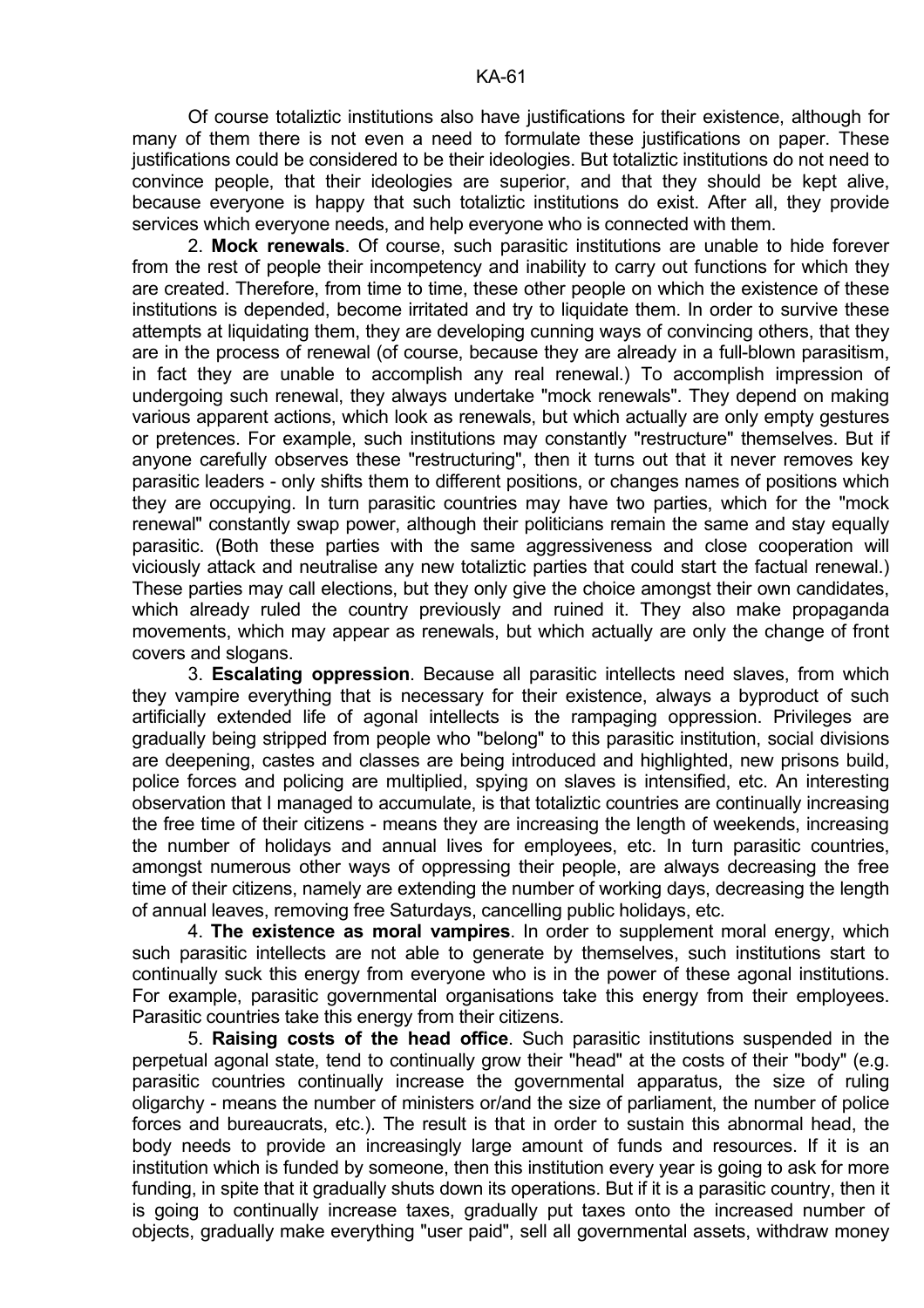from public projects and redirect them to finance the ruling oligarchy, cancel all governmental orders and public developments, etc.

 6. **Panel decisions**. Parasitism starts at the point of time, when someone pushes out its personal responsibility. As it deepens, parasites are increasingly panicky about taking any responsibility, and they push it on someone or something else. Therefore in parasitic institutions all managers are avoiding making any decision, and panic when they are forced to do so. The reason is to not be charged with a responsibility for the outcome of this decision. After all, if a decision yields anything undesirable, as always is the case in a real life, the blame always would get the decision maker, and he/she would risk the position in the parasitic hierarchy. Therefore parasitic institutions invented "panel decisions" - means decisions made by a special group of people. This group is called differently in each parasitic institution: panel, committee, board, council, parliament, etc., but the function is always the same: the release of managers from the responsibility of making any decisions. In case of panel decisions, whenever anything goes wrong, the blame goes onto the panel - means onto no-one specifically. Therefore, as the parasitism in a given institution progresses, increasingly more decisions must be made by panels. In institutions with a full-blown parasitism, practically no decision is made outside of a panel. In this way positions of managers in these institutions are completely figurative. They are paid for making decisions and for taking responsibility, but actually they do not make any decisions and pass the entire responsibility for these decisions to various panels.

 The research on such parasitic institutions in the agonal stage, which are not allowed to die, is extremely interesting and very important. This research is able to answer why civilisations, which reached the stage of such agonal intellects, are not able to restore totalizm by themselves, and only exist as parasites until the time when they manage to accomplish a self-destruction. Unfortunately, such a research is also very unpleasant and dangerous. After all, the researcher must become a part of such an institution, thus also must expose himself/herself to all forms of exploitation, abuse, and slavery, that this institution exerts on everyone who is in its power. He/she must also be ready to go down with this institution. Thus, the situation of a researcher who carry out such research, is similar to a situation of an investigator of panics, who to see better the panicking people, recruited itself onto a ship with a hole - which surely is going to sink. Thus it is a matter of time, when this sinking takes place, and whether during the panics that this sinking is to cause a given investigator manages to save his/her observations, or is going to sink with them.

## KA5. Stages of advancement of refined parasitism

 Refined parasitism differs in many aspects from primitive parasitism. For example it is a "formal" philosophy, which one needs to learn, not a "natural" or "spontaneous" philosophy as primitive parasitism is, which does not need to be learned. Also it knows exactly about punishments awaiting for breaking moral laws, and is scared of these punishments. Therefore refined parasites are forced by the fear of these punishments to either obey moral laws, or to go around them. In turn, since they do not break moral laws as primitive parasites do, they do not go through the same stages of parasitism. Therefore in this subsection it is going to be analysed, what are stages of the moral decay, through which refined parasites are passing, and what characterises each one of these stages.

### KA5.1. Stages of refined parasitism in individual people

 The primitive parasitism can be called a "natural" or a "spontaneous" philosophy, because its adherents practice it in a natural manner by succumbing to momentary impulses of their feelings and by indulging in pleasures of laziness. In turn the refined parasitism is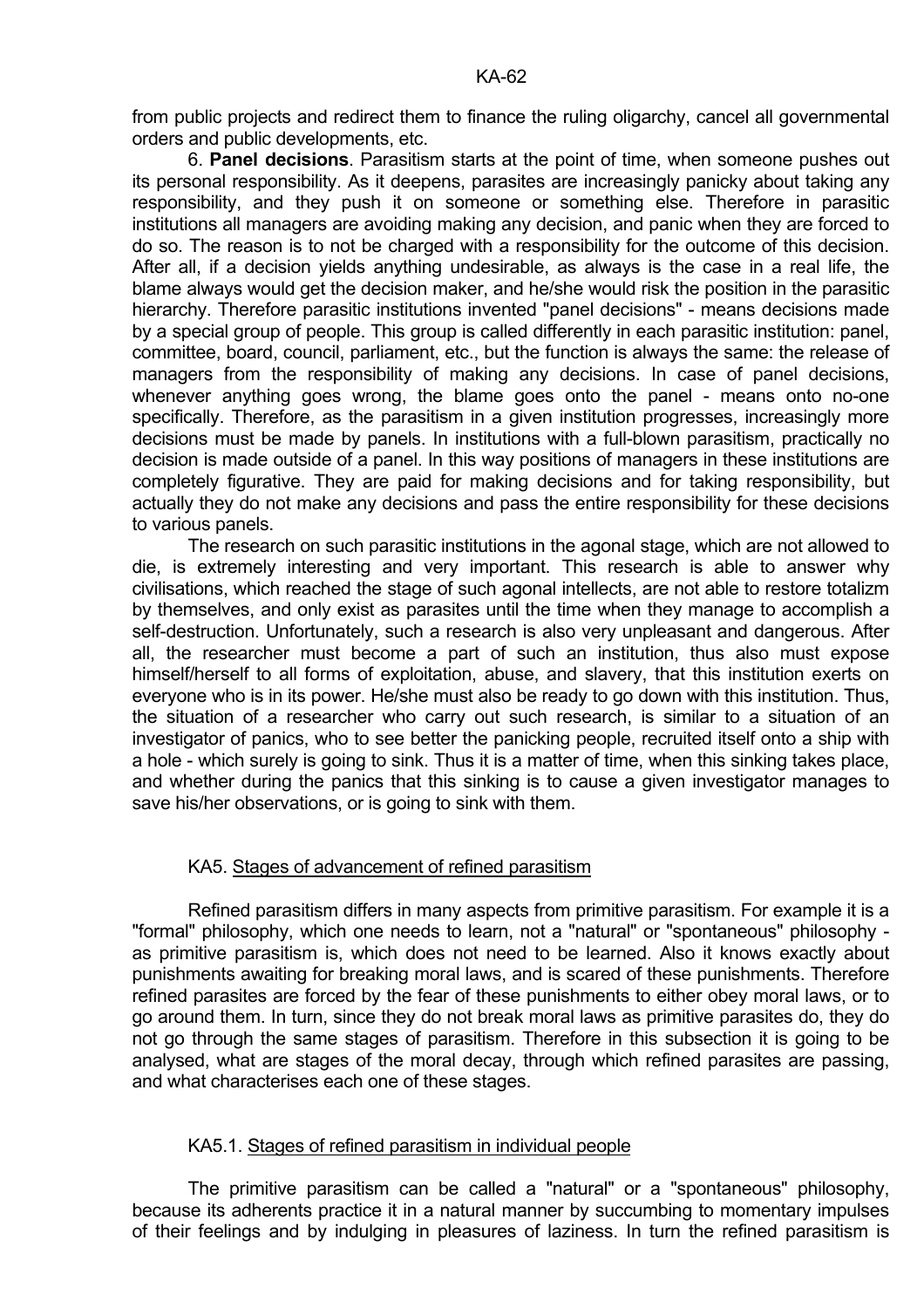already a formal philosophy, the adherers of which must learn - i.e. they are not able to implement it spontaneously just under the influence of momentary impulses. Therefore, otherwise then this is the case for primitive parasitism, adherers of the refined parasitism must fulfil several conditions, namely:

 A. They must be born and live in a civilisation, which for a long time practices the institutional parasitism, thus which teaches its citizens from the young age the models of parasitic behaviour. It is worth to notice, that because parasitism is a deadly moral disease, which always finishes with a self-destruction, **the civilisation, which as a whole practices the institutional parasitism, is a terminally ill civilisation**. The illness of this civilisation manifests itself through moral deviations. About such a civilisation it can be stated the same as about people who practice parasitism, i.e. that it has a "leprous spirit" or that it has a "spirit infected with worms". It can also be stated about it, that its fate is sealed and the days are limited, although in reality parasitic civilisations can survive millions of years before they activate their self-destruction.

 B. Their civilisation must well know about the existence of moral laws, know about punishments for breaking these laws, and know various methods of walking around these laws. Therefore the young citizens from very initial stage are indoctrinated, that in life one needs to go around moral laws, and instructed how they do this walking around. This means that in the philosophical life-cycle of this society there will be no totaliztic period of life.

 C. Their civilisation either does not know about the existence of the moral law that "everyone takes a personal responsibility for outcomes of all events, at which he/she has the influence, and which take place in his/her presence", or ignores the action of this moral law. In the result, every citizen of this civilisation from the youngest age pushes away the personal responsibility for anything.

 D. Their civilisation has already "build in" behaviours and institutions, which allow every member of it to not take a personal responsibility for anything. For example all governing is accomplished in it on the "democratic" principle, in which no-one takes responsibility for anything, while the entire responsibility is accepted by institutions that are established especially for this purpose. E.g. if anyone is in any problems, there will be a special institution, which is to pull him/her out from such problems, so that no individual citizen is obliged to give any help to other citizens. Etc., etc. From the youngest years citizens of this civilisation are trained in not taking responsibility for anything. After all, societies that practice institutional parasitism do not know what a personal responsibility is. This in turn causes, that in their philosophical life-cycle there is no need for a "triggering event", which throws away the responsibility from shoulders of individual people.

 E. Their civilisation must be an atheistic civilisation. Thus they do not have religious motivations - as totalizts do, to obey all moral laws and to not even attempt to walk around any of these laws.

 In the result of action of the above initial conditions, refined parasites do not go through the same path of moral decay as primitive parasites do. Therefore refined parasitism is characterised by different phases, via which it progresses through its own moral disease. Let us now discuss these stages of refined parasitism, which were identified so-far:

 1. **A productive stage** (i.e. the stage of killing productivity). This is the stage of normal parasitic life. In the society which practices the refined parasitism, it is an equivalent to the "totaliztic period" from lives of citizens of our planet at present. At this stage refined parasites obey the majority of moral laws, although they do not do it because of their conviction - as totalizts do it, but out of premeditation - because according to their calculations, it costs less effort to obey them than to walk around them. Thus they only go around these laws, which stay on the path to their personal goals. Therefore in this first stage of the refined parasitism, they are productive, they generate moral energy, and some of them may even have a relatively high value of "µ". They can contribute to their society almost the same as totalizts do. But because, otherwise to totalizts, they obey moral laws without conviction, in order to work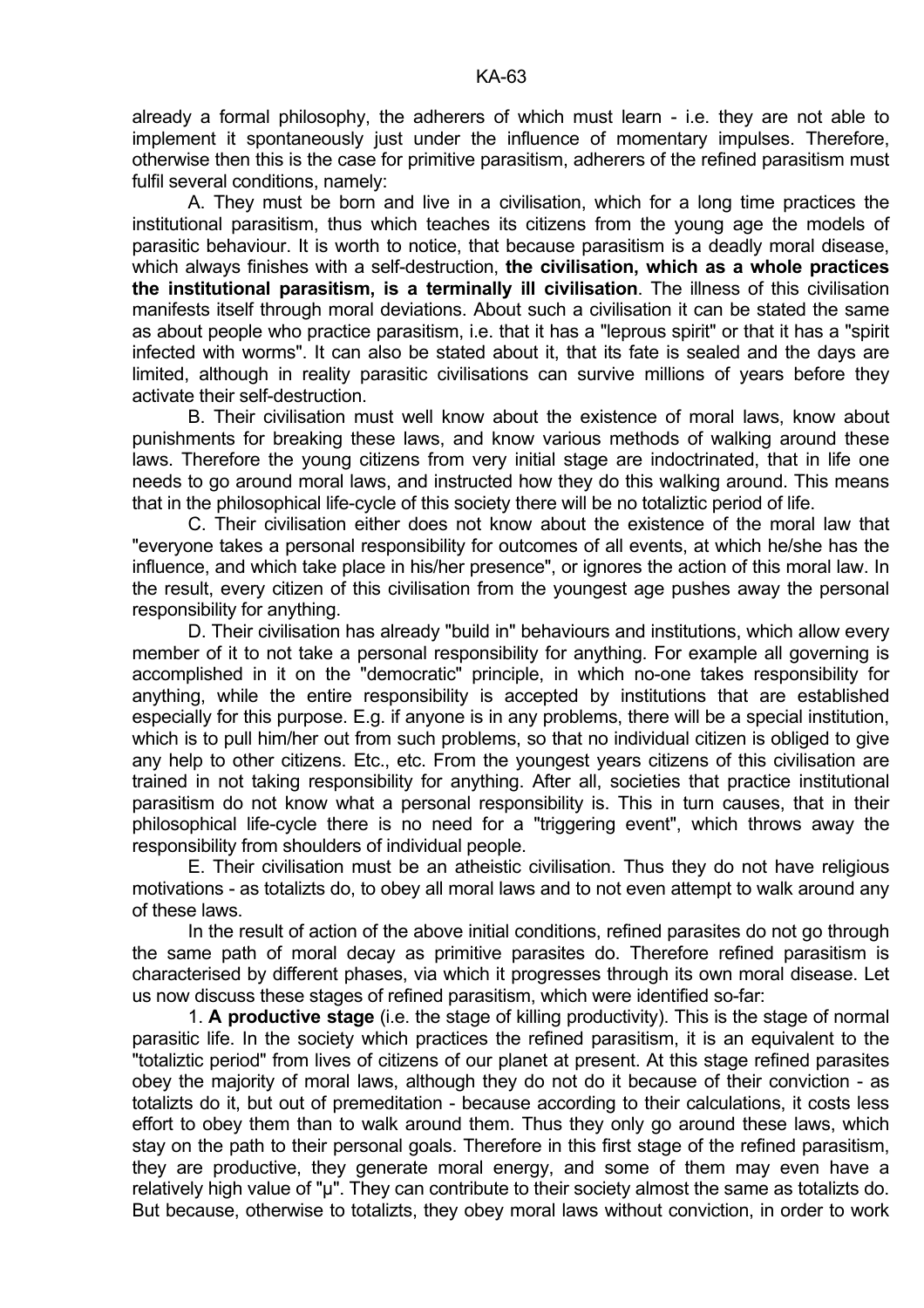they require a steep hierarchy, a close supervision, and a society which turns them into slaves. If they are not forced to work, they indulge themselves with doing nothing.

 In this stage, the productive parasites constantly are subjected the influence and demoralising example from more decadent parasites, which are already in the more advanced stage of their moral illness. Thus even if initially they obey moral laws in a relatively frequent manner, the demoralising example of these more decadent parasites exerts the continuous pressure on them to go around moral laws more frequently, and to push their duties onto other people. The effect of this constant pressure is such, that with the elapse of time they gradually relinquish their duties, and instead of going around only some moral laws, they practically start to go around almost all of them, moving increasingly steeply downhill in moral field. In the result, their productivity gradually diminishes.

 2. **An unproductive stage** (i.e. the stage of killing activity). This is the stage of a degenerated life. In the society that practices refined parasitism, it is the equivalent of creeping into full-blown parasitism" for the present citizens of our planet - see the descriptions from subsection KA4.2. It arrives, when a given refined parasite so much gets used to disobeying moral laws, and to pushing the responsibilities onto others, that his/her mind looses the ability to generate any motivation, and it exclusively follows the line of the lest intellectual resistance. In turn by not being able to generate any motivations, it looses the ability to do anything. In this way, it gradually becomes completely inactive. In turn the cease of activity cause the cease of the generation of moral energy, and also the lost of a proper judgement of situation. Therefore, instead of being able to correctly judge the situation and to determine which laws it should obey, while which it should disobey by going around them, such a parasite either starts to go around all moral laws, or even start to break some of moral laws. This, combined with the inability to generate any moral energy, gradually levels its state to an equivalent of a full-blown primitive parasitism (i.e. to the highest, 4th stage of primitive parasitism, described in subsection KA4.2).

After reaching this stage, the "u" of refined parasites quickly drops down into a very low level. They become aggressive, impulsive, irrational, impossible to live with, and additionally almost always inactive. Simultaneously they completely loose the ability to do any productive work without being forced to it and strictly supervised in it. For this reasons they must be shifted by other parasites into "rehabilitation institutions", means into a kind of "camps of labour", in which they spend the remaining days of their lives. In these camps a significant proportion of such parasitic society is kept, perhaps as much as around half of all alive citizens of given parasitic civilisation. In case of our own planet - if it reaches a stage of the refined institutional parasitism, these camps are going to be a futuristic version of our present "old folks homes", but extended with various components of "concentration camps". For example their sizes and density of packing of inmates must be adequately increased to accommodate all these numerous people, who reached their final stage of the moral degeneration. They also need to be fenced and guarded. Furthermore, their daily routines must include many hours of supervised and forced labour of the inmates, as only such labour is going to allow them to become self-sufficient from the economical point of view, and thus tolerable by a parasitic society.

 3. **Agonal intellect and a moral death**. Because such unproductive parasites are unable to generate any moral energy, and because simultaneously the society in which they live has a parasitic character, so that no-one is allowing them to vampire on his/her energy, they relatively fast reach in these rehabilitation institutions the state of a moral death through suffocation from the lack of moral energy. Of course, in order to keep up with the disposal of the bodies of these countless inmates who achieved the final end of their downhill philosophical life-cycle, but with whom their parasitic families do not wish to have anything to do, these rehabilitation institutions must also have their own crematoria.

 It should be noted that the course of events in refined parasitism is different then in the primitive parasitism. But the final outcome is the same. In both these versions of parasitism, the affected intellects experience the same fate of firstly getting completely paralysed,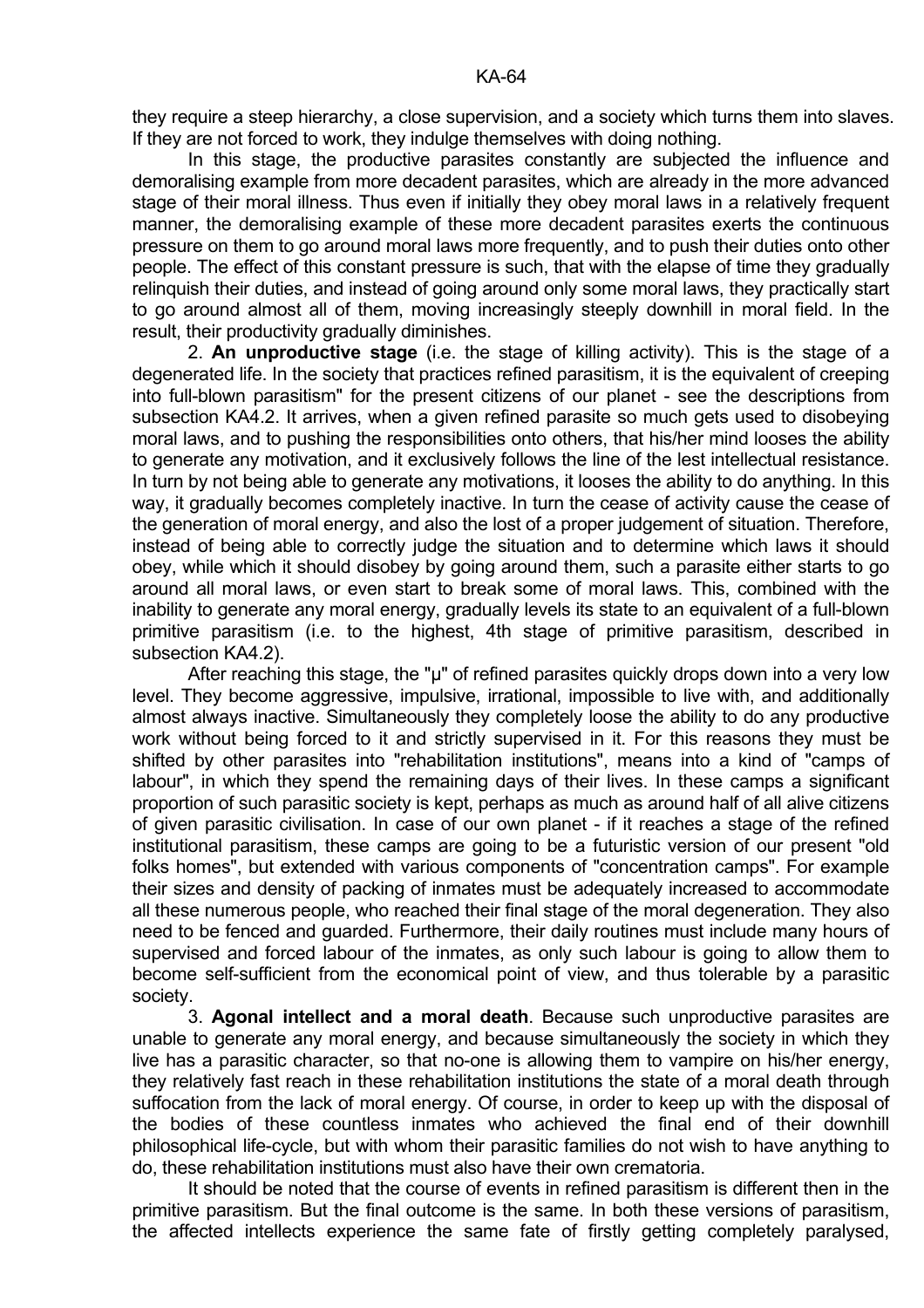because through following always the line of the least intellectual resistance, they loose the ability to generate any motivation. In the result of this paralyse they also loose the ability to generate moral energy. Thus soon afterwards they must die through a moral suffocation, because of the lack of this energy.

## KA5.2. Pseudo-morality of the refined parasitism

 The existence of the refined parasitism, which does not break moral laws, but carefully goes around them, requires the improvement of our terminology concerning "moral" or "immoral" behaviour. According to definitions provided in subsection A2, **"moral" means "consistent in the pedantic obeying of moral laws"**. In turn **"immoral" means "notoriously breaking moral laws"**. In the light of these definitions, "moral" or "immoral" can be only those people who obey or break moral laws, not those who walk around them. For example the most of people on Earth are presently "immoral" to some extend, because almost every single one of them breaks at some stage moral laws - simply because does not know about their existence. (Unfortunately, this breaking of moral laws is even carried out by people deeply religious. After all, if one analyses the matter with scientific accuracy, then it turns out that NO religion on Earth realized to people the existence of moral laws, defined the operation of these laws, and contained detailed recommendations and tools that taught how people should obey these laws. It was so, even that many religions include the characteristic set of religious requirements, the part of which loosely coincide with the content of moral laws.)

 So how to qualify refined parasites. After all, they do not obey moral laws - thus they cannot be qualified as "moral". But they also do not break them - so they cannot be qualified as "immoral". For describing them totalizm introduces a special term "pseudo-moral". This term we define as **"pseudo-moral is someone who is carefully walking around moral laws, so that he/she does not break them, but he/she also does not obey them"**. This means that a person, or an activity, which is described as pseudo-moral, cannot be qualified as "moral", and also cannot be qualified as "immoral". Therefore, if we start to deal with such a pseudo-moral person, who adheres to the refined parasitism (e.g. with one of the evil parasites discussed in subsection KB2), then within our present system of terms we are not able to describe this person with our "moral/immoral" terminology, as logically we are not able to determine whether such person is moral or immoral. (Please notice that instinctively such pseudo-moral intellects are usually perceived as "evil" by totalizts - who are well tuned to their own conscience, and as "good" by primitive parasites - who do not listen to their own conscience.)

 I had a rare opportunity to deal with adherers of the refined parasitism, and to be aware whom I am dealing with (i.e. to deal with "evil parasites" described in subsection KB2). Thus I managed to make some comparisons of their morality to morality of "immoral" humans. As it turns out, for refined parasites their "coefficient of deception" (φ) described in subsection B7.2, reaches the value  $\varphi$ =180°. In turn for normal immoral people whose statements I analysed, even if they turned out to be very immoral, still the same coefficient of deception usually reached the value of around  $\varphi = 90^\circ$ , while the value close to  $\varphi = 180^\circ$  it reached only for very notorious politicians (e.g. for some dictators). The above rough comparison of the "coefficient of deception" for immoral people and for refined parasites, leads to a conclusion that a pseudo-morality is significantly worse than an immorality. This could be expressed in the form of a more general rule, that seem to apply to all cases of pseudo-morality, and that states: "**practising a pseudo-morality leads to much higher deviations from the moral behaviour, and is more evil, then practising an immorality**". The possible reason for this rule to work in practice probably results from the lack of frame of references. For example people who practice an immorality, always have a frame of reference, which allows them to compare and to estimate how much damage they caused. In turn people who practice a pseudo-morality, have no such frame of reference, which would illustrate to them how much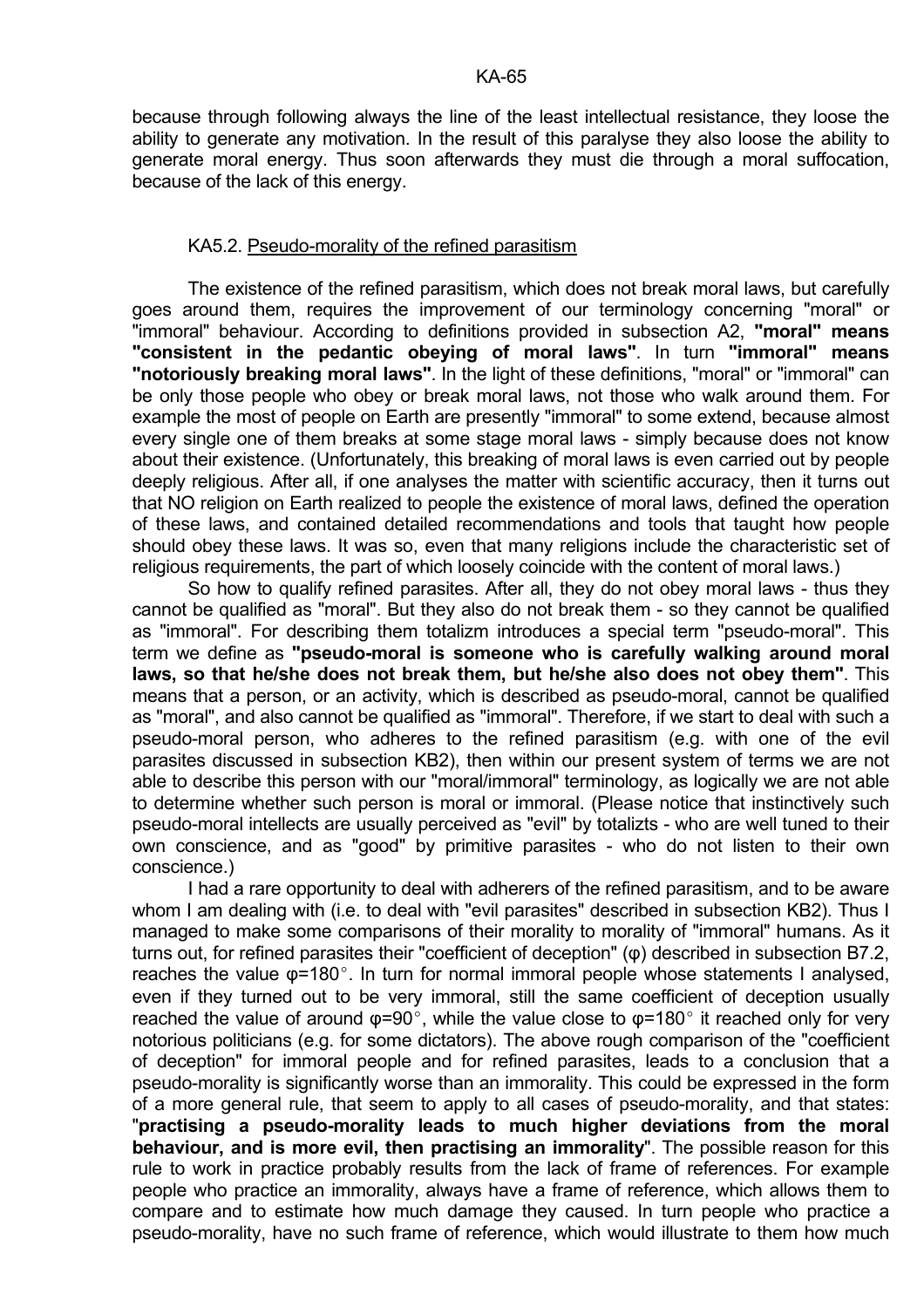damage they caused to themselves and to others. Therefore they constantly increase this damage. In order to illustrate this matter on an example, let us consider the human version of a pseudo-morality, means the so-called "white-collar crime". If we rephrase the previous rule, so that it concerns the white-collar crime, the resultant statement would take the following form: "**practising a pseudo-lawfulness leads to quantitatively much higher crimes, and is more evil, then practising a lawlessness**". This means the white-collar criminals are capable to steal millions without being brought to justice, while ordinal criminals usually steal only small fractions of these amounts. In addition to this, ordinary thefts usually are being caught and punished, while for the criminals in white collars their crimes usually go unpunished in the light of human laws. (Although they always are punished by the action of moral laws, which they break during walking around human laws.)

## KA6. Consequences of parasitism

 The spread of parasitism amongst people causes various consequences. This subsection is trying to discuss the most important of them.

# KA6.1. Parasitic inclinations of women

 An interesting phenomenon, which can be easily observed at present, is that females to a higher degree than males display something like natural inclinations or predispositions to fall into parasitism, and to lead a parasitic life. If one tries to describe philosophical predispositions of males and females in the light of what so-far is known about totalizm and parasitism, it could be stated, that both genders typically balance on the border between these two philosophical extremes. But males usually in this balance show the tendency to reach permanent equilibrium, while females typically show the tendency to unstable equilibrium. This in turn means, that females can be pushed out of the balance and directed at the path of parasitism much easier than males. Such a situation introduces various consequences. This subsection tries to direct attention of the reader at them.

 Although a generalization never applies to every individual case, and thus in the big world there are numerous very special females, for which does not apply what I am writing in this subsection, still it is possible to introduce a model of behaviour and characteristics, which could be named a "typical female". Such a "typical female" is going to display several typical attributes, some of examples of which include, amongst others:

 - Higher than in males changeability of views, impulsiveness, and the tendency to follow in life mainly feelings, instead of logic and power of mind. For example, only advertisements addressed to females seem to be able to increase their effectiveness if they include a slogan "because you are worth it".

 - Higher than in males tendency to obey orders of superiors, and to scrupulously do whatever these orders say, without actual moral analysis of the content of these orders (hence an old Polish proverb "gdzie diabel nie moze tam kobiete wyslij" meaning "where a devil fails send there a woman"). For example, it is a commonly known folk wisdom, that males much more than females are inclined to NOT obey orders of their superiors, if they have moral doubts about the correctness of these orders. This probably causes that females in much higher extend than males obey e.g. telepathic orders of evil parasites from UFOs, which request to "scoff at UFOs, never believe that these extraterrestrial vehicles do exist, and do not have anything to do with people who investigate UFOs". (Probably because of the obedience to this telepathic order, such thing as a "female UFO researcher" is almost completely extinct on Earth.) Therefore, in order to detect what is contained in the telepathic commands with which the evil parasites that occupy our planet constantly bombard us, it is enough to notice what type of areas females usually do not want to venture into, although they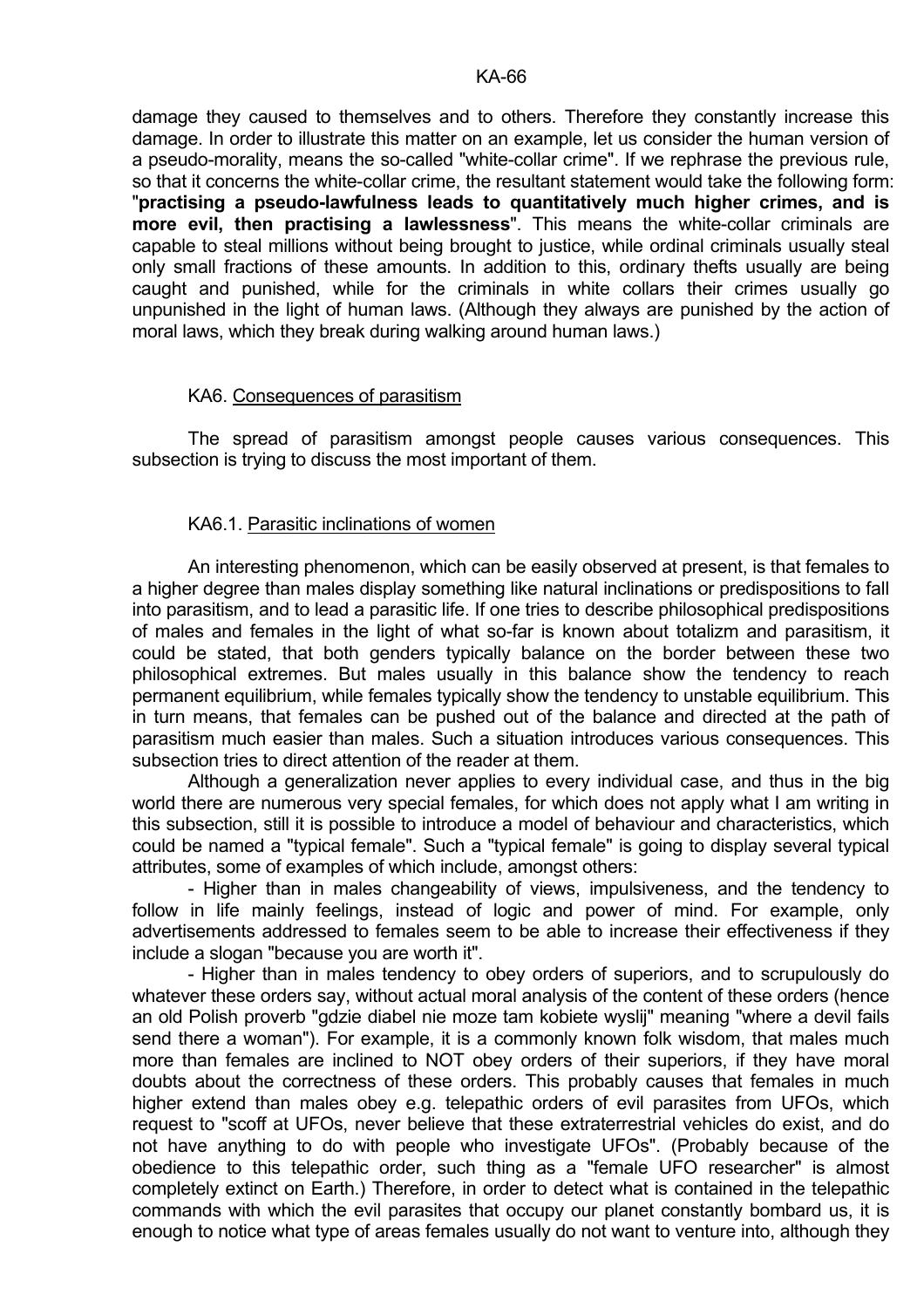are explored by males (e.g. UFO research, or free energy), and also what areas are explored by females as a standard, although the majority of males tend to avoid them (e.g. spirituality, or mediumship).

 - The lack of creative ambition and the lack of need to change the imperfect world that was there when we come. This is because of the lack of these ambitions, females are perfect preservers of tradition, but poor innovators. Therefore, no many females are tracing the newest developments in science and technology, or checking on the merit of new ideas like the Concept of Dipolar Gravity or totalizm. Also, there are no many females in our world, who can be proud of the contribution to the future of our civilisation, that is of the same magnitude as contribution introduced by Ada Byron or Maria Curie-Sklodowska. In turn this type of contribution is rather typical amongst male researchers.

 - The lack of mindfulness regarding truth or word of honour, combined with the tendency to such bending of facts, and to such turning matters around, that they best serve the momentary interests and feelings. Also the ability to deny everything, that is not serving their interests any more. This predisposition causes that usually females are not very reliable in statements and promises they make, and that folk wisdom does not advice to rely on their words.

 - The lack of susceptibility to influence of higher ideas of the type: fight for independence, freedom, justice, truth, loyalty, etc. Thus there is no many females like Joanne D'Arc, and the majority of important changes on our planet seem to be accomplished by males.

 - The indulgence of females in pleasures of life, in pleasing themselves, in tasty foods, chocolates, material wealth, jewellery and clothing, and placing these material aspects of life above ideas or progress. For example presently young girls much easier than young boys fall into a smoking or drinking addiction.

 Probably there are these parasitic predispositions of females listed above, which cause that evil parasites are currently trying to transform our human civilisation into a civilisation that is composed exclusively of females - for details see subsection A3 in [1/4].

 An unstable equilibrium, that the above attributes give to females in their indecisive balance between totalizm and parasitism, introduces various consequences, which we should be aware of, and which we should investigate. For example females much easier than males initiate their fall-down into parasitism. In turn after this initiation takes place, they much faster than males reach the state of a full-blown parasitism. Therefore, they require more strict supervision and discipline during the vulnerable stages of their lives (especially during upbringing), than males. It is more dangerous to expose females than males to the influence of parasitic environments, or parasitic peer pressures. Probably they should also be protected more intensely than males from exposure to triggering events (described in subsection KA4.1), while in case of the unavoidability of such exposures, females more than males need the philosophical support and guidance. They also more than males need moral education (e.g. knowledge of totalizm), so that they are aware of moral dangers that are awaiting for them. Females much easier than males are prone to telepathic manipulations. This means that evil parasites are making the wider use of them for accomplishing various goals of their occupation of Earth. (For example, a significant majority of constructive UFO researchers receives the most vicious attacks from their female partners and wives.) It also needs to be remembered that females represent over a half of population of our planet, thus they significantly gravitate human civilisation towards the institutional parasitism. Of course, everything that is stated here, does not represent any new revelations, as the folklore wisdom knows all this for thousands of years and forwards this knowledge in various forms (although in recent times undertaking any rational discussion on facts from this subject area is immediately terrorised by feministic movements). But totalizm added a new quality to this folklore wisdom, because it started to reveal the mechanism which leads to such a state of things, and thus started to explain "why" this happens, and what mechanisms are hidden behind these phenomena. From this starting explanation it may require only a small step further to develop effective methods of prevention of such undesirable phenomena.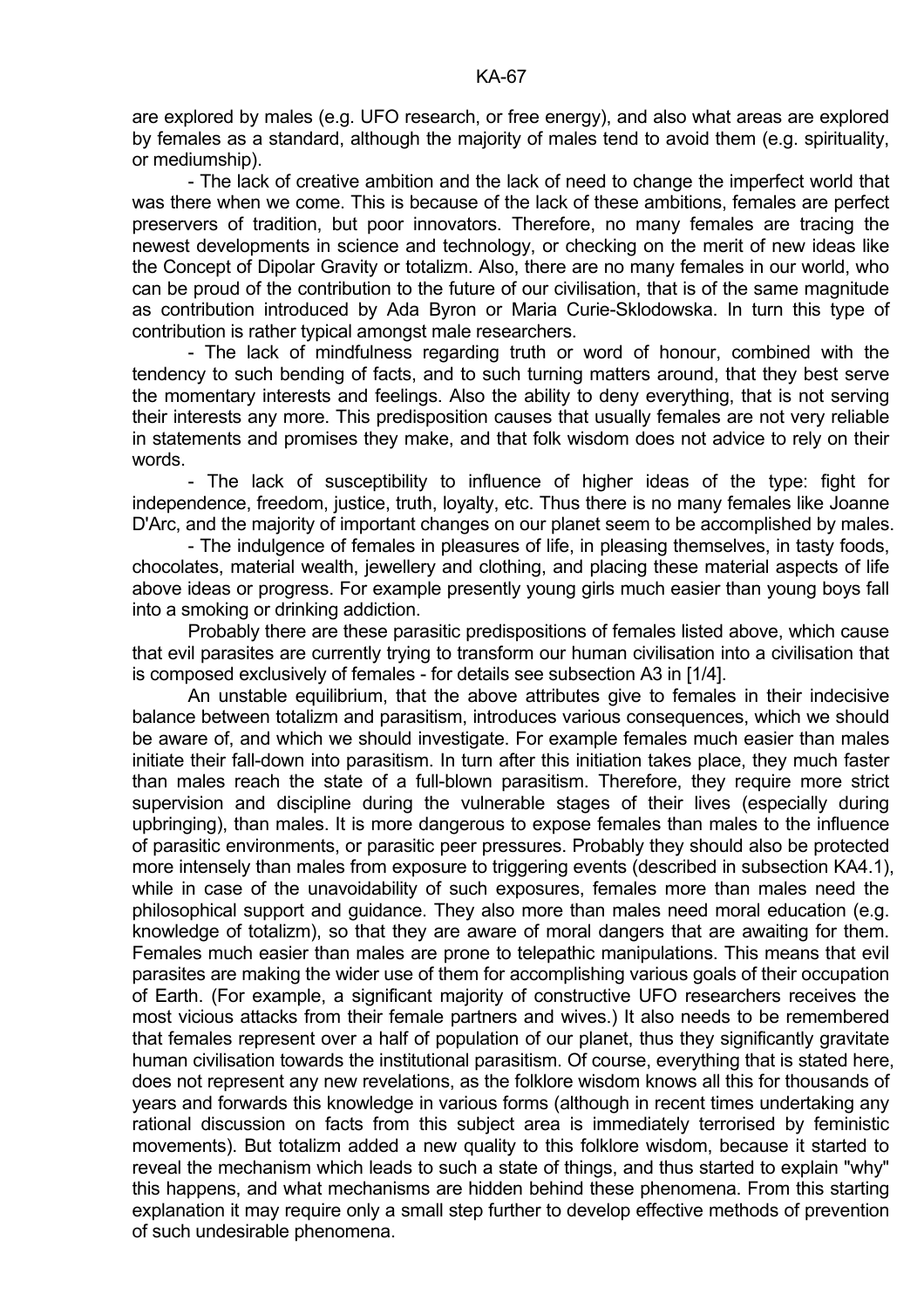# KA6.2. Major attributes of institutional parasitism

 Every institution that is overtaken by parasites, and thus which starts to practice an institutional parasitism, displays a whole range of unique attributes, which are different from these that characterise totaliztic institutions. In this subsection most important attributes of institutions that practice parasitism are listed and discussed. The reader, who visit or work in such an institution, is going to have opportunity to recognise them, and thus receive a warning that is just dealing with a parasitic institution. Here are these basic attributes of organisations and institutions that practice institutional parasitism.

 1. **Heavy head** (means unreasonably inflated management and bureaucracy). Every organisation that practices institutional parasitism, always starts to develop a very heavy "head". Means it builds up its management and administration, or whatever represents the caste of "masters" in this institution. Simultaneously the "body" of this institution, which represents the caste of "slaves" and therefore does activity, which sustains the existence of this institution, becomes increasingly smaller and weaker. For example, if a given institution is a kind of teaching organisation, then it enormously builds up its management and central administration, while gradually it shuts down the number of teaching specialisations and decreasing the number of people who actually do the teaching, or who directly support teaching, means teachers and their technical support staff. If a parasitic institution is to carry out some kind of production, then again it builds up the management and central administration, while it has only a few workers, who are doing the actual production.

 2. **Shifting to the body all duties that are critical for survival**. In spite that this "head" in parasitic institutions grows to such enormous sizes, it actually develops such huge bureaucracy, that it is able to unproductively employ itself, and thus is completely unable to do any service to its "body". Unfortunately, for every institution there is a kind of critical duties, that must be completed in order for a given institution to survive, and for the completion of which the "head" was created in the first instance. These critical for survival duties, the "head" of parasitic institutions always gradually **dumps** onto its "body". Therefore, these few people who are remaining to do the actual work, gradually are charged with the increasingly large number of bureaucratic duties, because apart from their own work, they need to complete also the work that supposed to be done by this heavy "head". For example, if this is a teaching institution, than in spite that it enormously builds up departments of its central administration and student matters, actually subsequent teachers are forced to gradually do also all administrative work and handle all student matters.

 From my observations it stems, that the level of advancement of parasitism (P) in a given institution, can even be estimated from the level of advancement of this process of dumping to "body" of these critical duties of the "head". In order to estimate this level, it is sufficient to check what percentage of their entire working time (H), people who in a given institution represent the "body" (means these ones who actually do the work for which this institution does exist), are forced to designate for the bureaucratic activities (B), which are not directly stemming from their duties, and which should be completed by this "head", i.e.:

P=(B/H)100% - iC (1KA6.2)

For example, if a given parasitic institution is a teaching institution, in order to determine the level of advancement of parasitism (P) in it, it is enough to check, what percent of the entire work time (H) of its teachers, must be designated to the bureaucratic activities (B), which are not connected directly with teaching. (I.e. which are not representing neither direct teaching of students, or preparation for this teaching, but are the organising and carrying out the enrolment of students, promotion of a given institution, writing reports and filling up various forms, finding and receiving funding for equipment and support that they need, ordering textbooks, materials and equipment, learning ISO standards and quality requirements, undergoing various training, courses, and examinations that do not have anything to do with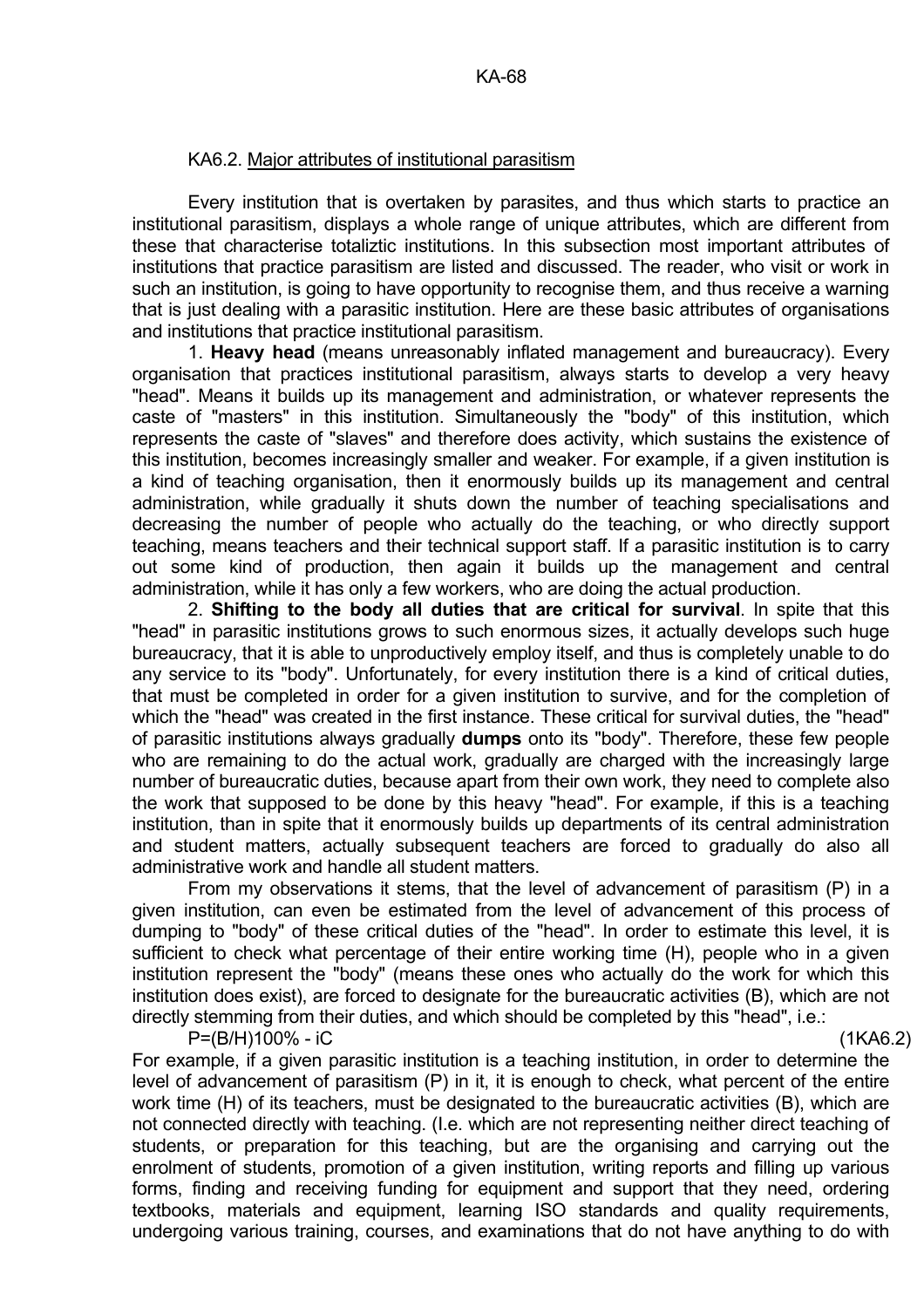the discipline that they teach, receiving, handling and passing external and internal inspections, preparing, moderating, and documenting formal examinations, etc.) In a similar manner this equation (1KA6.2) relates also to workers from factories.

 In equation (1KA6.2) constant "iC" is very interesting. It represents the product of level of parasitism (C) in the country in which a given institution is operating, multiplied by the level of intervention (i) of this country in behaviours of production staff of a given institution. As it turns out, even in institutions fully totaliztic, some percent of the time of its production staff, is eaten by the bureaucratic requirements resulting from the level of advancement of parasitism (C) in the country in which this institution is operating. For example, in governmental educational institutions (means those with high "i") that act in countries with a high level of parasitism (C), teachers are forced to devote a significant percentage of their time for the preparation of formal examinations, for moderating and documenting these examinations, and for fulfilling multitudes of requirements that are introduced by these countries supposedly in order to control the quality of teaching. In turn in totaliztic countries, the process of assessment of students is almost a byproduct of teaching itself, and does not require additional documentation and bureaucracy. In turn the quality assurance of teaching is carried out by students themselves, who know exactly what is the level required by life outside of teaching institutions, and thus who choose their schools and teachers by the level of their teaching. Similarly is in totaliztic countries with production institutions, in which the quality control is a part of process of production and design, while its enforcement is done by the market forces.

 Notice however, that there is an exception in delegating to the "body" of all work necessary for the survival of a given institution. This exception concerns areas, which are connected with holding a monopoly of power over other people, such as management of funds and budget, or all matters connected with employment and dismissal of people.

 3. **Monopoly of power** at the head. In spite of the fact that parasitic institutions push down onto their "body" increasingly larger pool of duties, they never delegate down any duty, which contains a key to power over other people. For example such key is contained in everything that concerns financing, hiring new employees, firing the existing employees, giving salaries, prizes, and premiums, etc. All this in the organisations that practice institutional parasitism is always hold by their "head" and their central administration. After all, due to this, the "head" keeps its power over the "body" and executes its privileges as the caste of "masters" in a given institution.

 4. **Double standards**. Organisations that practice institutional parasitism always develop in themselves two opposite systems of requirements and principles of behaviour, and two opposite systems of standards. The most easy way of noticing these two mutually contradictive systems of standards is by comparison of whatever in a given institution is officially said, to whatever is actually being done in there. The outcomes of such a comparison reveal situations very similar to some humoristic films for children, that are aimed at artistic illustration of contradictions between verbal declarations and actual actions. An example of such a film could be a situation, when a leader and his warriors decide that on a given signal they all attack an enemy, and then even discus thoroughly every tiny detail of this attack. But when the signal is given, all warriors, and also their leader, synchronised perfectly as a single body, turn back and run away from their enemy.

 One of these mutually contradictive systems of standards always represents the "official philosophy" of such an institution. Thus it describes how exactly a given institution should behave in a given situation, which it can encounter. In present times (i.e. in 2002) it usually is formulated as a system of standards of the ISO 2000 type. But for everyday use the same institution develops also a different system of standards, which is applied in everyday situations, and which represents the "everyday philosophy" of that institution (see subsection B7.2 for the definitions of "everyday philosophy" and "official philosophy"). The interesting aspect of these two systems of principles is that they almost as a rule are exactly opposite to each other. For example, if the ISO standards describe, that a given matter should be handed in a moral and transparent manner, in fact in everyday life this particular matter is handled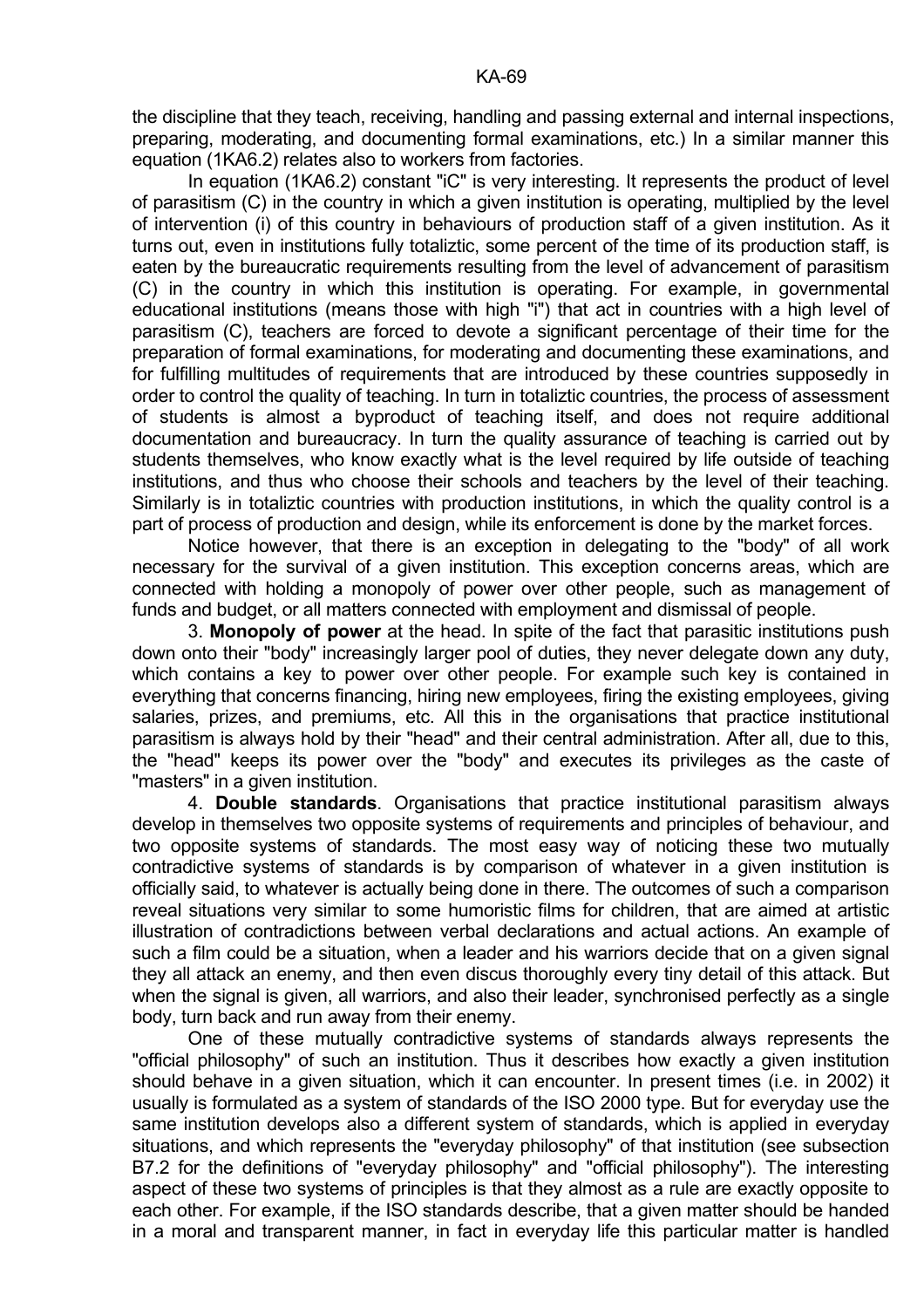behind closed doors and on Klu-Klux-Klan principles. In turn, if the official philosophy requests that a given matter should be carried out in an immoral, and a parasitic manner, then the life develops for it a "shortcut", which allows also this matter to be handled in a moral and righteous manner - if this turns out to be necessary. These double standards are always present and practised in every organization that is overtaken by an institutional parasitism. They seem to be very vital for the principles of operation of every parasitic institution. After all they are the basic tool of this institution to exert power over the caste of slaves that are owned by it. This is because they always supply the caste of masters - means the caste of parasites in power, the ability to punish or to reward every slave that they choose (i.e. they allow to reward every person that helps the parasites, and to punish every person that opposes them). For example, if someone does something according to the official standards of this institution, then depending on the wishes of superiors, he/she can be punished because he/she does not do this as everyone else does, or be rewarded for the exact fulfilling the official standards. In turn if someone does something exactly as everyone else is doing, then depending on the wishes of superiors from the caste of masters, he/she can be punished for not obeying the official system of standards, or rewarded for the excellent work as a team member. By using such double standards, every parasitic institution is spreading the fear and the blind obedience amongst its slaves.

 There is one interesting attribute of the "double standards" that are always developed by every parasitic institution. This attribute should be disclosed here, because it perfectly illustrates the evil ways of spreading immorality by these institutions. It is that every official standard or law, which is developed by such an institution, and which represents its official philosophy, is either fully parasitic (i.e. it represents a decisive motion straight downward in moral field), or it contains a paragraph or a practical obstacle, which allow it to be transformed into such a fully parasitic standard whenever there is a need for it. In order to illustrate here what this exactly means, as a first example let us name here a well-known law, that is fully parasitic, and thus that pushes our civilisation downhill in moral field. It is so-called "Privacy Act". It is introduced and intensely implemented in all parasitic institutions. It pulls us decisively down in moral field, because it allows to hide the truth and to not allow to surface any significant information about evil deeds that someone does. As a second example let us name now a law, which is totaliztic, but which is always supplied with a parasitic paragraph so that it still is able to push us down. It is the so-called "Freedom of Information Act", which was forced upon parasitic institutions. It contains a totaliztic intension, because it allows people to learn truth (at least in theory). Unfortunately, parasitic organisations always provide this act with a paragraph, that the information which it makes accessible cannot represent a threat to the security of that institution. This particular paragraph turns that totaliztic act into a parasitic law. After all, it allows to qualify as a "threat to security" practically every information that a given institution does not wish to reveal. Therefore, even if someone forces a given parasitic institution to provide information on the basis of that Freedom of Information Act, all that he/she receives, are the headings of official documents, in which almost the entire content was blacken out. For this reason, the Freedom of Information Act provided with such a paragraph on "security", also represents a parasitic law, because it allows to effectively hide truth, and to keep secret every information that a given parasitic institution does not want to reveal. Another similar example is the manner in which countries that practice institutional parasitism walk around so-called "Article 26 of the Universal Declaration of Human Rights" on "Everyone has the Right to Education". Theoretically speaking, and on paper, in these countries everyone has the right to education. But practically, in these countries education is usually "user paid", while the payment for educating someone is so high, that only the richest can afford to educate their offspring.

 5. **The overlapping of contradictive laws**. Whenever any parasitic institution develops laws, it must always make sure that there is an overlapping of at least of two mutually opposite laws. This overlapping of laws is so designed, that when a given situation is judged from the prospective of one of these laws, than it should be solved by doing one thing.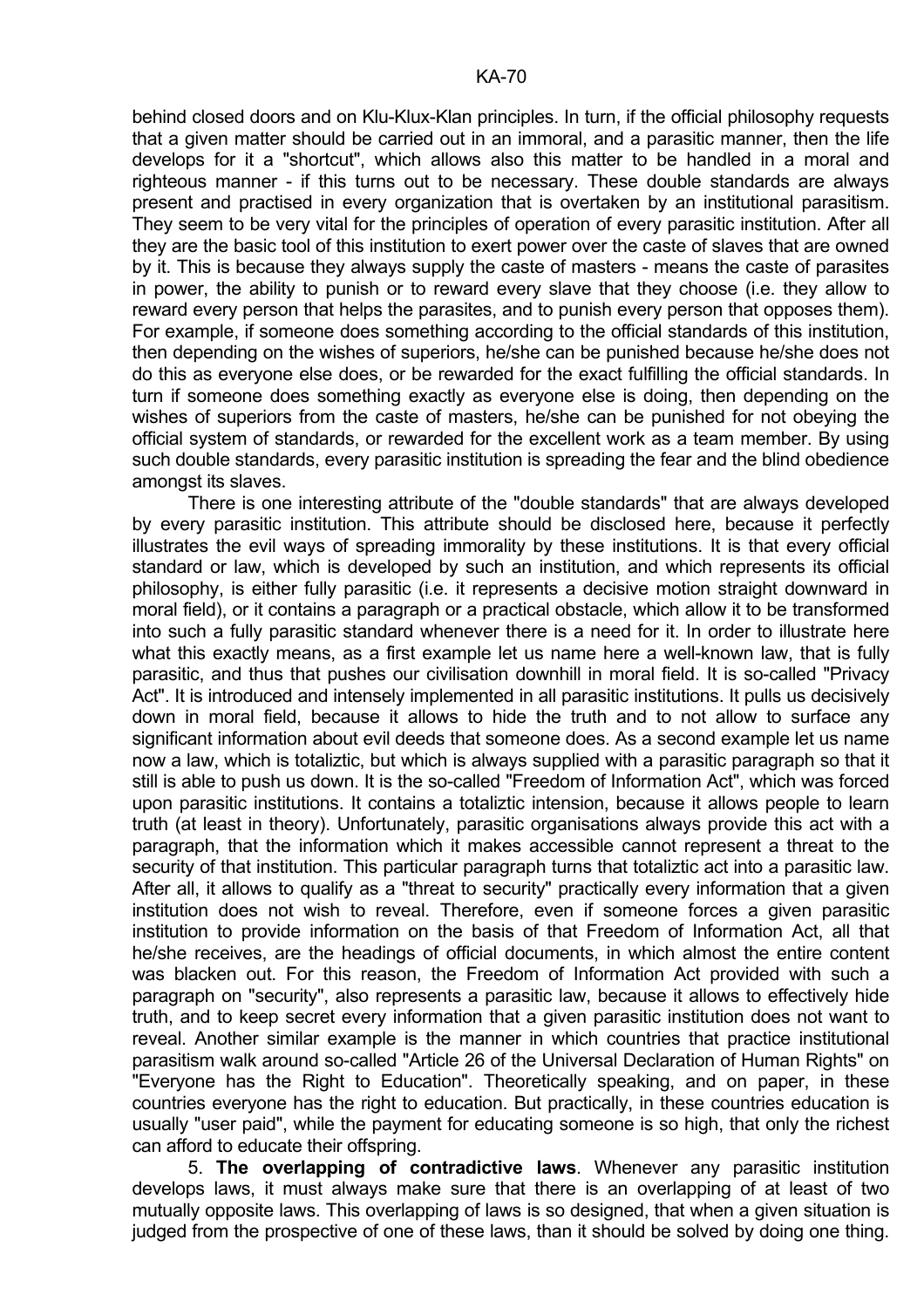But when it is judged from the prospective of another law, then it should be solved by gong in a completely opposite direction. (Note that in this respect, the parasitic laws work opposite to moral laws. Moral laws are so designed that all of them tell exactly the same thing about a given situation - hence the "rule of moral unanimity" described in subsection A13 and A2.1.) Parasitic institutions introduce such overlaying of opposite laws on purpose. The reason is that they need the laws to keep their slaves under control. But they simultaneously do not wish to have laws that would bind hands of masters - after all those ones who belong to the caste of "masters" always wish to be able to do whatever they wish. The best manner of accomplishing in one go these two opposite goals, is to establish such overlapping laws. When such laws are used, "slaves" are kept in the belief, that there is such thing as lawfulness, while their "masters" still are able to interpret the existing laws in such a manner, that they always can "legally" and in the "glory of law" destroy every single of their slaves whom they wish to.

 6. **The everyday practising of the rule "divide and rule"**. Every parasitic institution introduces, cultivates, and emphasizes various divisions amongst people that are included into it, then it turns one of such group against other group, one person against the other, etc.

 7. **Ever increasing interference into private lives and affairs of subjects**. Correspondingly to the advancement of parasitism in a given institution, the level of interference of this institution into private lives of its subjects is also increasing. Thus such an institution is starting to dictate its subjects how they should dress, what they should wear on heads or in ears, with what and haw they should cover their faces, whether they must, are allowed, or must not to shave, what countries they are allowed to visit, what type of entertainment or club is permitted or forbidden for them, how and where they should live, whether they are allowed to build their own homes with their own hands or to repair by themselves an electrical appliance that get broken, whether they are allowed to hit an aggressor who attacks them, whether they are allowed to hit a naughty child, what subject they can, or are not allowed, to discuss in public, etc., etc. - the number of such do's and don'ts is growing proportionally to the level of advancement of parasitism in a given institution.

 8. **The atmosphere of terror, uncertainty, incompetence, and chaos**. In the parasitic institutions always an atmosphere prevails, which is exactly opposite to that prevailing in totaliztic institutions. During my numerous changes of jobs, amongst others I had an opportunity to experience an institution, which was totaliztic at the moment of time when I was firstly employed in it. But soon later, it underwent a restructuring of the management, forced upon it by the headquarters. After this restructuring, it transformed into an institution that started to practice an institutional parasitism. The outcome was such, that in my sight, in a short period of several months, from a fully totaliztic institution it went through a rapid fall down, and landed as a parasitic institution - fortunately only in the first (still reversible) stage of advancement of parasitism. The most overwhelming change that I then noted, was the change of atmosphere. In the totaliztic period of time, in this institution an atmosphere of friendship, harmony, cooperation, knowledge, and competence prevailed. Every employee exactly knew what is required from him/her, what are his/her duties, how he/she should fulfil them, etc. Thus everyone was sure what is doing, understood the situation, was in control over his/her duties, was competent in what was doing, etc. But then this restructuring was started. The new (parasitic) management started its rules from dismantling the previous system, which worked so well. But after the old system was dismantled, a new one was not put into place to replace it. So everything was left suspended in the vacuum. The previously competent employees, which used to know exactly what they are doing, rapidly stopped to know anything. Everyone started to feel the lack of information and guidelines for action. This lack of information introduced the feeling of uncertainty and temporalness. In turn this introduced the fear against acting, uncertainty of the tomorrow, and a kind of terror. In the result, within just a few months from the taking over by a parasitic management, the atmosphere in that institution changed into uncertainty, chaos, discouragement, a fear of doing anything, a kind of intellectual terror, etc. Thus, employees who previously were working effectively and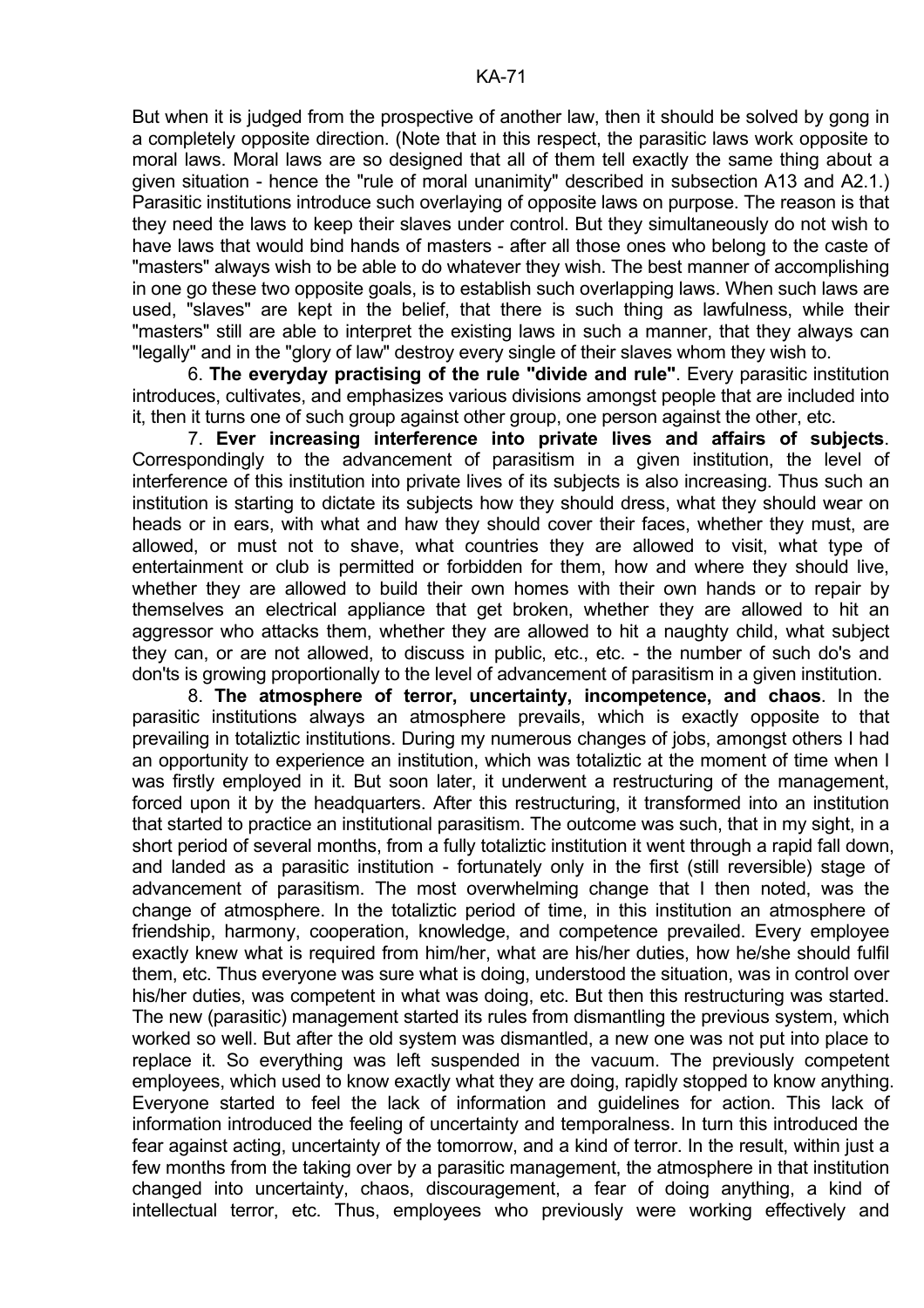harmoniously like in a Swiss clock, rapidly changed into a group of disoriented and scared people, who were paralysed with fear and completely lost the clue how they should act.

 9. **Productional paralyse**. This paralyse is manifested through inability of a given institution to act productively, or more strictly by the replacement of a good quality and real product, by an apparent product (i.e. a product existing just on paper) or a low quality product. As it stems from my research to-date, if the saturation of a given institution, or a given team/cell in a larger institution, with individuals in advanced stage of parasitism exceeds a specific threshold value, then this institution or this team/cell ceases to give out a real and quality product to which it was established, and replaces this real product by some paper imitations or by a low quality product. In order to illustrate this on an example, if such an institution is a school of pilots, then after the personnel of this school, or just after selected groups of students, exceed this threshold level of saturation with parasitic individuals, the process of actual teaching how to fly must stop. Graduates of this school, instead of the skill of piloting aeroplanes, would receive nicely looking diplomas, that would state that they finished this school. But it would be a rare situation when a graduate would actually be able to fly an aeroplane. After all, for many different reasons, this school would then be unable to execute from students the mastery of flying. Therefore, instead of choosing the practical teaching how to fly, which is dangerous, requires technically perfect equipment, and imparts a heavy workload at reluctant students and teachers, it would rather prefer to safely provide students with paper hand-outs about theory of flights, principles and ethics of pilotage, construction of aeroplanes, etc. - but to avoid actually making them to pilot an aeroplane. So if these graduates were confronted by their future employer with a task of piloting a real aeroplane, they still would not be able to do it. Similarly happens with industrial institutions, which after being overtaken by parasitism, yield products which have increasingly lower quality and increasingly higher prices.

 An interesting is the mechanism, with the use of which such an over-threshold saturation with individuals in advanced stage of parasitism completely paralyses the production of a given institution. I studied this mechanism on several examples of groups of my students. As it turns out, the parasitic fraction of the members of a given group/team, starts a multilevel corruption of the remaining (still totaliztic) part of the group/team, making the whole group incapable of a productive action. For example, they exert a significant physical pressure on everyone who tries to carry out a productive activities, because in the eyes of parasites the individuals who still remain productive are giving a "bad" example. They also demoralise morally the entire group by illustrating visually that "I do nothing and am much better off than you". They put an active and vicious resistance against any attempt to make them to carry out constructive learning, etc., etc. From my research to date on parasitic student groups also emerges a quantitative estimation as how much is this threshold saturation with individuals in advanced stage of parasitism that is going to cause a complete paralyse of the entire group or the entire institution. My results indicate that it amounts to around 30%. Thus if in a given group of students, at least three in every ten of them are already in an advanced stage of parasitism (what is a typical state of things in countries that practice institutional parasitism), then the entire group of such students is almost impossible to teach anything. The only solution is then to remove these parasitic students from a given group (unfortunately, if also a given educational institution practices an institutional parasitism, then a removal of these parasitic students becomes physically almost impossible).

 Although I did not complete similarly detailed research on industrial institutions, from the observations that I managed to accumulate, it appears that my research conducted on parasitic groups of students apply also to all other teams and institutions. This would mean, that if around 30%, or more, of the personnel in a given institution practices the parasitism, then a given institution ceases to yield the product of acceptable quality, to which was established, and also in unable to get rid of its parasitic members of staff. Thus, in such situations, the only solution is to actually dissolve entire such institutions.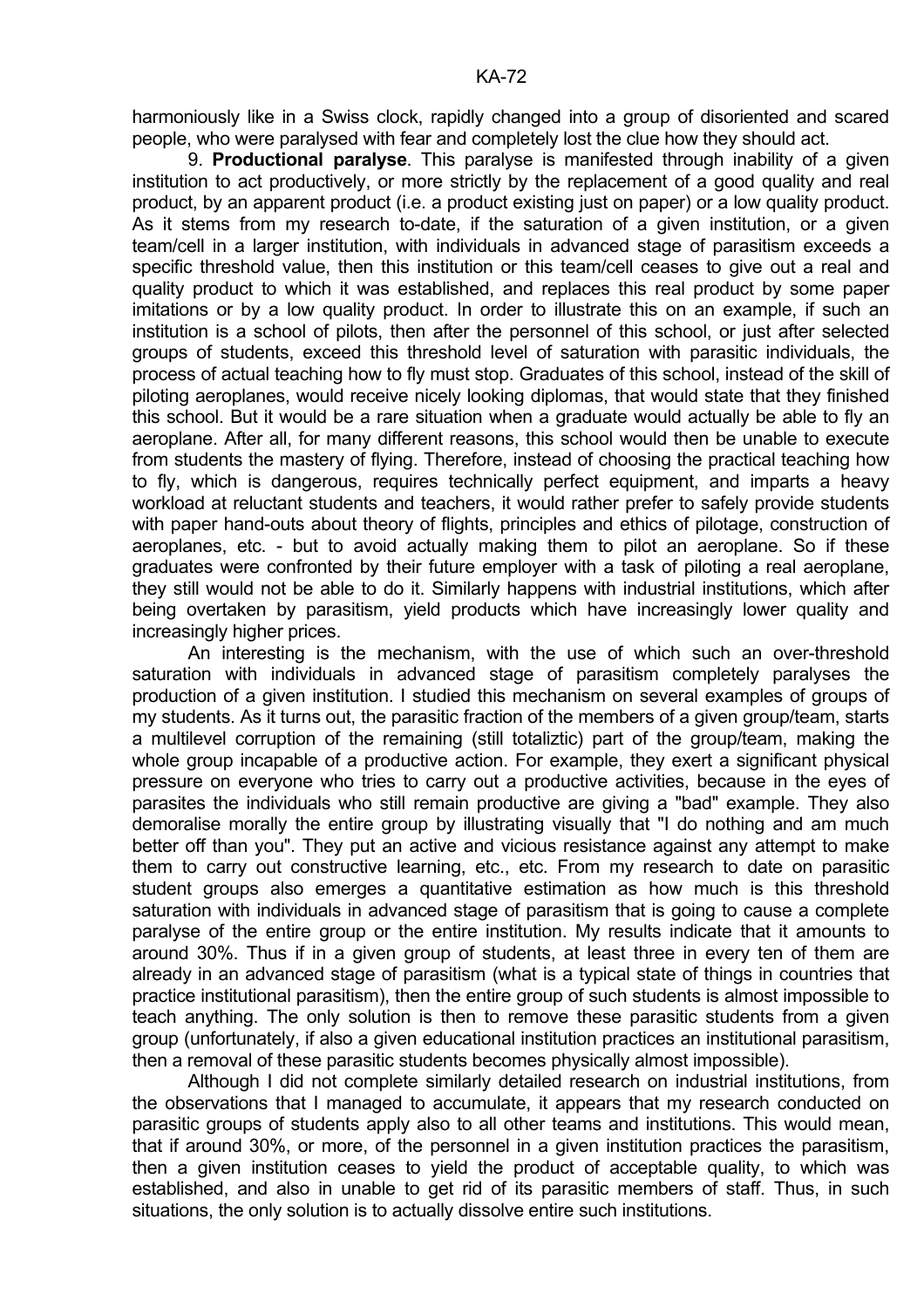A next interesting fact that emerges from my research on parasitic groups of students, is the influence of the "atmosphere of a given group" on the behaviour of individual group members. As it turns out, the common feelings and atmosphere that prevails in a given group of students (thus probably also in any other group of people), is actually much more powerful than individual feelings of members of this group. In my practice as a lecturer, I observed cases of students who accomplished excellent results when they were members of totaliztic groups (i.e. groups in which prevailed an atmosphere of acceptance for knowledge and for work). But immediately after these excellent students were shifted to parasitic groups, their behaviour and outcomes of learning become equally parasitic as in the rest of a given group i.e. they were not able to complete even duties that stayed much below their personal potential.

 10. **Inability to distinguish between good and evil, between productivity and idleness**, etc. In institutions which practice institutional parasitism, such a change of values and criteria takes place, that it becomes impossible for them to distinguish the behaviour which in this monograph is called "moral", from a behaviour which is called "immoral". This in turn means, that such institutions are loosing the ability to distinguish good from evil, knowledge from stupidity, skills from ignorance, productivity from idleness, reality from a paper or a claim, etc. Therefore in such institutions real human virtues, are replaced with imitations of these virtues. For example, instead noticing someone's knowledge and capabilities, they notice how many diplomas and documents someone is able to present. Instead of taking notice what product someone earns, it matters how many hours someone stays after the work (of course, without asking to be paid). Instead of noticing what someone does, it is noticed how much noise someone makes. Etc., etc.

 11. **Level of demoralization of young people**. Institutional parasitism has this overwhelming ability to demoralise completely young people onto which it has an influence. Even if such young people initially are adhering to a totaliztic-type philosophy, this demoralisation turns out for them to be a triggering event described in subsection KA4.1, that pushes them onto a path of parasitism. I observed effects of this demoralisation in several countries and institutions, that practised parasitism when I was employed in them. In my own case of a lecturer in tertiary educational institutions, the measure of level of this demoralisation, is the percentage of students that I teach, but that I would not agree to recommend for employment to anyone that I know and that I wish well. In order to estimate this level, it is sufficient for me to reply the following question: "**what percent of students that I just teach, under NO circumstances I would agree to recommend for employment to someone whom I know in person and whom I wish well**". Such students demoralised by institutional parasitism, according to my observations, are unable to complete on their own any constructive work, for carrying out of which they supposedly are educated. Even when they have the knowledge and natural ability to complete this work well, their demoralisation is already so advanced, that instead of working, they rather are seeking an excuse to avoid the completion of the task. When they are unable to find such an excuse, means when absolutely perfect conditions for the completion of work are provided for them - thus forcing them to actually do the work, still during the completion of it they always manage to make so much noise, to complain so much, and to induce so much inconvenience, that problems they create are unworthy of effects of their work. Thus practically, after finishing studies, they become unemployable for totaliztic employers, because the constructive contribution that totaliztic employers are after, actually cannot be executed from them. After all, the only thing that they are able to do well, is to cause troubles. Of course, parasitic institutions still employ them, because management of such institutions usually is unable to distinguish a totalizt from a parasite. While in countries that totalizm still dominates, it is rather difficult to find such demoralised students, in countries with advanced institutional parasitism, the rarity is a student who would not be affected by such a demoralisation, means whom the teacher without any hesitation would be prepared to recommend for employment to a close friend. In turn such a high level of demoralised young people causes that when they undertake their employment, instead of morally lifting their country upwards, they rather increase the level of institutional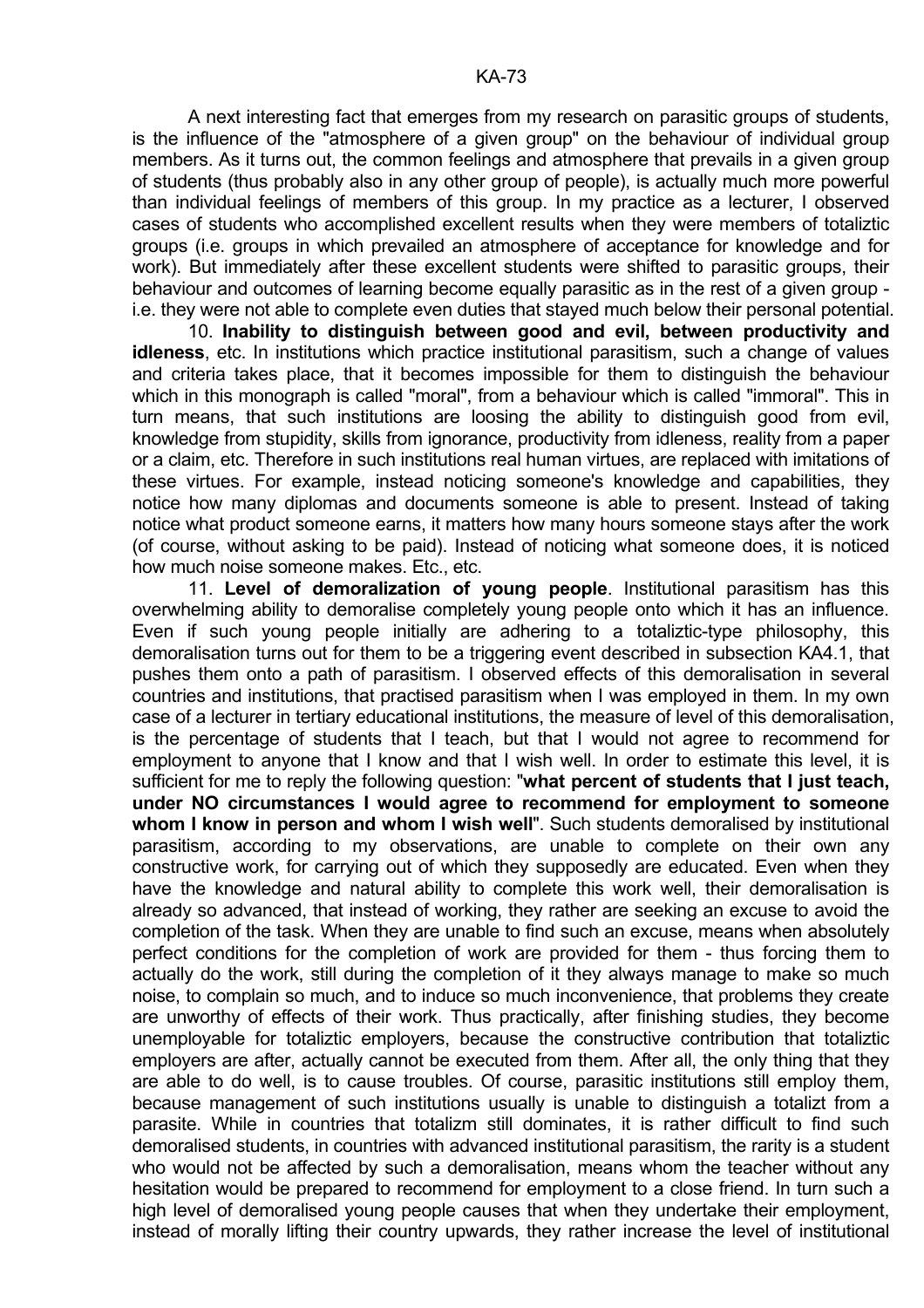parasitism in it. Thus a country which falls into claws of institutional parasitism is in a kind of vicious circle, because it perpetuates the seriousness of its own situation, through increasingly intensive demoralisation of young citizens.

 12. **Inability to remove evil**. In systems which are based on the parasitic philosophy, evil never can be removed, because it represents the product of these systems, which is hardwired into them. As such, the parasitic systems are prone to the breeding of all types of baddies, criminals, etc. Even if in the parasitic institutions someone is going to constantly fight evil, still when one group of criminals or parasites is removed, immediately many next ones are going to appear, which are to take the place of these removed ones. In order to remove the evil, it is necessary to change the system, which is breeding this evil, and to replace this evil system with a totaliztic one. The removal of products of this system, means removal of individual criminals or parasites, leads to nowhere. For this reason, in the parasitic institutions always various forms of evil are going to prevail, while people are powerless in their efforts to eliminate them.

## KA7. How to recognize parasites around us

Motto of this subsection: "Devils always speak like angels and always pretend to be angels".

 People who adhere to parasitism externally look very similar to people who adhere to totalizm. They dress the same, they use similar cars, they come to work similarly, that always verbally declare doing good to others, and sometimes they even smile politely. They have healthy body, while this their part, which is rotting (i.e. their spirit) remains invisible to eyes. So how we can recognize them, and how we can distinguish them from totalizts. Well, the key is in what is inside of them. After all, totalizts have a morally healthy spirit. In turn parasites can be described as "people with a leprous spirit". For example, when a totalizt drives a car, he/she drives it very carefully in order to not endanger other people, and in order to not damage any property of other people. So even if you give a totalizt a tank, he/she still is going to drive it equally carefully. In turn when a parasite drives a car, the only reason why he/she drives it carefully, is because he/she does not want his/her own car to be damaged and does not want to pay a fine. But if we give a tank to a parasite and promise it to be above the law, he/she would roll over the cars of other people without any mercy. In a similar manner, if a totalizt receives something as a gift from someone else, than at the bottom if his/her heart he/she is thinking that the giver has a good heart and a high sense of morality. But when a parasite receives something as a gift, then it starts to think that he/she is so important, hansom, or in power, that the giver tries to please and to buy him/her out. If a totalizt drinks a bit of alcohol in order to celebrate with others some important occasion, then even under the influence he/she is the same nice and disciplined as in the normal life - after all his/her philosophy of living is the same as his/her propaganda philosophy. But if a parasite drinks a bit, then he/she becomes aggressive and unpleasant - after all the real philosophy of living starts to emerge from under the screen of his/her propaganda philosophy that normally hides it. If a totalizt is pulled into a whirl of activities, then he/she always firstly considers the consequences of an action that is tempting to be taken, and only then undertakes this action only if these consequences seem to be moral. But if a parasite is pulled into a whirl of activities, then he/she firstly does something, and only then is noticing the consequences.

 Individual parasites are very difficult to detect, because in present human culture the advancement of their parasitism in normal circumstances blends very well with the course of human lives. Thus individual parasites live almost unrecognized by their surrounding. The majority of individual people infected with parasitism, develop a fully-blown stage of this moral disease in their late forties or early fifties. Therefore they enter the final stage of the agonal intellects not long before they are retired. Because our society is highly tolerant towards people who are close to their retirement, such people usually are allowed to keep their jobs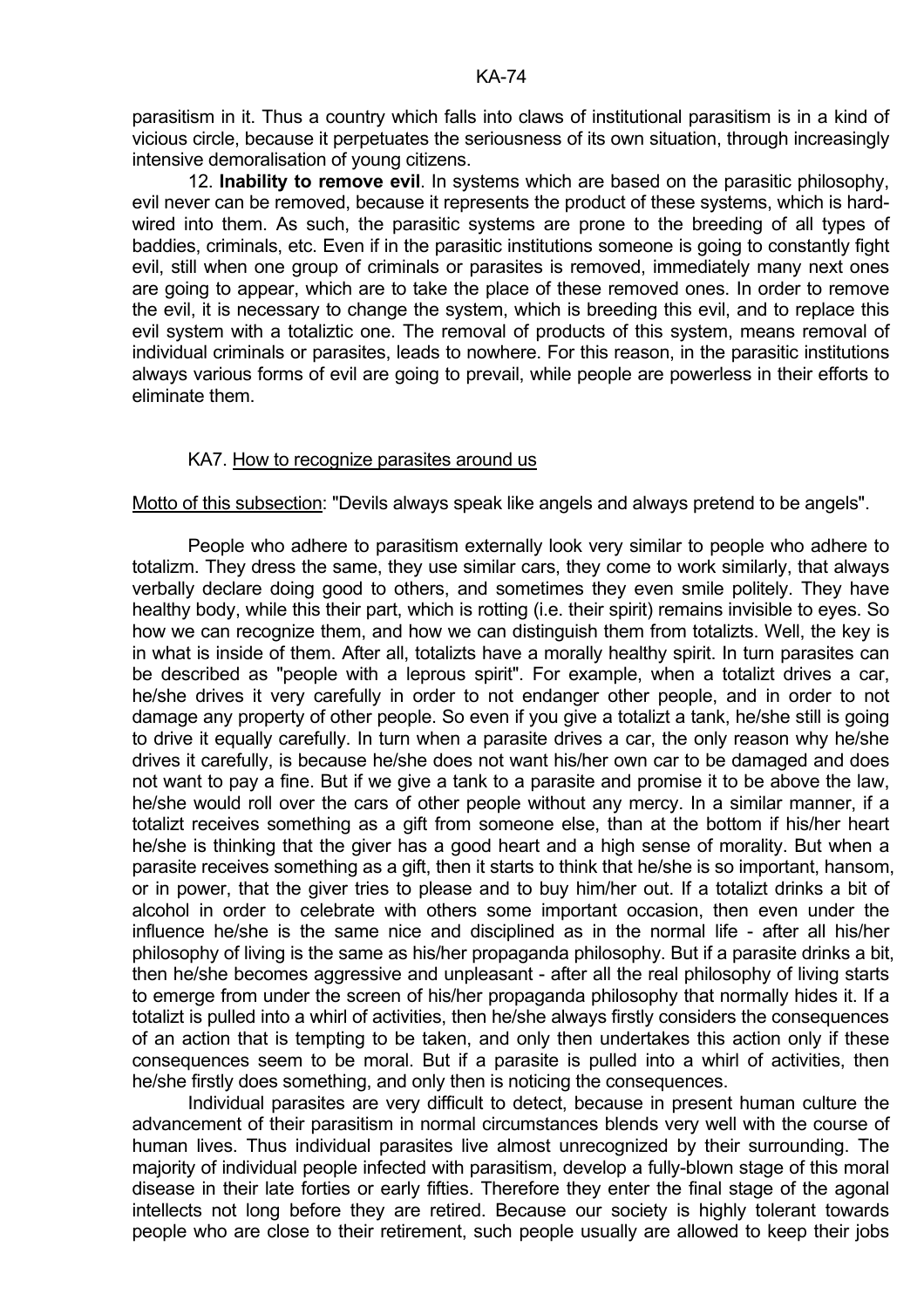and positions, even when everyone knows that they are unproductive, aggressive, strange, and that they draw energy from everyone who is in contact with them. Before they fall victims of the moral suffocation, and die, they usually are already retired, so that everyone considers their death to be "natural". Therefore the society does not investigate why they died, what was the real cause of their death, etc. If there are any exceptions from this rule, people usually overlook causes for effects, i.e. overlook parasitism for various consequences which parasitism brings to its victims, like dug addiction, illness, depression, suicidal tendencies, etc. For example, if a young person falls a victim of parasitism, and dies of a moral suffocation at the age of twenties, usually as the course of death the overdose of drugs is declared, which this person used because of his/her moral disease of parasitism, or some other illness is declared, that this person also developed because of parasitism.

 In order to survive, our civilisation must start to defend itself from parasitism and parasites. The sooner this takes place, the better. After all, parasites lead us straight into a self-destruction. They are also directly responsible for all sufferings that are affecting each one of us. In this our defence from parasitism, everything starts from the ability to recognize parasites, and to recognize institutions which are already overtaken by parasitism.

 This section is to describe major attributes of parasitism, and to define differences between parasites and totalizts. In this way we should be able to recognize parasites, when they are in our vicinity, and thus also to effectively defend from their destructive influence on us.

# KA7.1. Differences between totalizts and parasites

 Up until now, humanity and totalizts were extremely tolerant towards parasitism and parasites. It mainly resulted from the fact that people are not aware of the existence of parasitism, and also are not aware that parasitism is a deadly and highly infectious moral disease, which eventually is able to destroy our whole civilisation. So people allowed themselves to be tortured and put down by intellects, which are already overtaken by this deadly moral disease. But this tolerance needs to stop at some stage! Parasitism is an extremely dangerous and deadly moral disease. An uncompromising fight against people who carry it, needs to be started. For totalizm and totalizts, this fight is a matter of the choice: "you or me". Parasitism is a moral disease which quickly spreads on Earth, and which needs to be eliminated, in a manner similar as all other destructive diseases were eliminated in human past. Especially that it is already known how to heal it - after all one only needs to act morally. This means that parasites, which spread this disease, should be identified and then deprived the possibility of forcing their immoral behaviours onto unaffected yet people. Practically this boils down to not allowing parasites to occupy positions of responsibility in our society. This subsection is to provide information that enables one to recognize them.

 The extremely dangerous aspect of parasitism, is the ability to overtake whole institutions, and to form institutional parasitism. There are already whole institutions, organizations, political parties, religions, and countries on Earth, which are fully overtaken by parasitism, and which already practice a full-blown institutional parasitism. I actually worked or lived in several out of them. If any individual person, who still adheres to totalizm, starts to be a part of such a group intellect (e.g. starts to work in such an institution, becomes a member of such an organization or political party, joins such a religion, or emigrates to, or is born in, such a country), then this group intellect exerts an enormous demoralizing pressure on such a person. If this pressure is not counterbalanced by strong moral foundations of such a persen, than it gradually corrupts principles of behaviour of such an individual person, so that he/she finally also becomes a parasite.

We already know that totalizm and parasitism are two philosophical extremes, which almost everything do in an opposite manner. Furthermore, because of the aggressiveness and the lack of moral balance, actually parasites are the sworn enemies of totalizts, which very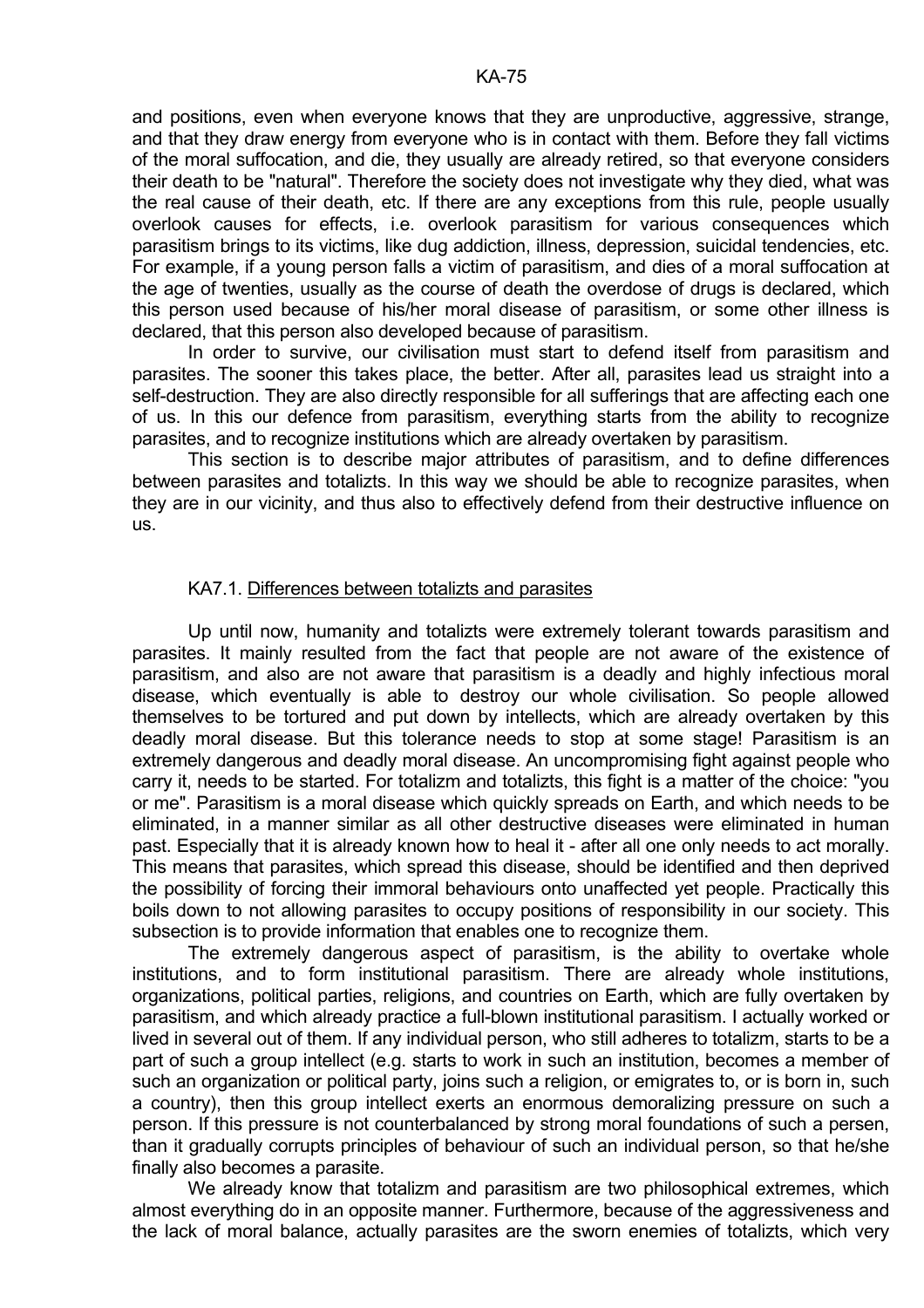rarely live in a state of peaceful coexistence, and which spread hostilities against totalizts at any excuse. In volume 1 of this monograph we learned about attributes of totalizts, while in this volume we got acquainted with parasites. Now is a time to list the major differences between adherers of these two extreme philosophies. These differences provide keys to a fast recognizing who is who, and who adheres to which philosophy. Here is the list of these major differences between totalizts and parasites.

 #1. **The sense of responsibility**. The sense of responsibility is the most important criterion that allows to distinguish immediately between parasites and totalizts. This sense is a cause-effect mechanism, which causes that a given person belongs to the one or the other category. The existence, or the lack, of this sense, is also directly responsible for a whole array of attributes in totalizts and in parasites. For example, the fact that parasites never help anyone, is usually caused by the lack of feeling of responsibility.

 - Totalizts: they feel personally responsible for the results of events in which they take part, or events at the outcomes of which they have an influence.

 - Parasites: they push the responsibility for everything onto someone (e.g. onto a parent, teacher, friend, superior, that other driver, committee, advices, government, etc), or onto something else (e.g. onto law, the lack of tools, low payment, weak light, the lack of training, etc.).

 #2. The most important **principle, which governs the behaviour** of these two classes of people. If one extracts the essence of totalizm and parasitism, then it turns out that "**totalizm always helps, while parasitism always obstructs**". This essence applies to all aspects and all consequences of these two opposite philosophies. This is because it results from the most important principle that governs the behaviour of people who adhere to these philosophies, which (the principle) can be expressed in a following manner:

- Totalizts: they always implement the rule "pedantically obey all moral laws".

 - Parasites: they always follow the rule "do not obey anything, unless forced to do otherwise" (means - unless forced to obey).

#3. How they **become adherers** of their philosophy:

 - Totalizts: by conscientious intention (i.e. because they intentionally try to do in their lives only moral things, and try to avoid doing immoral things).

 - Parasites: by being gradually overpowered by the moral disease called parasitism (i.e. because they are not prepared to put any intentional effort into whatever they are doing, therefore outcomes of all their actions are automatically governed by the punishing actions of moral laws, in a similar way as the flow of water along the lines of the least resistance is governed by laws of gravity).

#4. How they **go about chores** in everyday life:

 - Totalizts: whatever they intend to do, they always firstly check if it is "moral", and then do it only if it is "moral", or transform it into another action if it turns to be "immoral".

 - Parasites: they do whatever is the easiest thing to do in a given situation, means whatever goes "along the line of the least intellectual resistance".

 #5. Ability to **predict consequences** of actions. Because of characteristics of a practised philosophy, subsequent people have two different approaches to consequences of their actions, namely:

 - Totalizts: firstly consider consequences, and only then undertake action - and only if it is to produce acceptable consequences. Because totalizm always makes people to predict consequences before they undertake any action, throughout their entire lives totalizts practice the mental consideration of consequences before they start any action. This consideration of consequences with the elapse of time transforms in them into an automatic habit.

 - Parasites: firstly take an action, and only then notice the consequences. Parasitism supports mental laziness. Thus people who adhere to parasitism almost never make the effort to consider what consequences are going to be for a given action. As parasitism advances, this mental laziness becomes a habit. With the elapse of time parasites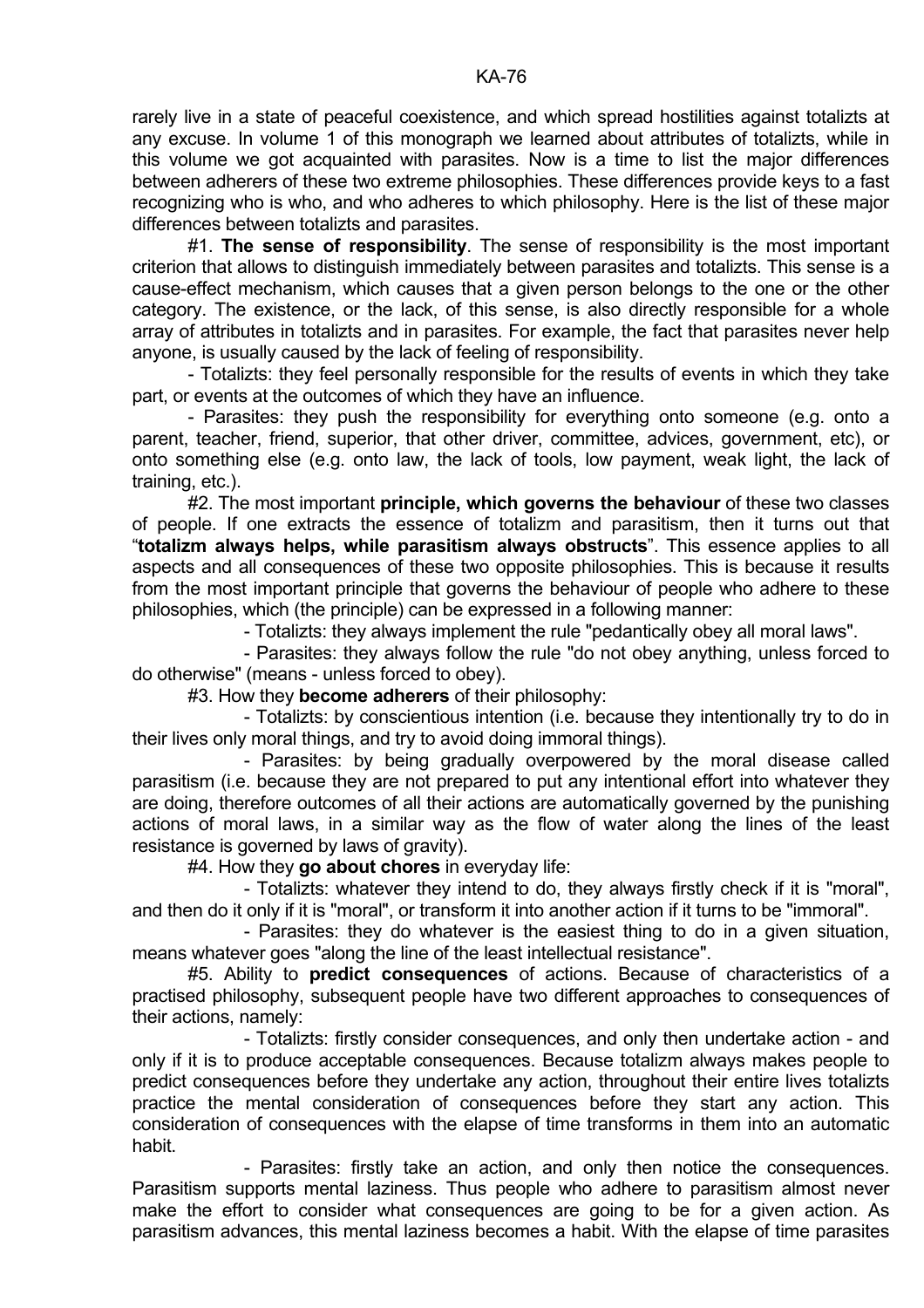loose completely the ability to predict consequences of their actions. Thus they always firstly do something, and only then they see (and start to regret) the consequences.

#6. What is their **main concern**:

 - Totalizts: everything that they do, they do for the good of other people, or for the good of a specific other person. Thus usually their actions are: moral, lawful, honest, helpful, loyal, etc.

 - Parasites: everything that they do, is for themselves. Thus their actions usually depend on doing whatever serves their own interests, or on concentrating their efforts at pleasing and satisfying their masters. (After all, the pleasing of their masters is another way of serving themselves.)

 #7. What is their **perception** by the majority of today people (in 2002), who do not know about moral laws:

 - Totalizts: as likeable, nice, and harmless eccentrics, who adhere to their "oldfashion" principles.

 - Parasites: as dangerous sharks amongst the human jungle, who must be watched carefully because they eat up everyone that is not careful.

#8. What is their **"µ" level**, and thus what attributes they are displaying.

- Totalizts: their "µ" almost in every case exceeds the value of  $\mu$  > 0.35. Therefore they are mostly friendly to everyone, cheerful, likeable, smiling people, with a good sense of humour.

- Parasites: their " $\mu$ " almost as a rule goes below the value of  $\mu$  < 0.35. Therefore in reality they are mostly unhappy, grumpy, frown, unpleasant, dull, depressed, while their sense of humour is being replaced by sarcasm - see subsection KA1.6.2. But because they have a very high "coefficient of deception" (φ) described in subsection B7.2, they usually quite well camouflage their real behaviour behind a smoke-screen of smiles, artificial politeness, and propaganda philosophy. Their real behaviour surfaces only sometimes, when they loose their control, when they are under an influence, or when they are forced to act.

#9. On what **emotional principles** they build their relationships with other people.

- Totalizts: on trust, cooperation, friendship, and peaceful coexistence with other

people.

 - Parasites: on distrust, watching, threats, blackmailing, and forcing other people. #10. What is their **relationship** with other intellects:

 - Totalizts: practice individual responsibility, discipline, and partnership. They tend to work and to help others on partnership principles. They do not approve any form of enslaving, exploitation, dominance, forcing, etc., although they display the voluntary discipline and personal responsibility for their decisions and actions. This tendency to practice the personal responsibility, with simultaneous discipline and with the promotion of partnership and equality, is expressed in everything that they do. (The totaliztic partnership and equality cannot be confused with anarchy and the lack of discipline, or the lack of individual responsibility for decisions. This is because the individual responsibility introduced by moral laws is causing that although e.g. a captain is a partner and equal to every other member of the crew, still it is him/her who makes the decisions and takes the responsibility for their outcomes, while the members of crew are completing these decisions with a full discipline.)

 - Parasites: practice slavery combined with the lack of personal responsibility. They tend to turn into a slave everyone who accidentally enters the sphere of their influence. Thus they are power crazy, and really enjoy to dictate other people what they should do. But simultaneously they never take any responsibility for the outcomes of this dictating. They turn every their relationship into a "master-slave" type. They also like to manifestly show their "superiority" over other people, as this in their minds entitles them to turn others into slaves. For this reason they always adhere to some kind of "doctrine of superiority", means they believe that there is something, which make them better from others. Of course, this something in every case differs, and for some parasites this can be their family background,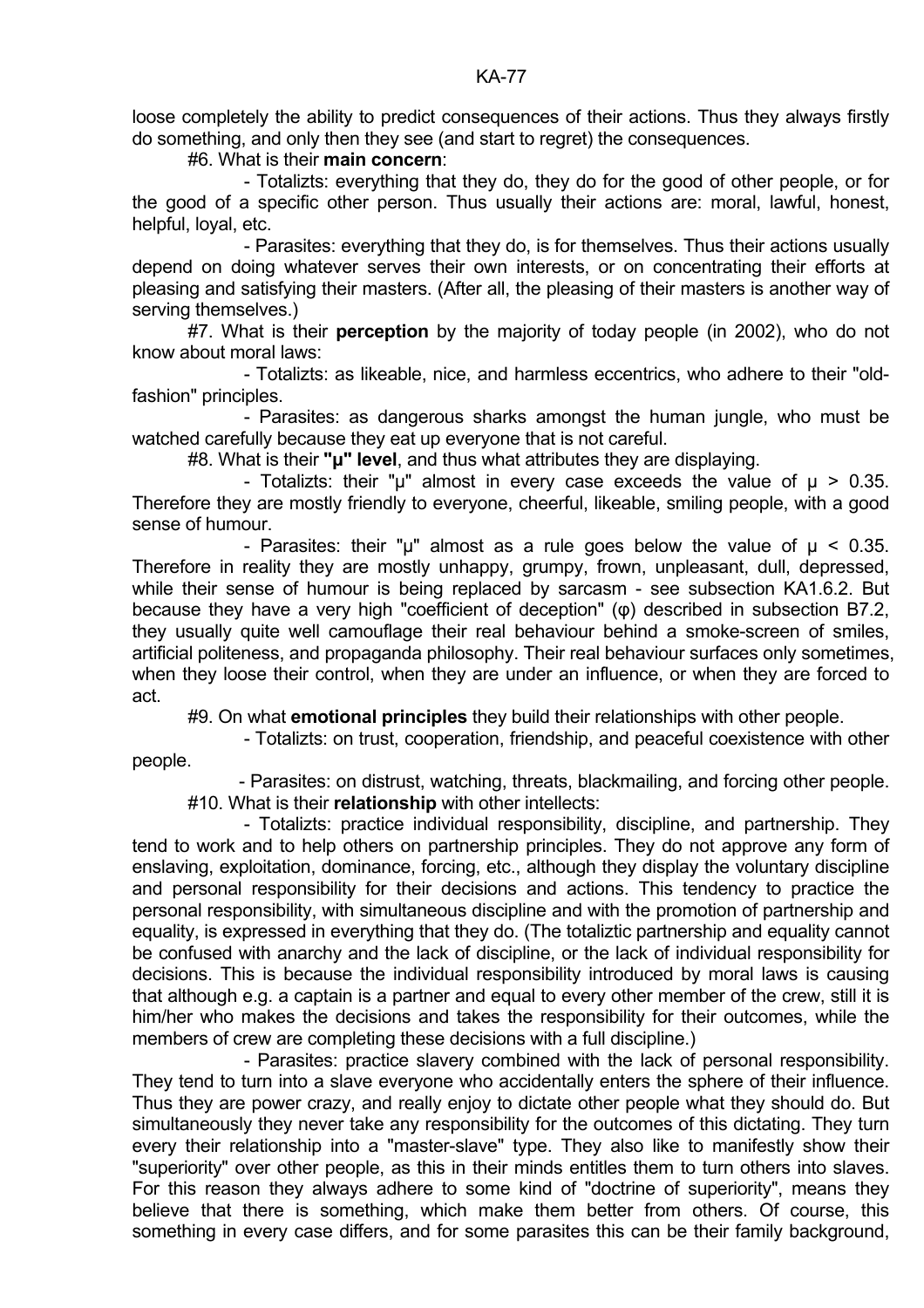for others their country of origin, social class, race, religion, education, specialization, membership, etc. Whatever this is, it always, in their opinion, makes them better than others, and entitles them to turn other people into slaves. If they meet someone, who challenges this their "doctrine of superiority" (e.g. when it is the education - meet someone who has a better education), they start to treat such someone as their personal enemy and try to destroy this "rival" intellect.

 #11. Reaction to **gifts**. Receiving gifts and the reaction to gifts are these elements of everyday living, which quite drastically differ for totalizts and for parasites, and thus which allow to distinguish with whom we deal in a given situation. Especially, if there is a satisfactory high level of acquainting between a person who gives and a person who receives, so that the person who receives does not hide its reactions and feelings.

 - Totalizts: are usually embarrassed, happy, and even shocked with a gift, because they never are expecting it. The important for them is the symbolic fact of receiving it, not the goods that constitute the gift.

 - Parasites: are almost always disappointed, that they received only what they received, although they deserve much better. Almost as a rule they have some reservations to the gift, e.g. that the colour is not right, that slightly too big or too small, that could be better packed or given in a more romantic atmosphere, etc. In the result, after receiving a first gift, they completely discourage a giving person to ever give them anything again. They completely do not take any notice of the symbolism of a gift, but only look at the material value and physical attributes.

 #12. **Manners of accomplishing their goals**. Both these classes use completely opposite ways of accomplishing their goals. And so:

 - Totalizts: they accomplish their goals through the direct actions, working out, earning, building, solving, putting an effort, etc.

 - Parasites: they accomplish everything through the use of manipulations, intrigue, black mailing, threats, force, connections, abuse of their position, copying from others (as some children in the school copy homework from others), stealing, taking possession, robbery, etc.

 #13. **Helping others** and mutual helping themselves. Note that the totaliztic helping others, according to principles described in subsection D11.3, is the expression of taking a personal responsibility for all events that take place in our presence.

 - Totalizts: are inclined for the altruistic and personal help given to everyone who is in a need, or to everyone who asks for a help. But this help is given according to totaliztic rules, e.g. it is so selected that it serves the increase of moral energy in all involved (means that the helper does not need to "sacrifice" for the person to which he/she helps).

 - Parasites: their principle is to **leave in need**. It manifests itself in the philosophically reinforced social irresponsibility towards needy people, in the pushing responsibility for help from individuals into institutions that are especially formed for this purpose, and in escape of individuals from the duty of giving a help to each other. This panic of parasites against helping others, is an outcome of the gradual increase in the lack of cooperation and in mutual rivalry, which is prevailing amongst parasites. In addition, this lack of cooperation and rivarly is reinforced by the philosophical abandoning of responsibility for actions in which someone takes part. The effect is, that in case when one individual parasite finds itself in problems, other parasites are not going to give help to him/her, but they only notify appropriate institution that is arranged especially to give help in this type of situations. This explains why in the parasitic societies events are possible, that are described in legends from subsection R4 of monograph [1/4], and are also mentioned in Polish treatise [3B].

#14. The **social structure** that they believe in, and promote:

 - Totalizts: all people are equal and all are one big family. Totalizts believe, that all are born equal, and they should stay equal. Therefore everyone should have the same rights and obligations, privileges and duties, standards, etc. If there is any law, it should be obeyed the same by the leader, as by a subordinate. If there is a ship, the captain should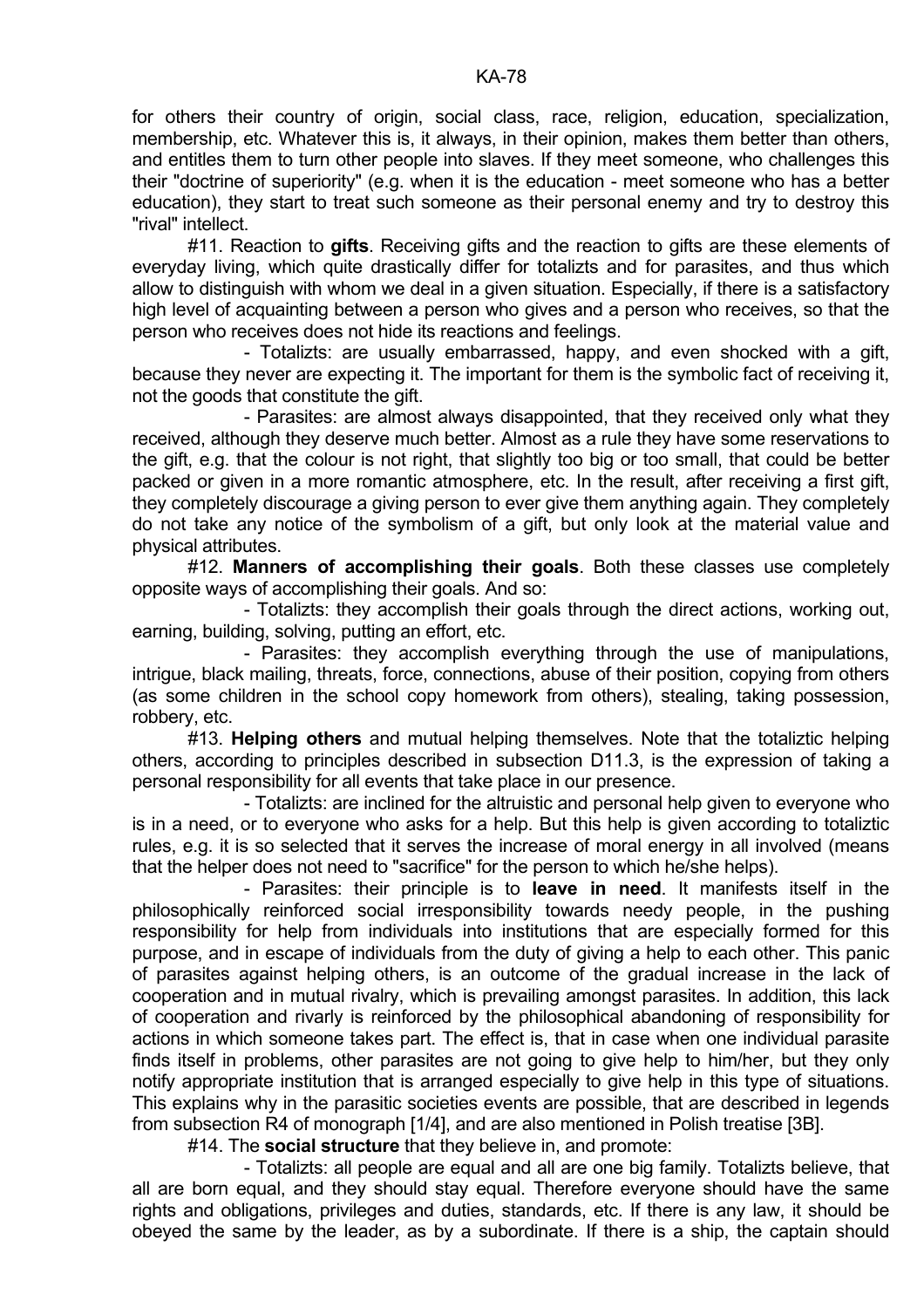receive the same food, the same cabin, and the same treatment as every other member of the crew. Also, he/she is only the captain while is on the bridge. When in the position of captain, everyone obeys his/her commands - after all, he/she takes the personal responsibility for fate of the entire ship. But after the duty, everyone can joke with him/her, pinpoint the mistakes, and discuss the strategies.

 - Parasites: all people are predestined to form hierarchies. Everyone is born at a specific position in a hierarchy, and should spend the rest of his/her life on climbing this hierarchy and on sorting out his/her relative position towards other people. This believe allows parasites to divide every society into races, classes, castes, religions, initiations, positions, memberships, relationships, privileges, connections, etc., and then justify that every one of them is exploiting others, and/or is being exploited by others. For each one out of such positions in the hierarchy, specific privileges and honours should be attached, according to a known Polish saying "whatever is rewardable for a dignitary, is punishable for a misery like you" (i.e. in Polish: "co wolno wojewodzie to nie tobie smrodzie"). This leads to situations that members of one caste or class can be punished with death for something, while exactly the same thing can be done everyday by members of other caste or class without any consequence. Thus amongst parasites it is normal to execute from others, whatever they do not do themselves. Of course, the result is that in a parasitic ship the captain always has the best meals and the largest cabin, that he/she receives all honours even when he/she is in a toilet, or in pyjamas, and that he/she is a captain even during the sleep. In order to highlight this hierarchical structure, parasitic organisations prefer uniforms, because uniforms have distinctions marked on them. Thus everyone knows exactly where others are placed in the hierarchy, and thus who should give salutes or honours, while who should receive them. In parasitic families every member has assigned his/hers own position, e.g. father is more important than mother, husband is more important than children, the first born is more important from a second child, a son from a daughter, etc. The culture of the parasitic intellects is saturated with various rituals and habits, which are to manifest of the subordination of those placed lower in the hierarchy, towards those placed higher in the hierarchy. Their example can be a kissing hand ceremony, a tea ceremony, guard inspection ceremony, having someone in attendance, "red carpet", etc.

#15. How they define the **value of an individual** in a given partnership.

 - Totalizts: the value of a person in a relationship depends on virtues, which this person displays. For example a moral person, honest person, reliable person, wise person, educated person, workaholic, etc., has a higher value than someone who is immoral, dishonest, unreliable, stupid, uneducated, lousy, etc.

 - Parasites: the value of a person depends on power this person has over us (i.e. "whom he knows, not what he knows"). Therefore everyone who is higher than us in the social hierarchy, who has better connections, who comes from a more powerful or richer family, who was born in a more powerful country, who managed to accumulate more wealth, etc., for parasites is having a higher value. (Vice versa for those of a lower value.) Of course this causes that in the parasitic countries or ideologies, frequently can be met such propaganda pictures, as a soldier who screens his officer from bullets with his own body, a lower class people dying for the honour of their king or queen, a wife who gives a part of her food to the husband, a child which gives the last sweet to a grandpa, etc.

# #16. Preferred **social environment**:

 - Totalizts: they prefer groups which are uniform by all standards. For example they prefer to work in an office where everyone is the same age, the same specialization, the same sex, the same background, etc. The reason is that they feel more equal in such uniform groups, as they do not need to respect the "rule of older one", the "ladies first" rule, the "boss first" rule, etc. Totalizm states that "it is impossible to justly gratify the unequal people". If someone does not believe this, perhaps should try to solve theoretically the classical problem of "justly march to a picnic" (i.e. the problem, when several unequal by all standards people march to a picnic, and they need to find a justly solution for carrying a heavy backpack with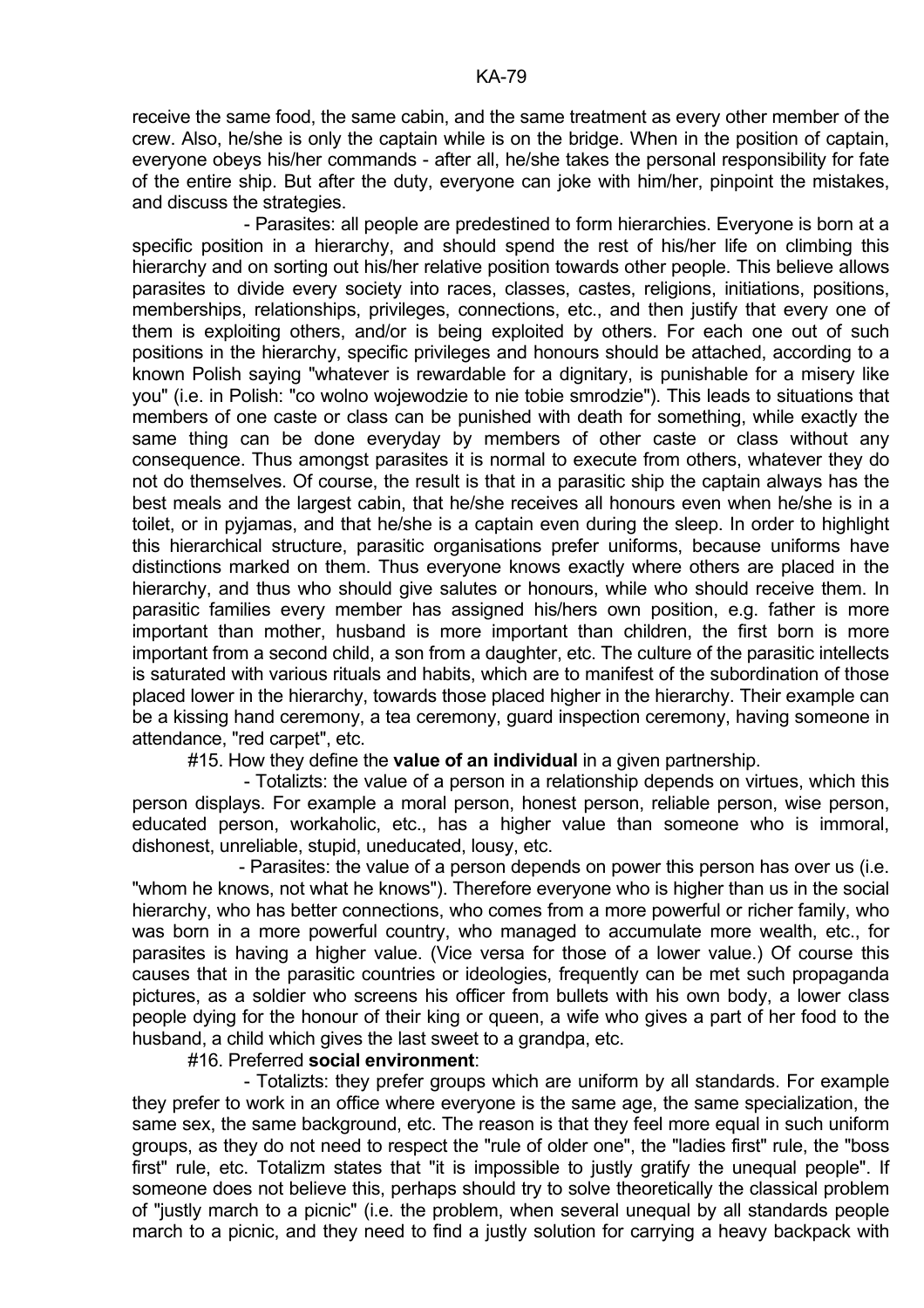food - namely who, when, for how long, and where is going to carry it). This impossibility of justly gratify the unequals, is very noticeable in the multiracial countries. Whatever is done in them, it never satisfies all races, and always there are some forms of social injustice. Therefore, if totalizts are free to choose their social environment, they always feel good amongst equal to them, meaning amongst those of the same race, height, views, likes, appetites, ages, appearance, etc.

 - Parasites: they prefer groups, which are composed of the whole range of different intellects. For example, they prefer to work in offices, which gather together people of different ages, sexes, positions in the hierarchy, races, etc. The reason is that they know their place in such groups, so they can pick on people whom they consider to be lower in status, and to pay respect to people with a higher status.

#17. How they **motivate**:

 - Totalizts: motivate with high feelings (e.g. morality, truth, law, justice, conviction, help, friendship, freedom, etc.). In order to do something, totalizts must be convinced that it is moral, justly, needed, agreeable with laws of the universe, etc.

 - Parasites: motivate with low feelings (e.g. fear, greed, ambition, lust, power, etc.). Therefore, they tend to punish in order to give an example, to take revenge, to black mail, to spread terror and fear, to attack everyone who is different or weaker, etc.

#18. How **open** they are:

 - Totalizts: always are transparent and open. They never have anything to hide, therefore they have no reason to keep secrecy, to conceal, to camouflage, to destroy evidence, etc. They are not inclined to decide about anything behind closed doors and without the knowledge of those involved. They are also not to hide reasons behind specific decisions or actions.

 - Parasites: they always are secretive and hiding something. They jealously guard what they know or have. Thus they never give a straight answer, and always tend to answer by actually not answering and by not telling anything. The reason is that the position that a parasite takes in the hierarchy, depends on the access to information, on the intimidation that this parasite introduces to others, etc. Therefore, parasites always hide their "ammunition", so that they can use it unexpectedly when a vital moment comes.

## #19. **Unambiguity and clarity**.

 - Totalizts: always show the tendency to unambiguity and clarity. In case of totalizm, the goal of action of people is not - as in the parasitism, to make slaves out of the others, but to increase the moral energy by helping others. After all, the more help someone gives to others, the higher level of moral energy this person accumulates. In turn, the higher someone's level of moral energy is, the greater access to the qualities of life that are searched for, such as happiness, self-fulfilment, etc. In turn, the real helping of others is only possible when someone clearly defines his/her own stand, when has a clear set of quidelines, when he/she precisely explains and describes, etc. Therefore the natural tendency of people and institutions that adhere to totalizm is that in everything they tend to go towards unambiguity, thus trying to express everything in a clear manner, with one possible interpretation, with exact guidelines, with a precise content and borders, etc. Due to this unambiguity, everyone can easily and effectively help others.

 - Parasites: they cultivate ambiguity. After all, one of the most important goals that the adherers of parasitism try to accomplish in everything that they do, is to show their own superiority over others, and to prove inferiority of others. The better someone is able to show his/her superiority over others, and the more effectively he/she pushes them down, the faster he/she climbs over the hierarchical ladder, the higher position he/she reaches, the higher are his/her gains, etc. Unfortunately it is impossible to show his/her own superiority, if someone unambiguously defines his/her position, if has a clear set of rules, etc. Therefore a natural tendency of people and societies that practice parasitism is that they avoid unambiguity, thus trying to express everything in a multi-meaningful manner, with many interpretations, without clear guidelines, without precise scope and borders, etc. In this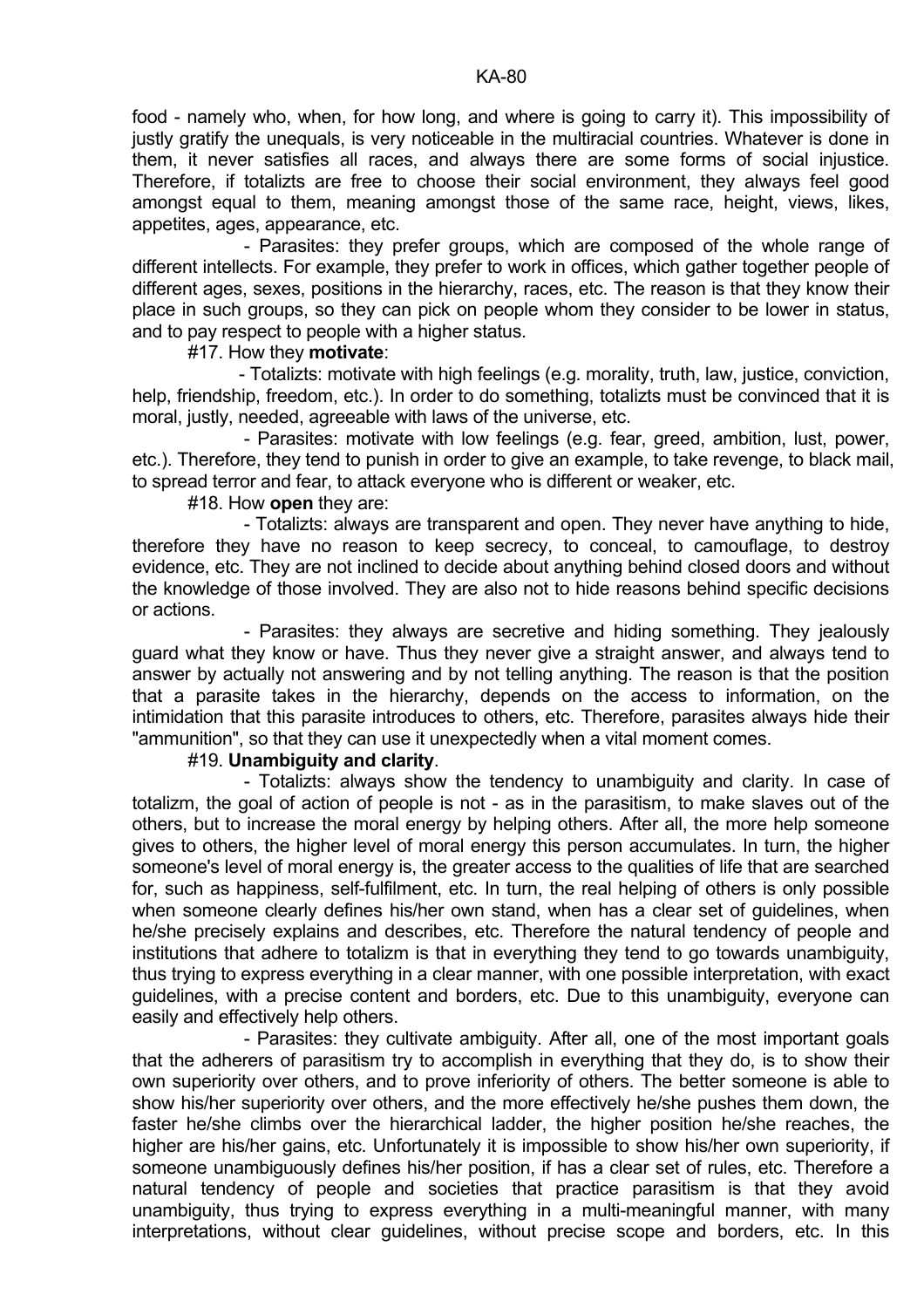manner, when later a specific situation eventuates, these people and institutions always interpret this situation to their own advantage - after all the ambiguity was introduced just for this purpose. Because for people and institutions that practice parasitism only these people can venture high, who are very good in staying ambiguous and undefined in every possible situation and regarding every topic, the ambiguity is practised by them to perfection. Practically in institutions that adhere to this philosophy, nothing can be defined beyond any doubt, and everything can be tarnished with ambiguity, with the potential for multitude of interpretations, with the lack of clarity, etc.

 The interesting attribute of moral laws is, that such disappearance of someone's clarity of position, and increasing of someone's ambiguity, is always a sign of philosophical fall-down and the closeness of someone's philosophy to the pole of a full-blown parasitism. In various group intellects on Earth, in which the "downhill philosophical life-cycle" was already advanced (see subsection KA1.2), such a rapid "disappearance of clarity" can actually be traced down and exposed. It definitely increases with the advancement of their parasitic philosophy along the line of the least intellectual resistance. Let us give here two specific examples.

 (1) Units of measure. Let us review in the historic perspective the clarity of units of measure, that are used by our science. In times, when our science was still close to the totaliztic birth, the units of measure that it used were very clear and easy to understand by everyone. For example, length was expressed with units called "cubit" or "ell", which were modelled on human arm, and thus everyone exactly knew how much approximately they were. Force was expressed in kG of force - which everyone knew, because was carrying in own hands parcels waiting one kilogram, thus approximately knew how much they gravitate towards the Earth. In turn power was expressed in mechanical horses - which everyone understood to be approximately the same powerful as the biological horses. But as soon as our orthodox science started to slip down towards the institutional parasitism that it adheres today, the units become increasingly more difficult to imagine, and also increasingly less clear, unambiguous, and selective (i.e. possible to be determined only by increasingly narrower group of a scientific elite). And so currently almost no-one is able to imagine how much really one Newton or one Joule is. If one asks a mere mortal what is the present model of a meter, almost no-one is able to even define it, not mentioning about recreating it for the calibration of his/her measuring equipment (no wonder that in present days, in spite that verbally we brag about the precision of our science, actually any two rules purchased in a shop almost for certain are going to differ in their indications of length, and frequently the differences may exceed 5%).

 (2) Statements of people in power. As this is explained in subsections KA4.2 and KA4.3, the philosophy of today's society on Earth is rapidly creeping towards a full-blown parasitism. In present days only these people may stay in power, who perfectly mastered parasitism, and thus who mastered the skill of remaining ambiguous. Amongst today politicians, directors, and managers, the skill of ambiguity must be significantly advanced. In order to check this, it is enough to ask someone at the important position about his/her opinion regarding any important matter. The answer almost never is going to be clear of the type, "yes, I believe that this is good", or "no, I believe that this is immoral", but it is going to show a cunning ambiguity of the type - "what do you think about it", or "this hides numerous aspects which require thorough investigations by appropriate experts", or "this is not the appropriate time to discuss that matter", etc.

## #20. **The right to have and to express own opinion**.

 - Totalizts: in totaliztic philosophies the freedom of having and expressing own opinion is a very important stimulating factor. Amongst adherers of this philosophy the open, direct, and immediate expressing someone's opinion about any possible topic is a normal behaviour that is practised everyday. Of course in this expressing of opinions obliges a certain code of ethical conduct, which makes it constructive and makes it different from just ordinary criticising, for example: (a) never people are criticised, but only their ideas, decisions, or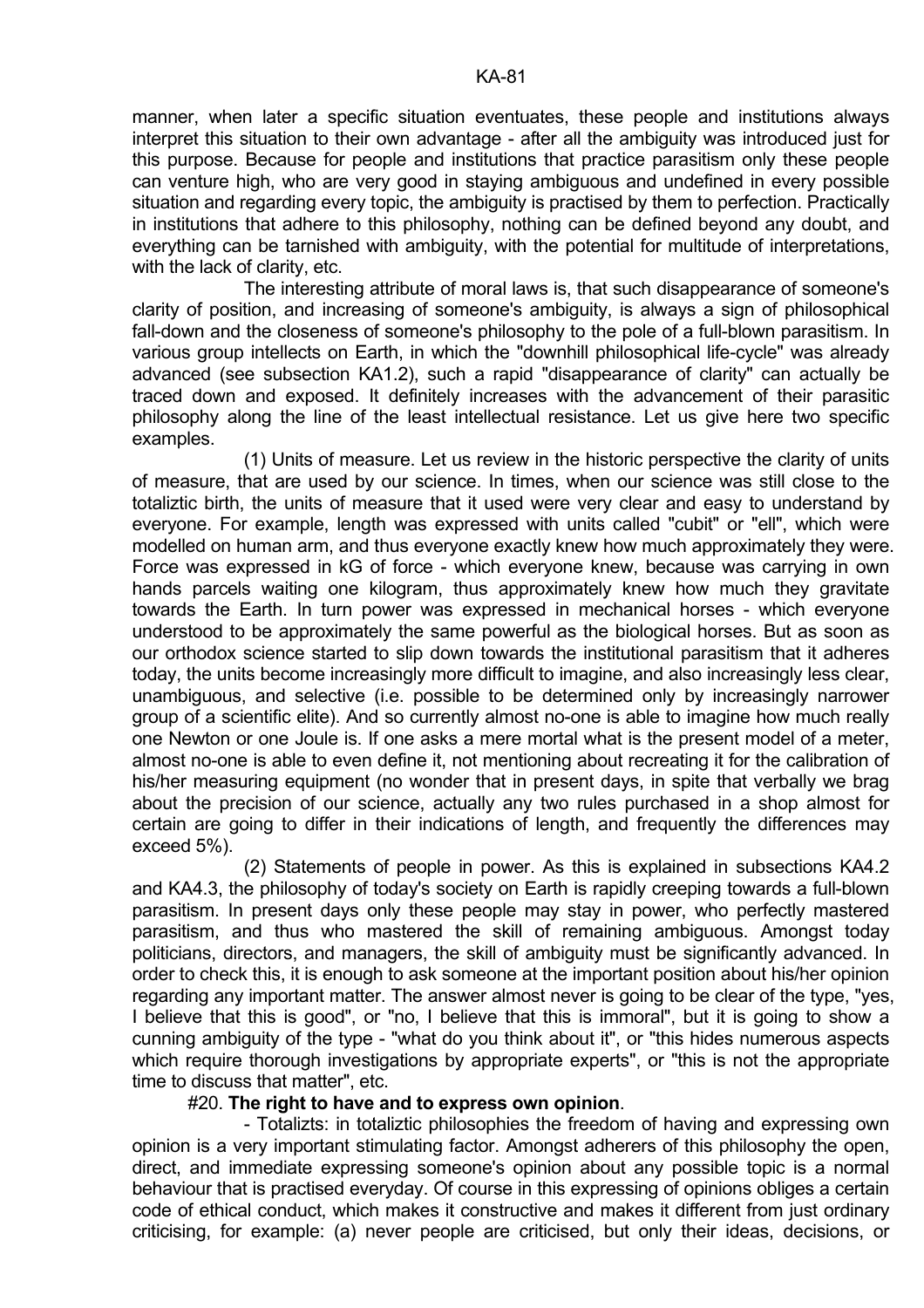actions, (b) every critical statement is justified with facts and supplemented with pointing out a better alternative, (c) the having of non-moral reservations about any decision does not releases from the duty of moral completing it, (d) the criticised laws or duties are in power and are obeyed until they are changed into better ones, (e) these ones who did something when there were still old laws in power, are not going to be accountable for it differently after new laws are introduced, if this would cause the additional and significant depletion of their moral energy in comparison to the action of old laws (although, if the application of new laws would increase their moral energy, then these new laws should be applied for them), etc.

 - Parasites: they do not allow to have and to express someone's own opinion. The only opinions that are permitted amongst them are these expressed by official institutions. Because some canons of philosophy of parasitism cannot be challenged, while these canons are extending to almost all areas of lives, to criticise anything is absolutely forbidden in the philosophy of parasitism. These ones who have the courage to criticise, are quickly punished for this and put back to order. Thus one of the attributes of this philosophy is that it destroys and completely eliminates any criticism, while its adherers never openly criticise anything placed inside of their structures (i.e. never criticise their own ship, own system, own civilisation, etc.). The entire amount of their frustration they pour by criticising outsiders (i.e. another ship, other philosophy or system, other civilisation, etc.), and through practising aggression. This tendency goes to such an extreme, that in technically more advanced parasitic civilisations, such as evil parasites described in subsection KB2, special devices are build, which control minds of all citizens, so that none of them have any different opinion from others.

 #21. Whom they choose for their **leaders**. The interesting finding of totalizm concerning leaders is, that the selection of leaders for large group intellects, such as institutions or countries, is always heavily impacted by the action of moral laws. These moral laws cause, that a leader of a given institution or country always represents the average morality of the group which he/she is leading. Therefore, getting to know a leader is the fastest way of getting to know the morality of a given group intellect. Well, here is whom the adherers of these two opposite philosophies choose for their leaders:

 - Totalizts: the most wise and the most moral person/people amongst themselves, whom all of them could trust, on whom they can rely, and thus whom are the closest to the moral pole to which all practising this philosophy are striving. Furthermore the leadership is "given" to the leaders as an expression of trust and a kind of moral reward. This attribute of totalizm causes, that by ordinary analysis of a moral state and relative intelligence of a leader of a given group or society, and also through a moral analysis of the manner in which a given person become a leader, it is easy to determine to which philosophy a given group gravitates. This analysis also indicates what is actual level of adoption of totalizm by a given group in the everyday philosophy practised by this group. For example groups and societies on Earth, which everyday philosophy is close to totalizm, are going to choose by themselves their leaders, and their leaders are going to be the most moral and the most intelligent amongst them. This is going to be an exact opposite to groups that practice parasitism, as according to descriptions above, such groups are going to allow that the leadership over them is going to be tear out from others with force or tricks, by the least moral, the most brutal, or the most stupid one.

 - Parasites: these always allow the most brutal, stupid and immoral to become their leaders. After all, everyone is afraid of such people, and thus no-one has the courage to tell them NO. Although indirectly this fact is imprinted in almost the entire chapter A, I would like to specially highlight it here. According to action of moral laws, "**a leader is always someone, who in a best manner represents a moral essence of the ruled people**". Because in the philosophy of parasitism, this essence depends on avoiding to fulfil moral laws, a leader of a given group that practices this philosophy, always must become someone, who is the most immoral, ruthless, insensitive, cruel, vindictive, evil, etc. In order to express this in other words, a leader in every parasitic society, must be the closest to the pole of evil from all members of the society, which is ruled by him/her. In turn to come so close to the pole of evil,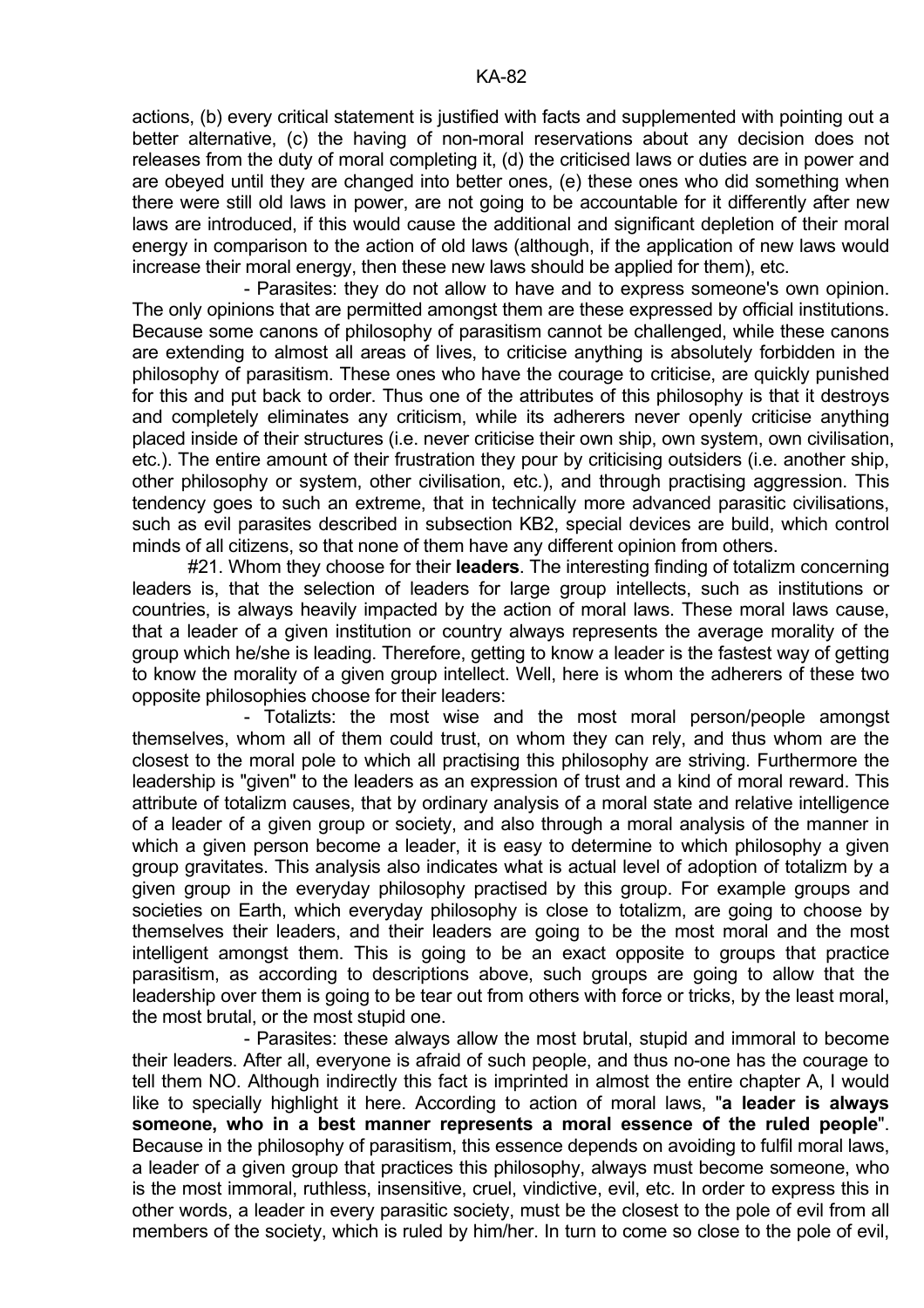the leader must display not too high intelligence, because a highly intelligent being sooner or later would reach a logical conclusion that "evilness does not pay", thus he/she would not be able to represent the interests of evilness. Furthermore, in the philosophies of the parasitic type, leadership is always pulled by force or by a trickery by the ruler himself/herself, from others who are pretenders to take the same position. This happens similar as in a pack of dogs that fight for a bone, where a bone is always pull out by a dog, which is the strongest, which bites the most viciously, and is the most brutal.

 #22. What **form of management** they prefer. The form of management is a direct outcome of the attitude of a given philosophy regarding the personal responsibility. As it is outlined earlier, totalizts recognize the action of the moral laws that "everyone takes the personal responsibility for outcomes of every event, onto which he/she exerts the influence, or which just only takes place in his/her presence". In turn parasites ignore the action of this moral law and the responsibility for everything they push into someone or something else. Therefore the form of management that both these philosophies prefer is going to be different for each one of them. And so:

 - Totalizts: prefer the management in which the responsibility for decisions always lies on shoulders of wise and moral people, who make these decisions. Therefore they are going to prefer management of wise and moral individuals, e.g. they prefer rules of an elected president in a country, or rules of a director or owner in a company, or rules of a captain on a ship, or rules of a head of family, etc. The person who is a leader for totalizts, must be wise, moral, responsible, experienced, etc.

 The above explanations of preferences of totalizts in the area of management requires additional clarification and interpretation of possible ambiguities. Because of the obedience to the moral law of the personal responsibility of everyone, from the definition totalizm must be against every form of a group management, usually qualified as one of forms of democracy. After all, such a group management destroys the personal responsibility, as the responsibility for decisions lies on the ruling body (means on no-one specifically), not on an individual. But this does not mean that totalizm is pro dictatorial governing. After all, dictatorship is one of many forms that parasitism takes, in which the highest position assumes the most powerful and the most brutal, in order to turn the nation that he/she governs into its own slaves. Thus totalizm is for the form of governing, which usually is called "presidential democracy". In this form the responsibility for the decisions is lying on an individual. This individual has also a completely free hands in the area as to in which direction he/she moves the institution which he/she rules, means no-one and nothing binds his/her hands or exerts a pressure what decision he/she should take. But such an individual is democratically elected, thus must display the required morality and virtues. It also personally is responsible for the agreeability of every single decision that it takes with the content of moral laws, and it must continually display this agreeability to people that it leads, and to commitee that is elected by these people to veryfy the moral character of his/her decisions.

 - Parasites: they always organise the management in such a manner, that noone amongst ruling people is responsible for the decision that he/she takes. Therefore they so shape their institutions, that their decision making is always "democratic", means carried out by some kind of a group, committee, parliament, cabinet, etc. Even if parasites are going to have an individual person, who represents a given institution, e.g. a CEO, a director, or a captain, still this person frequently is going to be either purely figurative, or fully dictatorial, and never is going to take any decisions that would be connected with taking personal responsibility for the outcomes.

#23. How they **rule**:

 - Totalizts: by helping, assisting, encouraging, and inspiring. They mainly try to let others know what needs to be done, leaving to them how they decide to accomplish this.

 - Parasites: by imposing more and more restrictions, which tell others what they should not do, or how they should not do it. They interfere with the manner in which things are done, by forcing others to do things in a parasitic way.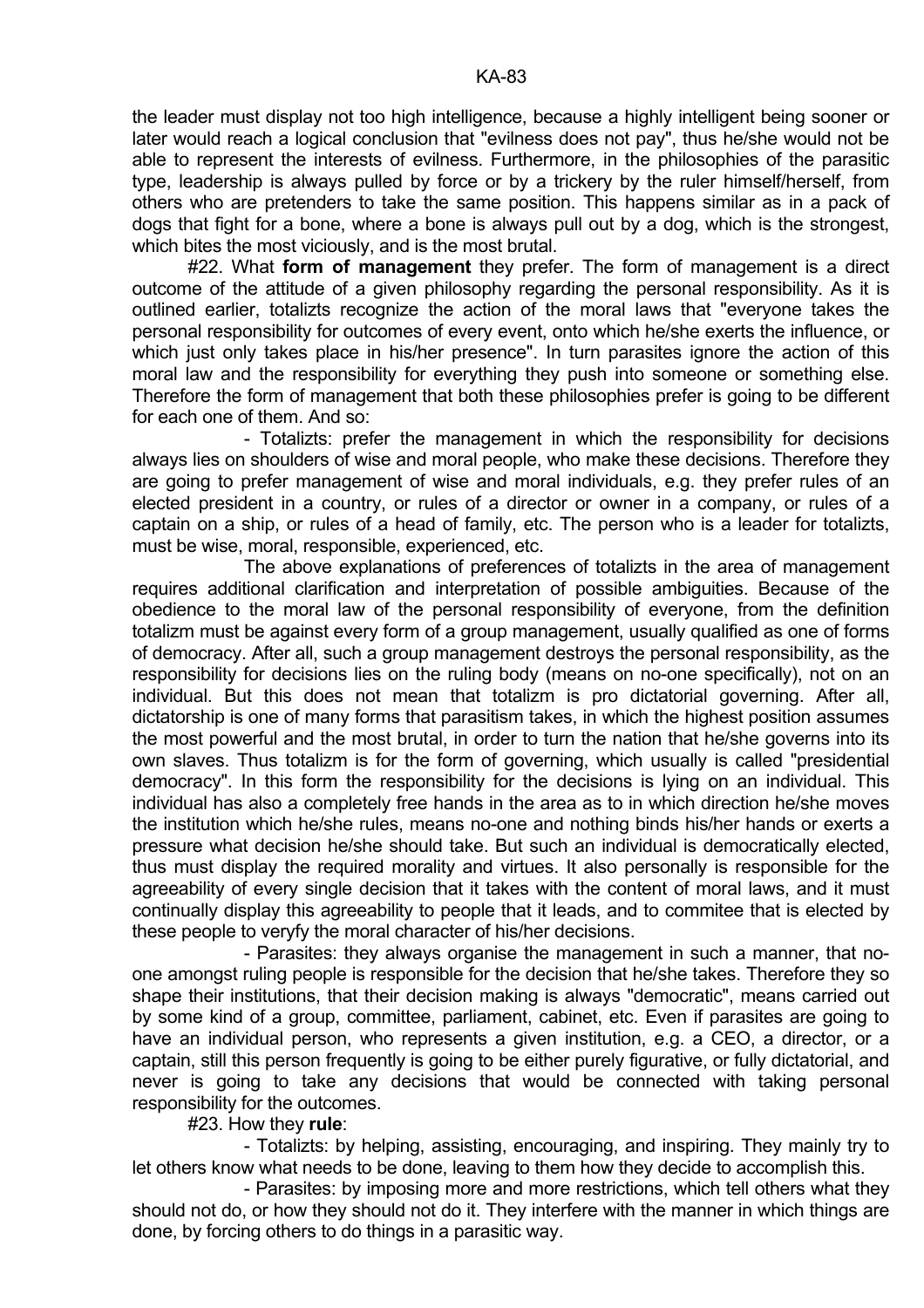## #24. **The value of an individual**.

 - Totalizts: they realize the value and importance of individual people. People that practice totalizm not only understand their own importance, but they also reassure other people about their role, meaning, importance, influence, etc. This realizing results from many different aspects of philosophy of totalizm. For example, in order for intellects to take responsibility over their own fate, it is absolutely necessary they are convicted that whatever they do it matters, that their lives have meaning and purpose, that they have influence, that they can accomplish whatever they wish, etc. Only when people are conscious of their importance and influence, they are able to take their own fate into their hands, they are not allowing to be enslaved by others, they refuse to be dictated, suppressed, cheated, etc. In order to constantly remind people their value and importance, many totaliztic philosophies include and put into practice various mechanisms of continuous illustrating how important is whatever they are doing and how much they can accomplish. And so for example religions of the totaliztic type (e.g. Christianity) are reassuring their faithful that they are "created in the image of God", therefore similarly to God they are able to accomplish and do whatever they wish. Totaliztic institutions are reassuring their employees that their contribution is absolutely vital and is not easily replaceable, and that everyone does matter. The philosophy of totalizm is trying to reveal the true value of the free will and the intelligent moral energy in human lives. Etc., etc. In the result, in any version of totaliztic philosophies individual people are aware of their importance and value, thus do not allow to manipulate themselves by morally deviated parasites, that try to squash their free will.

 - Parasites: they indoctrinate people about insignificance of individuals. People who practice parasitism are not only convinced about their own insignificance, but also try to convey the belief to other people about their insignificance, valuelessness, cheapness of life, etc. This indoctrination results from several different aspects of philosophy of parasitism. For example, in order to be able to exploit someone, to make others subdued to one's will, or to turn someone into a slave, it is absolutely necessary to be convinced that this someone has no meaning, that is insignificant, that the life of this person is worthless, that he/she has influence on nothing, that whatever is doing is unable to change anything, etc. Only after indoctrinating someone into this insignificance and the lack of meaning, this someone can be forced into obedience, enslaved, exploited, squashed, etc. Thus in order to constantly keep adherers of parasitism in the feeling of their own insignificance, parasitic philosophies invent and introduce in practice several different methods of constant reminder how small they are. In this manner for example parasitic religions are going to force their faithful to constantly fall on their faces and contemplate the greatness of God, with simultaneous telling themselves about their own smallness in comparison to that great God. The parasitic structures of power are constantly highlighting the greatness and power of rulers, and the insignificance of ruled ones, so that everyone is aware of his/her own smallness. Parasitic scientific institutions are telling their scientists that the product of huge research teams only counts, while the contribution of an individual researcher has no meaning, etc. In the result, in the philosophy of parasitism the majority of individual people is deeply convinced about their own smallness. Only a small number of selected ones is kept in the unnatural conviction about their own greatness and about their right to do with the slaves that belong to them whatever they wish to do.

#### #25. Their **believes**:

 - Totalizts: believe in God, or in any other kind of a superior being which has attributes of the universal intellect. This is only because of this belief that they pedantically obey moral laws, which were established and are supervised by this universal intellect. But they are very discrete about their believe system, and never manifest their faith too openly.

 - Parasites: are either crude atheists - who do not believe in God at all, or subtle atheists - who manifestly or fanatically show their apparent devotion to a given religion, but who actually hide their subtle atheism behind the name of God (see subsection B4).

#26. **Recognising the Concept of Dipolar Gravity**.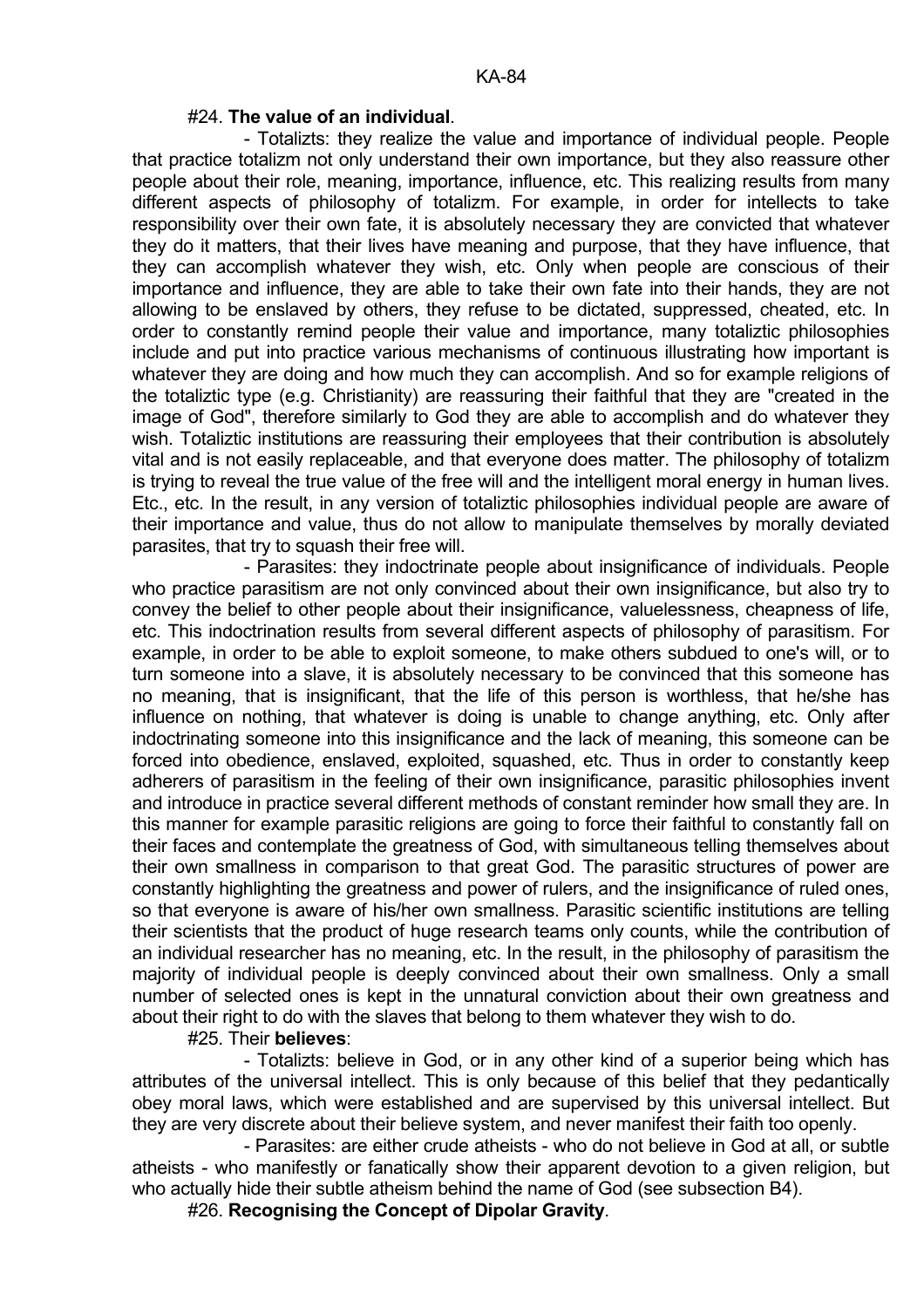#### KA-85

 - Totalizts: after they learn about the Concept of Dipolar Gravity, they willingly start to recognise and acknowledge the merit of this theory, and also recognize all consequences that result from it (e.g. the existence and superiority of the universal intellect, the major intension of activities of this intellect, etc.). One of the manifestations of this acknowledgement is the freedom of doing research and discussions on the topic of the universal intellect (God).

 - Parasites: they never are going to recognize the Concept of Dipolar Gravity and consequences that result from it (e.g. they do not acknowledge the fact of the existence of the universal intellect, intensions that it has, etc.). The philosophy of parasitism can be practised only by these ones, who in the bottom of their heart are atheists and reject the existence of the universal intellect. Because this existence directly stems from the statements of the Concept of Dipolar Gravity, adherers of parasitism never officially are going to recognize this concept and are going to intentionally reject it and attack. Therefore the adherers of parasitism are going to carefully avoid any scientific and logic based discussions about the universal intellect, about the correctness of their parasitic religions, etc.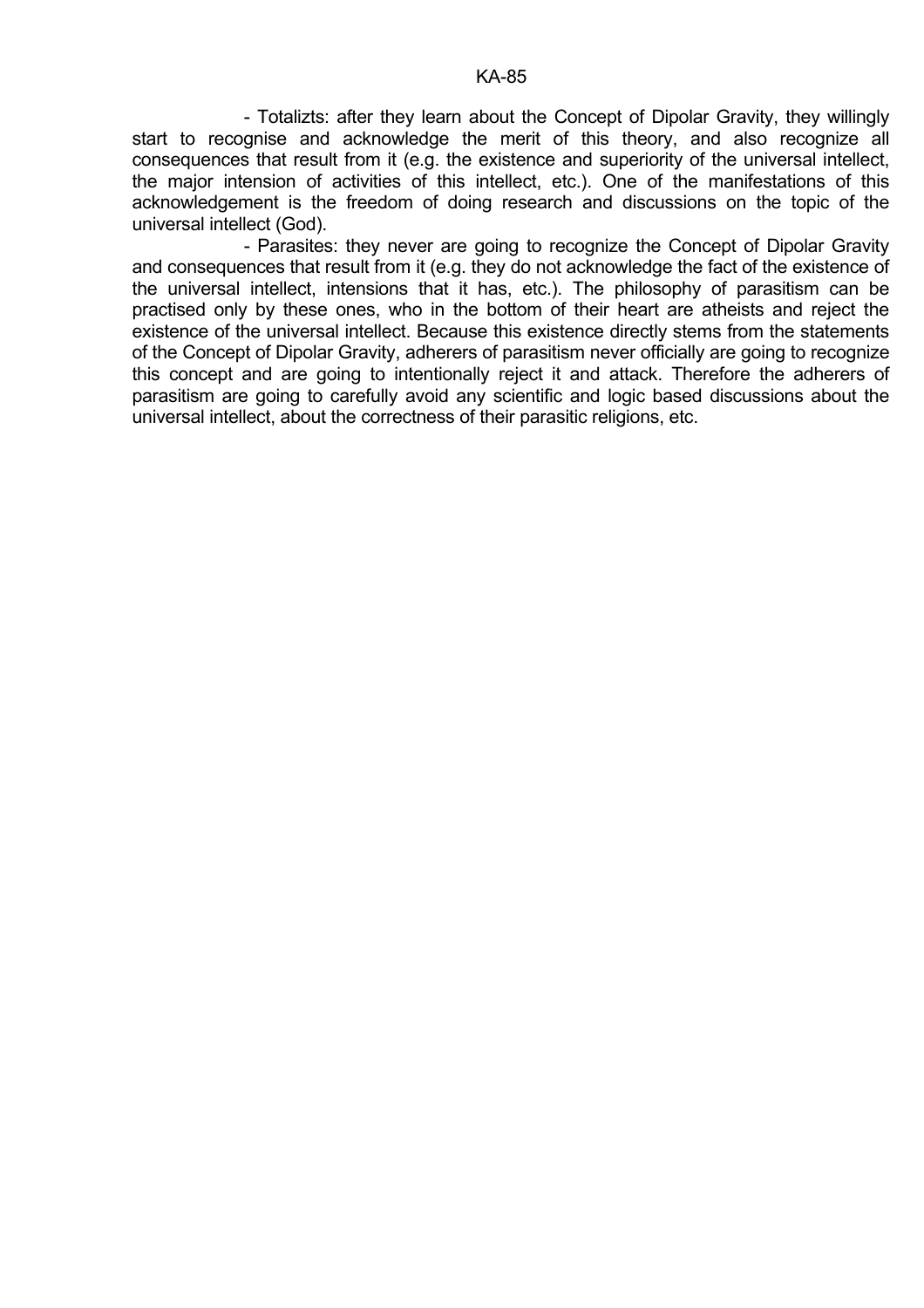Chapter KB:

# **PARASITIC CIVILISATIONS**

 As this is explained in previous parts of this chapter, especially in subsection KA1.3, the most important attribute of the parasitic philosophies, which distinguishes it from totalizm, can be defined in a following manner: "**parasitism is a constantly deepening process**", while "**totalizm is a stable state**". This attribute remains in power independently whether parasitism is practised by an individual person, or by a group intellect. Explaining this in other words, people or group intellects that practice totalizm, show a stable set of attributes, which characterize them during relatively long periods of time when they practice this philosophy. This means that the same as one year we can trust totalizts, relay on them, believe in their professionalism, like their behaviour, etc., we can also do all this during several next years. In turn people or group intellects which practice parasitism, change constantly - and always to the worse. Thus, if one year we still trust someone who is slipping into parasitism, there is no assurance that we will be able to keep trusting him/her in a next year. If a given person or institution infected with parasitism is reliable one year, this does not mean that it is going to be reliable a next year. Etc, etc. Summarizing, if someone falls into claws of parasitism, then morally is constantly rolling down, until reaches the point of a self-destruction.

 This constant process of slipping downhill into increasingly deep parasitism, does not save anyone, who neglects the operation of moral laws. When in previous subsections we discussed extensively for individual people and for institutions this process of slipping down, it was not discussed for whole civilizations. But if we analyse the matter carefully, we must deduce, that fates of whole civilisations that are infected with such constantly deepening parasitism, are especially significant. After all, these fates reveal what kind of future awaits for the whole human civilisation on Earth. As a civilisation we increasingly openly are turning into parasitism. In addition, the knowledge of fates of such parasitic civilisations allows us to understand better the present situation on Earth. Therefore, the whole subsection B1, and also the whole subsection B4, is going to be devoted to comprehensive description of fate and transformations that all civilisations which practice parasitism must undergo.

 In a number of places of this monograph I emphasize, that whatever is written here it firstly must gain at least a discrete approval, if not the inspiration, from the universal intellect (God) in order to be allowed to appear in a written form. (For examples of such statements see subsections JG2.2 and JK1 and also the introduction to chapter JK from volume 6 of this monograph.) Of course, immediately a question emerges, why God inspired writing this chapter about [parasitic civilizations and about their activities on the Earth. After all, as this is explained in chapter JJ from volume 6 of this monograph, it is God Himself who simulates the presence of UFOnauts-devils on the Earth and their evil actions for the detriment of humanity. As it turns out God has for it several very important reasons. The most vital amongst these is illustration on a meaningful example, where leads giving way to parasitic INCLINATIONS. Another reason is the experimenting on people the course and effects of parasitic behaviour for details see subsection JF6 from volume 6 of this monograph.

# KB1. Natural transformation of whole civilisations: from institutional parasites into evil parasites

 Let us try to express in a single sentence the most important consequence of practising the destructive philosophy of institutional parasitism by a whole civilisation. This consequence is that due to the natural processes of deepening parasitism, with the elapse of time such a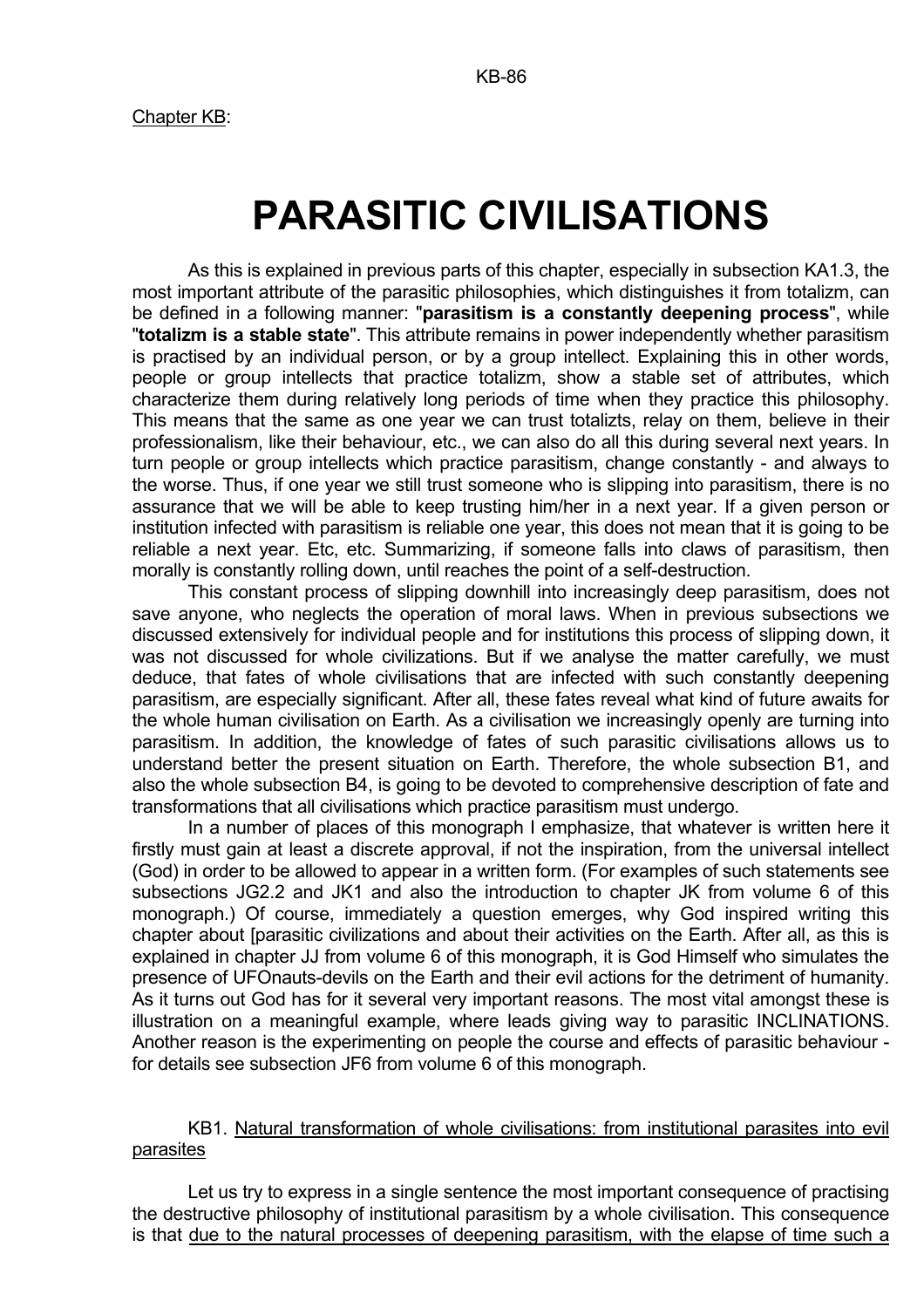civilisation transforms into a civilisation of so-called "evil parasites" (of course, this happens only then, if it does not reach much earlier the stage of a self-destruction). Initially this process of transformation of institutional parasitism into evil parasitism is explained in subsection KA<sub>2</sub>1

 Let us now describe this doomed process more precisely. Initially the natural mechanism of impacting the fate of parasitic intellects by outcomes of moral laws, is revealing itself at the level of individual people. Then it extends its influence at whole institutions. For example, if in an institution a sufficient number of individual people who practice parasitism starts to work, then this institution rapidly converts into practising an institutional parasitism. In turn when in a given country a sufficient number of institutions that practice institutional parasitism appears (especially governmental institutions), then the institutional parasitism is practised by a whole country. Finally, when the sufficient number of countries of a given civilisation practice institutional parasitism, then a whole civilisation turns into practising institutional parasitism. (Our present civilisation on Earth is very close to such a philosophical threshold.) If a given civilisation starts to practice the institutional parasitism, then the fate of it is sealed. It is unable to turn back into totalizm without an outside help. Therefore the parasitism gradually deepens in it, until one day the civilisation reaches the moment of a selfdestruction.

 Depending on mutual proportion between a speed of the moral fall-down of a given civilisation, and a speed of the technical advancement, if this civilisation develops sufficiently fast, then still before the self-destruction it transform into so called "civilisation of evil parasites". The more precise definition what this name means is given in the next subsection KB2. At this point it is sufficient to notice that our civilisation is at a fast track to reach - even in the present century, the level of "evil parasites". As it is explained in subsection KA2.1, the civilisation of evil parasites is characterised by the fact that it developed devices for interstellar travel (i.e. developed "Magnocraft" described in subsection KB3 and showed in Figure KA1). Therefore for slaves it does not use any more members of its own society, but it rather organises colonies of the relatives on other planets, and then enslaves, pushes down, and exploits these colonies.

 Because in the huge universe there is a large number of civilisations in a given moment of time, which already reached the state of "evil parasitism", practically every young civilisation of the universe, which is just starting the existence, is endangered, that without knowing it becomes a civilisation of slaves for some kind of evil parasites. This rule does not have exceptions. This practically means, that also we, Earthlings, are treated as if we are in power of some cosmic evil parasites (more comprehensively this subject is discussed in chapters JI and JJ). Such evil parasites from the definition put all their efforts into not allowing that the enslaved civilisations were ever able to free themselves from the slavery. Especially strongly they are trying to disallow the enslaved civilisations to implement totalizm. This has a very unpleasant consequences for us. After all, this means that absolutely every civilisation, which wishes to adopt totalizm, including also human civilisation from Earth, must firstly fight for the freedom and the right to practice this moral philosophy.

 The drive of parasitic civilisations to enslave others, cause that practically every civilisation of intelligent beings, in the initial stage of its existence must start as a civilisation of slaves, which is in power of a parasitic civilisation. Only at the further stage of the development, this civilisation receives the choice, whether it wishes to follow the path of parasitism - exactly repeating the fate of the own oppressors, or wishes to start to practice totalizm. If this civilisation chooses the totalizm, then it firstly must use force to earn the freedom, before it is able to exist as a totaliztic civilisation.

 Let us now summarise this subsection. The punishing consequences of moral laws, which govern the fate of intelligent beings, are forcing almost an identical course of fate onto every civilisation that neglects the obedience to these moral laws. According to this course of fate, initially such civilisations are falling into claws of institutional parasitism. Then "natural" mechanisms of deepening of parasitism are activated in them. Therefore, if a given civilisation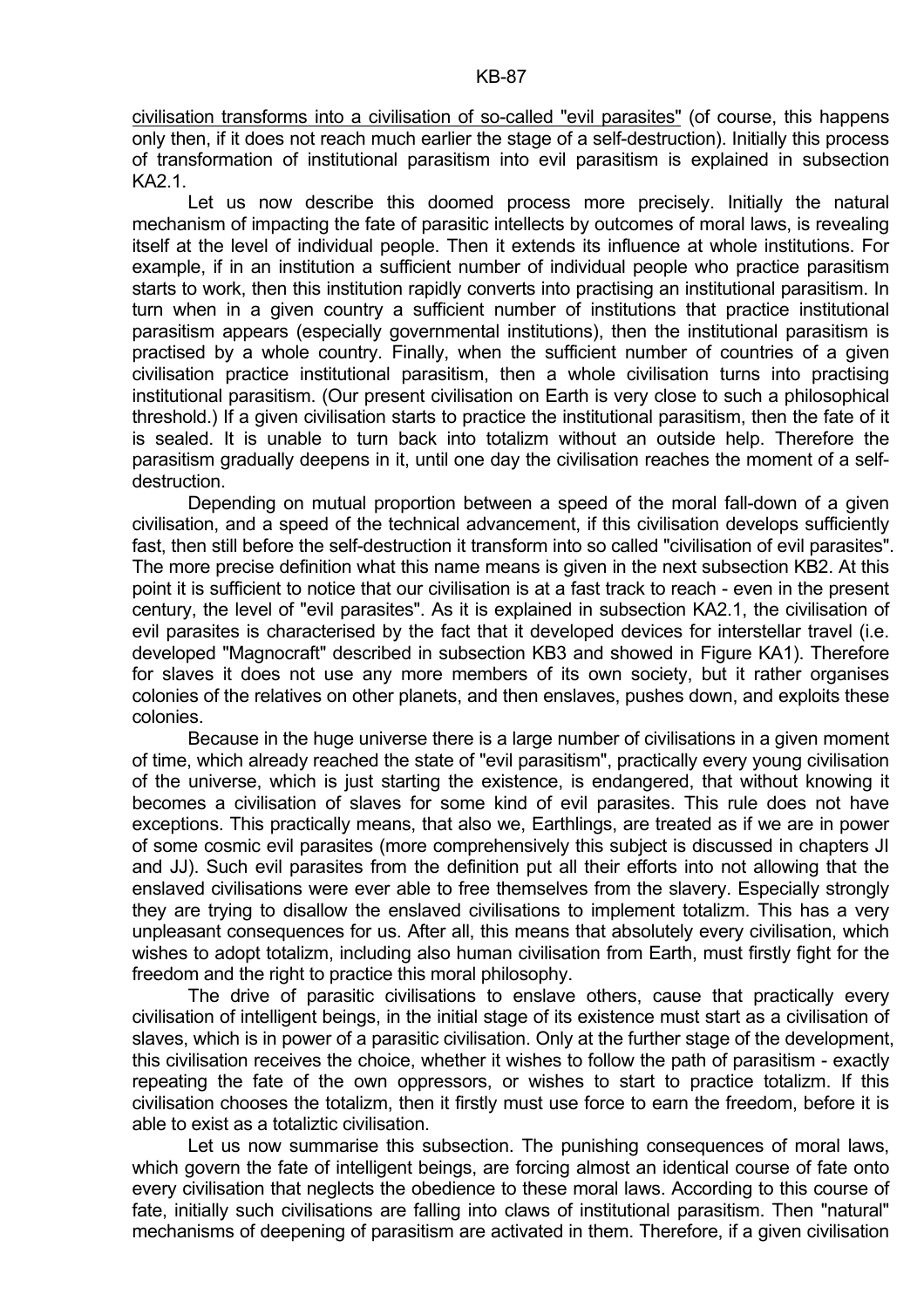slips down faster than it develops technically, it serves the justice to itself, accomplishing a self destruction almost immediately after it becomes able to build weapon of mass destruction (such as nuclear weapon). But if a given civilisation develops technically much faster than it slips down morally, it firstly becomes capable of intergalactic travel, and thus it transforms into so-called "evil parasites". Only then it serves a self-destruction to itself. In both cases these civilisations reach their final state of the "self-destruction" threshold and perish from their own hands (usually also completely destroying the planet on which they previously existed - see the history of humanity described in subsection V3 of [1/4]). The only trace which sometimes is left after them, are these other slave civilisations of their relatives, on which they previously leached, and which then receive the right to choose the further course of their own fate.

 In order to understand parasitism even better, and also in order to realize the "natural" character of this morally decadent behaviour, in subsection KB2 parasitism is going to be defined more comprehensively. This subsection KB2 is also going to explain conditions, that must be fulfilled, in order for a given civilisation that practices institutional parasitism to transform itself with the elapse of time into civilisation of evil parasites (means to achieve the level of evil parasitism earlier than it reaches the moment of its own self-destruction). In further subsection KB3 the basic devices, which evil parasites use to subdue other civilisations, are described.

#### KB1.1. How life looks like in civilisations that practice institutional parasitism

 Because the human civilisation on Earth, at the time of writing this monograph was doing everything humanly possible to reach the stage of institutional parasitism, in this subsection I explain hypothetically what is going to happen when our civilisation succeeds in embracing parasitism. Namely, this subsection is an attempt to disclose, how life on Earth is going to look like, if our civilisation as a whole starts to practice institutional parasitism. Because simultaneously it is known to us, that civilisations of UFOnauts who currently occupy Earth, reached the stage of institutional parasitism long ago, and even managed to advance it to the stage of evil parasitism, this subsection also explains, how life looks like in a society of our cosmic relatives - evil parasites from UFOs, who currently exploit humanity. The same this subsection explains why in old days the society of our relatives from UFOs was called a "hell", and also why UFOnauts literally kill themselves, to deserve somehow an escape from their own civilisation and to be promoted to occupational forces that supposedly reside on Earth.

 Because of the moral degeneration, that spreads in every society which practices institutional parasitism, members of this society do all possible evil, that someone can only imagine. Because laws that relate to morality remain the same in the entire universe, this means, that various forms of evil were already implemented on Earth in various periods of time by people who practised the earthly versions of parasitism. Therefore, in order to understand what is going to happen in civilisations that live under an institutional parasitism, it suffices to consider what happened on Earth under rules of these most degenerated human societies. The best, and the most thoroughly documented example of such degenerated societies are Germany under rules of Hitler. From rumours passed verbally about Hitler, it is known presently that Hitler was a favourite of UFOnauts, who not only inspired him and helped in every action, but also appeared to him visually and gave him personal orders which he was forced to implement. Hitler supposedly was very scared of these blond-hair UFOnauts, although they simultaneously so much fascinated him that he ordered official searches for the underground kingdom of Shamballa, about which these UFOnauts were cunningly telling him that they originate from it (e.g. the entrance to Shamballa Hitler's people were seeking, amongst others, in Poland on Babia Gora - see Polish treatise [4B]). Because of the direct origin of the majority of ideas that Hitler implemented, from these UFOnauts, presently we know, that Hitler's Third Reich actually was modelled exactly on the image of society of UFOnauts. Therefore, knowing about the "pleasures" that awaited people in Hitler's Germany,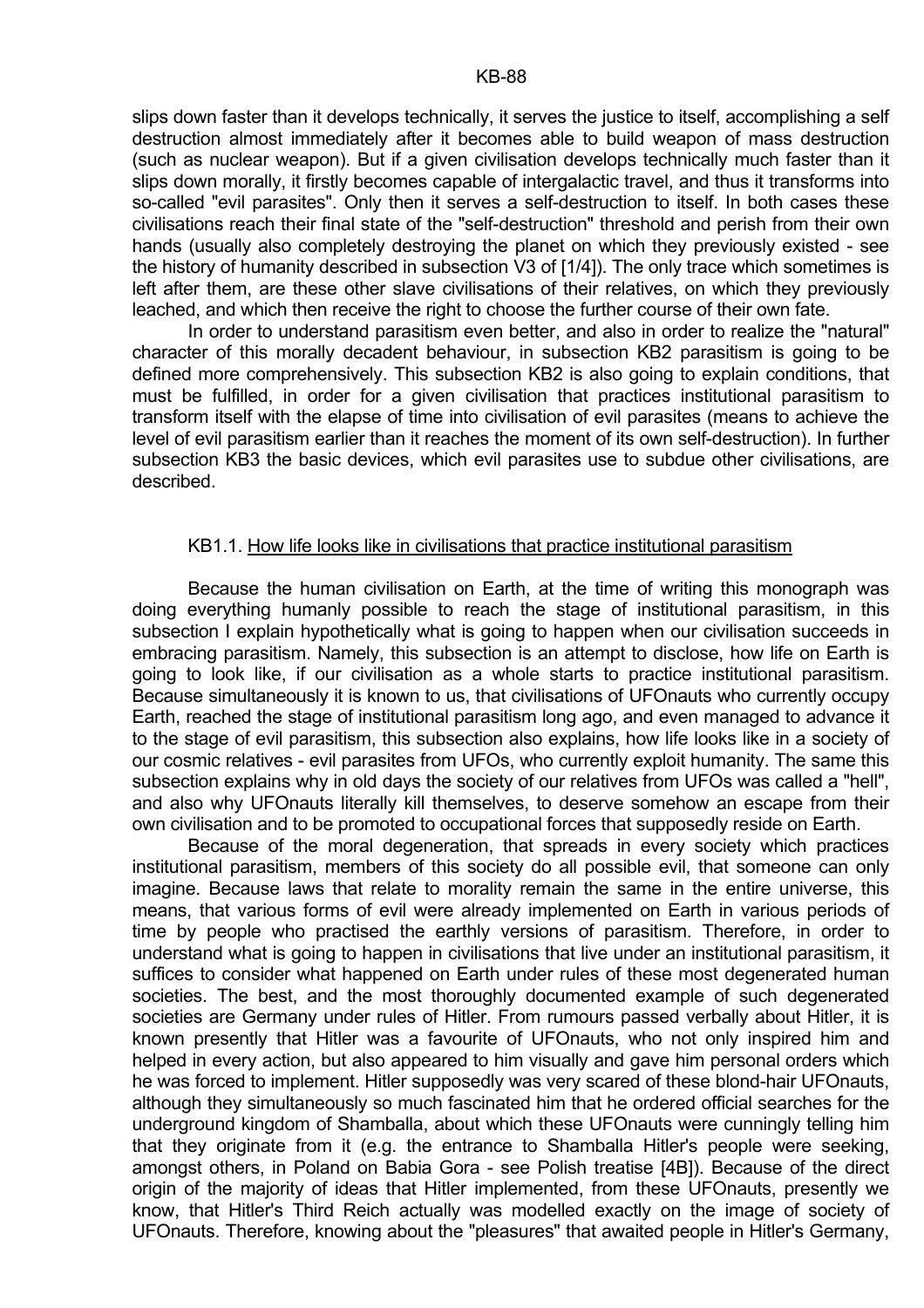such as clear division of people into castes of masters and castes of slaves, obligatory labels that mark slaves' racial status to be sawn in the visible part of everyone's clothing, constant policing of citizens, concentration camps, etc., we know also that exactly the same "pleasures" are implemented amongst citizens of parasitic civilisations, including into this also our occupants from UFOs. Here are some examples of lifestyles, which in every civilisation that lives under an institutional parasitism become a "normality" of everyday life, and also which presently can already be noticed as they gradually creep amongst people on Earth.

 1. **Official slavery**. Parasites do not like to work with their own hands. Therefore for the completion of all types of works they need slaves. Thus in civilisations that practice institutional parasitism, with the elapse of time the slavery becomes an official political system of these civilisations. This slavery is reinforced by laws and by traditions. Similarly as this was in Hitler's Germany, in such civilisations their citizens are subdivided into masters and slaves, while slaves must wear orange uniforms that are visible at large distance. This also means that practically in every home of such a civilisation slaves officially are kept, which work there as servants and prostitutes, while almost every institutions in there uses a slave workforce. Of course, these slaves and servants are treated sometimes much worse than we presently treat animals. Thus a common practice is to accommodate slaves like animals, to impose on them working days of any lengths and any span of duties, to subject them into various forms of putting down, cruelty, suffering, tortures, hunger, sexual exploitation, and getting rid of them like animals when they are not needed any longer (now imagine of being a slave in such a civilisation). This trend is already quite visible on Earth, although so-far practising of slavery is still not legalised here. Therefore so-far slaves on Earth are called with the use of other names, e.g. "illegal emigrants", "maids", "servants", "prostitutes", etc.

 2. **Discrimination and exploitation of these weaker ones**, including into this even own women. The custom to enslave and exploit everyone who for some reasons is weaker, in civilisations that practice institutional parasitism advances to such a level, that practically every weaker individual falls a victim of it. Thus even women in there become servants of men, not mentioning about disabled, orphans, or oldies. This trend already is visible in these societies on Earth, which practice institutional parasitism for a long time - e.g. consider the situation of women or disabled in some Islamic countries.

 3. **Official atheism**. Parasitism (as a dominating philosophy) can only flourish amongst people who practice some form of atheism. Therefore in civilisations that practice institutional parasitism, a dominating "religion" is some form of atheism (e.g. a "subtle form of atheism", means that one which hides behind God's name - see descriptions of it contained in subsection B4). This trend can be noticed already on Earth quite clearly. After all, countries which already practice institutional parasitism, are mainly these ones, in which any known form of atheism prevails. It is interesting, that the most degenerated form of parasitism is prevailing in societies, which their actual atheism hide under a smoke screen of fanaticism and false religiousness.

 4. **Ideology of superiority** (e.g. superior race of masters, only true religion, real democracy and freedom, etc.) that is disseminated in the own society of parasites. This ideology always tries to highlight superiority of a given society above other ones, providing in this manner an excuse for discrimination, enslaving and exploitation of other, supposedly inferior people.

 5. **Medical experiments on people**. Because in civilisations that practice institutional parasitism the value of individual person disappears, especially if this someone is from an "inferior race", "inferior religion", "inferior ideology", or "inferior country", such civilisations with the elapse of time initiate medical experiments on people. In the result these civilisations are doing such atrocities as for example (1) observed on Earth at medieval times a purposeful spreading various plagues by UFOnauts - in order to generate a society that is resistant for these plagues, (2) purposeful infecting slaves with illnesses - in order to produce antidotes, as this was done in Hitler's concentration camps, or (3) purposeful harming slaves in order to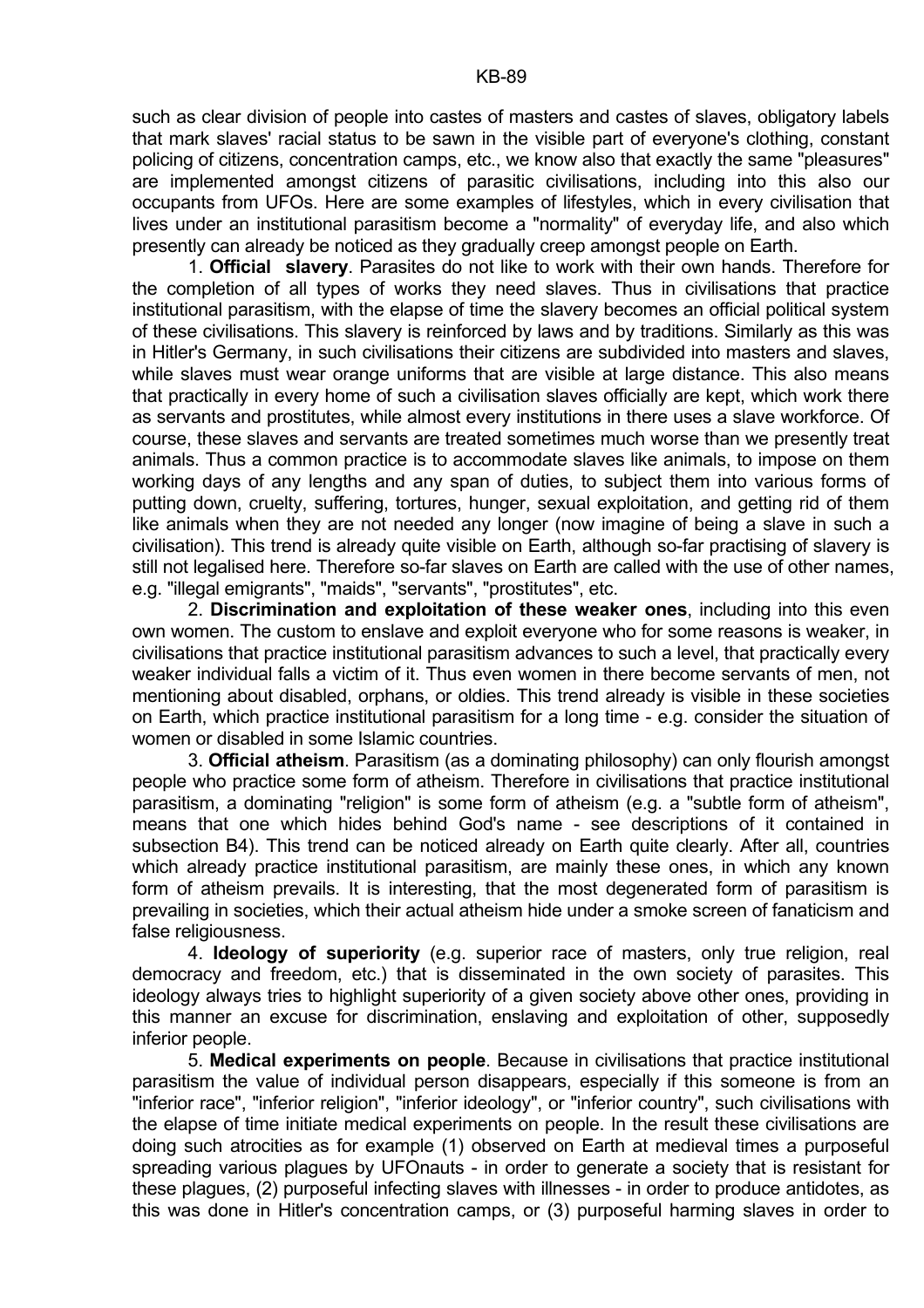observe reactions of their organisms to given types of harms - as this was done by ancient Romans, and also in Hitler's concentration camps, etc.

 6. **Genetic experiments on people**. Amongst numerous experiments on people, which are carried out by civilisations that practice institutional parasitism, of course also genetic experiments are going to be included. Their effects will be products known on Earth in ancient times, when UFOnauts experimented genetically on people, such as the existence of half-people half-goats, appearance of e.g. lions or snakes with human heads, etc. Furthermore, their outcome will also be a genetic purification and the development of a specific appearance in race of masters from a given civilisation, e.g. all members of a given race of masters will be blue-eyed blonds.

 7. **Basing of life and economy on resources robbed from slaves**. In civilisations that practice evil parasitism, with the elapse of time every aspect of their lives is made dependent on resources robbed from slaves. And so the economy of these civilisations heavily depends on slave labour. Social life of this civilisations is dependent on entertainment (e.g. prostitution or fights of gladiators), services, and energy robbed from slaves. Health of these societies depends on medicines that are produced at the cost of health of slaves. The survival of these civilisations is depending on the military power that is based on the slave soldiers. Space exploration is implemented by astronauts-slaves. Etc., etc. In such civilisations nothing unusual is to see in ZOO carnivorous animals that are fed with human flesh, walking on carpets that are woven from human hair, reading books that are set in human leather, admiring sculptures that are curved in human bones, reviving own skin by cosmetics that are extracted from especially farmed slaves, healing infections with antibodies that are produced by intentionally infected slaves, or replacing ill parts of body by organs robbed from own slaves.

 8. **Refusal to help others**. In all group intellects that practice institutional parasitism, with the elapse of time such an atmosphere and such a legal system is developed, that individual giving help to anyone becomes impossible in them. Thus everyone lives just for himself/herself, while all help can be given only by a specially established helping institutions. This trend is already quite clearly visible on Earth. After all, already if someone gives a help, e.g. to a victim of an accident, while accidentally this help turns out faulty, then the victim or a family, sues later the helper, asking for huge compensations. Similarly, if someone who has healer's ability, tries to heal someone - while something goes wrong, the healed sues later the healer. In the result even already now, if someone is in troubles, other people do not rush with a help, but rather call appropriate institution that is established to provide a given help. This trend of refusal to help is deepening along with the development of parasitism. In the result, in civilisations that practice institutional parasitism, no-one helps others in even the most easy situations. After all, for each type of help they established a special type of institution that specialises in professional giving such a help, thus which cannot be sued later for something by the helped person.

 9. **Judging of people based on subjectivism**. In totalizm people are judged for their merit, means for the actual contribution that they make in a given area. Thus pilots are judged for their skills in pilotage, while programmers are judged for the quality of their programming. But in institutional parasitism people are judged for everything but merit. This practically means that both, pilots and programmers, are judged in there for their family links and for friendship with important people, for their capability to hit back, for the noise they can make, etc. - means actually for everything but what they should be judged for. Thus for the institutional parasitism important is "whom one knows", not "what one is able to accomplish".

 10. **Concentration camps for disabled and old**. In all parasitic civilisations only strong people do matter. Therefore these civilisations gradually develop institutions, which specialise in elimination from the society disabled and old people. These institutions take form of special camps, similar to Hitler's concentration camps, in which gradually land all weak, disabled, and old people. For example citizens are going to send their parents in there, when these parents loose the ability to take care of themselves. Also all disabled, terminally ill, or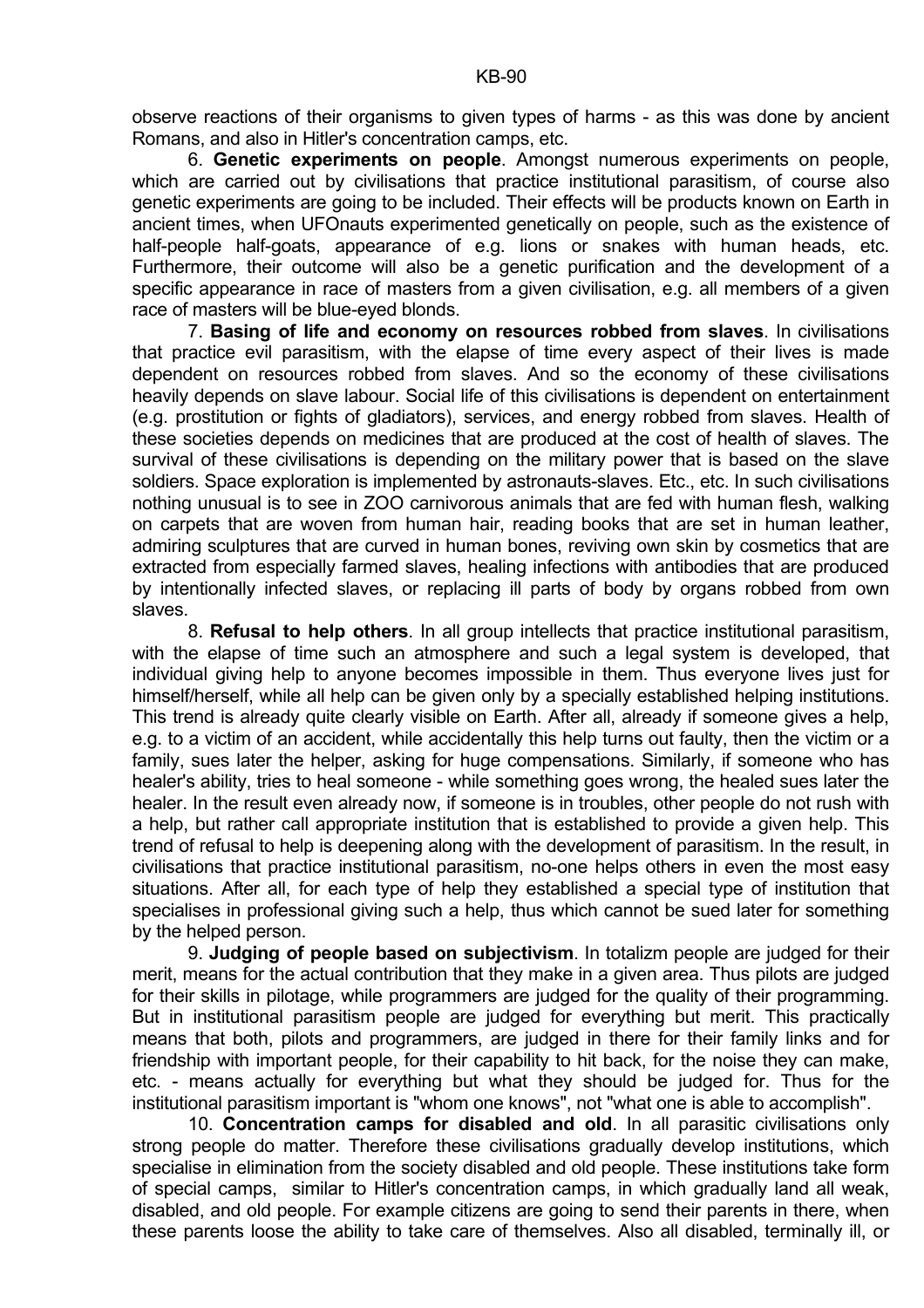mentally ill are going to land in there. In turn administration of these camps makes sure, that their patients are profitable, i.e. that the remaining workforce that they still have is appropriately utilised, that their organs and body parts are beneficially sold, that predatory animals from the local ZOO never are lacking of fresh meat, that their ashes are fertilising farmland, etc.

 11. **The complete lack of personal responsibility** and typical pushing of responsibility onto someone or something else. As the parasitism is deepening, also the sense of responsibility is dropping down. Therefore in civilisations that practice institutional parasitism no-one takes any responsibility for anything, and always pushes this responsibility onto others. Therefore they are full of cases of mutual pointing fingers at every occasion, finding "escape goats", group ruling and making decisions without taking any responsibility, public inquires and public accusations, attacking these that lost their favours, etc.

 12. **Development and deepening of parasitic attributes in individual citizens**. Independently from the attributes listed in other items of this subsection (such as the lack of responsibility), parasitic societies develop in their citizens a whole range of further decadent attributes and behaviours. Examples of further such parasitic attributes and behaviours include, amongst others:

 - Emotional approach of all matters, and basing everything on low emotions. For example, showing a high vindictiveness combined with a lack of rational thinking.

 - High changeability of stand, views, and altitudes, means behaving like a "flag on winds".

 - Tendency to manipulate other people and to manipulate facts. This means frequent use of force, brutality, cunningness, black mail, traps, etc.

 - Discrimination of people and discrimination of facts. The individuals infected with parasitism show very characteristic selectiveness in attitudes and a tendency to practice "taboos". For example, some people or some facts are not going to be recognised or even just considered by them, not mentioning a rational discussion on their subject. An example can be present attitude of parasitic orthodox scientists on Earth towards subject of UFOs, or the present attitude of politicians towards a constructive discussion of communism.

 - The lack of original ideas. The only skill that people overwhelmed by parasitism are capable of, is copying and quoting. For example they can quote many curiosities and tiny details, but they are unable to implement in practice anything that they say.

 13. **Pointing fingers for every possible reason**, combined with a rapid falling of various dignitaries into disfavour and their disappearance from public view. This attribute of parasitism is very characteristic label of all parasitic groups. It is perfectly noticeable amongst e.g. bandits and amongst parasitic packs of animals of wolves or hyenas type. In one moment of time someone in such a pack is occupying a prominent position, while in another moment is being caught on some weakness, is hurt by an outside enemy, or falls into disfavour of rulers, thus immediately disappearing from the public view eaten by other members of a given pack. In civilisations and societies that practice institutional parasitism, this "cannibalistic trend of packs of wolves" is manifesting itself in the fact, that one day a dignitary is occupying a highly prominent position in some known central institution. All citizens know him and frequently see him in press or TV. Then rapidly press and TV publishes various attacks on this dignitary, that accuse him/her of various apparent "crimes". But if someone analyses these accusations more closely, it turns out that the same "crime" actually is committed commonly by many other similar dignitaries. After a short spasm of "accusations" for which he/she is not given a chance to defend himself/herself, a dignitary rapidly disappears from the public view, and no-one ever hears about him/her again. After some time, a similar situation repeats itself with another dignitary, etc.

 On a smaller scale the same phenomenon appears also in all other parasitic institutions. From time to time someone out of personnel of these institutions makes an error, or gets into troubles with a client. Then immediately all members of a given institution start to point fingers at this person, keep accusing him/her, and try to destroy him/her. After this member is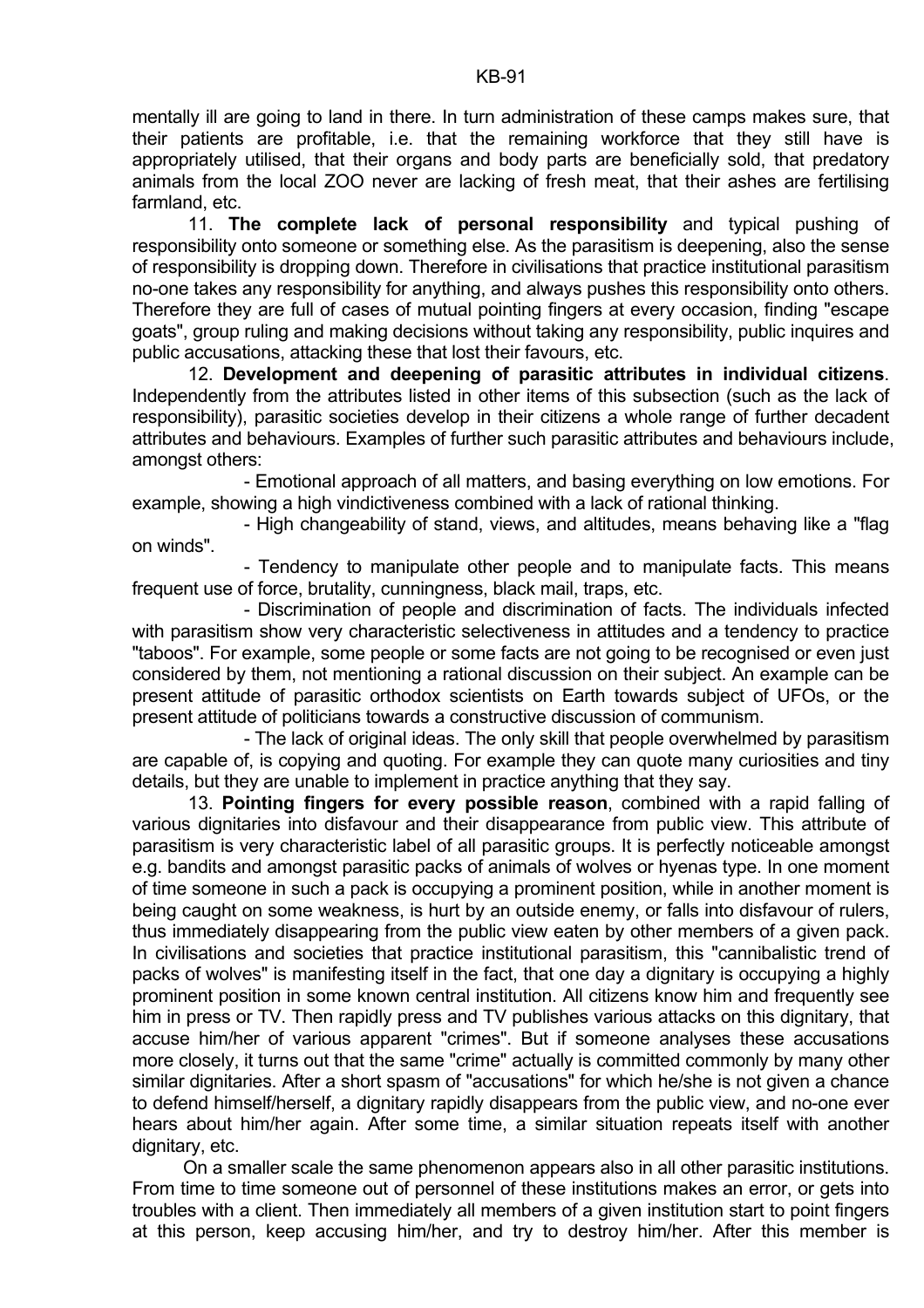destroyed and removed from a given institution, all behave as if nothing has happened, until someone next falls into troubles, thus providing a signal for a next spasm of accusations, attacks, and destruction.

 Such parasitic behaviours are well known to people and even frequently shown in films as examples of the most barbaric behaviour possible. In October 2002 I saw in New Zealand a TV film which excellently illustrated such a behaviour. On this film travellers from Earth observed a behaviour of human-like beings from other solar system. On a desert scorched by a sun, a pack of these beings was sitting next to a source of water and smiled encouragingly to a single weaker such a being of the same specie, obviously a former member of the same pack, which thirsty, weak, and with a broken leg, was slowly crawling from the desert to this source of water. When the being finally reached the source and started to drink, the entire pack of remaining beings pounced at it, tore it apart, and ate.

 14. **High level of crime**, addictions, evil, etc. Parasitism is actually an environment which breeds all forms of moral decadency, including into this all sorts of crime, prostitution, addictions, etc. Therefore civilisations that practice institutional parasitism actually are saturated with all forms of evil and moral deviations. This in turn means, that their society is crowded with criminals and bad people, that their citizens literally are afraid to leave their homes, etc.

 The above shows only a small sample of what awaits each one of us, and what awaits our descendants, if our civilisation is going to follow a path of institutional parasitism. After all, selected examples from the above list gradually start to appear already now. The question which at this moment we should ask ourselves is, whether we really wish to live in future amongst such "fun" people, and whether we really wish our descendants live amongst people with such "fun" behaviours. If the answer to this question is NO, then it is clear what we must do. We must implement totalizm in our own life as fast as we only can, and also we must promote totalizm amongst other people with all our strength.

# KB2. Let us define "evil parasites" and "evil parasitism"

Motto of this subsection: "The behaviour of every parasite: if God does not allow me to compare to someone, then I am going to feel as if I caught up with this person, if I somehow manage to exploit or to put him/her down".

 The deductions from subsection KB1 (and also from subsection A3) show the fate of parasitic civilisations. According to them, every civilisation that adopts institutional parasitism, finishes as a victim of self-destruction. But if before destroying itself, it develops devices for interstellar travel, and also devices for invisible operation within other civilisation, then with the elapse of time it transforms into a kind of cosmic robbers. These robbers extend their existence (that is unable to self-sustain itself) by exploiting other, less than they advanced civilisations, which belong to their own race. In this monograph, members of such parasitic civilisations are called "evil parasites".

 The above allows for a defining, what in the content of this monograph is understood by "evil parasites". Here is this definition. "**Evil parasites are members of technically highly advanced although morally decadent cosmic civilisation, which is capable of interstellar travel, and which sustains the existence by exploiting other civilisations of own relatives that are less advanced technologically. The basic attribute of evil parasites is that they intentionally harm and push down enslaved civilisations that they exploit to keep these civilisations in slavery forever**".

 Let us now proceed to defining the philosophy of evil parasitism. "**Evil parasitism is the most deviated philosophical stage, which can be reached by a parasitic civilisation that mastered space travel and is practising institutional parasitism. The main characteristics of this stage includes the intentional inflicting of damages and pushing**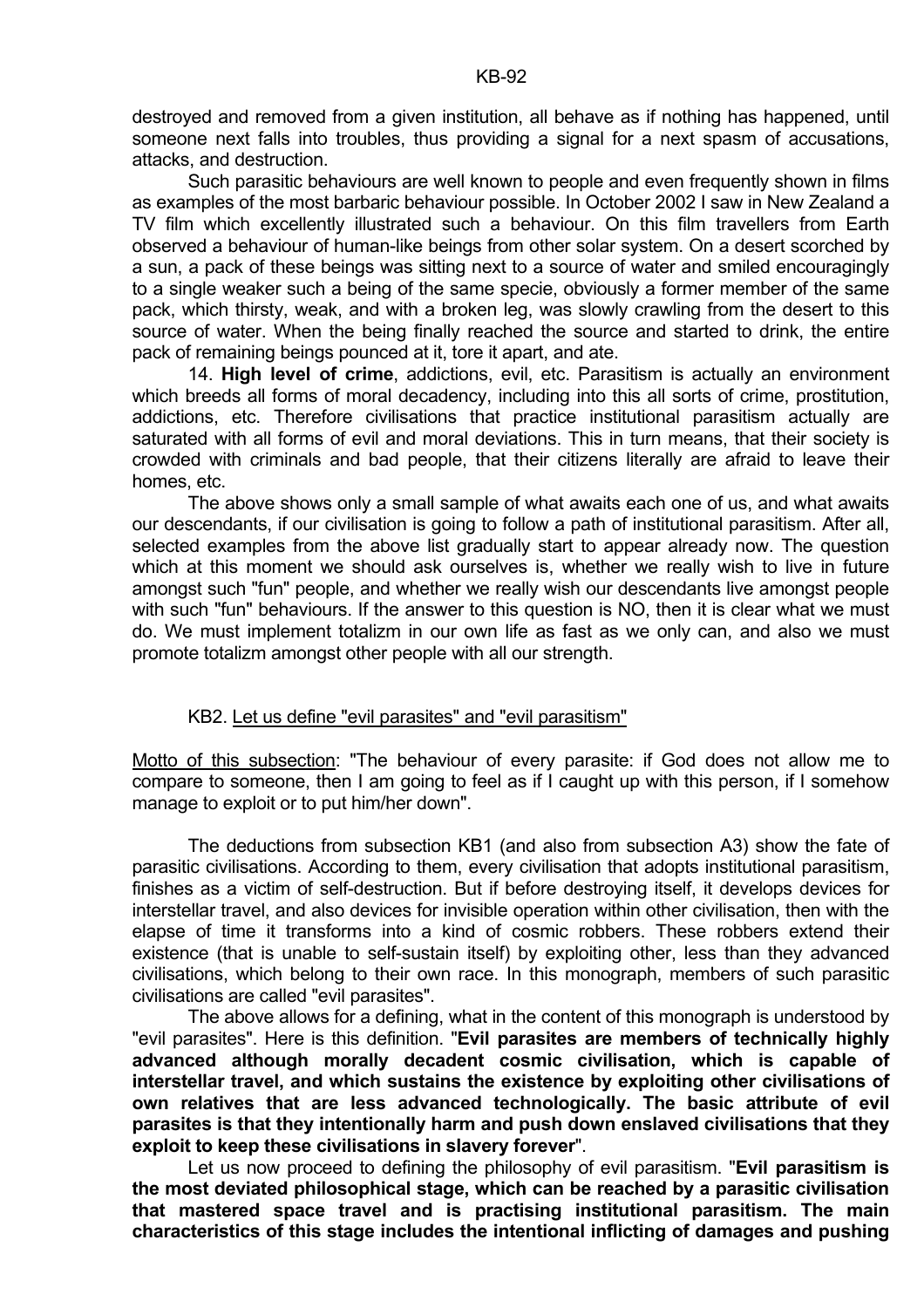## **down other savage civilisations used as slave farms, in order to enslave these savage civilisations forever**".

 To put this in other words, "evil parasites" is one of the most morally decadent stadiums of philosophical fall-down, which directly proceeds a self-destruction. In a manner completely "natural" whole civilisations fall into it - if their technical development is faster from their moral decaying. It is characterised by several distinct attributes. The most important of them include: (1) civilisations of evil parasites base the entire their existence on a slavery, which is legalised in them, and also on using slave workforce for all works, (2) civilisations that practice evil parasitism must be capable of interstellar travel, so that they enslave and exploit not their own citizens, but members of other, less than them advanced civilisations, which they farm from relatives of their own race, and (3) civilisations of evil parasites not only exploit other civilisations of less than them developed relatives, but also intentionally harm them, murder them, instigate wars amongst them, push them down, and do all possible atrocities on order to keep them enslaved forever. To illustrate this with an example, a person in our society who would keep a slave at home, would be just an ordinary parasite. But an alien, who intentionally causes that the own relatives from another planet who supply these slaves, somehow never reach the level of knowledge that would allow them to escape slavery, and thus these relatives must remain suppliers of slaves forever, would practice "evil parasitism".

 As this is explained in subsection KB1, the stadium of evil parasitism is reached in a natural manner practically by every technically advanced civilisation, which falls into claws of institutional parasitism, but simultaneously does not kill itself too rapidly. Therefore, in every moment of time, in the huge universe there is a large number of civilisations practising evil parasitism, who are looking for less than them developed civilisations to turn them into their slaves. Thus the above definition leads to an astonishing conclusion, that every civilisation of intelligent beings, that develops in a cosmic space, with the elapse of time almost as a rule must fall a victim of some sort of evil parasites. From this rule there is no escape. This in turn means that also planet Earth must in fact be in power of some evil parasites that remain invisible to people. As this is explained in chapter JJ, in case of people that populate Earth, the function of such evil parasites are performing our supposed cosmic relatives, who in present times are called "UFOnauts". (In historic times, because of their moral decadency, these beings were frequently referred as "devils", "bad wizards", "witches", etc.).

# KB3. Technical devices utilized by evil parasites to enslave other civilisations

 In order for a given civilisation to evolve from a stage of "institutional parasitism", into a stage of "evil parasitism", several conditions needs to be met. Let us now list the most essential of these conditions in order of their importance:

 1. A given civilisation must practice institutional parasitism of some type (e.g. primitive parasitism, or refined parasitism). The practising of this parasitism must be so much advanced in it, that this civilisation must legalize the slavery and the ownership of slaves.

 2. A given civilisation must be capable of interstellar travel and arranging its own colony civilisations composed of relatives of its own race.

 3. A given civilisation must have in its power a separate planet on which it farms slaves. These slaves must actually be relatives of the given civilisation, and they are farmed especially to serve as slaves.

 4. A given civilisation must reach the suitably high level of technical advancement, which provides a technological backup for the undetected operating as such "evil parasites".

 Out of all above conditions, the most critical is the last one. It makes the effectiveness of practising evil parasitism dependent on the accomplishing appropriately high level of technical development. Here is the list of most vital technical devices and technical discoveries, which a civilisation of future evil parasites must firstly accomplish in order to be able to effectively function as cosmic "evil parasites".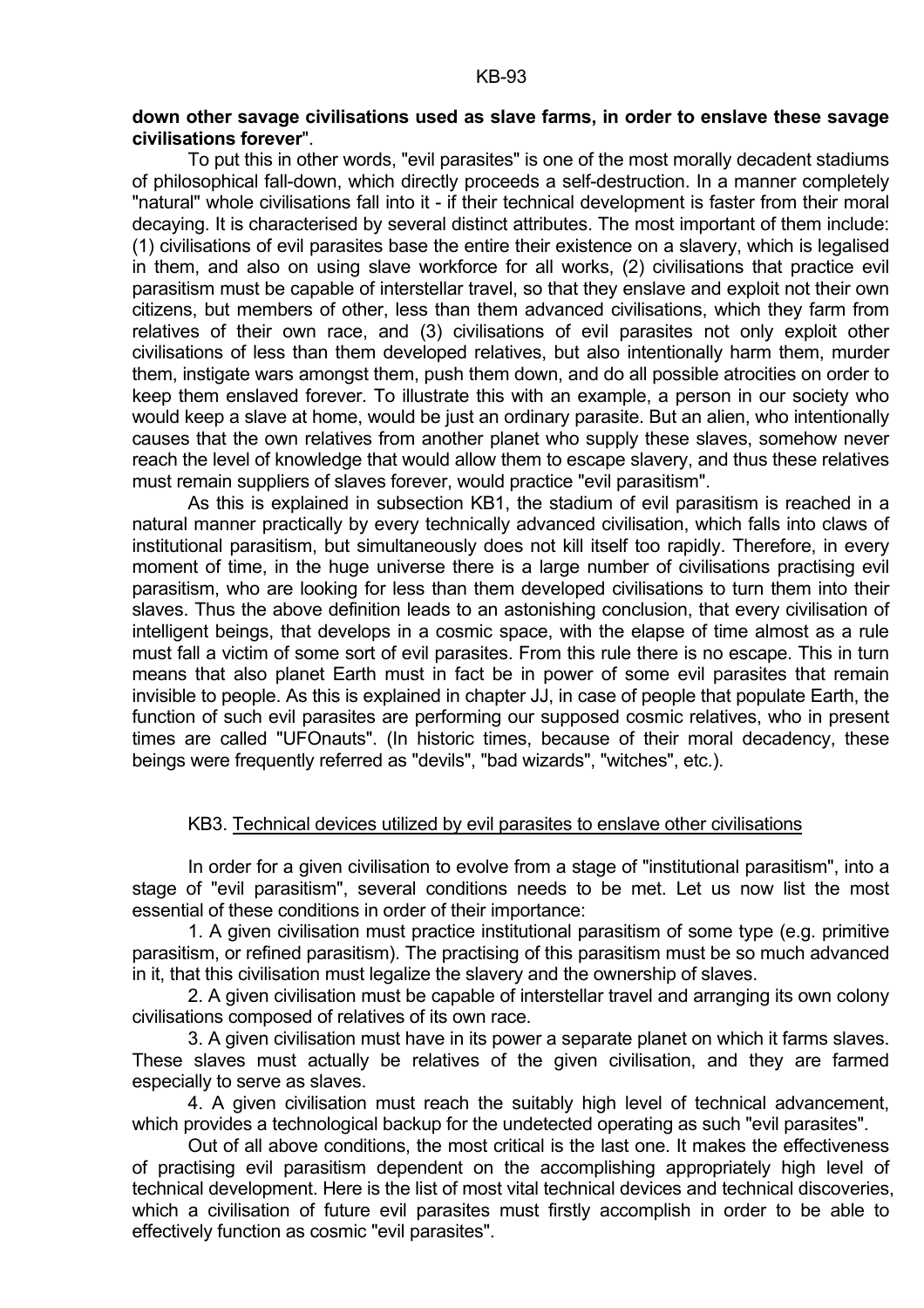# KB3.1. Oscillatory Chambers

 Oscillatory Chambers are simply generators of extremely powerful magnetic field with strictly controlled all parameters. The construction of Oscillatory Chambers is to open for humanity the access to completely new propelling devices, means of communication, and to previously unknown phenomena. For example, the construction of Oscillatory Chambers allows to build "Magnocrafts" described in next subsection. Oscillatory Chambers also allow to build "time vehicles" described in subsection KB3.4 below. Furthermore, these devices will open the access of humanity to such phenomena as "telekinetic flickering" and the ability to "shift time back".

 Briefly Oscillatory Chambers are described on totaliztic web pages named "oscillatory chamber.htm". In turn very detailed their presentation is contained in chapters C of monographs [1/5] and [1/4]. Slightly older descriptions of Oscillatory Chambers are also provided in chapter F from monographs [1e] and [2e]. In turn applications of Oscillatory Chambers for the purpose of telekinesis and for shifting time back (i.e. for time travel) are described comprehensively in chapters M and N from volume 11 of monograph [1/5], while briefly are described on the totaliztic web pages"telekinesis.htm" and "immortality.htm".

# KB3.2. Magnocrafts

 Magnocrafts are the first space vehicles, which are capable to efficiently reach other solar systems. Therefore, they are necessary tools for evil parasites to start slave colonies on other star systems, and then for exploiting these colonies. Actually as many as three subsequent generations of Magnocraft can be build. Each one of these generations is utilising a different phenomena, and thus also using a different principle for propelling purposes. Here are descriptions of these generations:

 -**Magnocraft of the first generation**. It is also called a purely magnetic Magnocraft, or simply "Magnocraft". For propelling purposes it utilises the principle of magnetic attraction and repulsion occurring between two sources of magnetic fields, namely between their "Oscillatory Chambers" and the field of Earth, Sun, or a galaxy. Briefly these Magnocrafts are described on totaliztic web pages named "magnocraft.htm". In turn very detailed their presentation is contained in chapters F from monographs [1/5] and [1/4], as well as in chapter G from monographs [1e] and [2e]. Other versions of Magnocraft, such as "personal propulsion systems" and "four-propulsor vehicles" are described in chapters D and E from monographs [1/5] and [1/4].

 -**Magnocraft of the second generation**. It is also called the "telekinetic Magnocraft". For the propelling purposes it utilises the phenomenon of telekinesis that is induced technically. These vehicles are briefly explained on the web pages named "telekinesis.htm". In turn the phenomenon of "telekinetic flickering" that they induce is described in subsection KB3.3 below. In more details they are described in subsection H6.1 of this monograph, in subsection J1 of monograph [2e], and in subsection B6 of monograph [1e]. Their most extensive presentation is contained in chapter L from monograph [1/4] and in chapter M from monograph [1/5].

 -**Magnocraft of the third generation**. It is also called "time vehicle". For the propelling purpose it utilises, amongst others, the ability to alter technically the natural elapse of time (e.g. to shift time back). These vehicles are also described below in subsection KB3.4 of this volume. Their more accurate and most recent description is contained in chapter N from volume 11 of monograph [1/5]. Their brief presentations are available on various totaliztic web pages, e.g. on the web pages named "immortality.htm" or "timevehicle.htm".

 All Magnocrafts which belong to these three different generations of space vehicles at the first glance look almost identical. The main difference between them boils down to the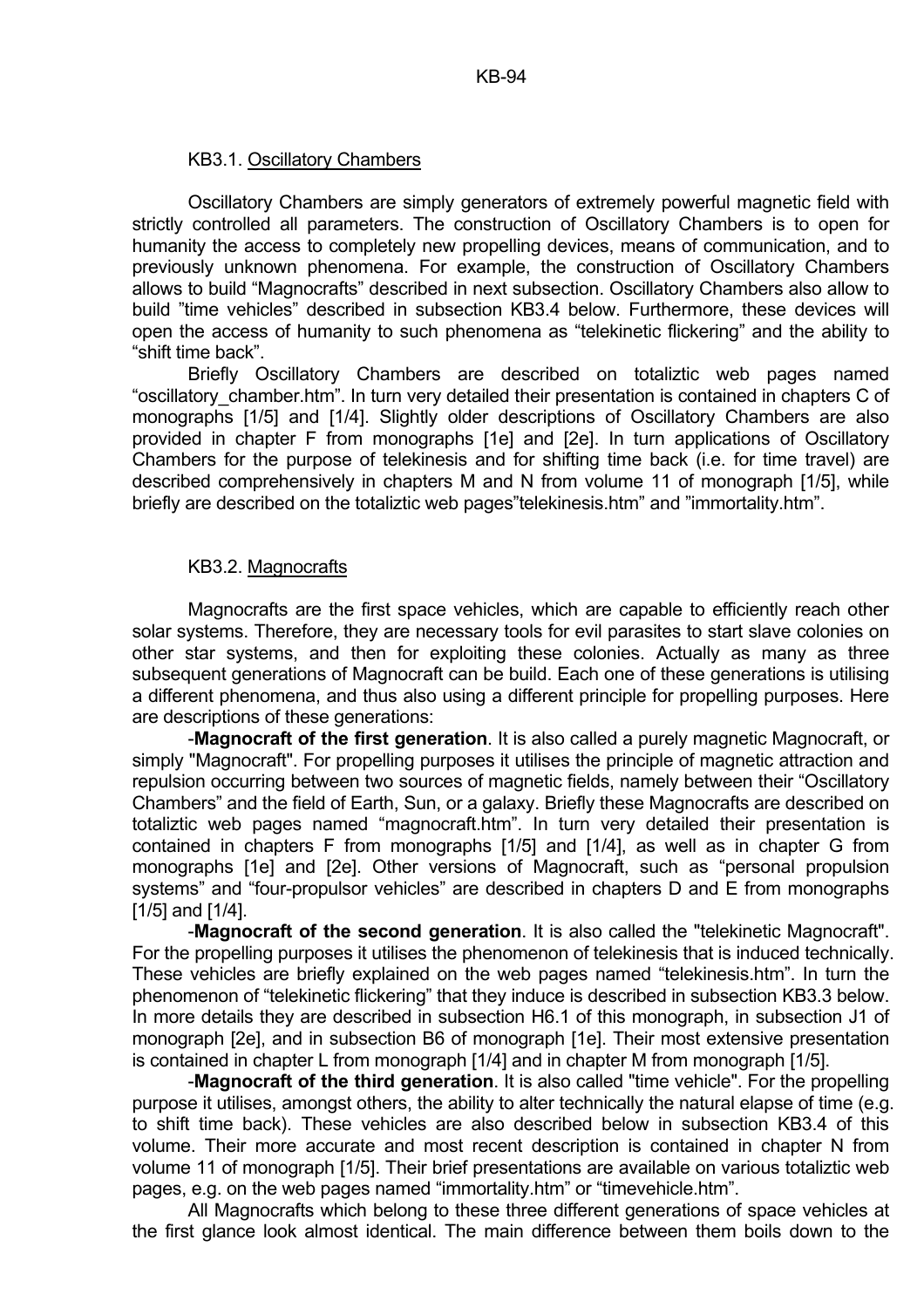shape of their propelling device called the "Oscillatory Chamber" (briefly described in subsection A2, while in details presented in chapter C of monograph [1/4], and in chapter F of monographs [1e] and [2e]), and to the kind of phenomena that they induce during their flight and take off. Therefore a casual observer that is unfamiliar with these vehicles, rarely will be able to understand which generation is currently dealing with.

 Magnocraft can be build in three basic designs, namely as two different kinds of space vehicles, and as so-called personal propulsion. Furthermore, on their principle of operation socalled "beaming devices" can also be based. In turn each one of these basic designs can be constructed in several different versions, that mutually differ by their shape, dimensions, specification, number of crew members, etc. The summary of all basic designs and versions of Magnocraft is presented in chapter F of monograph [1/5].

 Three basic designs of Magnocraft include: (1) space vehicles that are described here as so-called "discoidal Magnocraft", (2) space vehicles that are refereed here as so-called "four-propulsor Magnocraft", and (3) so-called "personal propulsion systems", means types of propelling devices that are assembled into clothing of a user, or even implanted surgically into body of a user. An example of discoidal Magnocraft is the space vehicle described in chapter F of monograph [1/5]. Four-propulsor Magnocraft is described in chapter I of monograph [1e], and chapter H of monograph [2e]. In turn personal propulsion system is described in chapter H of monograph [1e], and in chapter I of monograph [2e].

 Both Magnocraft that belong to these two basic designs of flying vehicles, can be further subdivided into eight basic types. For discoidal Magnocraft these eight types are marked as types: K3, K4, ... K10. In turn for four-propulsor Magnocraft these types are marked as: T3, T4, ... T10.

#### KB3.3. Devices for telekinetic flickering

 Telekinetic flickering is a phenomenon, which enables evil parasites to become completely invisible and to be able to penetrate through solid obstacles. It utilises the same principle, on which the telekinetic motion is carried out. As this is explained in subsections which explain in details the phenomenon of "telekinetic flickering", means in subsection M2 of monograph [1/5], and in subsection L2 of the monograph [1/4], every telekinetic motion is composed of three stages, namely: (1) **Decomposition** from a material form into a nonmaterial one. The non-material form can be explained as a kind of energy pattern which is entirely stripped of physical attributes such as mass, density, inertia, optical properties, and so on. (2) The **shift** to a new location determined by a telekinetic motion that the object is subjected to. During this shifting the material part of this object exists only in its non-material form as an energy pattern. (3) **Recomposition** back into the original, material form. After this recomposition is completed, the material component of the object begins to exist again in its physical form. All properties of this object return to exactly the same state as they were before the telekinetic transformations began. In the first of these three stages of the telekinetic motion, material objects which are moved telekinetically, simply dissolve into energy, and cease to exist in a material form. Therefore, from material and clearly visible shapes, they transform into a non-material and completely invisible phantoms. The telekinetic flickering utilizes this property of the telekinetic motion. It simply executes fast pulses of the telekinetic motion with a frequency which is much higher then the threshold value of 24 cycles per second utilised in our cinemas for an invisible relocation of film frames (actually UFOs flicker telekinetically with the frequency of around 2500 Hz - see subsection U3.8 of [1/4]). When the transformation from material and visible form, into non-material and invisible form, starts to take place with such a high frequency, then for our human eyes such objects become completely invisible. even that these objects themselves can see clearly everything around them. Furthermore, such objects which are flickering telekinetically, are able to pass through other solid objects without damaging these other objects or damaging themselves. Therefore, such telekinetic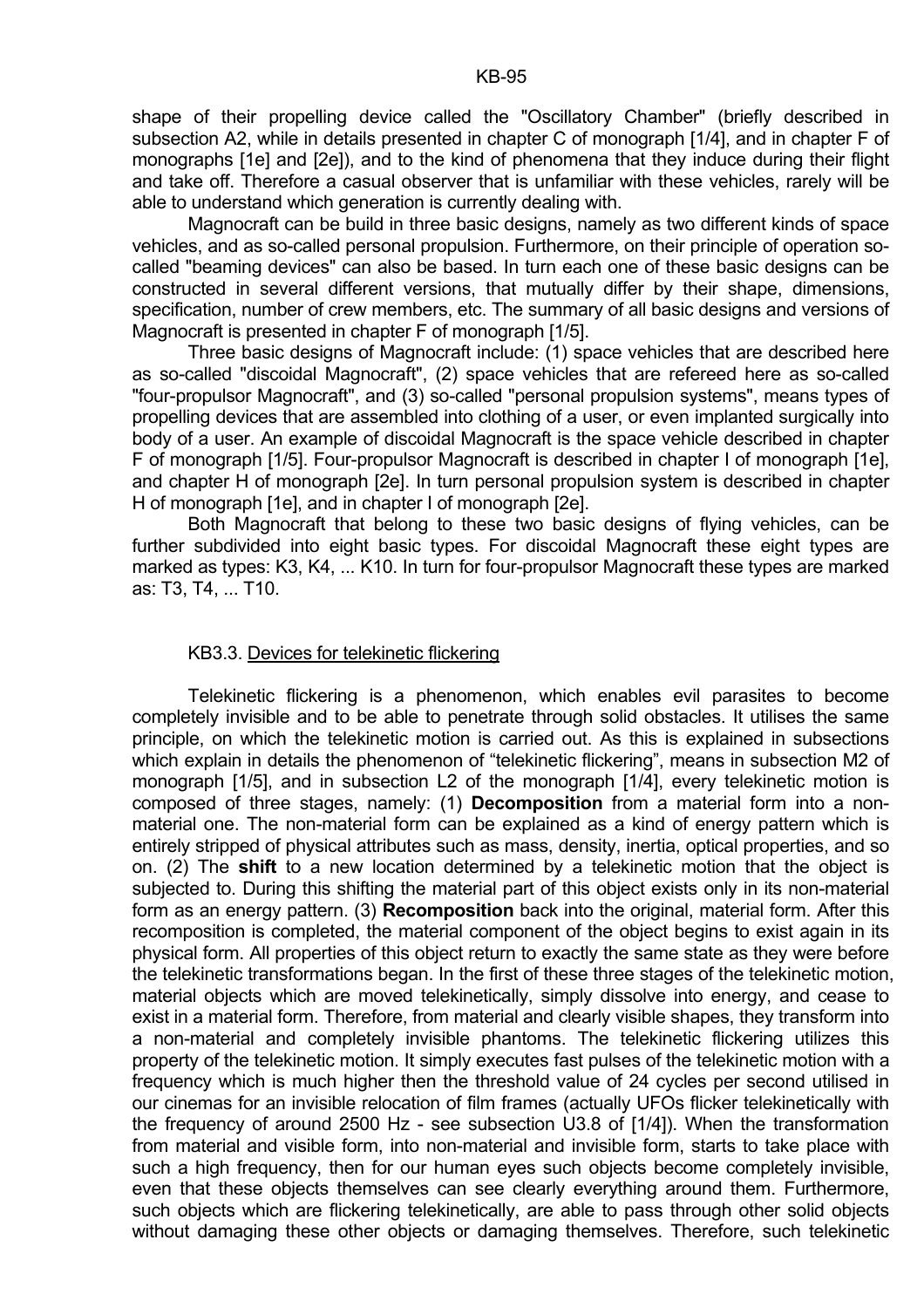flickering is utilised by evil parasites to enter houses on the slave planet, and to operate inside of these houses, completely without being noticed by these slaves. Only in the more advanced stage of slaves' technical development they can be accidentally captured on photographs, or revealed by thermovision cameras. More comprehensive description of the telekinetic flickering, and the telekinetic propulsion which executes it, is provided in subsection L2 of monograph [1/4].

 The phenomenon of "telekinetic flickering" is going to be mastered by the humanity when people build the **telekinetic Magnocrafts**. These are the Magnocrafts of a more advanced (second) generation, which are capable of induce telekinetic flickering with their propulsion systems. Therefore they are to be used by evil parasites to fly in the manner that is unnoticeable by people from slave planets, and also to fly into the interior of flats and houses on planets of slaves.

#### KB3.4. Time vehicles

 Time vehicles are the most advanced (third) generation of Magnocraft, which are capable of shifting in time. They are used by evil parasites to find out, which events run against their interests. They find it out by travelling to the future, and checking if the future takes a course that they desire. If there are some events in the past which direct this future against their wish, they return back to past and try to change these events (e.g. by killing savages who cause them). A more comprehensive description of time vehicles is contained in chapter N from volume 11 of monograph [1/5]. An older description is presented in chapter K of monograph  $[2_F]$ . Briefly time vehicles are described on the web page "immortality.htm".

 Time vehicles are excellent tools for assisting evil parasites in going around moral laws. In order to understand a principle on which this going around can be carried out, let us consider a situation that an evil parasite wishes to kill someone without being punished for this killing by the Boomerang Principle (described in subsections A3 and I4.1.1). For this, such an evil parasite uses his/her time vehicle to go into the near future, and to look for some kind of a disaster, which is to kill a lot of people. Let us assume that it is shortly before the famous "Titanic" starts its fatal voyage. (In fact, when the Titanic was sinking, numerous witnesses observed lights of some "mysterious ship", which all the time was keeping close, as if it observed the course of this catastrophe, but which did not give any help, nor later could be identified who it actually was. Perhaps it was a vehicle of evil parasites, who arrived to make sure that all people that were murdered by these parasites in fact were expedited onto another world.) Thus if evil parasites learn about the fate of this transatlantic (means learn that only a sparse few survived the catastrophe), then they can use it as a tool for the unpunishable murder. For this they return to the original time that proceeds the departure of this ship, and convince their enemies that these should go into the trip in this transatlantic. The outcome is predictable, namely all their enemies drown, while evil parasites have no karma to pay back. In my publications the above pseudo-moral manner or killing through the use of time vehicles, is called the "**Titanic scenario**". I described it in more details in subsection L4. It is used quite frequently by evil parasites to accomplish the unpunished murder of these people who are inconvenient for them. However, as this is described in subsection L4 of this monograph, and also in subsection A4 of treatise [7/2], frequently it leaves various traces, which allow to recognize who actually fall a victim of such a murder that uses time vehicles.

 Time vehicles allow evil parasites to implement the institution of so-called "**time curriers**". These curriers continually shift in time backward and forward, informing different generations of evil parasites as to what is going to happen in future. In this way these curriers make possible blocking in past these events, which in the future are going to work against interests of evil parasites. The institution and the role of this "time curriers" are described in more details in item #D5 of the web page "timevehicle.htm".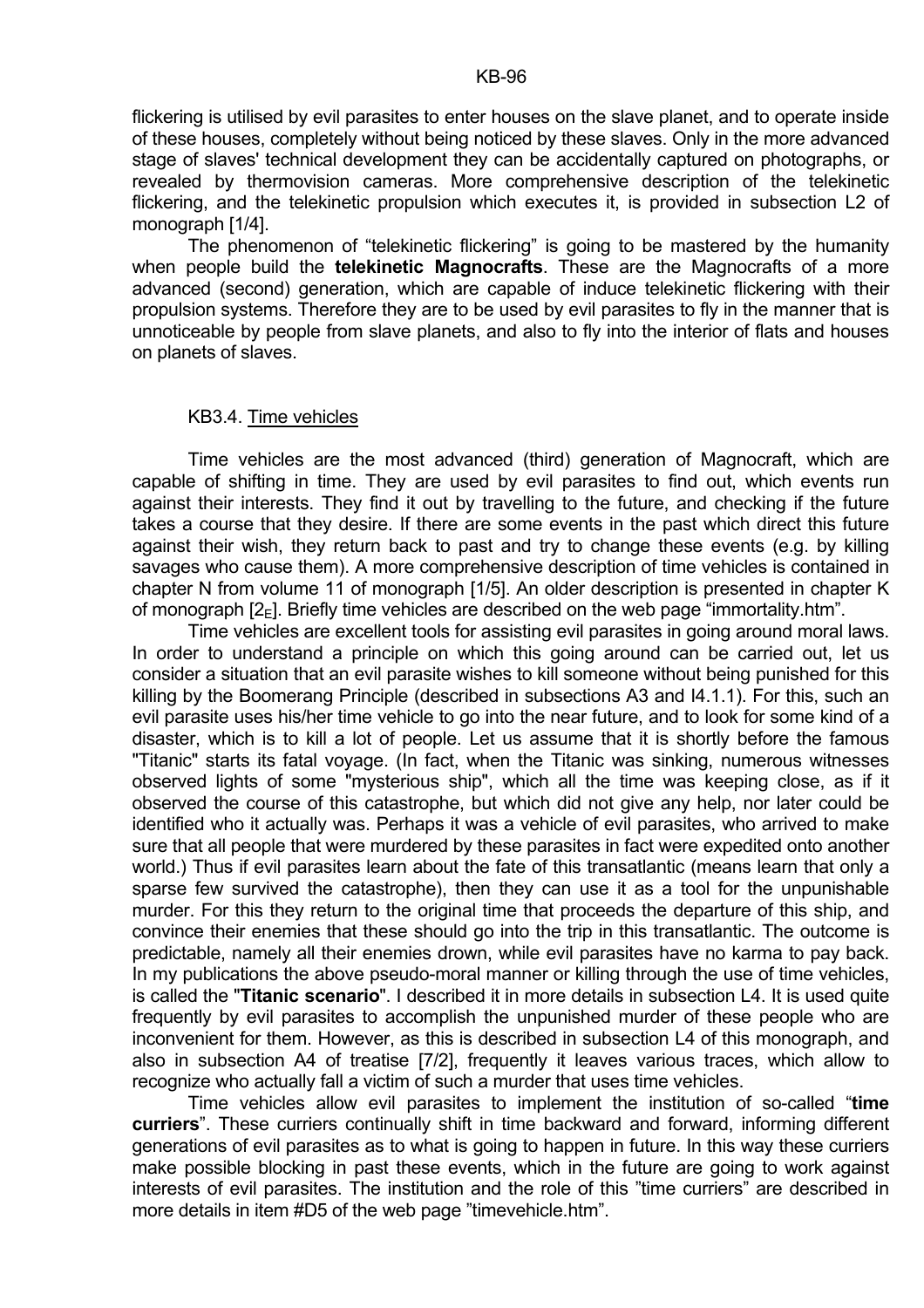Time vehicles are extremely powerful tools of evil parasites. They allow these parasites to turn almost every event to work for their advantage. After all, whichever development would work against these parasites, they always can shift backward in time with the use of such vehicles - and change this development into the one which is beneficial for their parasitic interests. However, there is one matter regarding this tool. This matter actually works to the advantage of savage civilisation which given evil parasites are harming. This is that time vehicles could be used for harming savages forever only if the universe is NOT governed by the universal intellect. But when there is an universal intellect, then this intellect is NOT going to tolerate atrocities of evil parasites forever. In such a case, in spite of having time vehicles and being able to turn every event to their advantage, evil parasites still finally are to meet the universal justice, while their civilisation as a whole also is going to be accountable to moral laws which it disobeys.

 The principle on which this universal justice always finally gets evil parasites, is based on the fact that by disobeying moral laws, these parasites gradually trap themselves in the circle of increasingly tight punishing consequences of these laws. The best illustration of this principle is contained in a story which can be heard in Poland. Here is the summary of this story. "There was a very evil king, which had a magic telescope that show him the future. So whenever someone threaten to bring this evil king to justice, he used his telescope to look in all directions, in order to determine where he should go to overcome or escape the threat. In this way, whoever tried to bring the evil king to justice, always was failing. But as time progressed, the evil king was escaping the justice so frequently, that each next time it become increasingly difficult for him to find a direction in which he could escape. Finally, such a time come, that he was threatened again, but when he used his magic telescope, in whatever direction he looked, everywhere he saw his loss. So he could not find a solution that would allow him to escape also this time, and finally he had no option but to fall under the punishing sword of universal justice."

## KB3.5. Devices for telepathic communication

 The humanity is to build a whole range of such devices that are to serve for a number of purposes. Their more comprehensive descriptions are provided in chapter N from volume 11 of monograph [1/4]. In turn their brief descriptions are provided on the totalistic web page named "telepathy.htm". For evil parasites the most important amongst such devices for telepathic communication are to be as follows:

 (1) **Telepathic projector**. This is a device which concentrates a powerful beam of analogue telepathic signals on the brain of a selected person. In this manner the person bombarded with such a telepathic signal receives thought messages, or even visionary pictures, without actually realizing that someone sends these thoughts or pictures directly to his/her brain. Telepathic projectors are utilised by evil parasites to manipulate on minds of inhabitants of the slave planets. For example they use them to induce in selected people various destructive ideas, which these people should believe that are their own and complete without a second though. A comprehensive description of the design and operation of the telepathic projector is contained in subsections N5.1 and N5.2 of monograph [1/4], and also in subsection D5.2 of treatise [7/2].

 Independently from sending information and pictures, telepathic projectors used by evil parasites also serve to much more destructive application. One of the medical versions of this device is able to induce in selected victims several different types of deadly illnesses, including into this also cancer. Thus in fact telepathic projectors can be also used for an unnoticeable murdering these people on the slave planet, who turns to be inconvenient for evil parasites.

 (2) **Indoctrination implants** (manipulators of views). These are the most evil devices that any civilisation can ever invent and introduce into the common use. Their design and principle of operation is explained in subsection N3.1 of monograph [1/4], in subsection D3.3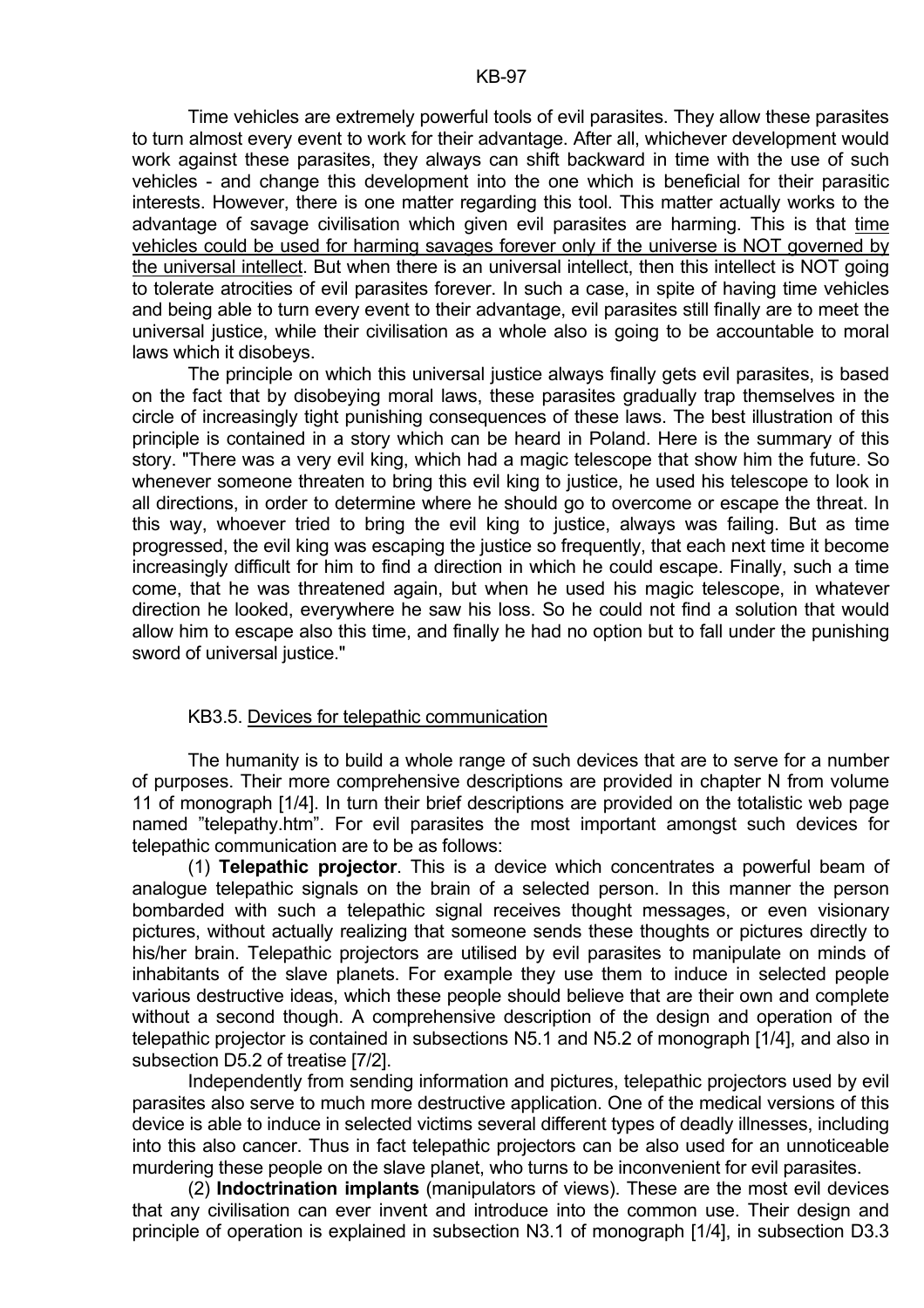of English treatise [7/2], and in subsection N3.1 of monograph [1/4]. They have the shape of miniature, sized like a grain of pepper, computer-like devices, with a huge memory. They are implanted into brains of their victims/hosts, in the area just above the left temple, between the temple and the top of the left ear. They are always the points in which migraines start for a given host. For the detection of them in our heads, serves the test MIR described in subsection U3.2.1 of monograph [1/4]. They contain a kind of encyclopaedia of views. Their operation depends on continuous passing/prompting these views in the form of thoughts directly to the brains of the carriers/hosts of these devices, so that people who have such devices implanted in their brains believe that these particular views are their own. Of course, since these devices are developed by a civilisation, which adheres to a parasitic ideology, the views that they pass onto their hosts are decisively parasitic ones. (Totaliztic civilisations would never introduce such types of destructive devices into the brains of their own citizens and what is even worse, to the brains of members of other civilisations.) For example they make hosts to strongly doubt that God does exist, to strongly believe that the conscience should not be listen to and that moral laws should be walked around, that every savage and every bio-robot is destined to work as a slave, that everyone is destined for a particular role in a social hierarchy, and that other similar ideological garbage of parasitism is valid and should be adhered to. Of course, because they program their hosts on these particular parasitic views, practically they take away from these hosts the free will and the right to decide about their future. Because of the introduction of these evil devices, an advanced civilisation, which adheres to a parasitic ideology, losses the ability to change its political system into a totaliztic one. After all, the citizens are unanimously adhering to its parasitic ideology, and none of them thinks in any different way. Therefore, the only way for such a parasitic civilisation to be able to change the system, would be if it looses a war with a totaliztic civilisation, which would then remove these evil devices from heads of all citizens of a given parasitic civilisation, and then reprogram them into totaliztic views. Of course, such possibility must be ruled out, because the price to pay would be too huge. Therefore the civilisation of such evil parasites, which achieves the stadium of indoctrinating implants, is unable to stop on its way to a selfdestruction, and its disappearance remains the matter of time.

 In order to justify in eyes of the own citizens the need for implanting these evil devices, apart of indoctrination function, the devices also carry out several other functions. The most useful of these is the function as a personal telepathic telephone, which allows a person that carries such a device to contact instantly any other selected person, and pass to this other person any though messages, similarly as presently we pass our voice messages via cellular telephones.

 Of course, a civilisation of evil parasites installs also very similar indoctrination implants to heads of all important savages on the slave planet, which it considers to be worth indoctrination and manipulation. Thus everyone on the slave planet, the views of whom evil parasites are manipulating, is going to have implanted such a device in his/her brain. But these devices implanted into savages have their basic functions altered, e.g. they are stripped of the capability of working as "automatic telephone for incoming calls", and they do not obey the commands of a host brain, but only obey the telepathic commands coming from an evil parasite. Thus they only allow evil parasites to "listen" to thoughts of every slave that carries such an implant, but slaves are unable to listen to thoughts of the parasites, unless the parasites order this to happen. Slaves are able to detect these implants with the use of socalled MIR test (Magnetic Implant Response test) described in detail in monograph [1/3], mentioned in treatise [7/2], and also explained in subsection U3.2.1 of monograph [1/4]. But surely, because of the "brain washing" activity of such a device, none of slaves bothers to do anything about an implant, which makes him/her to believe in such "convenient" views. (I.e. in the parasitic views that: evil parasites and UFOs do not exist, that God is totally different than people believe - and it actually does not exist at all, that in life one always should choose what is the most easy and what brings the most benefits, that the conscience should be disobeyed, etc.) Because carriers of such implants are indoctrinated, they willingly almost never subject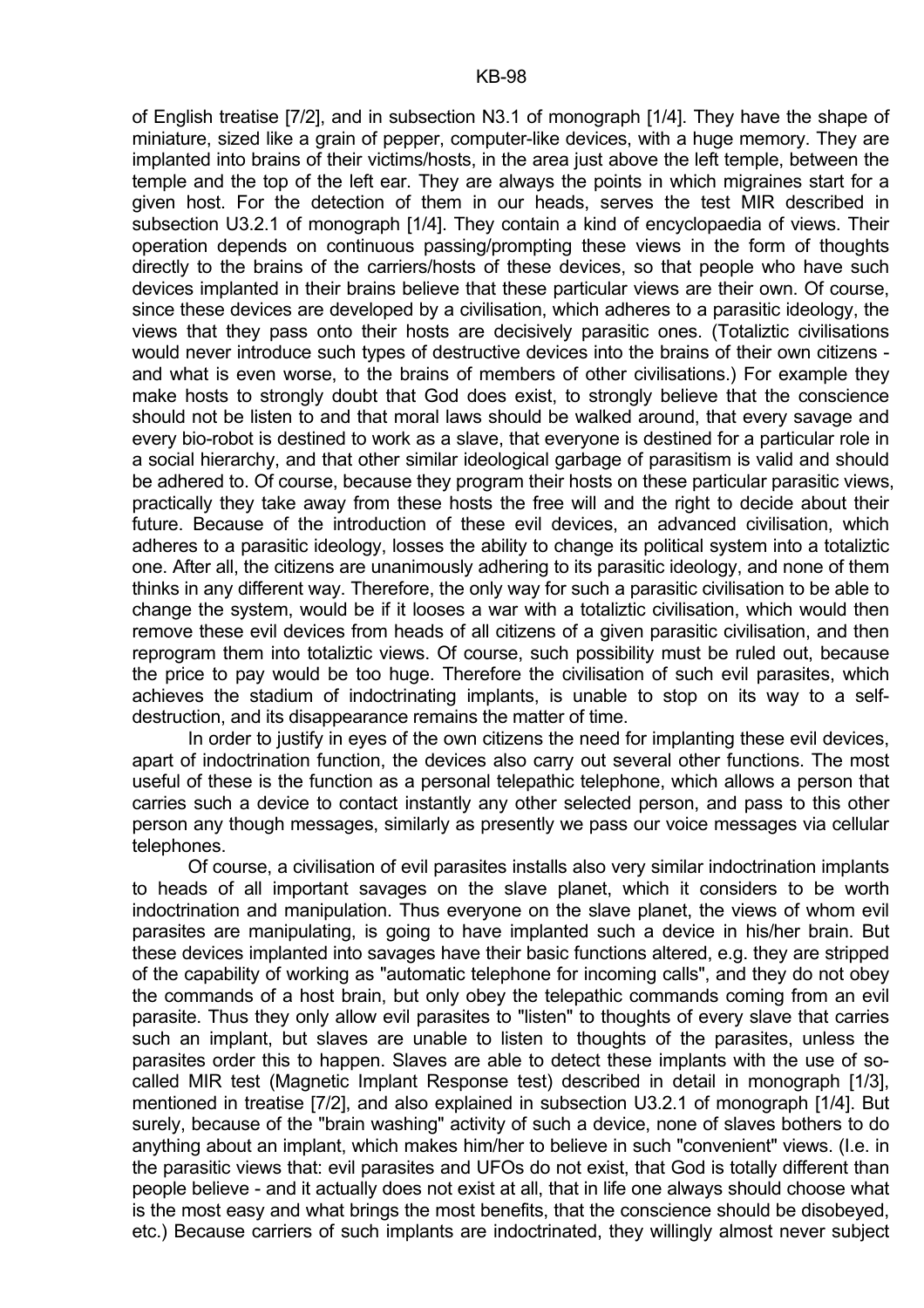themselves to this MIR test, and in the majority of cases to take this test, they must be either forced or convinced via a trick.

 Fortunately our universe is designed in such an intelligent manner, that nothing has only a single type of consequences. This also concerns the indoctrination implants. Although they pass to everyone exactly the same philosophy, allowing to rule easily over them, simultaneously such **indoctrination implants completely destroy all creative ability of their hosts**. Therefore a parasitic civilisation, which uses them, rapidly freezes itself in the development, loosing further potential to increase its technical and scientific level. In the result, it looses more because of these implants, than gains from them. The only solution that remains to such a civilisation in order to still progress forward, is to extend its parasitic operation into also spying of new ideas from its own slaves. Therefore the evil parasites who use these devices, not only that need their slaves to work for them, but also to generate new ideas for them. These slaves are starting to be spied and watched for two different reasons: in order to prevent their mutiny and the escape from exploitation, and in order to generate new ideas which evil parasites are unable to generate any more. In this manner evil parasites become so dependent on their slaves, that are unable to exist without them.

## KB4. Improvement of the morality of universe through the natural mechanism of transformation of parasites into evil parasites who then stimulate all complacent civilizations with threats of aggression

Motto of this subsection: "Whatever seem to be impossible to an ignorant, is normal to a knowledgable."

 Subsections KB1 and KB2 reminded us, that parasitism is a process, not a stable state. This process shows a natural tendency to constantly deepen and transform itself into increasingly advanced stages, which finally lead to some form of a self-destruction. For this reason, it gradually transforms itself from a philosophy that is practised by individual people, into institutional parasitism, and finally it becomes evil parasitism. Then this evil parasitism exploits and harms less advanced civilisations of its own relatives, in order to finally destroy itself, leaving only behind several of these less advanced civilisations of its own relatives, that it created on other planets in order to parasite on them. With the elapse of time this whole destructive cycle repeats itself - this time for these other civilisations who started their existence as civilisations of slaves. Of course, because behind everything that happens in the entire universe, stands an omni-knowledgeable and omnipresent intellect, called the "universal intellect" (God) - see the formal proof for the existence of this universal intellect, presented in subsection I3.3, a question comes to mind: "why this intellect established in the universe such natural mechanisms of constant transformations and deepening of parasitism?". As it can be proven with the use of a logical deduction that I am going to present in this subsection, this mechanism of a constant rolling of parasitism down, performs in the universe a very important function. This function could be described in the following way: "**The mechanism of natural deepening and transformations of parasitism, serves the stimulation of the faster development of complacent civilisations, and thus the gradual improvement of morality of the universe**". I am going to devote this subsection to explain briefly how this mechanism works, and what consequences it has for our civilisation.

 We start explanations of the mechanism of this natural improvement of the morality of universe, that utilizes transformations and deepening of parasitism, from summarising what totalizm revealed so-far about the operation of our universe. For this I briefly summarise here the essence of appropriate logical deductions and empirical evidence that were presented in previous chapters of this monograph. And so totalizm states, that independently from the physical laws, in our universe another category of extremely important laws also does exist and operates, which in this monograph are called "moral laws". These moral laws motivate all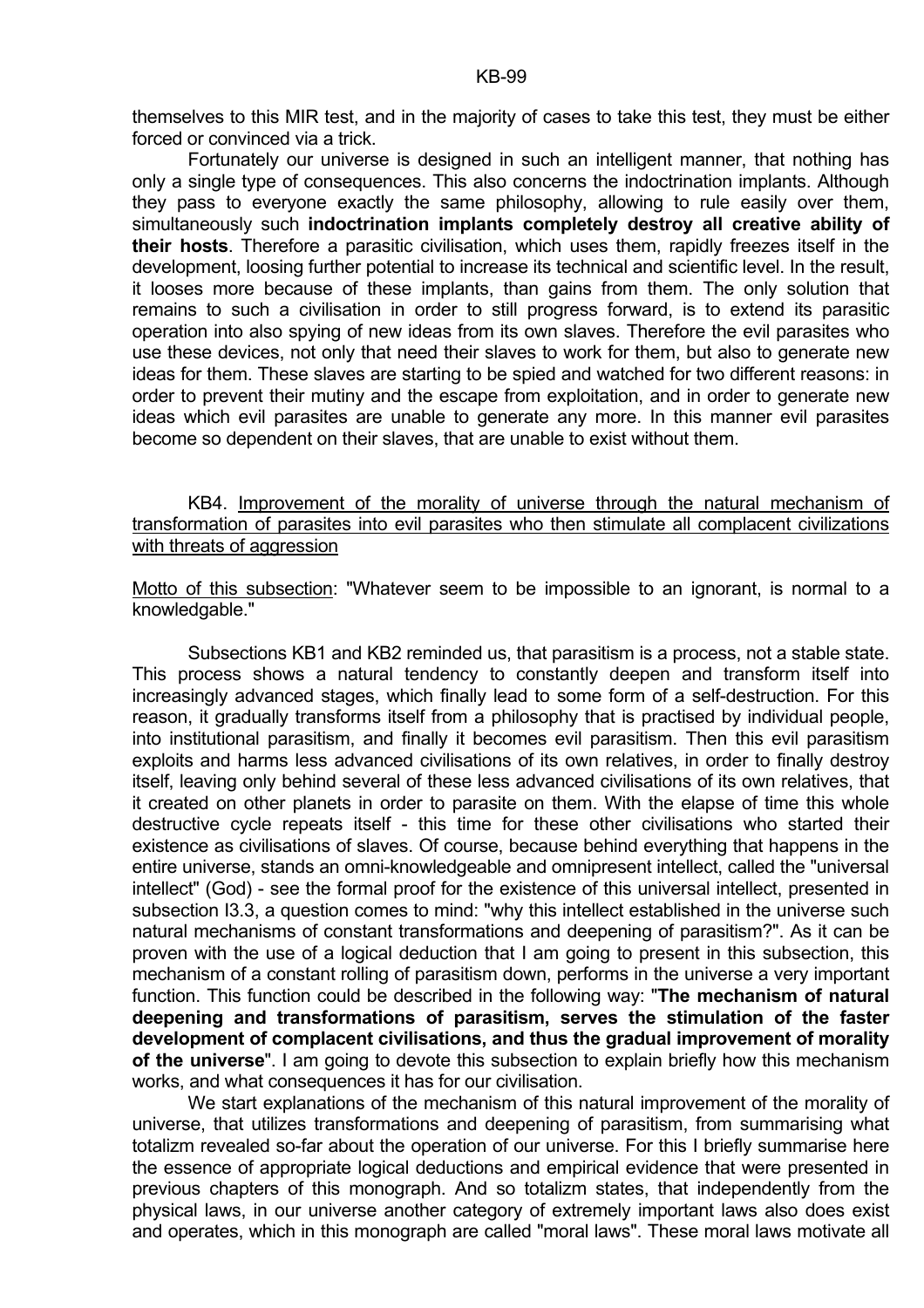thinking beings that populate the universe to do only these actions, which in the light of moral laws can be defined as "moral". But if we analyse which activities are defined as "moral", as this is done in subsection A4.1, then it turns out that all these moral activities have one attribute in common: they all depend on moving exactly uphill in the invisible field named "moral field" (this invisible moral field works almost the same as gravity does). If in turn we analyse in which exact direction the highest increase of this moral field takes place, it turns out that the greatest gradient of this field always corresponds to the so-called "line of the maximal intellectual effort". This practically means that activities qualified as "moral", simultaneously are these ones the completion of which requires putting into them the highest intellectual effort. In turn putting into something any intellectual effort, always in the final effect must lead to accumulation of knowledge by a given person. As the outcome, the essence of every action that is moral must boil down to the constant increase of knowledge. To summarise this logical deduction, **mechanisms of morality of our universe are designed in such a manner, that their operation forces intelligent beings to constantly increase their knowledge**.

 From the point of view of the attitude towards obeying moral laws, all people can be subdivided into two basic categories, namely into (1) totalizts, and (2) parasites. **Totalizts** listen to their organ of conscience, or learn formally about moral laws, therefore in their behaviour they always apply the rule to "pedantically obey moral laws". Therefore they earn morally everything with their own effort and work. In the result, according to the essence of mechanisms of morality in the universe, totalizts constantly earn the increase of their knowledge. In turn **parasites** in their lives follow the rule that is opposite to that of totalizts, namely that "do not obey any laws, unless you are forced to do so". One group of numerous laws that parasites refuse to obey, are these heavy-handed moral laws. Parasites always quickly murder their organ of conscience, to not listen what it says. They also murder their sense of responsibility, ethics, and rationality, which tell them to behave morally. Therefore they live immorally as robbers and thieves - at the cost of others, depriving others fruits of their work and accomplishments. But in order to be able to not obey moral laws, parasites are forced to find slaves for themselves, whom they can later mercilessly rob, and whom they can later force to do works that they do not want to do themselves. For parasites the owning of these slaves is the life necessity, without which they are not able to exist. In order to constantly get access to new slaves, parasites continually look for someone who is less developed technically, thus whom they could attack, rob, and enslave. When the depth of the advancement of their parasitism drops down to the level of "**institutional parasitism**", and then to the level of "**evil parasitism**", their sphere of influence in which they seek next candidates for slaves, extends to the area of the whole universe. Because of their highly aggressive character, these parasites are ready to attack, rob, and enslave every civilisation, which has no means to defend itself. In this way even for the civilisations that are not exploited by them, evil parasites introduce a constant threat. If for some reasons such excluded from exploitation totaliztic civilisations turn to be weaker from evil parasites, then these parasites immediately attack them and turn into their slaves. This state of continuous threat of free civilisations by parasitic civilisations, is the most important motivating factor, which forces free civilisations that exist in the universe, to constantly intensify their efforts to increase their knowledge and increase their level of technology. After all, in order to survive as free civilisations, they always must have the competitive edge and superiority in science and technology over these aggressive parasitic civilisations.

 As it turns out, the universal intellect repeats for whole civilisations the same method of motivating, that it uses for individual people. This method usually is named "**method of a carrot and a stick**". This name originates from the principle which is used for taming animals: if a given animal behaves well, then it receives a carrot to eat as a prize; but of it does not behave as it should - then it is bitten with a stick. As this is explained in subsections A2.4 and B2.1, exactly the same "method of a carrot and a stick", the universal intellect uses to motivate individual people and to make them behave morally: if people behave morally, than they receive various moral rewards that are described in subsections A2.4 and B2.1 of this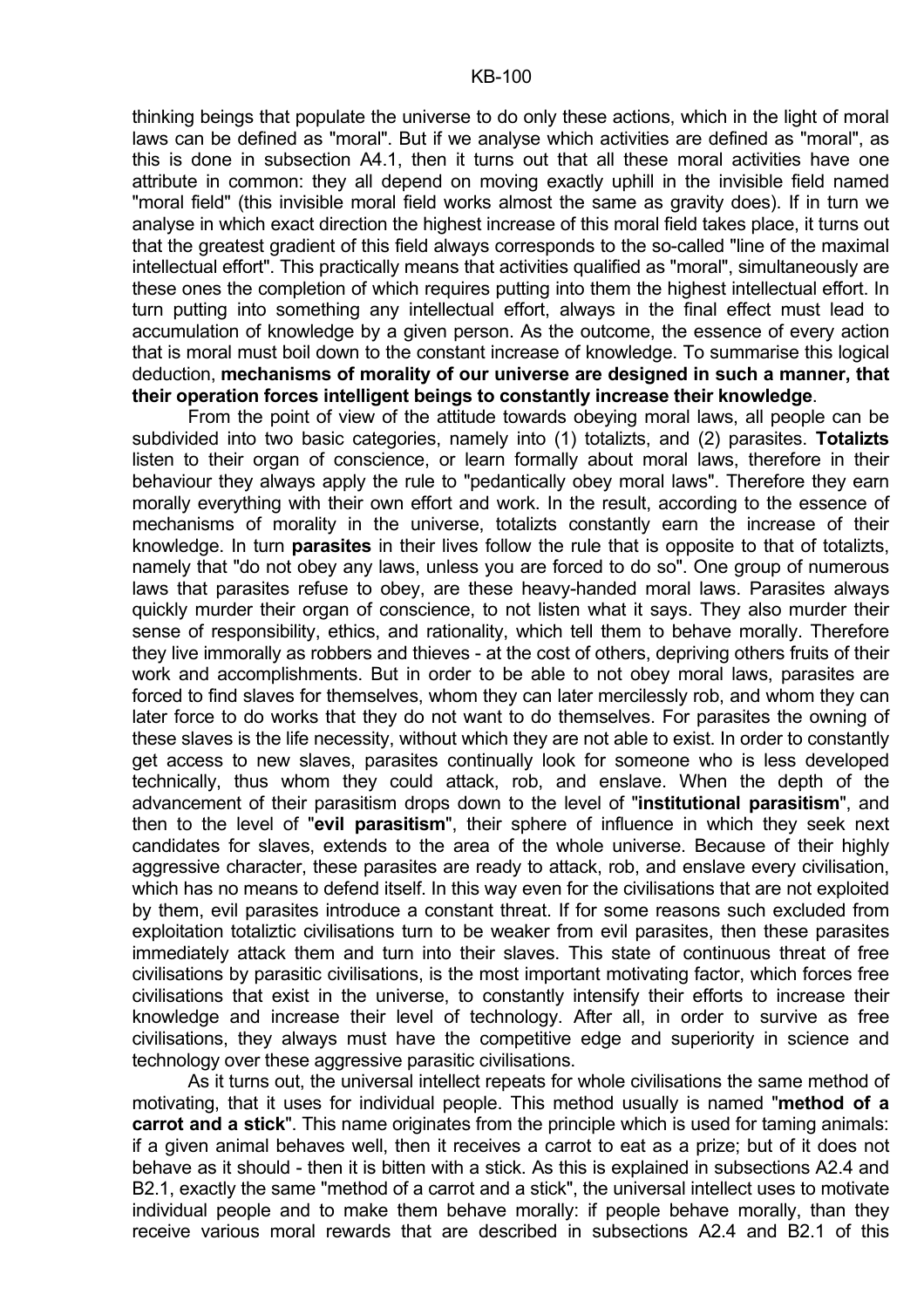monograph; but if they behave immorally, than they are punished with the punishing action of moral laws. As this is revealed by this subsection, also exactly the same method is used for entire civilisations. If such civilisations behave morally and without a complacency continually follow the path of totalizm, then they receive various rewards, such as the unlimited growth of their wealth and quality of lives, the lack of social problems, the life of all citizens in the state of continuous nirvana, etc. But if these civilisations do not behave morally and cease to increase their knowledge, than a "stick" is awaiting for them. **For the intelligent civilisations the punishing "stick" is always formed from parasites**, and it always has two ends. On one hand it is formed from the parasitic civilisations living in the neighbourhood, which only are awaiting for a moment of weakness of a given civilisation, to attack and to enslave it, and then to rob it almost infinitively. On the other hand this "stick" is also formed from parasites living in the own society of a given civilisation. After all, one amongst such deprived of the feeling of responsibility parasites, who currently is in power, can become crazy because of the advancement of his/her own moral illness, and he/she can press the button which releases the weapon of mass destruction. In this way such a parasitic lunatic may blow up the entire his/her civilisation, marking the end of the existence of this civilisation due to the self-destruction.

 In the universe ruled by the universal intellect everything has a deep purpose, including parasites and their revolting moral sickness. **The parasites are hyenas and vultures of the intelligent universe**. This means that the parasites fulfil the same motivating and eliminating role for intelligent civilisations of our universe, as hyenas and vultures fulfil amongst African animals. If an animal in Africa is to reach adulthood and freedom, as a young it must escape claws and teeth of hyenas and vultures. If any civilisation is to reach totalizm and independence, it must escape from the claws and exploitation of parasitic civilisations. Also these civilisations, which are already totaliztic, must continually keep ahead of parasitic civilisations, similarly as adult animals in Africa must continually outwit packs of hyenas which try to hunt them down. Thus in spite that the parasitic civilisations are so morally sick and so revolting in their immoral behaviours, actually their repulsive habits also significantly contribute to the development of morality and knowledge in the intelligent universe. After all, they are this continuous threat from which totaliztic civilisations can only escape if they keep striving to perfection in every area possible.

 Via this subsection I try to explain logically and to demonstrate illustratively, how dangerous the adoption of institutional parasitism is for the humanity, and how such an adoption is going to gradually transform us into evil parasites before we reach the stage of a self-destruction. Our eventual existence as evil parasites is going to fruit in spreading the human race on several other planets, which then are going to be mercilessly exploited from their biological resources. The end of this dreaded path of our civilisation is already predictable. In case of adopting institutional parasitism, at the end of our path inevitably awaits us a selfdestruction. From this self-destruction are going to survive only these our colonies that we are going to establish on other planets. Then these colonies are going to follow the path that was crossed by humanity, until the cycle of destruction again repeats itself and also gives a selfdestruction to them. Such cycles are going to be repeated almost infinitively - with one exception. This exception is a case, when an exploited colony draws the correct moral conclusions from the fate of humanity, and adopts totalizm. In such a case this colony is going to prevent a self-destruction. Simultaneously the awareness that the freedom of it is constantly threaten by nearby confederation of aggressive parasitic civilisations, is going to prevent such a totaliztic civilisation from resting on laurels. In order to remain free and to effectively defend itself from the parasitic neighbours, it is going to be forced to constantly develop and to increase its morality. Thus the byproduct of the evil and destruction that is introduced by parasitic civilisations, is their functioning for totaliztic civilisations as a motive force and motivation factor, which inspire to perfect their morality and knowledge.

 At the end of this subsection one more question starts coming to mind, namely: where this mechanism of transformation of parasitism leaves us, inhabitants of Earth. Well, the reply which logically results from the previous deductions is that claws of parasitism, which have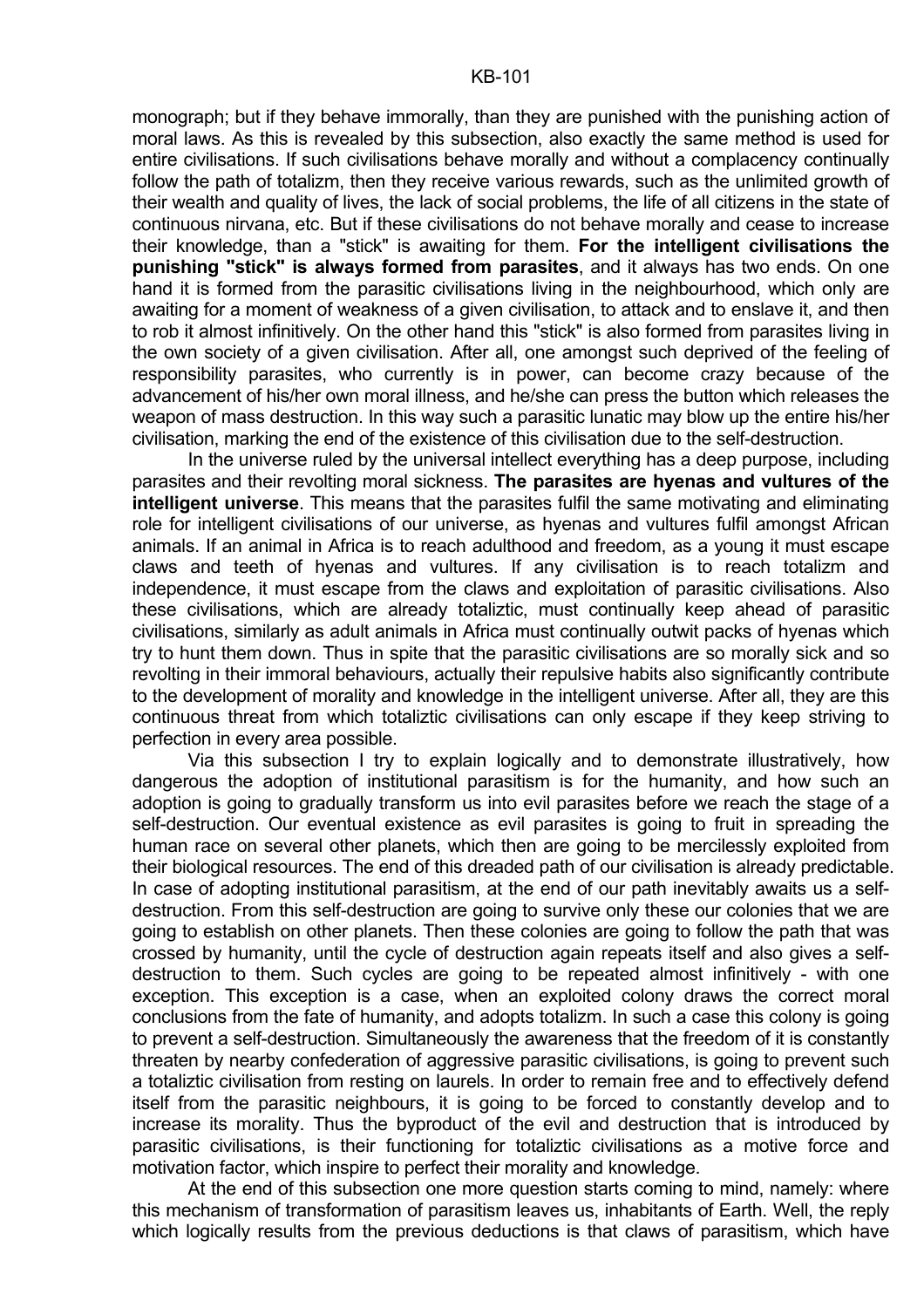hurt us so badly during all these thousands of years, had their reason and justification. They illustrated to us painfully, where leads the addiction to immoral behaviours. In this way they gave us a tough lesson, which realizes that if we have only a bit of rationality left, we should immediately defend ourselves from parasites of all sorts, and to introduce totalizm on Earth. After all, if we do not adopt totalizm, then the only thing that awaits us, is a self-destruction. In order to be able to defend ourselves from parasites, we must learn information that are presented in this volume. Then we need to vigorously start to implement totalizm, and to disseminate truth about a doomed fate which awaits us, if we fall into the trap of institutional parasitism.

#### KB5. Defence of totalizts from the aggression of parasites

 Parasitism is an extremely aggressive philosophy. This aggressiveness is hard-wired into the basic mechanisms that govern the behaviour of intellects with low level of moral energy. Therefore it cannot be eliminated. The adherers of parasitism are unable to live in peace, so they constantly attack, turn into slaves, and destroy all these who had a bad fortune to find themselves in the sphere of their influence. With a special viciousness they attack and destroy adherers of totalizm who for them represent everything that they do not have. Because of these their vicious attacks, adherers of totalizm practically continually must live in the state of defensive war against parasites. In order to survive this constant war and this continuous attacks of parasites, totalizts must learn the effective methods of defence from parasites. The capability to effectively defend ourselves from parasites, is for totalizts equally important, as the skill of peaceful and moral coexistence with other totalizts. After all, it is the subject of one of moral laws described in subsection I4.1.1. Therefore this subsection is devoted to the discussion on methods of defence of totalizts from parasites of all kinds.

 All people who are brought up on ideas of Christianity, have the etched by Christian teaching the deep believe, that a moral life depends on a complete avoidance of fight and resistance, including the avoidance of defence when we are attacked by someone. After all Christianity teaches "if someone hits you in one cheek, expose to him/her another cheek for another hit". But if one analyses the actual intentions of the universal intellect, as this is done in subsection D11.1, then it turns out that Christianity interpreted these intensions completely wrongly. This is because moral laws clearly order: "if without your provocation someone first attacks you, then you have a moral obligation to defend yourself actively, while your defence is still going to be rewarded by moral laws, even if to defend yourself you need to cause similar outcomes of the fight as the outcomes that your aggressor intended to accomplish (i.e. if your aggressor originally intends to kill you, you still are going to be rewarded by moral laws even if for the self-defence you are forced to kill your aggressor)" - see the Moral Law of Obligatory Defence, described in subsection 14.1.1. Therefore the defence from someone's aggression. not the passive subduing to force, is the expression of behaviour agreeable with moral laws (although simultaneously moral laws forbid aggression and attacking of these ones that try to live in peace). If parasites attack totalizts, totalizts have a moral obligation to effectively and persistently defend themselves, until they completely eliminate parasites from the own living space, and until they illustratively persuade parasites to cease their immoral attacks in the future. Totalizts have also a moral obligation to never and under no circumstances let parasites to win their aggressive attacks, or to subdue to their attempts of enslaving others.

 If one considers the essence of parasitism, then it turns out that parasites are primitive bandits and robbers who decayed morally, thus who in no area are even close to finesse and knowledge of totalizts. Therefore, although their attacks are always very brutal, painful, and very vicious, almost as a rule they are lacking on knowledge, level of familiarity with the subject, finesse, flexibility, perseverance, courage, and devotion to the goal, which characterise all activities of totalizts. Therefore, in spite that in short term confrontations, the attacks of parasites can be characterized by a very brut force, on the long run totalizts are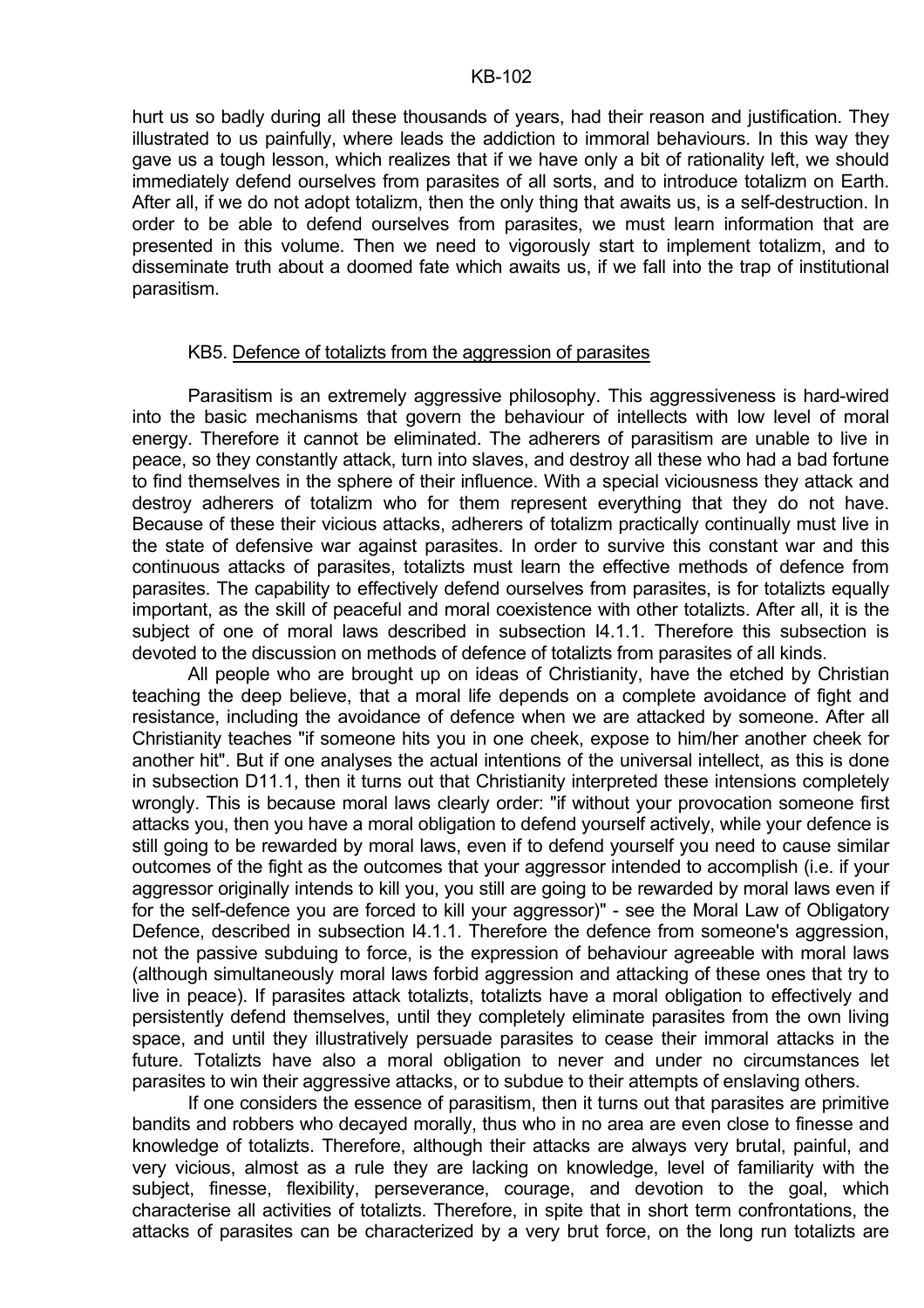always capable to fight them back and to push them out from their living space. Therefore in their defence struggle, totalizts must concentrate on utilizing as well as possible all assets that they have but that parasites are missing. This in turn inevitably must lead totalizts to the final victory over parasites.

 Because of the philosophy that parasites adhere, and attributes of this philosophy, parasites always attack in a manner that result from this philosophy. For example parasites from nature are cowards, therefore they usually attack from the back, from a trap, while remaining hidden, while the frontal attack and confrontation they carry out only if they are sure that they have overwhelming advantage. Therefore the defence of totalizts always must be carried out according to a similar pattern. It always begins with the aggression of parasites and with (1) identification via fight, during which totalizts should try to find weak spots in their aggressors. Then should follow (2) the working out of strategies, methods, and tools of defence, which should make the use of weak spots of parasites. Finally comes (3) a decisive confrontation, in which initiative should be in hands of totalizts, and which totalizts should carefully plan and precisely execute, so that it leads them to the victory and to the pushing parasites out from the living space of totalizts. Because the implementation of this defence pattern must be different for each form of aggression of parasites, let now discuss them separately for all three forms of parasitic aggression.

#### KB5.1. Defence of totalizts from physical aggression of parasites

 One of manifestations of moral deviation that takes place during someone's falling into claws of parasitism, is that such a person starts to indulge in brutality and in physical violence. When only he/she knows, that is going to get away with the use of violence, then such a person is going to physically attack the weakest victim around. If for some reasons is not able attack anyone by him/herself, then is going to at least watch violence by attending boxing matches or brutal films, as he/she needs to satisfy the thirst for violence. For this reason, because our present society is highly saturated with parasites, there is a high chance, that every totalizt at some stage of his/her life is going to be physically attacked by a parasite. The matter is even worse because parasites have a bad habit of clinging to their victims like leeches. Thus when they find a victim, whom they can physically abuse, then they are going to attack such a victim infinitively - each time with a higher brutality. So let us now consider how a totalizt should defend himself-herself from these aggressions.

 The first principle is that a totalizt must very seriously treat the matter of the first attack. If a parasite is going to get away with this first attack, then is almost sure that is going to attack again - and with a greater force. Therefore totalizt should do everything possible to not allow that parasite believes that such a first attack was a success. According to the Moral Law of Obligatory Defence described in subsection I4.1.1, already during the first attack, or as soon as possible after it, totalizts should do something that spoils for the parasite the taste of victory. Thus he/she should immediately choose and implement some form of defence that in eyes of the parasite is going to look as the "return of hits". Parasites are very cowardly, therefore they do not like attacking these ones, who return their hits. Therefore if they realize that a given person returns their hits, then usually they resign from further attacks - unless they have some more important goal to accomplish. But there is a problem how to return hits back, during, or just after, the first attack. The point is that a totalizt should win the defence fight and come out unhurt, not to become a dead hero. Therefore, the method of returning of hits must be selected rather carefully, so that the parasite gets a hit, but the totalizt escapes from a massacre only because he/she returned hits. Best for the returning of hits is to use the intelligence and special skills that the totalizt may have. After all, it is not important how the parasite gets it back, but only it is important that he/she knows that it is payment back for the latest aggression. (E.g. a strategy "hit and run" can be used - if the totalizt is speedy in legs, or the Kain's strategy "if I am not good in a direct confrontation, I still can get you at a distance",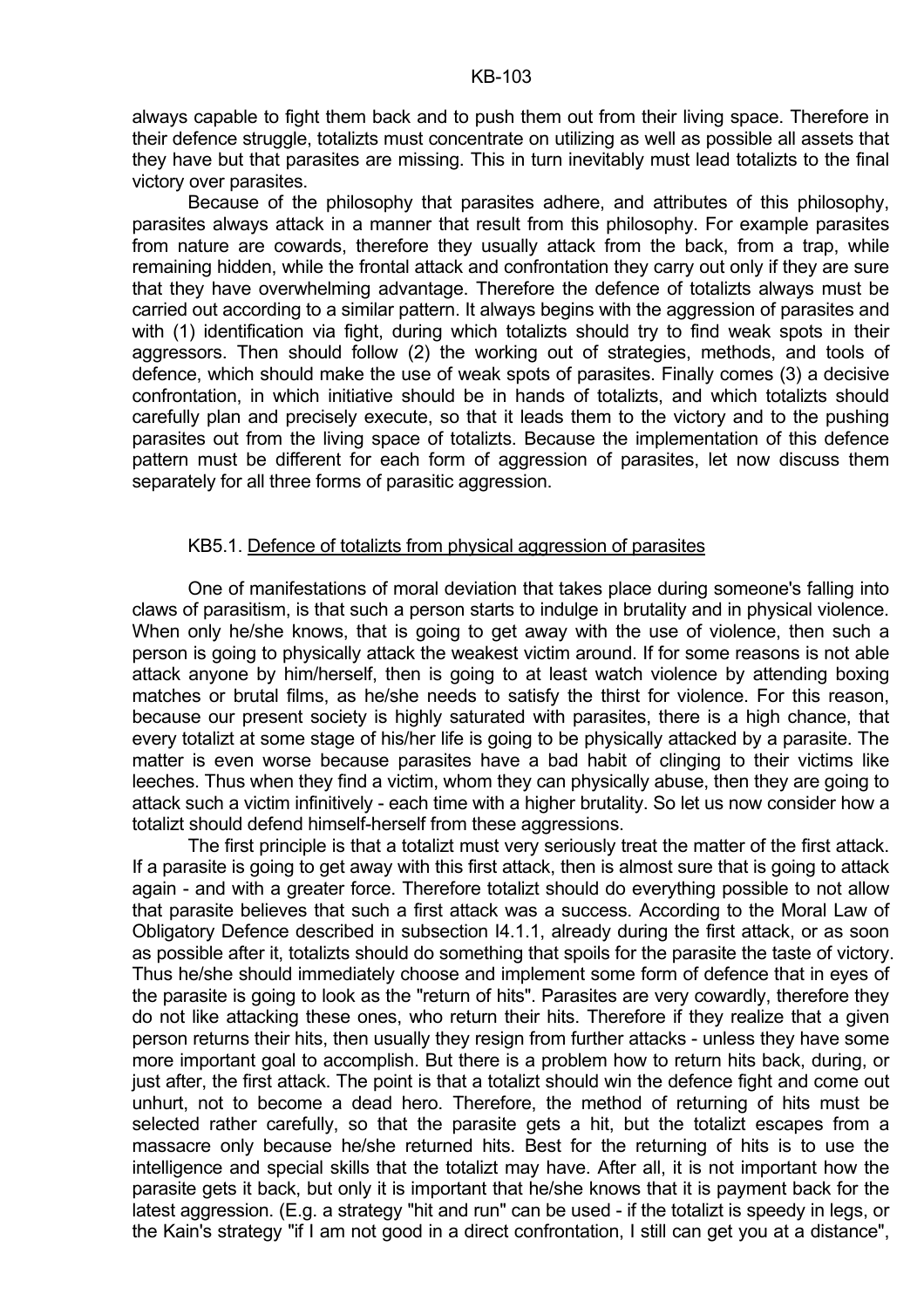## KB-104

or the Turkish strategy "if you are not able to bit up a person, then bit up his donkey" - e.g. by smashing your car or a motorcycle, or to do anything else that a parasite is going to feel painfully.)

 If the attack of a parasite is repeated, the matter become very serious, and totalizt must start to work on the strategy of defence. In this strategy is necessary to make use of all capabilities that a totalizt has in his/her disposal, and also all weak spots of the parasite.

## KB5.2. Defence of totalizts from emotional aggression of parasites

 When for some reasons parasites are unable to attack physically, then they tend to resort to emotional aggression. This emotional aggression they can carry out on thousands and one ways, e.g. via a verbal attack, swearing, taking revenge on someone close, setting up, undermining the credibility, or via inducing in the victim unpleasant feelings via many other evil methods. The defence from such an emotional aggression is very difficult, while the effective methods how to carry it out still await development. Some of such methods, that are already identified, are presented in subsections A4.1, and I4.1.1. Generally speaking, their essence always depends on totaliztic acting in every possible situation, including into this also situations of emotional aggression.

## KB5.3. Defence of totalizts from spiritual threats of parasites

 Parasitism also introduces serious spiritual threats for totalizts. These threats originate from many sources. Their example can be parasitic propaganda, which is aimed at spreading atheism amongst people. Other types of such threats depend on spreading by parasites their version of "parasitic spirituality", means on poisoning humanity with spirituality which is decisively immoral (more on the topic of "parasitic spirituality" is presented in subsections A9 and D11.7).

 The defence of totalizts from such spiritual threats is very simple. It depends on doing exclusively things that are "moral", means on continuous remaining totalizts. Doing exclusively moral things, amongst others also means comparing all spiritual matters to the known criteria of morality - means doing in the area of spirituality exactly the same as totalizts do with all physical and emotional actions. Furthermore, it also means decisive rejection of these aspects or directions of spirituality, which according to these criteria of morality turn out to be immoral.

## KB6. To summarise

 This chapter tried to allow us to understand better our own situation. It explained that in spite of all people looking similarly at the exterior, some of us actually have a "leprous spirit". These people with leprous spirit are parasites. In turn the leprosy which gradually decomposes their spirit, is the philosophy of parasitism that they adhere to. One of the achievements of this chapter is that it disclosed that there is such a thing as a distinctive, destructive philosophy of parasitism, that it shown to us how to recognize people and institutions who are already infected with this moral leprosy, and that it explained what are consequences of falling into this deadly decease.

 Now let us summarise this chapter. It firstly explained how finishes the philosophy of not listening to our counter-organ of conscience and going always along the line of the least resistance, and why we should dread of it. This philosophy carries a fully deserved name of "parasitism". All those who adhere to it, start to lead an unproductive lifestyle of intelligent parasites, who turn all people around them into slaves. As this chapter explains, parasitism is actually a deadly moral disease, and it eventually kills all those who allow themselves to be